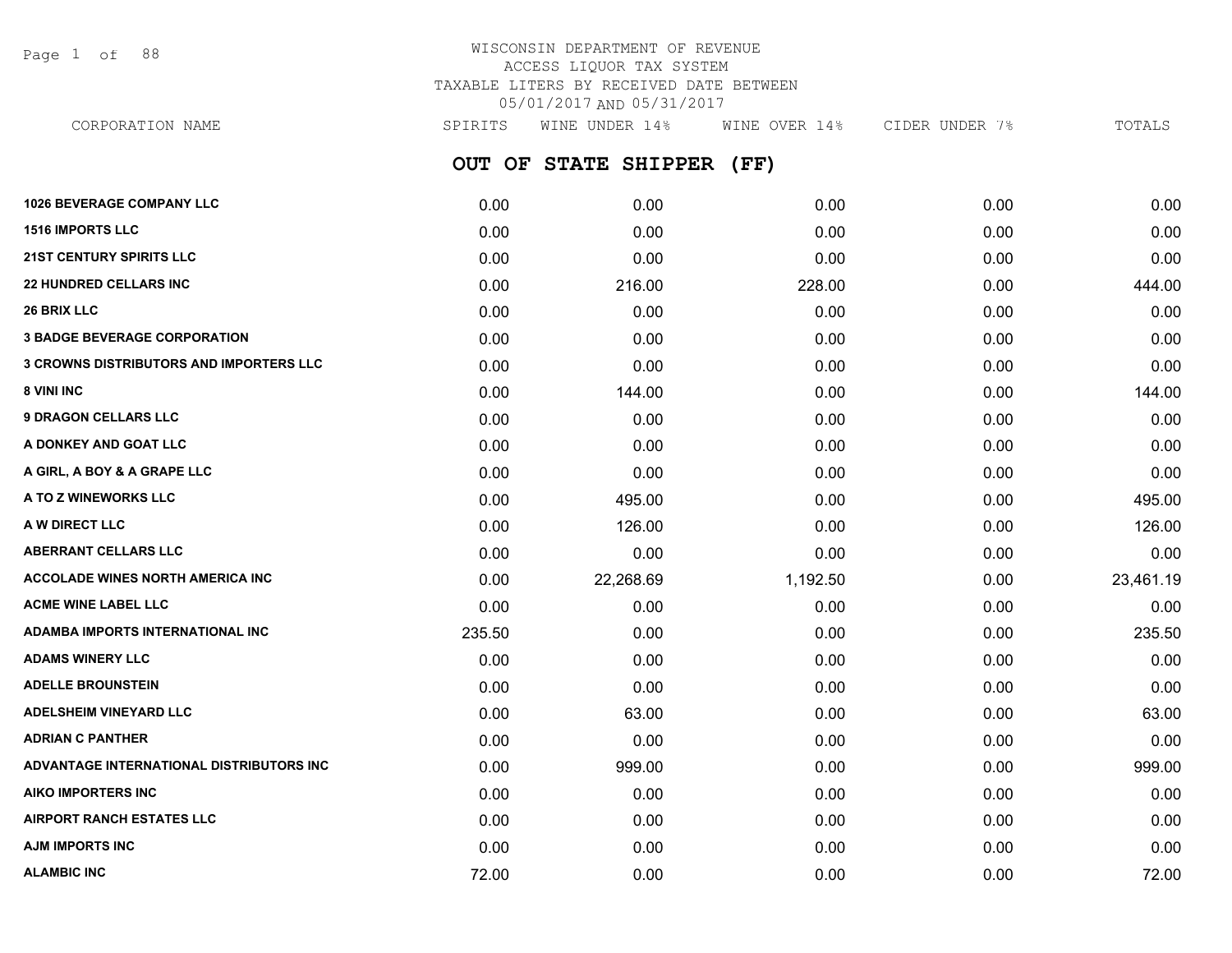Page 2 of 88

| SPIRITS  | WINE UNDER 14% | WINE OVER 14% |      | TOTALS         |
|----------|----------------|---------------|------|----------------|
| 0.00     | 0.00           | 0.00          | 0.00 | 0.00           |
| 0.00     | 0.00           | 0.00          | 0.00 | 0.00           |
| 0.00     | 0.00           | 0.00          | 0.00 | 0.00           |
| 0.00     | 0.00           | 0.00          | 0.00 | 0.00           |
| 90.00    | 0.00           | 0.00          | 0.00 | 90.00          |
| 0.00     | 0.00           | 0.00          | 0.00 | 0.00           |
| 0.00     | 0.00           | 0.00          | 0.00 | 0.00           |
| 0.00     | 0.00           | 0.00          | 0.00 | 0.00           |
| 0.00     | 0.00           | 0.00          | 0.00 | 0.00           |
| 0.00     | 0.00           | 0.00          | 0.00 | 0.00           |
| 0.00     | 0.00           | 0.00          | 0.00 | 0.00           |
| 0.00     | 33,463.00      | 0.00          | 0.00 | 33,463.00      |
| 0.00     | 0.00           | 0.00          | 0.00 | 0.00           |
| 0.00     | 0.00           | 0.00          | 0.00 | 0.00           |
| 2,835.00 | 0.00           | 0.00          | 0.00 | 2,835.00       |
| 0.00     | 97.46          | 292.43        | 0.00 | 389.89         |
| 0.00     | 27.00          | 0.00          | 0.00 | 27.00          |
| 0.00     | 2,016.00       | 0.00          | 0.00 | 2,016.00       |
| 0.00     | 0.00           | 0.00          | 0.00 | 0.00           |
| 0.00     | 0.00           | 0.00          | 0.00 | 0.00           |
| 0.00     | 0.00           | 0.00          | 0.00 | 0.00           |
| 0.00     | 414.00         | 414.00        | 0.00 | 828.00         |
| 0.00     | 0.00           | 0.00          | 0.00 | 0.00           |
| 0.00     | 0.00           | 0.00          | 0.00 | 0.00           |
| 0.00     | 0.00           | 0.00          | 0.00 | 0.00           |
| 0.00     | 90.00          | 126.00        | 0.00 | 216.00         |
| 0.00     | 0.00           | 0.00          | 0.00 | 0.00           |
| 0.00     | 63.00          | 0.00          | 0.00 | 63.00          |
|          |                |               |      | CIDER UNDER 7% |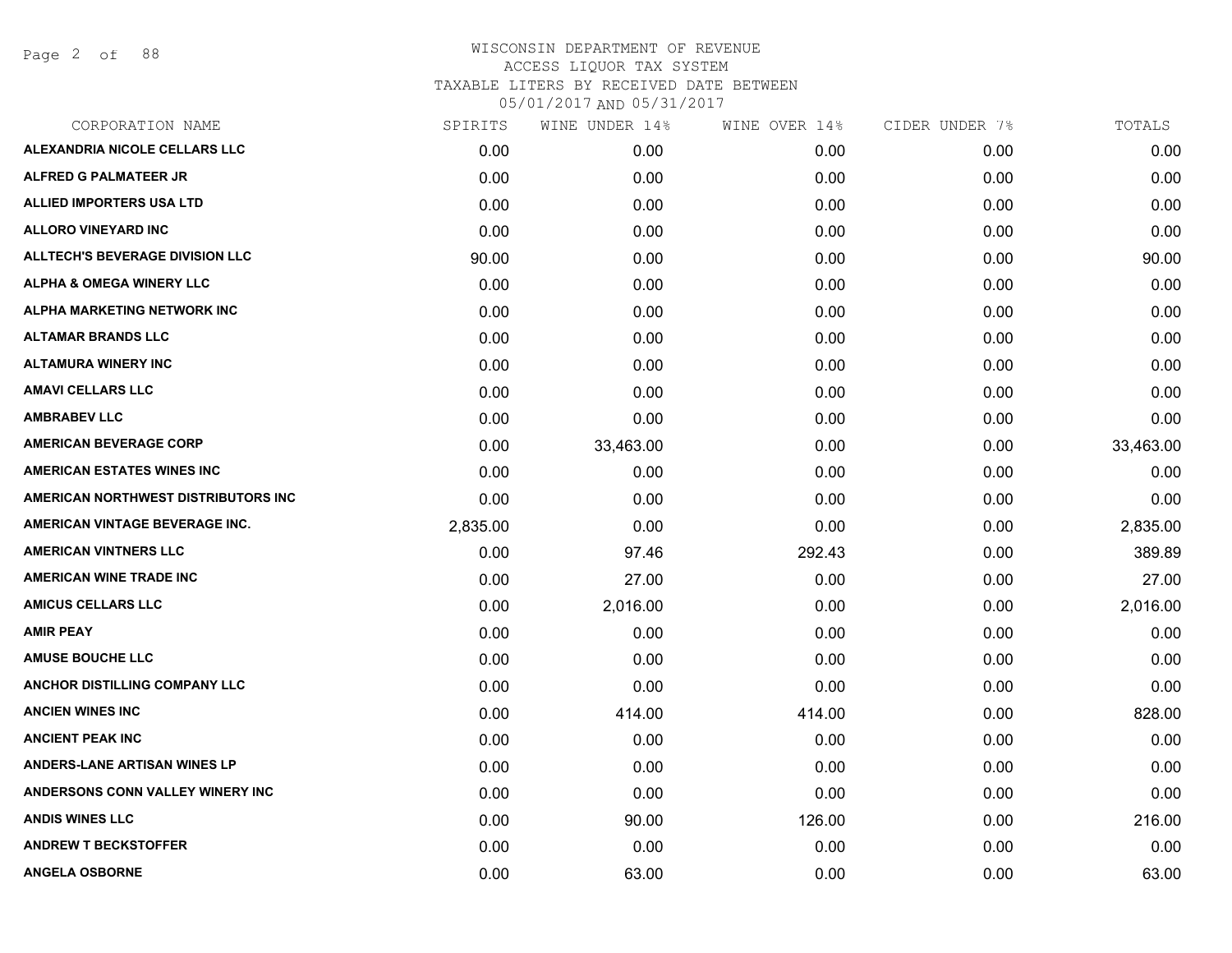Page 3 of 88

| CORPORATION NAME                                | SPIRITS  | WINE UNDER 14% | WINE OVER 14% | CIDER UNDER 7% | TOTALS    |
|-------------------------------------------------|----------|----------------|---------------|----------------|-----------|
| <b>ANHEUSER-BUSCH COMPANIES LLC</b>             | 0.00     | 0.00           | 0.00          | 26,386.38      | 26,386.38 |
| <b>ANNE HUBATCH</b>                             | 0.00     | 297.00         | 0.00          | 0.00           | 297.00    |
| <b>ANTHONY BOZZANO</b>                          | 0.00     | 0.00           | 0.00          | 0.00           | 0.00      |
| <b>ANTHONY M TRUCHARD</b>                       | 0.00     | 0.00           | 0.00          | 0.00           | 0.00      |
| <b>ANTHONY ROAD WINE CO INC</b>                 | 0.00     | 0.00           | 0.00          | 0.00           | 0.00      |
| <b>ANTIPODEAN WINES LLC</b>                     | 0.00     | 576.00         | 0.00          | 0.00           | 576.00    |
| <b>APOSTROPHE BRANDS LLC</b>                    | 630.00   | 0.00           | 0.00          | 0.00           | 630.00    |
| <b>APPELLATION TRADING COMPANY LLC</b>          | 0.00     | 0.00           | 0.00          | 0.00           | 0.00      |
| <b>APPELLATIONS LP</b>                          | 0.00     | 0.00           | 0.00          | 0.00           | 0.00      |
| <b>APRIORI CELLAR LLC</b>                       | 0.00     | 0.00           | 0.00          | 0.00           | 0.00      |
| <b>AQUA PUMPKIN INC</b>                         | 0.00     | 0.00           | 0.00          | 0.00           | 0.00      |
| <b>ARCHANA A DAVE</b>                           | 0.00     | 0.00           | 0.00          | 0.00           | 0.00      |
| AREL GROUP WINE & SPIRITS INC                   | 0.00     | 0.00           | 0.00          | 0.00           | 0.00      |
| <b>ARETE WINES LLC</b>                          | 0.00     | 0.00           | 0.00          | 0.00           | 0.00      |
| <b>ARGI HOSPITALITY LLC</b>                     | 0.00     | 0.00           | 0.00          | 0.00           | 0.00      |
| <b>ARIETTA INC</b>                              | 0.00     | 0.00           | 0.00          | 0.00           | 0.00      |
| <b>ARNOT-ROBERTS LLC</b>                        | 0.00     | 0.00           | 0.00          | 0.00           | 0.00      |
| <b>ARTISANAL IMPORTS INC</b>                    | 0.00     | 150.00         | 0.00          | 0.00           | 150.00    |
| <b>ASCENT WINES INC</b>                         | 0.00     | 0.00           | 0.00          | 0.00           | 0.00      |
| <b>ASSOCIATED BREWING COMPANY</b>               | 2,657.36 | 0.00           | 0.00          | 0.00           | 2,657.36  |
| <b>ASV WINES INC</b>                            | 0.00     | 630.00         | 0.00          | 0.00           | 630.00    |
| <b>ATHENEE IMPORTERS &amp; DISTRIBUTORS LTD</b> | 0.00     | 0.00           | 0.00          | 0.00           | 0.00      |
| <b>ATLAS WINE COMPANY LLC</b>                   | 0.00     | 441.00         | 189.00        | 0.00           | 630.00    |
| <b>ATOMIC BRANDS INC</b>                        | 1,771.57 | 0.00           | 0.00          | 0.00           | 1,771.57  |
| <b>AUGUST WINE GROUP LLC</b>                    | 0.00     | 1,057.50       | 0.00          | 0.00           | 1,057.50  |
| <b>AUSTRAL WINES LLC</b>                        | 0.00     | 558.00         | 0.00          | 0.00           | 558.00    |
| <b>AV BRANDS INC</b>                            | 0.00     | 675.00         | 711.00        | 0.00           | 1,386.00  |
| <b>AVV WINERY CO LLC</b>                        | 0.00     | 0.00           | 567.00        | 0.00           | 567.00    |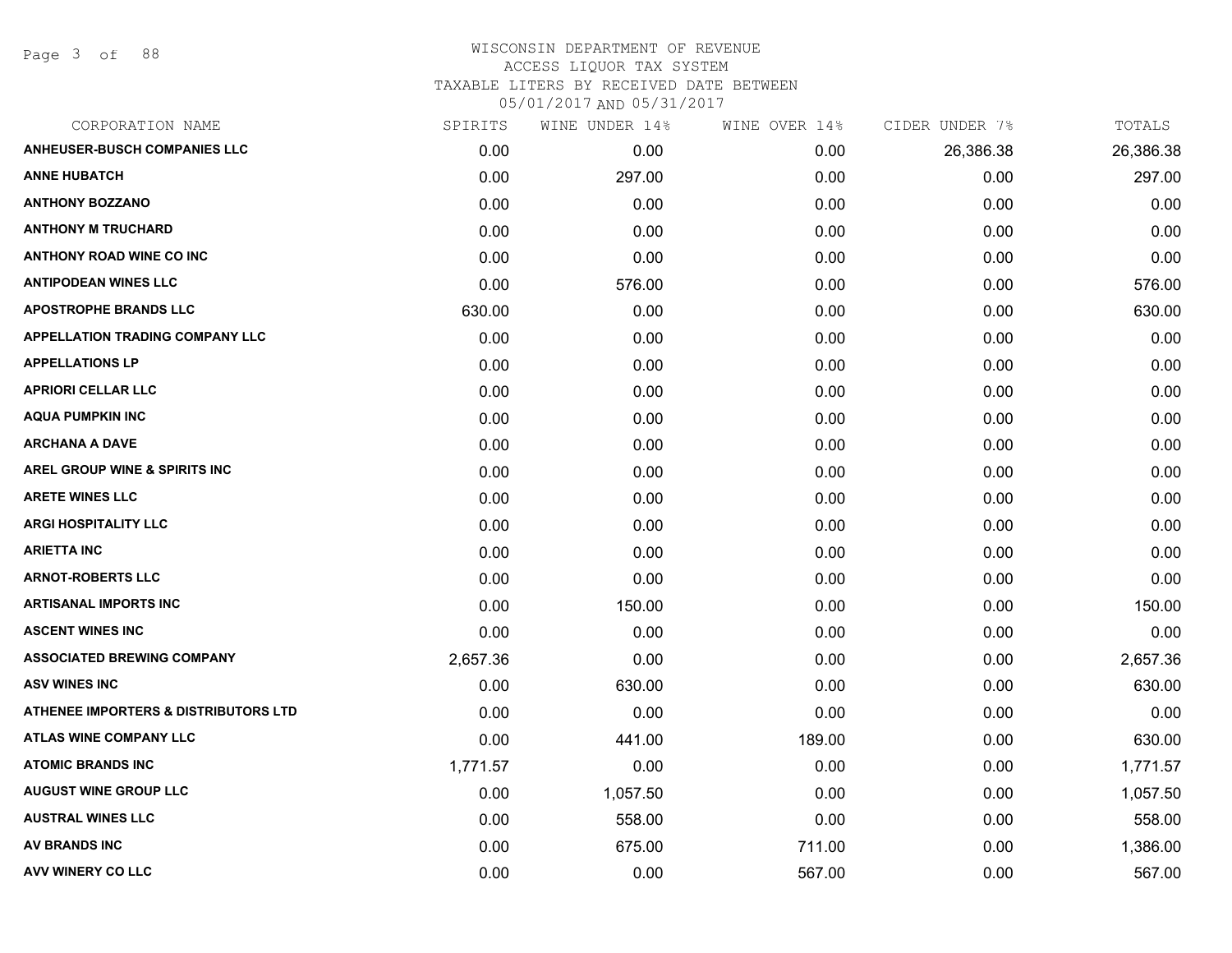Page 4 of 88

#### WISCONSIN DEPARTMENT OF REVENUE ACCESS LIQUOR TAX SYSTEM TAXABLE LITERS BY RECEIVED DATE BETWEEN

| CORPORATION NAME                           | SPIRITS    | WINE UNDER 14% | WINE OVER 14% | CIDER UNDER 7% | TOTALS     |
|--------------------------------------------|------------|----------------|---------------|----------------|------------|
| <b>AXIOS INC</b>                           | 0.00       | 0.00           | 0.00          | 0.00           | 0.00       |
| <b>B &amp; I OVERSEAS TRADING INC</b>      | 0.00       | 0.00           | 0.00          | 0.00           | 0.00       |
| <b>B UNITED INTERNATIONAL INC</b>          | 0.00       | 0.00           | 612.88        | 0.00           | 612.88     |
| <b>B. NEKTAR LLC</b>                       | 0.00       | 23.78          | 34.10         | 174.72         | 232.60     |
| <b>BACARDI USA INC</b>                     | 303,579.90 | 1,007.39       | 1,516.50      | 0.00           | 306,103.79 |
| <b>BACCHUS TECHNOLOGIES LLC</b>            | 0.00       | 1,550.25       | 441.00        | 0.00           | 1,991.25   |
| <b>BACIO DIVINO CELLARS LLC</b>            | 0.00       | 0.00           | 0.00          | 0.00           | 0.00       |
| <b>BADGER MOUNTAIN INC</b>                 | 0.00       | 187.82         | 0.00          | 0.00           | 187.82     |
| <b>BALCONES DISTILLING LLC</b>             | 0.00       | 0.00           | 0.00          | 0.00           | 0.00       |
| <b>BALIUS CELLARS LLC</b>                  | 0.00       | 0.00           | 0.00          | 0.00           | 0.00       |
| <b>BANFI PRODUCTS CORPORATION</b>          | 4.50       | 1,923.00       | 18.00         | 0.00           | 1,945.50   |
| <b>BANSHEE WINES LLC</b>                   | 0.00       | 783.00         | 315.00        | 0.00           | 1,098.00   |
| <b>BANVILLE &amp; JONES WINE MERCHANTS</b> | 0.00       | 1,183.50       | 63.00         | 0.00           | 1,246.50   |
| <b>BANZAI BEVERAGE CORPORATION</b>         | 0.00       | 0.00           | 0.00          | 86.04          | 86.04      |
| <b>BARGETTOS SANTA CRUZ WINERY INC</b>     | 0.00       | 0.00           | 0.00          | 0.00           | 0.00       |
| <b>BARLOW VINEYARDS LLC</b>                | 0.00       | 0.00           | 0.00          | 0.00           | 0.00       |
| <b>BARNARD GRIFFIN INC</b>                 | 0.00       | 0.00           | 0.00          | 0.00           | 0.00       |
| <b>BARNETT VINEYARDS LP</b>                | 0.00       | 0.00           | 0.00          | 0.00           | 0.00       |
| <b>BATTAGLIA DISTRIBUTING CORP INC</b>     | 0.00       | 0.00           | 0.00          | 0.00           | 0.00       |
| <b>BAUM WINE IMPORTS INC</b>               | 105.00     | 5,175.50       | 808.50        | 0.00           | 6,089.00   |
| <b>BCTLD LLC</b>                           | 0.00       | 0.00           | 0.00          | 0.00           | 0.00       |
| BE SAFE WINE IMPORTS LLC                   | 0.00       | 0.00           | 0.00          | 0.00           | 0.00       |
| <b>BEATBOX BEVERAGES LLC</b>               | 0.00       | 0.00           | 0.00          | 0.00           | 0.00       |
| <b>BEATBOX BEVERAGES LLC</b>               | 0.00       | 0.00           | 0.00          | 0.00           | 0.00       |
| <b>BEAUX FRERES LLC</b>                    | 0.00       | 0.00           | 270.00        | 0.00           | 270.00     |
| <b>BEDROCK WINE COMPANY LP</b>             | 0.00       | 0.00           | 0.00          | 0.00           | 0.00       |
| <b>BENDISTILLERY INC</b>                   | 0.00       | 0.00           | 0.00          | 0.00           | 0.00       |
| <b>BENESSERE VINEYARDS LTD</b>             | 0.00       | 0.00           | 0.00          | 0.00           | 0.00       |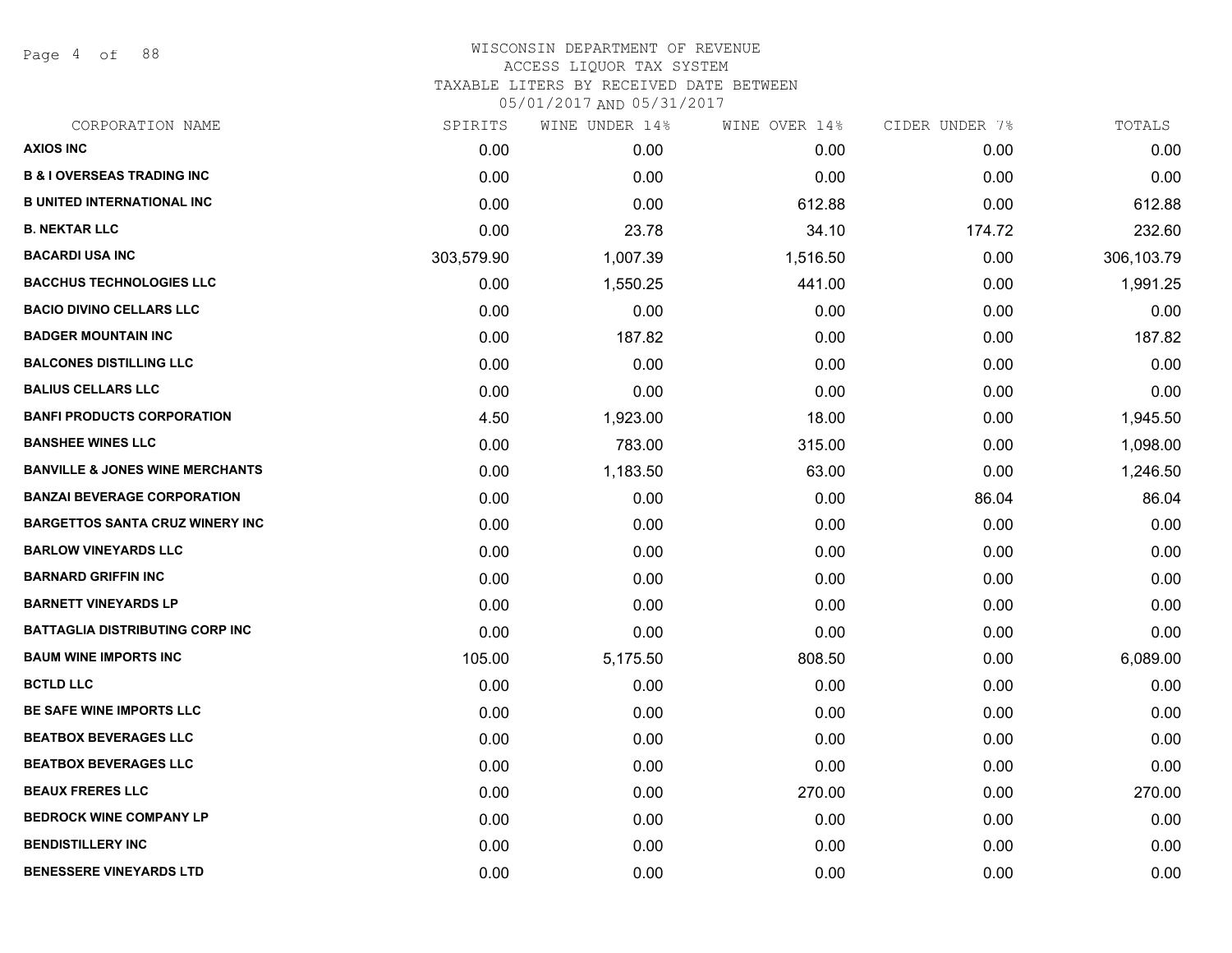| CORPORATION NAME                                       | SPIRITS | WINE UNDER 14% | WINE OVER 14% | CIDER UNDER 7% | TOTALS    |
|--------------------------------------------------------|---------|----------------|---------------|----------------|-----------|
| <b>BENNETT LANE WINERY LLC</b>                         | 0.00    | 0.00           | 0.00          | 0.00           | 0.00      |
| <b>BENOVIA WINERY LLC</b>                              | 0.00    | 0.00           | 0.00          | 0.00           | 0.00      |
| <b>BENTON-LANE LLC</b>                                 | 0.00    | 0.00           | 0.00          | 0.00           | 0.00      |
| <b>BERGSTROM WINES LLC</b>                             | 0.00    | 0.00           | 0.00          | 0.00           | 0.00      |
| <b>BERNARDUS LLC</b>                                   | 0.00    | 0.00           | 0.00          | 0.00           | 0.00      |
| BETHEL HEIGHTS VINEYARD INC                            | 0.00    | 0.00           | 0.00          | 0.00           | 0.00      |
| BETTER BRANDS INTERNATIONAL                            | 0.00    | 693.00         | 258.00        | 0.00           | 951.00    |
| <b>BETZ CELLARS LLC</b>                                | 0.00    | 0.00           | 0.00          | 0.00           | 0.00      |
| <b>BEVERAGE BROTHERS INC</b>                           | 0.00    | 0.00           | 0.00          | 0.00           | 0.00      |
| BEVERAGE GROUP INTERNATIONAL LLC                       | 0.00    | 0.00           | 0.00          | 0.00           | 0.00      |
| <b>BEVERAGE SOLUTIONS &amp; LOGISTICS INC</b>          | 0.00    | 0.00           | 0.00          | 0.00           | 0.00      |
| <b>BF ACQUISITION LTD</b>                              | 2.25    | 99.00          | 0.00          | 0.00           | 101.25    |
| <b>BIAGIO CRU &amp; ESTATE WINES LLC</b>               | 0.00    | 0.00           | 0.00          | 0.00           | 0.00      |
| BIEN NACIDO VINEYARDS OF RANCHO TEPUSQUET<br><b>LP</b> | 0.00    | 0.00           | 0.00          | 0.00           | 0.00      |
| <b>BILTMORE ESTATE WINE COMPANY</b>                    | 0.00    | 0.00           | 0.00          | 0.00           | 0.00      |
| <b>BLACK ROCK SPIRITS LLC</b>                          | 252.00  | 0.00           | 0.00          | 0.00           | 252.00    |
| <b>BLACKBIRD VINEYARDS LLC</b>                         | 0.00    | 0.00           | 0.00          | 0.00           | 0.00      |
| <b>BLACKBURN ENTERPRISES LLC</b>                       | 0.00    | 0.00           | 0.00          | 0.00           | 0.00      |
| <b>BLAKE FARMS HARD APPLE CIDER LLC</b>                | 0.00    | 451.20         | 0.00          | 5,217.30       | 5,668.50  |
| <b>BLAUM BROS DISTILLING CO LLC</b>                    | 0.00    | 0.00           | 0.00          | 0.00           | 0.00      |
| <b>BLUE RIDGE DISTILLING CO INC</b>                    | 0.00    | 0.00           | 0.00          | 0.00           | 0.00      |
| <b>BNA WINE GROUP LLC</b>                              | 0.00    | 0.00           | 0.00          | 0.00           | 0.00      |
| <b>BNP DISTRIBUTING CO INC</b>                         | 0.00    | 0.00           | 0.00          | 0.00           | 0.00      |
| <b>BOEGER WINERY INC</b>                               | 0.00    | 0.00           | 0.00          | 0.00           | 0.00      |
| <b>BOGLE VINEYARDS INC</b>                             | 0.00    | 9,576.00       | 2,268.00      | 0.00           | 11,844.00 |
| <b>BONANNO VINTNERS LLC</b>                            | 0.00    | 0.00           | 0.00          | 0.00           | 0.00      |
| <b>BONNY DOON WINERY INC</b>                           | 0.00    | 0.00           | 0.00          | 0.00           | 0.00      |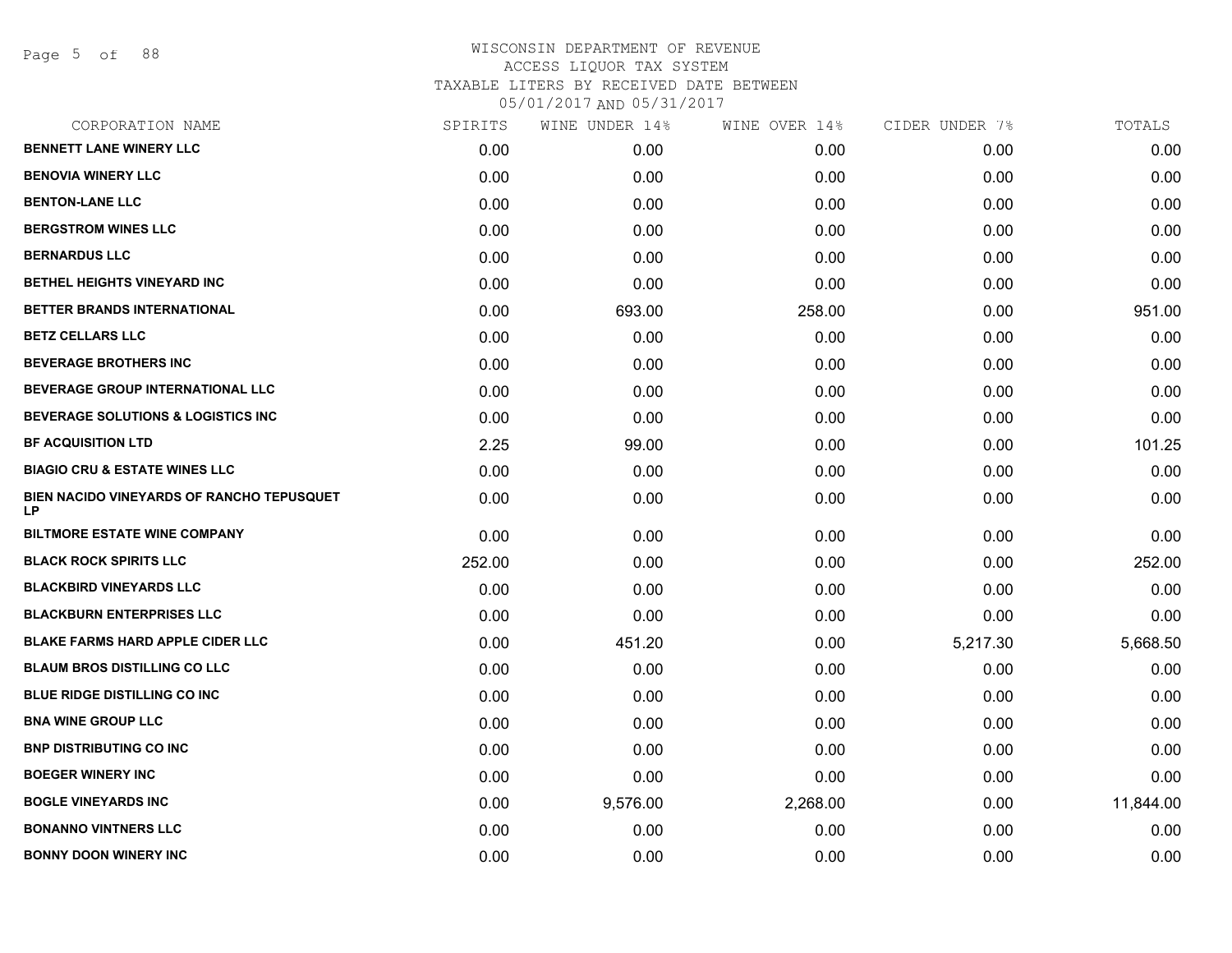## WISCONSIN DEPARTMENT OF REVENUE ACCESS LIQUOR TAX SYSTEM TAXABLE LITERS BY RECEIVED DATE BETWEEN

| CORPORATION NAME                               | SPIRITS    | WINE UNDER 14% | WINE OVER 14% | CIDER UNDER 7% | TOTALS     |
|------------------------------------------------|------------|----------------|---------------|----------------|------------|
| <b>BOSTON BEER CORPORATION</b>                 | 0.00       | 0.00           | 0.00          | 121,029.98     | 121,029.98 |
| <b>BOUCHAINE VINEYARDS INC</b>                 | 0.00       | 126.00         | 0.00          | 0.00           | 126.00     |
| <b>BOUNDARY BREAKS LLC</b>                     | 0.00       | 0.00           | 0.00          | 0.00           | 0.00       |
| <b>BOUTINOT USA INC</b>                        | 0.00       | 0.00           | 0.00          | 0.00           | 0.00       |
| <b>BRASSFIELD ESTATE WINERY LLC</b>            | 0.00       | 441.00         | 504.00        | 0.00           | 945.00     |
| <b>BRAZOS WINE IMPORTS LLC</b>                 | 0.00       | 846.00         | 0.00          | 0.00           | 846.00     |
| <b>BREWER-CLIFTON LLC</b>                      | 0.00       | 0.00           | 0.00          | 0.00           | 0.00       |
| <b>BRICKELL WINES LLC</b>                      | 0.00       | 0.00           | 0.00          | 0.00           | 0.00       |
| <b>BRIDGEVIEW VINEYARDS INC</b>                | 0.00       | 0.00           | 0.00          | 0.00           | 0.00       |
| <b>BROADBENT SELECTIONS INC</b>                | 0.00       | 3,276.00       | 540.00        | 0.00           | 3,816.00   |
| <b>BRONCO WINE COMPANY</b>                     | 0.00       | 75,377.13      | 765.00        | 0.00           | 76,142.13  |
| <b>BROTHERS INTERNATIONAL FOOD CORPORATION</b> | 0.00       | 1,790.00       | 0.00          | 0.00           | 1,790.00   |
| <b>BROVO SPIRITS LLC</b>                       | 0.00       | 0.00           | 0.00          | 0.00           | 0.00       |
| <b>BROWN-FORMAN CORPORATION</b>                | 254,435.40 | 4,777.58       | 8,037.00      | 0.00           | 267,249.98 |
| <b>BRUTOCAO CELLARS LP</b>                     | 0.00       | 0.00           | 0.00          | 0.00           | 0.00       |
| <b>BUEHLER VINEYARDS INC</b>                   | 0.00       | 0.00           | 0.00          | 0.00           | 0.00       |
| <b>BULGARIAN MASTER VINTNERS LLC</b>           | 0.00       | 0.00           | 0.00          | 0.00           | 0.00       |
| <b>BULLY HILL VINEYARDS INC</b>                | 0.00       | 0.00           | 0.00          | 0.00           | 0.00       |
| <b>BUONA VITA LLC</b>                          | 0.00       | 0.00           | 0.00          | 0.00           | 0.00       |
| <b>BUONCRISTIANI WINE CO LLC</b>               | 0.00       | 0.00           | 0.00          | 0.00           | 0.00       |
| <b>BURGESS CELLARS INC</b>                     | 0.00       | 0.00           | 0.00          | 0.00           | 0.00       |
| <b>BUZZBALLZ LLC</b>                           | 0.00       | 0.00           | 0.00          | 0.00           | 0.00       |
| <b>BUZZBOX BEVERAGES INC</b>                   | 0.00       | 0.00           | 0.00          | 0.00           | 0.00       |
| <b>BYMOFO LLC</b>                              | 0.00       | 0.00           | 504.00        | 0.00           | 504.00     |
| <b>C &amp; C WINE SERVICES INC</b>             | 0.00       | 135.00         | 135.00        | 0.00           | 270.00     |
| <b>C MONDAVI &amp; SONS</b>                    | 0.00       | 11,232.00      | 603.00        | 0.00           | 11,835.00  |
| <b>CABERNET CORP</b>                           | 0.00       | 747.00         | 0.00          | 0.00           | 747.00     |
| <b>CAFFO BEVERAGES INC</b>                     | 0.00       | 0.00           | 0.00          | 0.00           | 0.00       |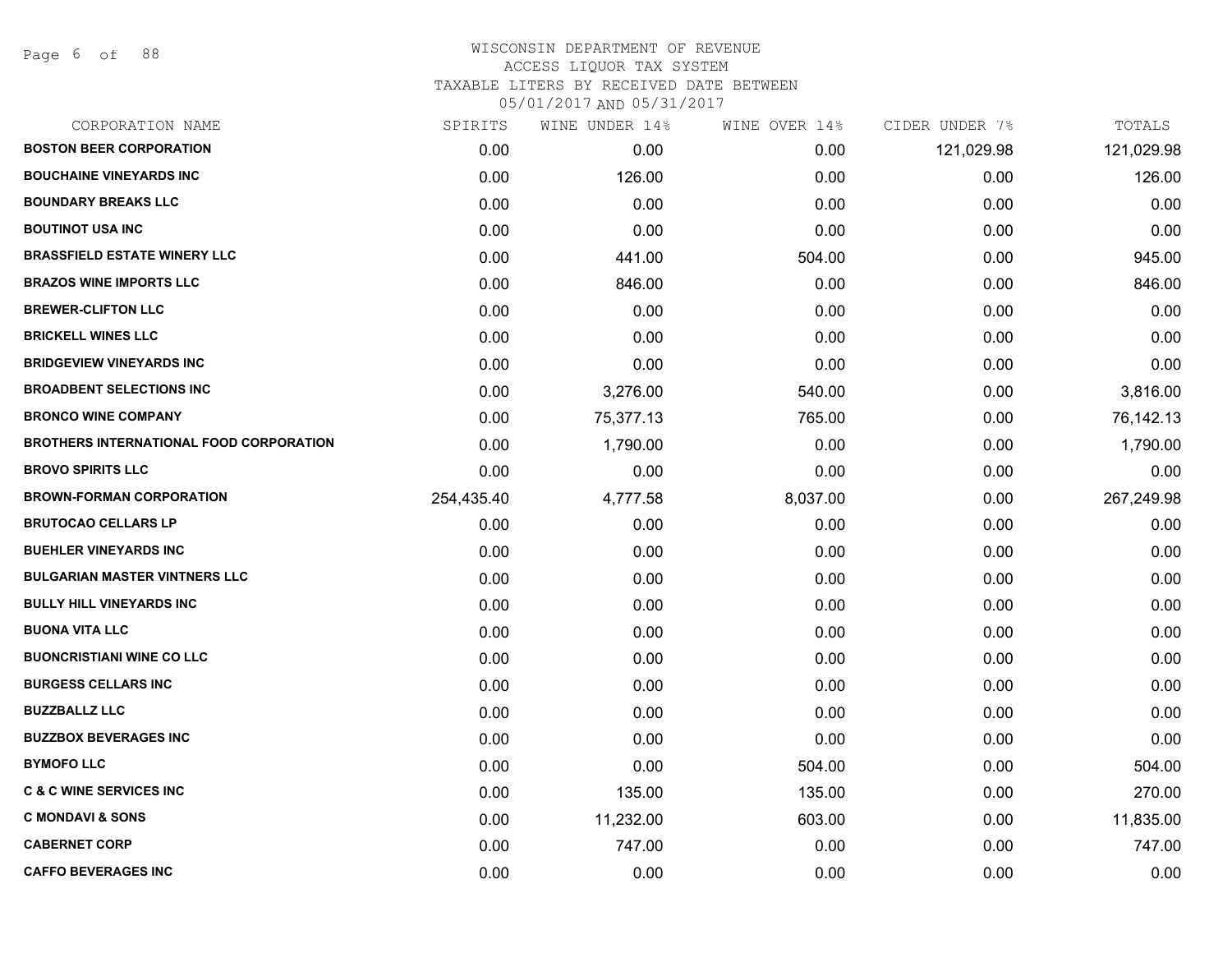Page 7 of 88

| CORPORATION NAME                            | SPIRITS   | WINE UNDER 14% | WINE OVER 14% | CIDER UNDER 7% | TOTALS    |
|---------------------------------------------|-----------|----------------|---------------|----------------|-----------|
| <b>CAIN CELLARS INC</b>                     | 0.00      | 0.00           | 0.00          | 0.00           | 0.00      |
| <b>CAL VIN ENTERPRISES CORPORATION</b>      | 0.00      | 63.00          | 1,269.00      | 0.00           | 1,332.00  |
| <b>CALCAREOUS VINEYARD LLC</b>              | 0.00      | 0.00           | 0.00          | 0.00           | 0.00      |
| <b>CALERA WINE COMPANY LP</b>               | 0.00      | 0.00           | 63.00         | 0.00           | 63.00     |
| <b>CALIFORNIA CIDER COMPANY</b>             | 0.00      | 0.00           | 0.00          | 6,046.42       | 6,046.42  |
| <b>CALIFORNIA NATURAL PRODUCTS INC</b>      | 0.00      | 0.00           | 0.00          | 0.00           | 0.00      |
| <b>CALIFORNIA VINEYARDS INC</b>             | 0.00      | 0.00           | 0.00          | 0.00           | 0.00      |
| <b>CALISTOGA PARTNERS LP</b>                | 0.00      | 0.00           | 0.00          | 0.00           | 0.00      |
| <b>CALLUNA VINEYARDS LLC</b>                | 0.00      | 0.00           | 126.00        | 0.00           | 126.00    |
| <b>CAMARDA CORP</b>                         | 0.00      | 0.00           | 0.00          | 0.00           | 0.00      |
| <b>CAMPARI AMERICA LLC</b>                  | 73,717.50 | 0.00           | 0.00          | 0.00           | 73,717.50 |
| <b>CANNON RIVER WINERY LLC</b>              | 0.00      | 0.00           | 0.00          | 0.00           | 0.00      |
| <b>CAPE CLASSICS INC</b>                    | 0.00      | 648.00         | 297.00        | 0.00           | 945.00    |
| <b>CARAVEL GROUP LLC</b>                    | 0.00      | 0.00           | 0.00          | 0.00           | 0.00      |
| <b>CARDWELL HILL CELLARS LLC</b>            | 0.00      | 0.00           | 0.00          | 0.00           | 0.00      |
| <b>CARIBBEAN DISTILLERS LLC</b>             | 225.00    | 19,980.00      | 0.00          | 0.00           | 20,205.00 |
| <b>CARIBBEAN SPIRITS INC</b>                | 0.00      | 0.00           | 0.00          | 0.00           | 0.00      |
| <b>CARL JEPPSON COMPANY</b>                 | 0.00      | 0.00           | 0.00          | 0.00           | 0.00      |
| <b>CARL THOMA</b>                           | 0.00      | 265.50         | 0.00          | 0.00           | 265.50    |
| <b>CARLSON VINEYARDS INC</b>                | 0.00      | 0.00           | 0.00          | 0.00           | 0.00      |
| <b>CAROLE MINOGUE</b>                       | 0.00      | 693.00         | 0.00          | 0.00           | 693.00    |
| <b>CAROLINA DISTRIBUTION LLC</b>            | 0.00      | 0.00           | 0.00          | 0.00           | 0.00      |
| <b>CARRIAGE HOUSE IMPORTS, LTD.</b>         | 180.00    | 0.00           | 0.00          | 0.00           | 180.00    |
| <b>CASTLE BRANDS USA CORP</b>               | 804.00    | 0.00           | 0.00          | 0.00           | 804.00    |
| <b>CASTORO CELLARS</b>                      | 0.00      | 378.00         | 0.00          | 0.00           | 378.00    |
| <b>CEDAR KNOLL VINEYARDS INC</b>            | 0.00      | 0.00           | 0.00          | 0.00           | 0.00      |
| <b>CELEBRATION DISTILLATION CORPORATION</b> | 0.00      | 0.00           | 0.00          | 0.00           | 0.00      |
| <b>CELLAR D LLC</b>                         | 0.00      | 0.00           | 0.00          | 0.00           | 0.00      |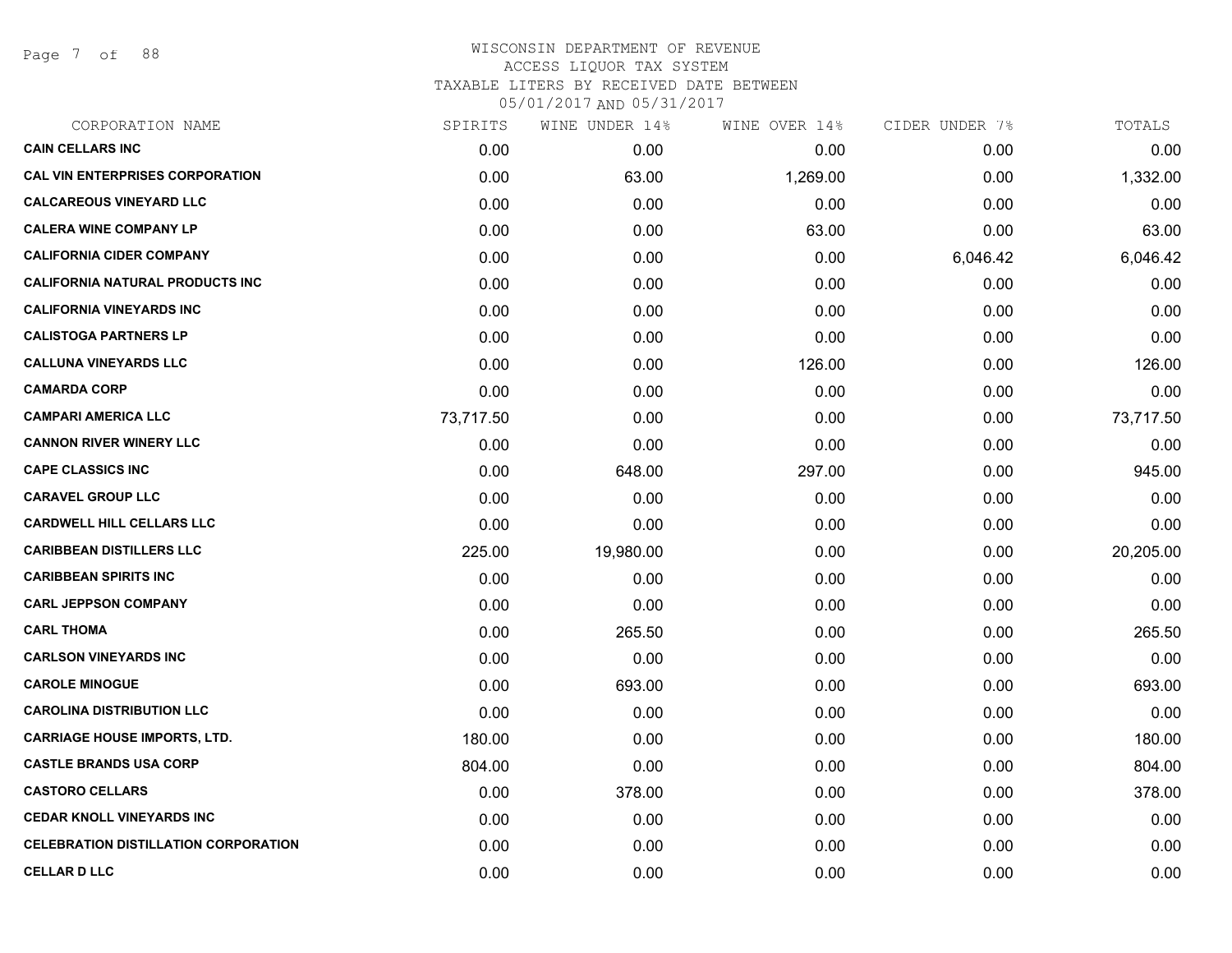## WISCONSIN DEPARTMENT OF REVENUE ACCESS LIQUOR TAX SYSTEM TAXABLE LITERS BY RECEIVED DATE BETWEEN

| CORPORATION NAME                      | SPIRITS   | WINE UNDER 14% | WINE OVER 14% | CIDER UNDER 7% | TOTALS    |
|---------------------------------------|-----------|----------------|---------------|----------------|-----------|
| <b>CELLARS INTERNATIONAL INC</b>      | 0.00      | 137.92         | 0.00          | 0.00           | 137.92    |
| <b>CELLIER WINES DISTRIBUTING INC</b> | 0.00      | 0.00           | 0.00          | 0.00           | 0.00      |
| <b>CELLO VIA INC</b>                  | 0.00      | 0.00           | 0.00          | 0.00           | 0.00      |
| <b>CENTER VALLEY ORCHARDS LLC</b>     | 0.00      | 0.00           | 0.00          | 0.00           | 0.00      |
| <b>CHAISE VENTURES INC</b>            | 0.00      | 0.00           | 66.57         | 0.00           | 66.57     |
| <b>CHANNING DAUGHTERS WINERY LLC</b>  | 0.00      | 0.00           | 0.00          | 0.00           | 0.00      |
| <b>CHAPPELLET WINERY INC</b>          | 0.00      | 0.00           | 711.00        | 0.00           | 711.00    |
| <b>CHARBAUT AMERICA INC</b>           | 0.00      | 0.00           | 0.00          | 0.00           | 0.00      |
| <b>CHARLES &amp; MARTHA BARRA</b>     | 0.00      | 0.00           | 0.00          | 0.00           | 0.00      |
| <b>CHARLES JACQUIN ET CIE INC</b>     | 14,538.45 | 0.00           | 31.50         | 0.00           | 14,569.95 |
| <b>CHARLES NEAL SELECTIONS INC</b>    | 0.00      | 342.00         | 0.00          | 0.00           | 342.00    |
| <b>CHARLES REININGER LLC</b>          | 0.00      | 6.00           | 13.50         | 0.00           | 19.50     |
| <b>CHATEAU BARNABY LLC</b>            | 0.00      | 503.99         | 0.00          | 0.00           | 503.99    |
| <b>CHATEAU DIANA LLC</b>              | 0.00      | 882.00         | 1,165.50      | 0.00           | 2,047.50  |
| <b>CHATHAM IMPORTS INC</b>            | 1,183.50  | 0.00           | 0.00          | 0.00           | 1,183.50  |
| <b>CHEHALEM INC</b>                   | 0.00      | 378.00         | 0.00          | 0.00           | 378.00    |
| CHICAGO DISTILLING COMPANY LLC        | 0.00      | 0.00           | 0.00          | 0.00           | 0.00      |
| <b>CHOYA UMESHU USA INC</b>           | 0.00      | 0.00           | 0.00          | 0.00           | 0.00      |
| <b>CHRISTIAN P SCHAEFER</b>           | 0.00      | 0.00           | 0.00          | 8,874.89       | 8,874.89  |
| <b>CHRISTOPHER DRAKE WHITCRAFT</b>    | 0.00      | 0.00           | 0.00          | 0.00           | 0.00      |
| <b>CHRISTOPHER F PITTENGER</b>        | 0.00      | 0.00           | 0.00          | 0.00           | 0.00      |
| <b>CHRISTOPHER FIGGINS</b>            | 0.00      | 0.00           | 0.00          | 0.00           | 0.00      |
| <b>CHRISTOPHER J FLOOD</b>            | 340.20    | 0.00           | 0.00          | 0.00           | 340.20    |
| <b>CHRISTOPHER M JAMES</b>            | 0.00      | 0.00           | 0.00          | 0.00           | 0.00      |
| <b>CHRISTOPHER MICHAEL WINES LLC</b>  | 0.00      | 63.00          | 0.00          | 0.00           | 63.00     |
| <b>CLAAR CELLARS LLC</b>              | 0.00      | 0.00           | 0.00          | 0.00           | 0.00      |
| <b>CLASSICAL WINES FROM SPAIN LTD</b> | 0.00      | 0.00           | 0.00          | 0.00           | 0.00      |
| <b>CLENDENENLINDQUIST VINTNERS</b>    | 0.00      | 0.00           | 0.00          | 0.00           | 0.00      |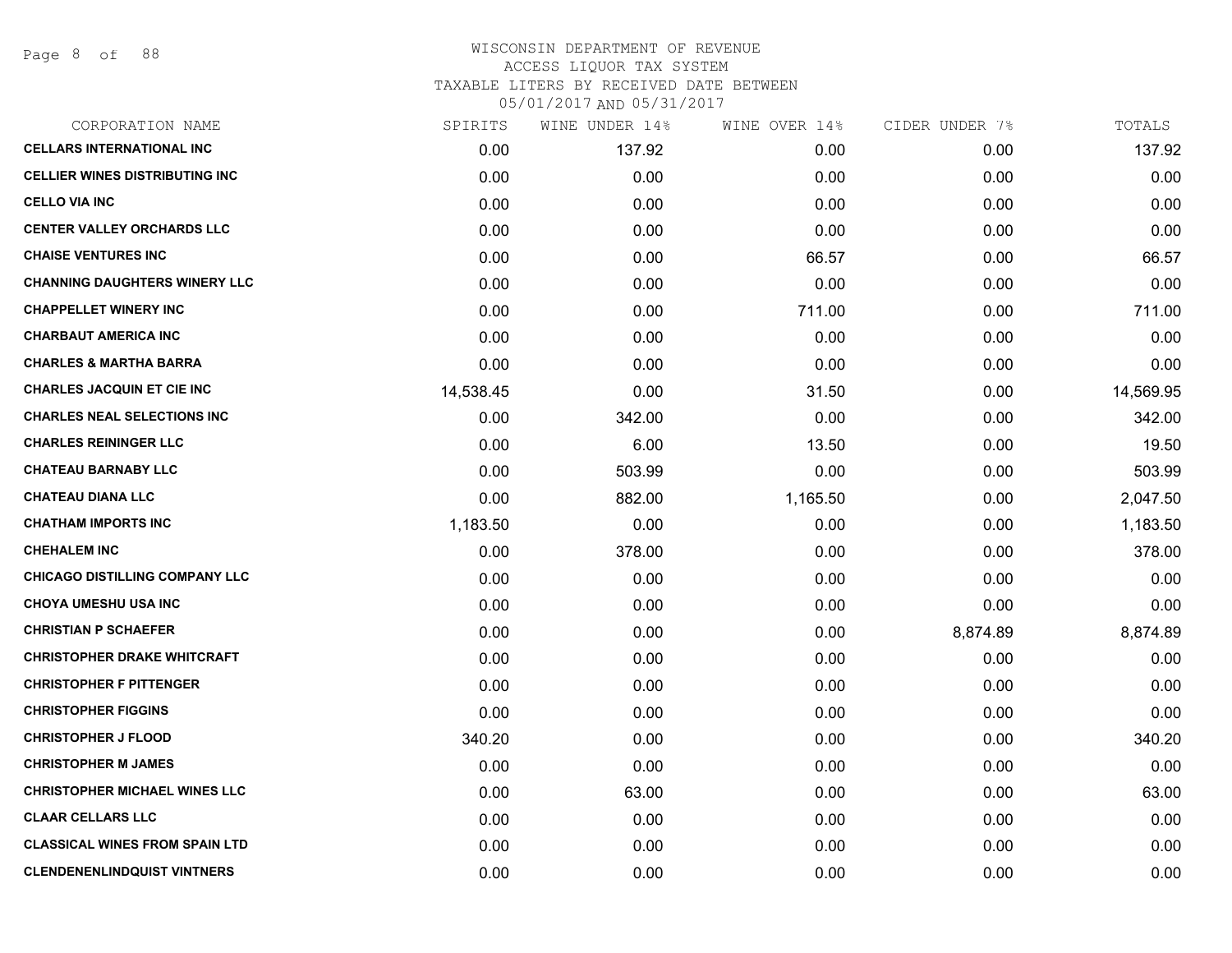Page 9 of 88

## WISCONSIN DEPARTMENT OF REVENUE

#### ACCESS LIQUOR TAX SYSTEM

TAXABLE LITERS BY RECEIVED DATE BETWEEN

| CORPORATION NAME                             | SPIRITS   | WINE UNDER 14% | WINE OVER 14% | CIDER UNDER 7% | TOTALS     |
|----------------------------------------------|-----------|----------------|---------------|----------------|------------|
| <b>CLINE CELLARS INC</b>                     | 0.00      | 1,890.00       | 630.00        | 0.00           | 2,520.00   |
| <b>CLINE SISTERS IMPORTS LLC</b>             | 0.00      | 292.50         | 0.00          | 0.00           | 292.50     |
| <b>CLINT PROPERTIES INC</b>                  | 0.00      | 333.00         | 0.00          | 0.00           | 333.00     |
| <b>CLOS DU VAL WINE CO LTD</b>               | 0.00      | 0.00           | 0.00          | 0.00           | 0.00       |
| <b>CLOS LACHANCE WINES LLC</b>               | 0.00      | 0.00           | 0.00          | 0.00           | 0.00       |
| <b>COCKERELL WINE CONSULTING LLC</b>         | 0.00      | 0.00           | 0.00          | 0.00           | 0.00       |
| <b>CODY T WRIGHT</b>                         | 0.00      | 0.00           | 0.00          | 0.00           | 0.00       |
| <b>COHO WINES LLC</b>                        | 0.00      | 0.00           | 0.00          | 0.00           | 0.00       |
| <b>COLORADO CIDER COMPANY LLC</b>            | 0.00      | 0.00           | 0.00          | 0.00           | 0.00       |
| <b>CONSTELLATION BRANDS INC</b>              | 98,883.60 | 326,716.83     | 11,884.50     | 0.00           | 437,484.93 |
| <b>COOL HAND VINEYARDS LLC</b>               | 0.00      | 0.00           | 126.00        | 0.00           | 126.00     |
| <b>COPA CACHACA CORPORATION</b>              | 0.00      | 0.00           | 0.00          | 0.00           | 0.00       |
| <b>COPA FINA WINE IMPORTS LLC</b>            | 0.00      | 0.00           | 0.00          | 0.00           | 0.00       |
| <b>COPPER &amp; KINGS AMERICAN BRANDY CO</b> | 378.00    | 0.00           | 0.00          | 0.00           | 378.00     |
| <b>COPPER CANE LLC</b>                       | 0.00      | 3,753.00       | 1,044.00      | 0.00           | 4,797.00   |
| <b>CORA IMPORTS LTD</b>                      | 0.00      | 0.00           | 0.00          | 0.00           | 0.00       |
| <b>CORDELINA WINE COMPANY LLC</b>            | 0.00      | 450.00         | 0.00          | 0.00           | 450.00     |
| <b>CORK ALLIANCE INC</b>                     | 0.00      | 792.00         | 0.00          | 0.00           | 792.00     |
| <b>CORNERSTONE CELLARS INC</b>               | 0.00      | 0.00           | 0.00          | 0.00           | 0.00       |
| <b>COUP DE FOUDRE LLC</b>                    | 0.00      | 0.00           | 0.00          | 0.00           | 0.00       |
| <b>COURAGEOUS INC</b>                        | 0.00      | 0.00           | 0.00          | 0.00           | 0.00       |
| <b>CRACOVIA BRANDS INC</b>                   | 57.00     | 18.00          | 45.00         | 0.00           | 120.00     |
| <b>CRAFTED ARTISAN MEADERY LLC</b>           | 0.00      | 0.00           | 0.00          | 0.00           | 0.00       |
| <b>CRAIG JAFFURS</b>                         | 0.00      | 0.00           | 0.00          | 0.00           | 0.00       |
| <b>CRAIG S HANDLY</b>                        | 0.00      | 0.00           | 0.00          | 0.00           | 0.00       |
| <b>CREATIVE WINE CONCEPTS INC</b>            | 0.00      | 0.00           | 0.00          | 0.00           | 0.00       |
| <b>CREW WINE COMPANY LLC</b>                 | 0.00      | 504.00         | 126.00        | 0.00           | 630.00     |
| <b>CRIBARI VINEYARDS INC</b>                 | 0.00      | 3,093.21       | 0.00          | 0.00           | 3,093.21   |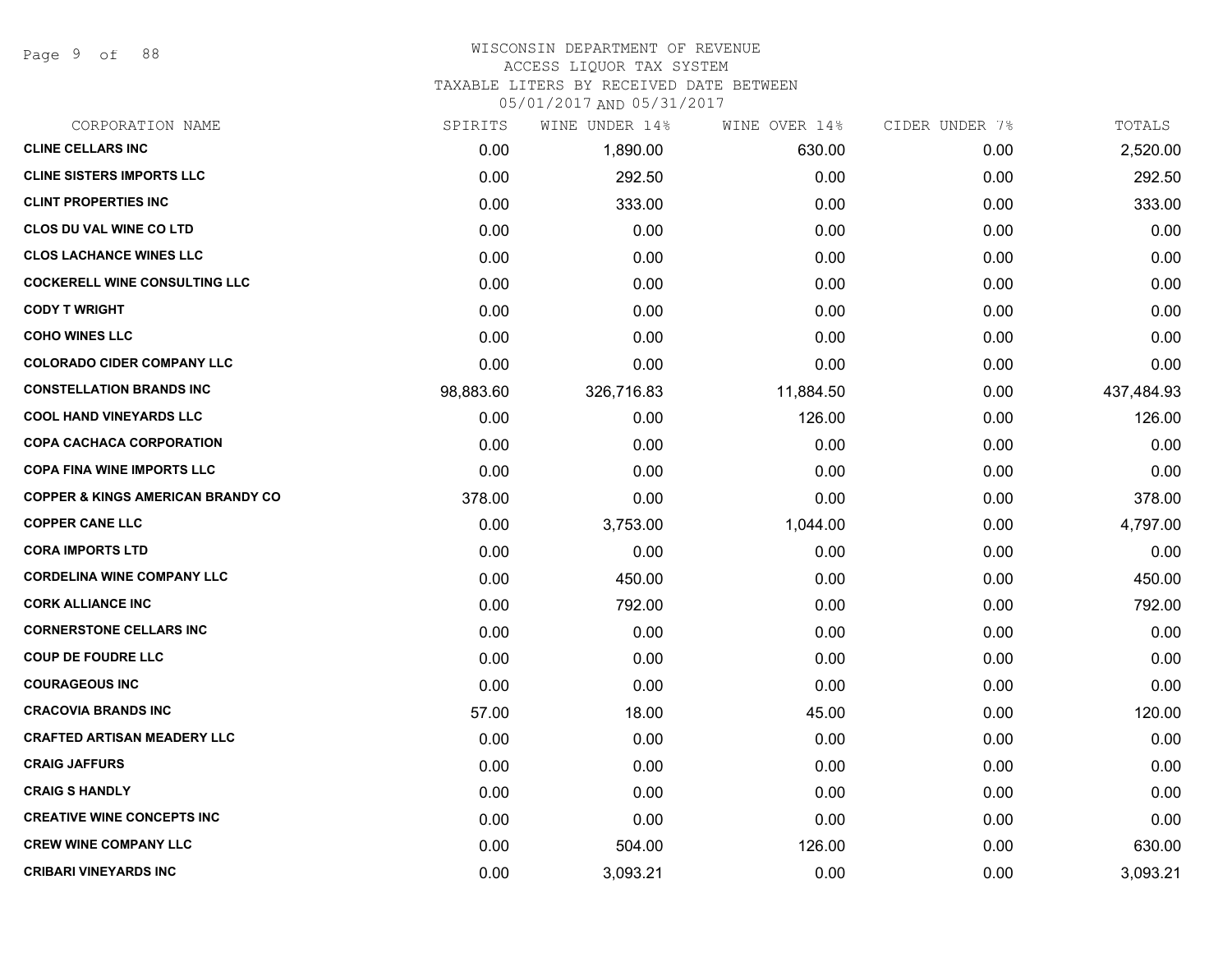Page 10 of 88

### WISCONSIN DEPARTMENT OF REVENUE ACCESS LIQUOR TAX SYSTEM TAXABLE LITERS BY RECEIVED DATE BETWEEN

| CORPORATION NAME                        | SPIRITS  | WINE UNDER 14% | WINE OVER 14% | CIDER UNDER 7% | TOTALS    |
|-----------------------------------------|----------|----------------|---------------|----------------|-----------|
| <b>CRIMSON WINE GROUP LTD</b>           | 0.00     | 15.75          | 0.00          | 0.00           | 15.75     |
| <b>CRISPIN CIDER COMPANY</b>            | 0.00     | 0.00           | 0.00          | 0.00           | 0.00      |
| <b>CRISTOM VINEYARDS INC</b>            | 0.00     | 0.00           | 0.00          | 0.00           | 0.00      |
| <b>CROWN POINT WINERY LLC</b>           | 0.00     | 0.00           | 0.00          | 0.00           | 0.00      |
| <b>CROWN VALLEY WINERY INC</b>          | 8,862.00 | 0.00           | 0.00          | 852.00         | 9,714.00  |
| <b>CULT OF 8</b>                        | 0.00     | 1,575.00       | 504.00        | 0.00           | 2,079.00  |
| <b>CULTIVATE WINES LLC</b>              | 0.00     | 1,362.00       | 0.00          | 0.00           | 1,362.00  |
| <b>CUSHMAN WINERY CORPORATION</b>       | 0.00     | 0.00           | 198.00        | 0.00           | 198.00    |
| <b>CUTWATER SPIRITS LLC</b>             | 0.00     | 0.00           | 0.00          | 0.00           | 0.00      |
| <b>CUVAISON INC</b>                     | 0.00     | 45.00          | 94.50         | 0.00           | 139.50    |
| <b>D &amp; D VINEYARDS INC</b>          | 0.00     | 0.00           | 0.00          | 0.00           | 0.00      |
| <b>D &amp; J F CELLARS INC</b>          | 0.00     | 0.00           | 0.00          | 0.00           | 0.00      |
| <b>D.G.L. DISTRIBUTORS, INC</b>         | 0.00     | 135.00         | 0.00          | 0.00           | 135.00    |
| <b>DAEDALUS CELLARS CO</b>              | 0.00     | 0.00           | 0.00          | 0.00           | 0.00      |
| <b>DAN CAREY</b>                        | 0.00     | 0.00           | 0.00          | 0.00           | 0.00      |
| <b>DANCING COYOTE WINES</b>             | 0.00     | 0.00           | 0.00          | 0.00           | 0.00      |
| <b>DANIEL SCHOENFELD</b>                | 0.00     | 0.00           | 0.00          | 0.00           | 0.00      |
| <b>DANNY RAKOVIC</b>                    | 0.00     | 0.00           | 0.00          | 0.00           | 0.00      |
| <b>DAOU VINEYARDS LLC</b>               | 0.00     | 0.00           | 63.00         | 0.00           | 63.00     |
| <b>DAQUINO ITALIAN IMPORTING CO INC</b> | 0.00     | 0.00           | 0.00          | 0.00           | 0.00      |
| <b>DARIOUSH KHALEDI WINERY LLC</b>      | 0.00     | 0.00           | 76.50         | 0.00           | 76.50     |
| DAVID ARTHUR VINEYARDS LLC              | 0.00     | 0.00           | 0.00          | 0.00           | 0.00      |
| <b>DAVID B POTTER</b>                   | 0.00     | 0.00           | 0.00          | 0.00           | 0.00      |
| <b>DAVID N RAYNE</b>                    | 1,169.68 | 29,966.23      | 2,877.86      | 0.00           | 34,013.77 |
| <b>DAVID R BARNES</b>                   | 0.00     | 0.00           | 0.00          | 0.00           | 0.00      |
| <b>DAVIDS PINOT VINEYARDS INC</b>       | 0.00     | 0.00           | 0.00          | 0.00           | 0.00      |
| DE MAISON SELECTIONS INC                | 13.50    | 1,210.00       | 49.50         | 18.00          | 1,291.00  |
| <b>DEANNA BASTIANICH</b>                | 0.00     | 94.50          | 0.00          | 0.00           | 94.50     |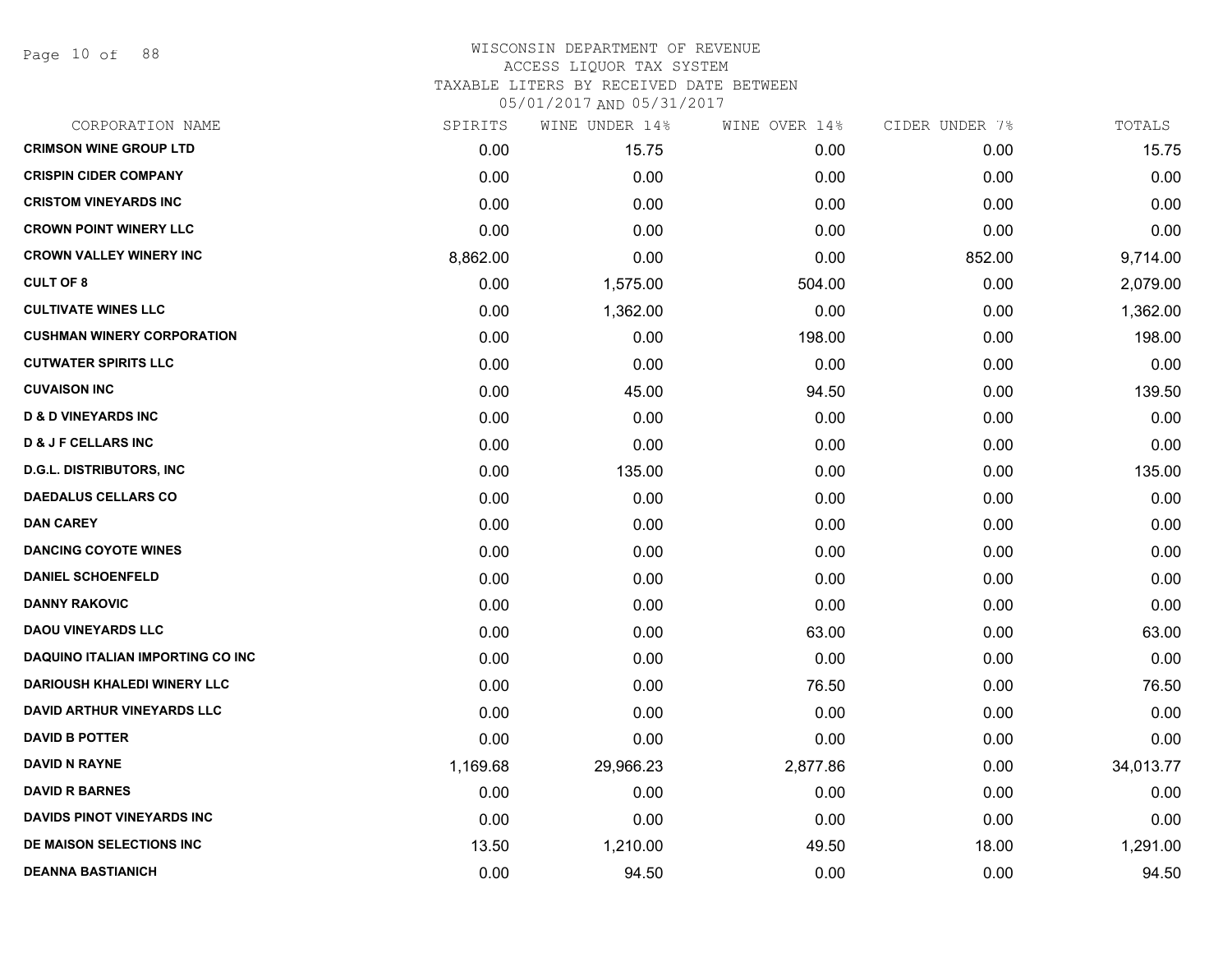Page 11 of 88

#### WISCONSIN DEPARTMENT OF REVENUE ACCESS LIQUOR TAX SYSTEM

TAXABLE LITERS BY RECEIVED DATE BETWEEN

| CORPORATION NAME                                                         | SPIRITS    | WINE UNDER 14% | WINE OVER 14% | CIDER UNDER 7% | TOTALS     |
|--------------------------------------------------------------------------|------------|----------------|---------------|----------------|------------|
| <b>DELEGAT USA INC</b>                                                   | 0.00       | 4,320.00       | 0.00          | 0.00           | 4,320.00   |
| <b>DELIA E RODRIGUEZ</b>                                                 | 0.00       | 0.00           | 0.00          | 0.00           | 0.00       |
| <b>DELICATO VINEYARDS INC</b>                                            | 0.00       | 82,266.00      | 4,131.00      | 0.00           | 86,397.00  |
| <b>DELILLE CELLARS LLC</b>                                               | 0.00       | 0.00           | 0.00          | 0.00           | 0.00       |
| <b>DEMERARA DISTILLERS (USA) INC</b>                                     | 0.00       | 0.00           | 0.00          | 0.00           | 0.00       |
| <b>DEROSE WINERY INC</b>                                                 | 0.00       | 0.00           | 0.00          | 0.00           | 0.00       |
| <b>DERRICK C MANCINI</b>                                                 | 0.00       | 0.00           | 0.00          | 0.00           | 0.00       |
| <b>DIAGEO AMERICAS INC</b>                                               | 471,660.00 | 0.00           | 0.00          | 0.00           | 471,660.00 |
| <b>DIAMOND IMPORTERS INC</b>                                             | 0.00       | 135.00         | 0.00          | 0.00           | 135.00     |
| <b>DIRTY IMPORTS LLC</b>                                                 | 0.00       | 0.00           | 0.00          | 0.00           | 0.00       |
| <b>DISARONNO INTERNATIONAL LLC</b>                                       | 3,915.00   | 0.00           | 0.00          | 0.00           | 3,915.00   |
| DISTILLERY NO. 209 LTD NAPA CALIFORNIA                                   | 0.00       | 0.00           | 0.00          | 0.00           | 0.00       |
| <b>DIVOT ENTERPRISES LLC</b>                                             | 0.00       | 0.00           | 0.00          | 0.00           | 0.00       |
| DOMAINE DE LA TERRE ROUGE LTD                                            | 0.00       | 63.00          | 0.00          | 0.00           | 63.00      |
| <b>DOMAINE DE MARIA SOTER LLC</b>                                        | 0.00       | 184.50         | 0.00          | 0.00           | 184.50     |
| <b>DOMAINE MB LLC</b>                                                    | 0.00       | 0.00           | 24.00         | 0.00           | 24.00      |
| <b>DOMAINE SELECT WINE &amp; SPIRITS LLC</b>                             | 0.00       | 0.00           | 0.00          | 0.00           | 0.00       |
| DOMAINE SERENE VINEYARDS & WINERY INC                                    | 0.00       | 9.00           | 0.00          | 0.00           | 9.00       |
| <b>DOMAINE ST GEORGE</b>                                                 | 0.00       | 0.00           | 0.00          | 0.00           | 0.00       |
| <b>DON SEBASTIANI &amp; SONS INTERNATIONAL WINE</b><br><b>NEGOCIANTS</b> | 0.00       | 6,372.00       | 252.00        | 0.00           | 6,624.00   |
| <b>DONALD PHILLIPS HILL JR</b>                                           | 0.00       | 0.00           | 0.00          | 0.00           | 0.00       |
| <b>DOUBLE DIAMOND DISTILLERY LLC</b>                                     | 0.00       | 0.00           | 0.00          | 0.00           | 0.00       |
| <b>DOUBLE DOWN SPIRITS LLC</b>                                           | 0.00       | 0.00           | 0.00          | 0.00           | 0.00       |
| <b>DOYNA LTD</b>                                                         | 0.00       | 0.00           | 0.00          | 0.00           | 0.00       |
| <b>DREYER WINE LLC</b>                                                   | 0.00       | 0.00           | 0.00          | 0.00           | 0.00       |
| <b>DREYFUS ASHBY INC</b>                                                 | 0.00       | 2,337.00       | 409.50        | 0.00           | 2,746.50   |
| <b>DRG IMPORTS LLC</b>                                                   | 0.00       | 0.00           | 0.00          | 0.00           | 0.00       |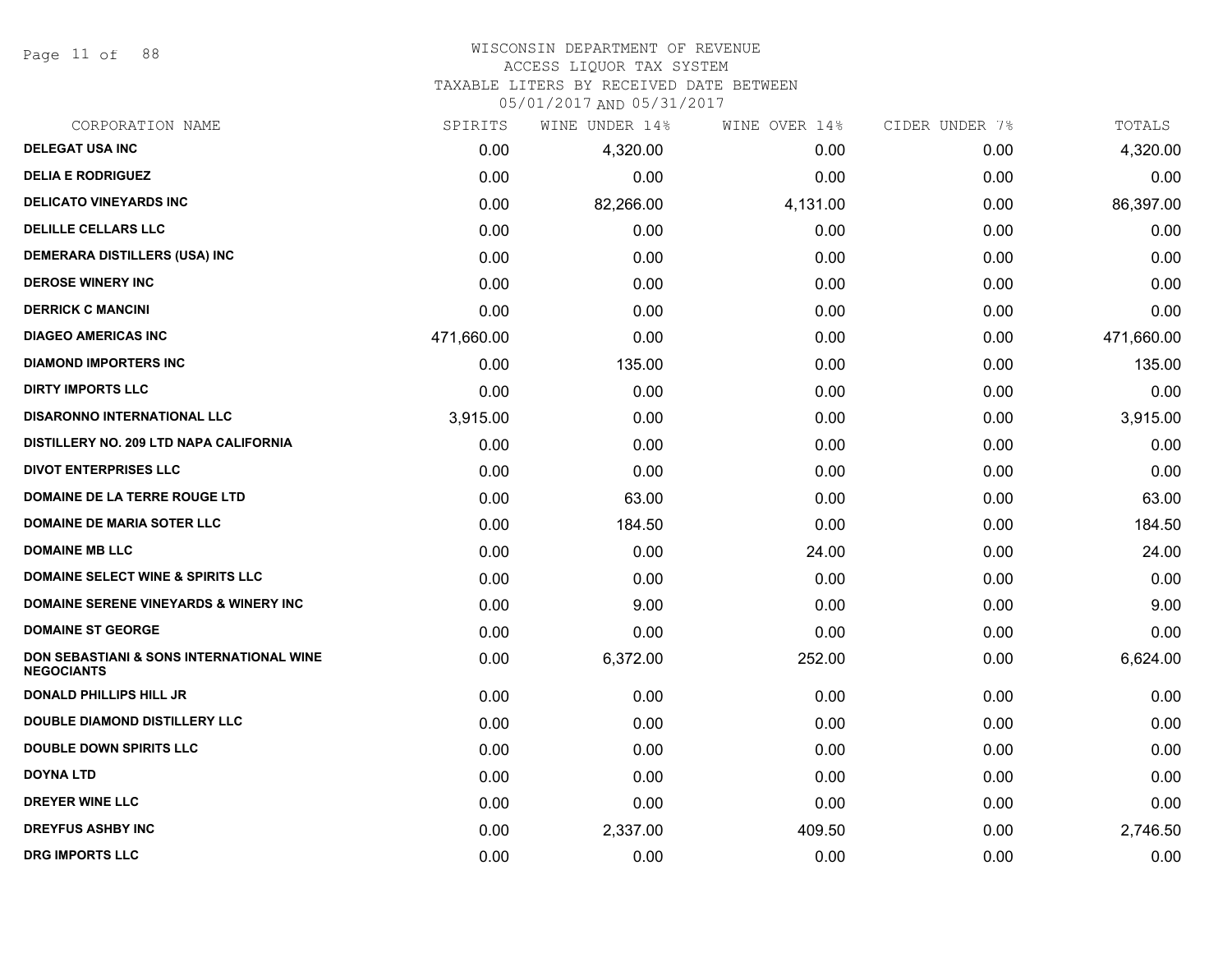Page 12 of 88

# WISCONSIN DEPARTMENT OF REVENUE

ACCESS LIQUOR TAX SYSTEM

TAXABLE LITERS BY RECEIVED DATE BETWEEN

| CORPORATION NAME                               | SPIRITS    | WINE UNDER 14% | WINE OVER 14% | CIDER UNDER 7% | TOTALS       |
|------------------------------------------------|------------|----------------|---------------|----------------|--------------|
| <b>DRINKS AMERICAS INC</b>                     | 0.00       | 0.00           | 0.00          | 0.00           | 0.00         |
| DRY CREEK VINEYARD INC                         | 0.00       | 1,512.00       | 16.80         | 0.00           | 1,528.80     |
| DRY FLY DISTILLING INC                         | 0.00       | 0.00           | 0.00          | 0.00           | 0.00         |
| <b>DUCKHORN WINE COMPANY</b>                   | 0.00       | 5,637.00       | 1,669.50      | 0.00           | 7,306.50     |
| <b>DUGGANS DISTILLERS PRODUCTS CORPORATION</b> | 0.00       | 0.00           | 0.00          | 0.00           | 0.00         |
| <b>DUMOL WINERY LLC</b>                        | 0.00       | 0.00           | 0.00          | 0.00           | 0.00         |
| <b>DUNHAM CELLARS LLC</b>                      | 0.00       | 189.00         | 0.00          | 0.00           | 189.00       |
| <b>DUNN VINEYARDS LLC</b>                      | 0.00       | 0.00           | 0.00          | 0.00           | 0.00         |
| DUTTON GOLDFIELD WINERY LLC                    | 0.00       | 0.00           | 0.00          | 0.00           | 0.00         |
| <b>DV SPIRITS LLC</b>                          | 4,473.00   | 0.00           | 0.00          | 0.00           | 4,473.00     |
| <b>E &amp; J GALLO WINERY</b>                  | 150,932.30 | 848,013.50     | 27,967.50     | 0.00           | 1,026,913.30 |
| <b>EAGLE EYE IMPORTS LLC</b>                   | 0.00       | 198.00         | 0.00          | 0.00           | 198.00       |
| <b>EAGLES LANDING WINERY LLC</b>               | 0.00       | 346.50         | 0.00          | 0.00           | 346.50       |
| <b>EASTERN LIQUORS USA INC</b>                 | 0.00       | 0.00           | 0.00          | 0.00           | 0.00         |
| <b>EBERLE WINERY LP</b>                        | 0.00       | 0.00           | 0.00          | 0.00           | 0.00         |
| <b>ECLIPSE ASSETS LLC</b>                      | 0.00       | 0.00           | 63.00         | 0.00           | 63.00        |
| <b>ECOSUR GROUP LLC</b>                        | 0.00       | 0.00           | 0.00          | 0.00           | 0.00         |
| <b>EHREN JORDAN WINE CELLARS LLC</b>           | 0.00       | 0.00           | 0.00          | 0.00           | 0.00         |
| <b>EIGHT BOTTLES LLC</b>                       | 0.00       | 0.00           | 0.00          | 0.00           | 0.00         |
| ELK COVE VINEYARDS INC                         | 0.00       | 0.00           | 0.00          | 0.00           | 0.00         |
| <b>ELV-OREGON LLC</b>                          | 0.00       | 0.00           | 0.00          | 0.00           | 0.00         |
| <b>ELYSE WINERY LLC</b>                        | 0.00       | 0.00           | 0.00          | 0.00           | 0.00         |
| <b>EMCO CHEMICAL DISTRIBUTORS, INC.</b>        | 0.00       | 0.00           | 0.00          | 0.00           | 0.00         |
| <b>EMILIO GUGLIELMO WINERY INC</b>             | 0.00       | 0.00           | 0.00          | 0.00           | 0.00         |
| <b>EMPSON USA INC</b>                          | 0.00       | 337.10         | 0.00          | 0.00           | 337.10       |
| <b>ENOS VINEYARDS INC</b>                      | 0.00       | 0.00           | 0.00          | 0.00           | 0.00         |
| <b>ENOTEC IMPORTS INC</b>                      | 0.00       | 1,574.95       | 31.49         | 0.00           | 1,606.44     |
| <b>ENOVATION BRANDS INC</b>                    | 0.00       | 207.00         | 0.00          | 0.00           | 207.00       |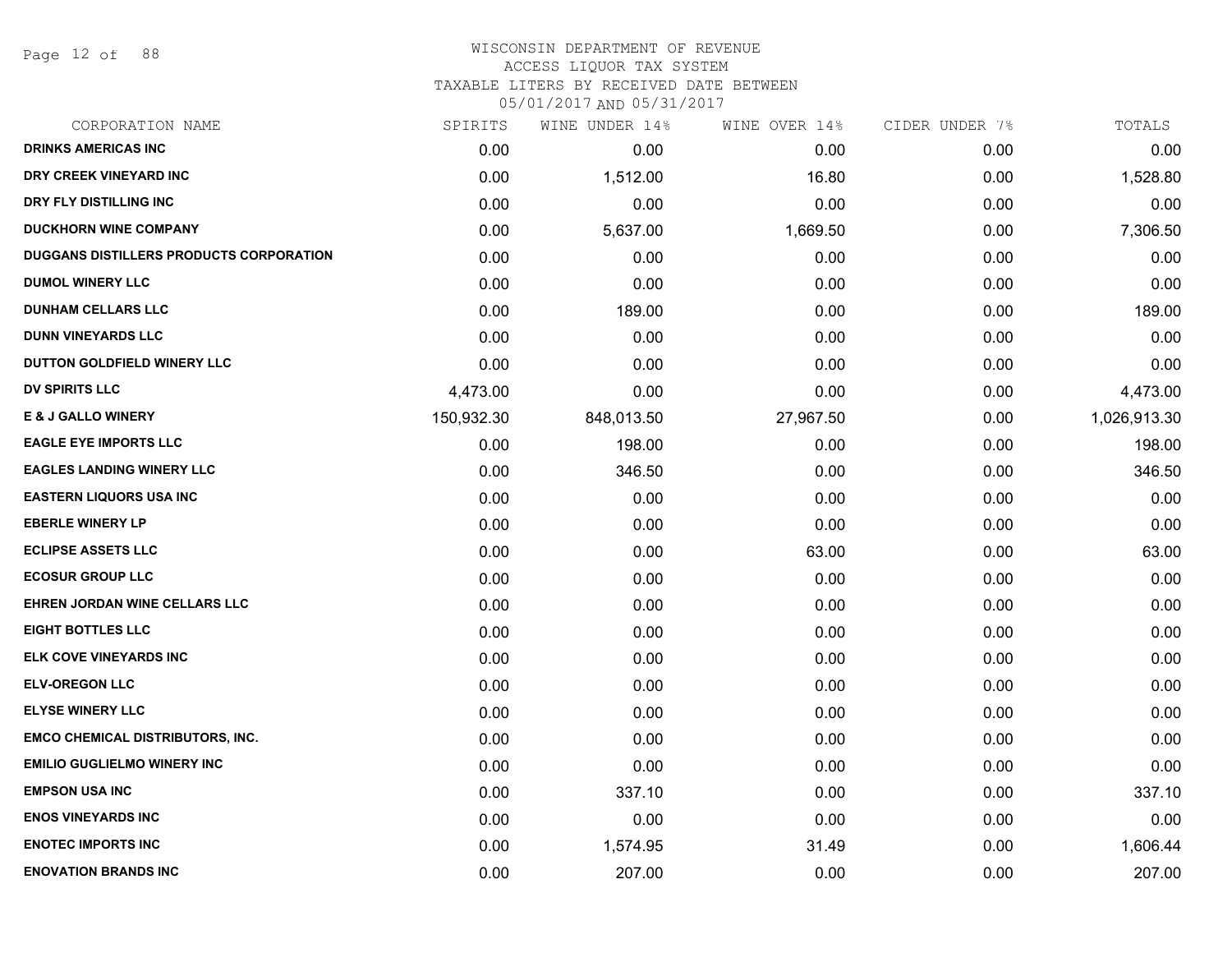Page 13 of 88

## WISCONSIN DEPARTMENT OF REVENUE ACCESS LIQUOR TAX SYSTEM TAXABLE LITERS BY RECEIVED DATE BETWEEN

| CORPORATION NAME                                 | SPIRITS    | WINE UNDER 14% | WINE OVER 14% | CIDER UNDER 7% | TOTALS     |
|--------------------------------------------------|------------|----------------|---------------|----------------|------------|
| <b>EPICUREAN WINES LLC</b>                       | 0.00       | 441.00         | 0.00          | 0.00           | 441.00     |
| <b>ERIC FLANAGAN</b>                             | 0.00       | 0.00           | 0.00          | 0.00           | 0.00       |
| <b>ERIC TRUMP WINE MANUFACTURING LLC</b>         | 0.00       | 0.00           | 0.00          | 0.00           | 0.00       |
| <b>ERNST A STORM</b>                             | 0.00       | 0.00           | 0.00          | 0.00           | 0.00       |
| <b>ESSER WINES LLC</b>                           | 0.00       | 0.00           | 0.00          | 0.00           | 0.00       |
| <b>EUGENE WINE CELLARS LLC</b>                   | 0.00       | 0.00           | 0.00          | 0.00           | 0.00       |
| <b>EUROPEAN IMPORTS &amp; EXPORTS LLC</b>        | 0.00       | 0.00           | 0.00          | 0.00           | 0.00       |
| <b>EUROPEAN WINE IMPORTS INC</b>                 | 0.00       | 0.00           | 0.00          | 0.00           | 0.00       |
| <b>EVAKI INC</b>                                 | 0.00       | 0.00           | 0.00          | 0.00           | 0.00       |
| EVESHAM WOOD VINEYARD AND WINERY LLC             | 0.00       | 0.00           | 0.00          | 0.00           | 0.00       |
| <b>EXCELSIOR WINE COMPANY LLC</b>                | 0.00       | 5,157.00       | 9.00          | 0.00           | 5,166.00   |
| <b>F KORBEL &amp; BROS INC</b>                   | 0.00       | 0.00           | 0.00          | 0.00           | 0.00       |
| <b>FL NAVARRO LIMITED</b>                        | 0.00       | 0.00           | 0.00          | 0.00           | 0.00       |
| <b>F&amp;F FINE WINES INTERNATIONAL INC</b>      | 0.00       | 0.00           | 0.00          | 0.00           | 0.00       |
| F.X. MAGNER SELECTIONS, INC.                     | 0.00       | 0.00           | 0.00          | 0.00           | 0.00       |
| <b>FANTIS IMPORTS INC</b>                        | 0.00       | 60.00          | 13.50         | 0.00           | 73.50      |
| <b>FAR NORTH SPIRITS INC</b>                     | 0.00       | 0.00           | 0.00          | 0.00           | 0.00       |
| <b>FASEL SHENSTONE LLC</b>                       | 60.00      | 0.00           | 577.50        | 0.00           | 637.50     |
| <b>FERRARI CARANO VINEYARDS &amp; WINERY LLC</b> | 0.00       | 1,323.00       | 1,953.00      | 0.00           | 3,276.00   |
| <b>FETZER VINEYARDS</b>                          | 0.00       | 2,115.00       | 0.00          | 0.00           | 2,115.00   |
| <b>FIDDLEHEAD CELLARS LP</b>                     | 0.00       | 172.50         | 0.00          | 0.00           | 172.50     |
| <b>FIFTH GENERATION INC</b>                      | 153,036.00 | 0.00           | 0.00          | 0.00           | 153,036.00 |
| FIFTY FOURTH STREET ENTERPRISES LLC              | 0.00       | 504.00         | 0.00          | 0.00           | 504.00     |
| <b>FIRE HOUSE LLC</b>                            | 0.00       | 0.00           | 0.00          | 0.00           | 0.00       |
| <b>FIRESTEED CORPORATION</b>                     | 0.00       | 0.00           | 0.00          | 0.00           | 0.00       |
| <b>FISHER VINEYARDS</b>                          | 0.00       | 0.00           | 9.00          | 0.00           | 9.00       |
| <b>FIVE GRAPES LLC</b>                           | 0.00       | 0.00           | 0.00          | 0.00           | 0.00       |
| <b>FJN FINE WINES LLC</b>                        | 0.00       | 468.00         | 0.00          | 0.00           | 468.00     |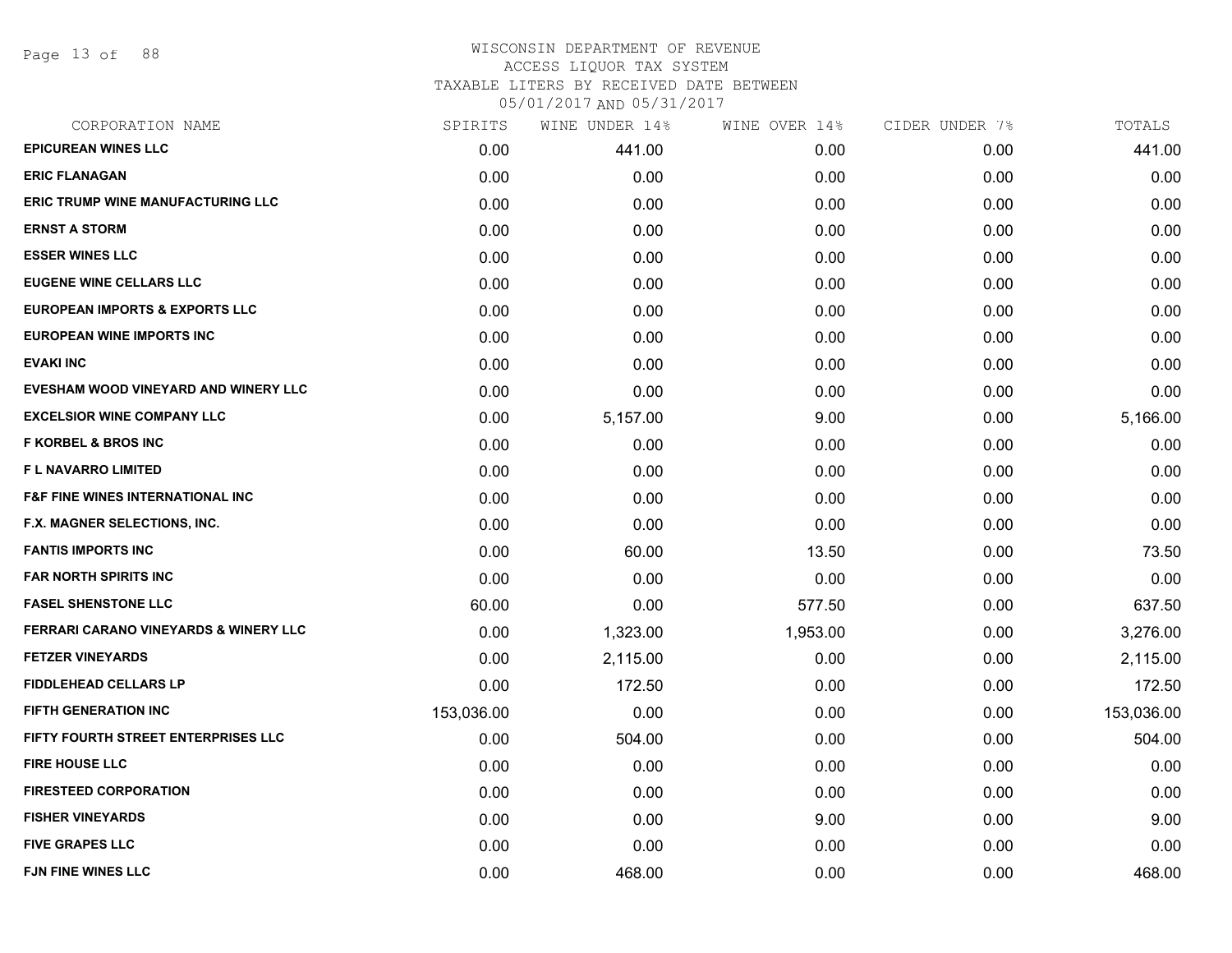#### WISCONSIN DEPARTMENT OF REVENUE ACCESS LIQUOR TAX SYSTEM

TAXABLE LITERS BY RECEIVED DATE BETWEEN

| CORPORATION NAME                           | SPIRITS  | WINE UNDER 14% | WINE OVER 14% | CIDER UNDER 7% | TOTALS    |
|--------------------------------------------|----------|----------------|---------------|----------------|-----------|
| <b>FLORA SPRINGS WINE COMPANY</b>          | 0.00     | 63.00          | 279.00        | 0.00           | 342.00    |
| <b>FLORIDA ORANGE GROVES INC</b>           | 0.00     | 0.00           | 0.00          | 0.00           | 0.00      |
| <b>FN CELLARS LLC</b>                      | 0.00     | 0.00           | 382.50        | 0.00           | 382.50    |
| <b>FOLEY FAMILY WINES INC</b>              | 9.00     | 9,934.30       | 1,908.00      | 0.00           | 11,851.30 |
| <b>FOLIO WINE COMPANY LLC</b>              | 0.00     | 1,089.00       | 0.00          | 0.00           | 1,089.00  |
| <b>FORT ROSS VINEYARD &amp; WINERY LLC</b> | 0.00     | 0.00           | 0.00          | 0.00           | 0.00      |
| <b>FOUR BEARS WINERY LLC</b>               | 0.00     | 251.99         | 0.00          | 0.00           | 251.99    |
| FOUR DAUGHTERS VINEYARD AND WINERY LLC     | 0.00     | 0.00           | 0.00          | 0.00           | 0.00      |
| FOUR ROSES DISTILLERY LLC                  | 3,057.00 | 0.00           | 0.00          | 0.00           | 3,057.00  |
| <b>FOWLES WINE USA INC</b>                 | 0.00     | 90.00          | 0.00          | 0.00           | 90.00     |
| <b>FOXEN VINEYARD INC</b>                  | 0.00     | 0.00           | 0.00          | 0.00           | 0.00      |
| <b>FRANCIS COPPOLA WINERY LLC</b>          | 0.00     | 11,685.43      | 207.00        | 0.00           | 11,892.43 |
| <b>FRANK FAMILY VINEYARDS LLC</b>          | 0.00     | 0.00           | 378.00        | 0.00           | 378.00    |
| <b>FRANK LIN DISTILLERS PRODUCTS LTD</b>   | 7,112.92 | 0.00           | 0.00          | 0.00           | 7,112.92  |
| <b>FRED C SCHERRER</b>                     | 0.00     | 0.00           | 0.00          | 0.00           | 0.00      |
| <b>FREDERICK WILDMAN &amp; SONS LTD</b>    | 951.00   | 26,131.26      | 166.50        | 0.00           | 27,248.76 |
| <b>FREELANCE WINES LLC</b>                 | 0.00     | 0.00           | 0.00          | 0.00           | 0.00      |
| <b>FREIXENET USA INC</b>                   | 0.00     | 2,375.31       | 0.00          | 0.00           | 2,375.31  |
| <b>FREY VINEYARDS LTD</b>                  | 0.00     | 1,350.00       | 0.00          | 0.00           | 1,350.00  |
| <b>FRIEND WINE MARKETING</b>               | 0.00     | 0.00           | 0.00          | 0.00           | 0.00      |
| <b>FRITZ CELLARS INC</b>                   | 0.00     | 0.00           | 0.00          | 0.00           | 0.00      |
| <b>FROGS LEAP WINERY</b>                   | 0.00     | 153.00         | 0.00          | 0.00           | 153.00    |
| <b>FRONTIER CORPORATION</b>                | 0.00     | 261.00         | 9.00          | 0.00           | 270.00    |
| <b>FRUIT OF THE VINES INC</b>              | 0.00     | 738.07         | 0.00          | 0.00           | 738.07    |
| FULL THROTTLE SLOON SHINE LLC              | 0.00     | 0.00           | 0.00          | 0.00           | 0.00      |
| <b>FULTON STREET BREWERY LLC</b>           | 0.00     | 0.00           | 0.00          | 0.00           | 0.00      |
| <b>G K SKAGGS INC</b>                      | 0.00     | 0.00           | 0.00          | 0.00           | 0.00      |
| G.S.W.C. INC.                              | 112.50   | 612.00         | 0.00          | 0.00           | 724.50    |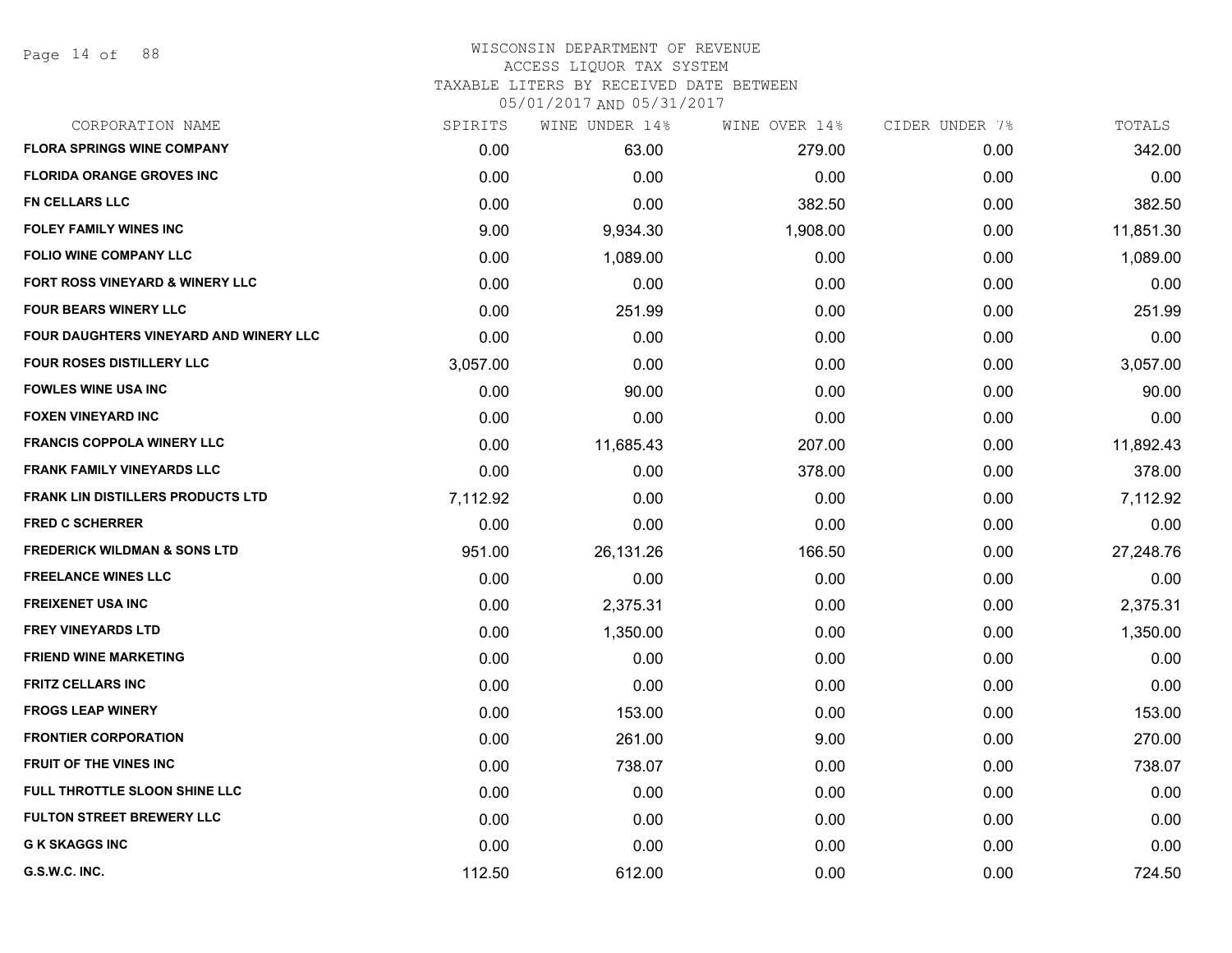Page 15 of 88

## WISCONSIN DEPARTMENT OF REVENUE ACCESS LIQUOR TAX SYSTEM

TAXABLE LITERS BY RECEIVED DATE BETWEEN

| CORPORATION NAME                                    | SPIRITS  | WINE UNDER 14% | WINE OVER 14% | CIDER UNDER 7% | TOTALS   |
|-----------------------------------------------------|----------|----------------|---------------|----------------|----------|
| <b>GAMBA VINEYARDS AND WINERY LLC</b>               | 0.00     | 0.00           | 252.00        | 0.00           | 252.00   |
| <b>GAMBLE FAMILY VINEYARDS LLC</b>                  | 0.00     | 0.00           | 0.00          | 0.00           | 0.00     |
| <b>GENERATIONS OF SONOMA LLC</b>                    | 0.00     | 0.00           | 0.00          | 0.00           | 0.00     |
| <b>GENESEO PARTNERS LP</b>                          | 0.00     | 0.00           | 72.75         | 0.00           | 72.75    |
| <b>GEORGE BOZIC JR</b>                              | 27.00    | 93.00          | 0.00          | 0.00           | 120.00   |
| <b>GEORGIAN ROYAL COLLECTION, INC.</b>              | 0.00     | 0.00           | 0.00          | 0.00           | 0.00     |
| <b>GERBER, GERBER &amp; GERBER DISCLAIMER TRUST</b> | 0.00     | 144.00         | 0.00          | 0.00           | 144.00   |
| <b>GF WINES LLC</b>                                 | 0.00     | 0.00           | 0.00          | 0.00           | 0.00     |
| <b>GH HOLDINGS LP</b>                               | 0.00     | 0.00           | 0.00          | 0.00           | 0.00     |
| <b>GIBSON WINE COMPANY</b>                          | 0.00     | 0.00           | 0.00          | 0.00           | 0.00     |
| <b>GILBERT CELLARS LLC</b>                          | 0.00     | 0.00           | 0.00          | 0.00           | 0.00     |
| <b>GLOBAL SPIRITS USA LLC</b>                       | 8,187.00 | 0.00           | 0.00          | 0.00           | 8,187.00 |
| <b>GLOBAL VINEYARD IMPORTERS INC</b>                | 0.00     | 2,373.00       | 157.50        | 0.00           | 2,530.50 |
| <b>GLUNZ FAMILY WINERY &amp; CELLARS INC</b>        | 0.00     | 0.00           | 0.00          | 0.00           | 0.00     |
| <b>GNEKOW FAMILY WINERY LLC</b>                     | 0.00     | 0.00           | 0.00          | 0.00           | 0.00     |
| <b>GOAMERICAGO BEVERAGES LLC</b>                    | 540.00   | 0.00           | 0.00          | 0.00           | 540.00   |
| <b>GOLDSCHMIDT VINEYARDS LLC</b>                    | 0.00     | 0.00           | 0.00          | 0.00           | 0.00     |
| <b>GONZAGUE &amp; CLAIRE LURTON VINEYARDS INC</b>   | 0.00     | 0.00           | 0.00          | 0.00           | 0.00     |
| <b>GOOSE RIDGE LLC</b>                              | 0.00     | 0.00           | 0.00          | 0.00           | 0.00     |
| <b>GORDON BROTHERS CELLARS INC</b>                  | 0.00     | 526.50         | 0.00          | 0.00           | 526.50   |
| <b>GRAPE SOLUTIONS INC</b>                          | 0.00     | 0.00           | 0.00          | 0.00           | 0.00     |
| <b>GRAPE VISIONS LLC</b>                            | 0.00     | 0.00           | 0.00          | 0.00           | 0.00     |
| <b>GRAPES OF SPAIN INC</b>                          | 0.00     | 508.50         | 0.00          | 0.00           | 508.50   |
| <b>GREAT DOMAINS &amp; ESTATES LLC</b>              | 0.00     | 0.00           | 0.00          | 0.00           | 0.00     |
| <b>GREG &amp; GREG INC</b>                          | 0.00     | 126.00         | 0.00          | 0.00           | 126.00   |
| <b>GREG &amp; PAM HARRINGTON WINES LLC</b>          | 0.00     | 0.00           | 0.00          | 0.00           | 0.00     |
| <b>GREG KRILL</b>                                   | 0.00     | 0.00           | 0.00          | 0.00           | 0.00     |
| <b>GREG SANDERS</b>                                 | 0.00     | 0.00           | 0.00          | 0.00           | 0.00     |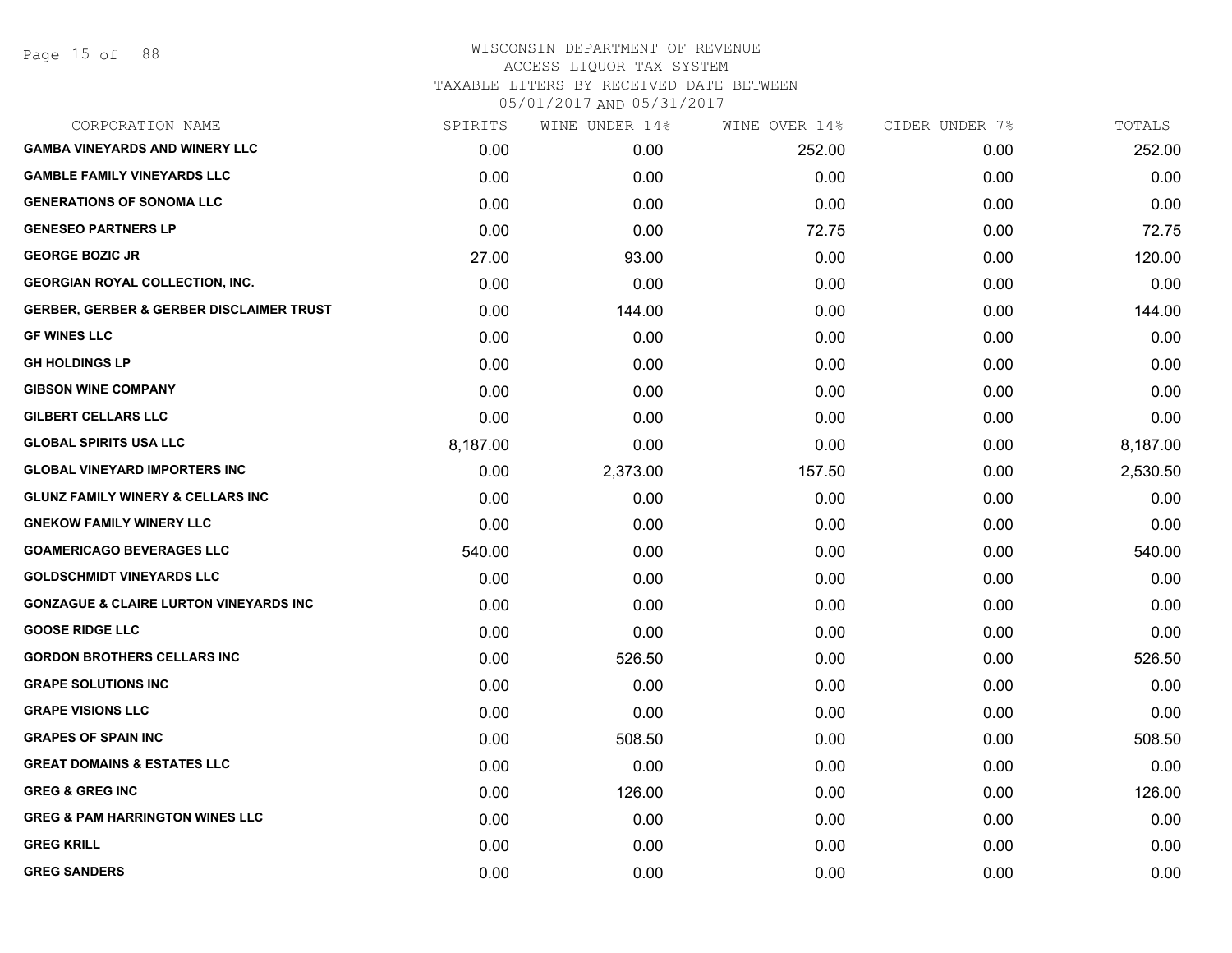Page 16 of 88

| CORPORATION NAME                        | SPIRITS    | WINE UNDER 14% | WINE OVER 14% | CIDER UNDER 7% | TOTALS     |
|-----------------------------------------|------------|----------------|---------------|----------------|------------|
| <b>GREGORY F BUONOCORE</b>              | 0.00       | 0.00           | 0.00          | 0.00           | 0.00       |
| <b>GREGORY GRAZIANO</b>                 | 0.00       | 9.00           | 9.00          | 0.00           | 18.00      |
| <b>GRGICH HILLS CELLAR</b>              | 0.00       | 9.00           | 0.00          | 0.00           | 9.00       |
| <b>GROTH VINEYARDS &amp; WINERY LLC</b> | 0.00       | 0.00           | 0.00          | 0.00           | 0.00       |
| <b>GUARACHI WINE PARTNERS INC</b>       | 0.00       | 5,895.00       | 0.00          | 0.00           | 5,895.00   |
| <b>H ERIK ZETTERSTROM</b>               | 0.00       | 0.00           | 0.00          | 0.00           | 0.00       |
| <b>H2 VINO LLC</b>                      | 0.00       | 1,152.00       | 0.00          | 0.00           | 1,152.00   |
| <b>HAAS BROTHERS INC</b>                | 0.00       | 0.00           | 0.00          | 0.00           | 0.00       |
| <b>HAHN ESTATE</b>                      | 0.00       | 0.00           | 3,100.50      | 0.00           | 3,100.50   |
| <b>HALBY MARKETING INC</b>              | 0.00       | 693.00         | 0.00          | 0.00           | 693.00     |
| <b>HALCYON SYNDICATE LTD LLC</b>        | 0.00       | 0.00           | 0.00          | 0.00           | 0.00       |
| <b>HALL WINES LLC</b>                   | 0.00       | 0.00           | 504.00        | 0.00           | 504.00     |
| <b>HAMEL FAMILY WINES LLC</b>           | 0.00       | 0.00           | 0.00          | 0.00           | 0.00       |
| <b>HAND PICKED SELECTIONS INC</b>       | 0.00       | 1,269.00       | 0.00          | 0.00           | 1,269.00   |
| <b>HAPPY HOUR COMPANY LLC</b>           | 0.00       | 0.00           | 0.00          | 0.00           | 0.00       |
| <b>HARDY USA LTD</b>                    | 94.50      | 0.00           | 0.00          | 0.00           | 94.50      |
| <b>HARLAN ESTATE WINERY INC</b>         | 0.00       | 0.00           | 0.00          | 0.00           | 0.00       |
| <b>HARRIS &amp; HARRIS</b>              | 0.00       | 0.00           | 0.00          | 0.00           | 0.00       |
| <b>HAUS WINE &amp; SPIRITS INC</b>      | 0.00       | 0.00           | 0.00          | 0.00           | 0.00       |
| <b>HAWAII SEA SPIRITS LLC</b>           | 0.00       | 0.00           | 0.00          | 0.00           | 0.00       |
| <b>HDD LLC</b>                          | 0.00       | 0.00           | 0.00          | 0.00           | 0.00       |
| <b>HEADFRAME SPIRITS INC</b>            | 0.00       | 0.00           | 0.00          | 0.00           | 0.00       |
| <b>HEAVEN HILL DISTILLERIES INC</b>     | 258,064.80 | 792.00         | 576.00        | 0.00           | 259,432.80 |
| <b>HEINEKEN USA INCORPORATED</b>        | 0.00       | 0.00           | 0.00          | 24,714.00      | 24,714.00  |
| <b>HEITZ WINE CELLARS</b>               | 0.00       | 0.00           | 0.00          | 0.00           | 0.00       |
| <b>HEMISPHERE WINE COMPANY INC</b>      | 0.00       | 0.00           | 0.00          | 0.00           | 0.00       |
| <b>HENDRY PREMIUM IMPORTS INC</b>       | 0.00       | 0.00           | 0.00          | 0.00           | 0.00       |
| <b>HENRIOT INC</b>                      | 0.00       | 540.00         | 0.00          | 0.00           | 540.00     |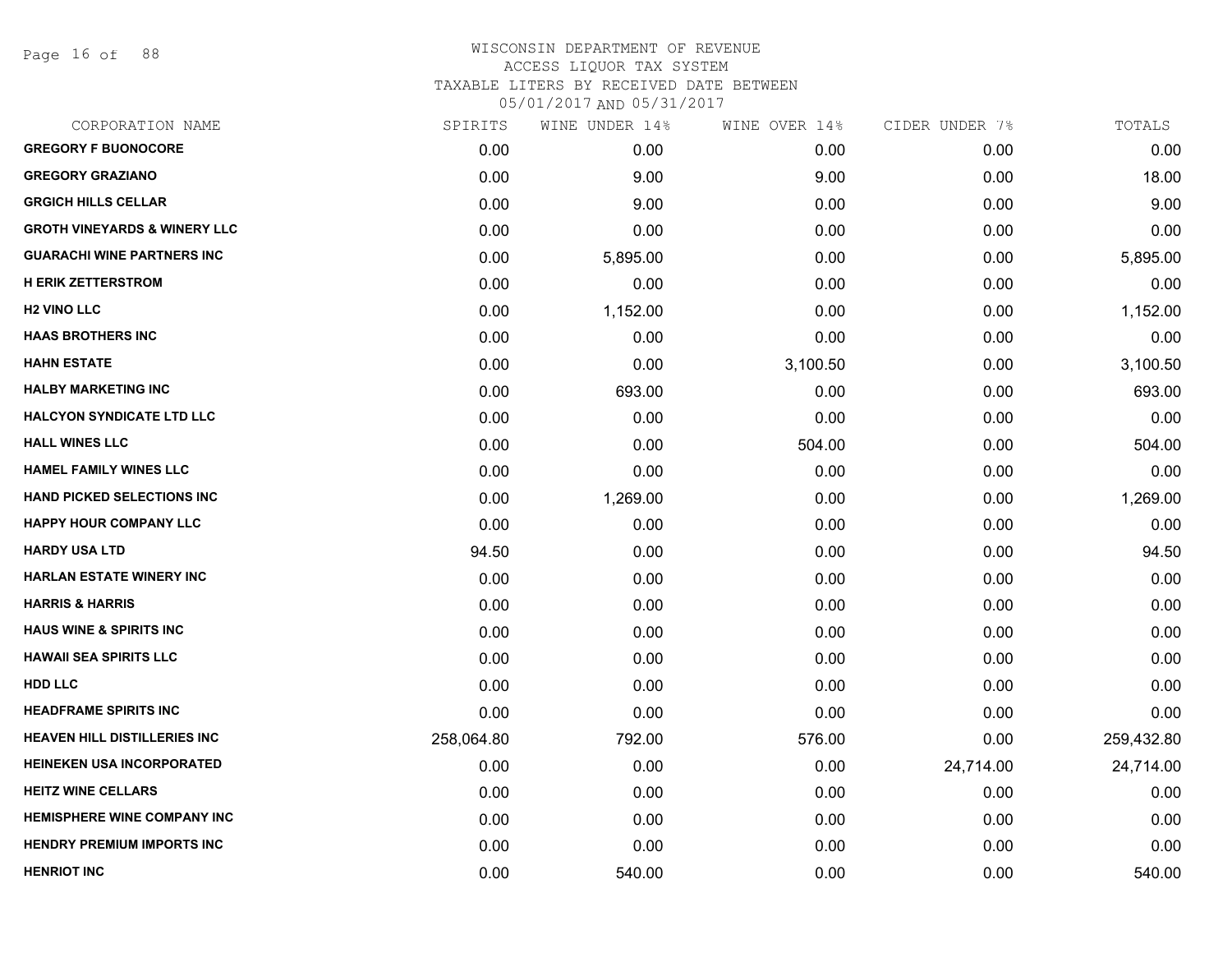Page 17 of 88

| CORPORATION NAME                       | SPIRITS  | WINE UNDER 14% | WINE OVER 14% | CIDER UNDER 7% | TOTALS   |
|----------------------------------------|----------|----------------|---------------|----------------|----------|
| HENRY STEELE IMPORTS LLC               | 0.00     | 0.00           | 0.00          | 0.00           | 0.00     |
| <b>HERITAGE DISTILLING COMPANY INC</b> | 0.00     | 0.00           | 0.00          | 0.00           | 0.00     |
| <b>HERITAGE LINK BRANDS LLC</b>        | 0.00     | 0.00           | 0.00          | 0.00           | 0.00     |
| <b>HERITAGE WINE CELLARS LTD</b>       | 0.00     | 1,071.00       | 0.00          | 0.00           | 1,071.00 |
| <b>HERMAN STORY WINES INC</b>          | 0.00     | 0.00           | 0.00          | 0.00           | 0.00     |
| <b>HERON WINES INC</b>                 | 0.00     | 0.00           | 0.00          | 0.00           | 0.00     |
| <b>HEYDAY CORPORATION</b>              | 0.00     | 0.00           | 0.00          | 0.00           | 0.00     |
| <b>HIDALGO IMPORTS LLC</b>             | 0.00     | 0.00           | 0.00          | 0.00           | 0.00     |
| HILL ESTATES INC                       | 0.00     | 0.00           | 0.00          | 0.00           | 0.00     |
| <b>HIRSCH WINERY LLC</b>               | 0.00     | 0.00           | 0.00          | 0.00           | 0.00     |
| <b>HIWWS INC</b>                       | 0.00     | 0.00           | 0.00          | 0.00           | 0.00     |
| HONEOYE FALLS DISTILLERY LLC           | 0.00     | 0.00           | 0.00          | 0.00           | 0.00     |
| HONIG VINEYARD AND WINERY LLC          | 0.00     | 405.00         | 63.00         | 0.00           | 468.00   |
| <b>HOOD RIVER DISTILLERS INC</b>       | 2,419.50 | 0.00           | 0.00          | 0.00           | 2,419.50 |
| <b>HOOD RIVER DISTILLERS INC</b>       | 0.00     | 0.00           | 0.00          | 0.00           | 0.00     |
| <b>HOPE WINE LLC</b>                   | 0.00     | 0.00           | 0.00          | 0.00           | 0.00     |
| <b>HOTCOOP LLC</b>                     | 0.00     | 0.00           | 0.00          | 0.00           | 0.00     |
| <b>HOURGLASS WINE COMPANY INC</b>      | 0.00     | 0.00           | 0.00          | 0.00           | 0.00     |
| <b>HUA YUAN</b>                        | 0.00     | 0.00           | 0.00          | 0.00           | 0.00     |
| <b>HUBER ORCHARDS INC</b>              | 0.00     | 0.00           | 0.00          | 0.00           | 0.00     |
| <b>HUDSON WINE BROKERS LLC</b>         | 0.00     | 126.00         | 0.00          | 0.00           | 126.00   |
| HUNEEUS VINTNERS LLC                   | 0.00     | 18.00          | 31.50         | 0.00           | 49.50    |
| <b>HUSCH VINEYARDS INC</b>             | 0.00     | 0.00           | 0.00          | 0.00           | 0.00     |
| <b>HYATT FARM PARTNERSHIP</b>          | 0.00     | 0.00           | 126.02        | 0.00           | 126.02   |
| <b>IAN BRAND</b>                       | 0.00     | 0.00           | 0.00          | 0.00           | 0.00     |
| <b>ICONIC WINES LLC</b>                | 0.00     | 0.00           | 0.00          | 0.00           | 0.00     |
| <b>IDEAL WINE &amp; SPIRITS CO INC</b> | 0.00     | 0.00           | 0.00          | 0.00           | 0.00     |
| <b>ILLAHE VINEYARDS AND WINERY INC</b> | 0.00     | 0.00           | 0.00          | 0.00           | 0.00     |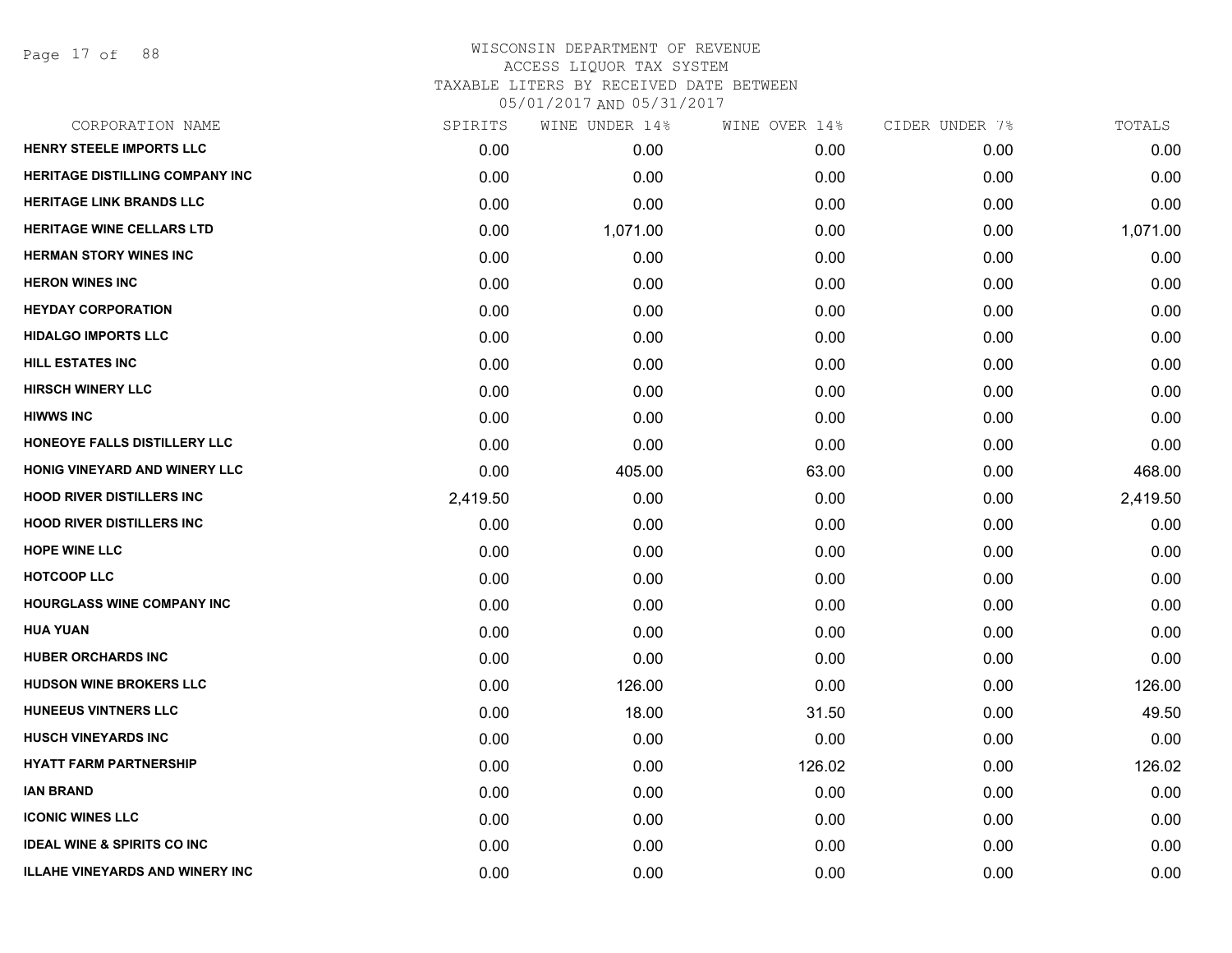Page 18 of 88

## WISCONSIN DEPARTMENT OF REVENUE ACCESS LIQUOR TAX SYSTEM TAXABLE LITERS BY RECEIVED DATE BETWEEN

| CORPORATION NAME                           | SPIRITS   | WINE UNDER 14% | WINE OVER 14% | CIDER UNDER 7% | TOTALS    |
|--------------------------------------------|-----------|----------------|---------------|----------------|-----------|
| <b>ILLYRIAN IMPORT INC</b>                 | 0.00      | 0.00           | 0.00          | 0.00           | 0.00      |
| <b>IMPERIAL BRANDS INC</b>                 | 643.50    | 0.00           | 0.00          | 0.00           | 643.50    |
| <b>IMPEX BEVERAGES INC</b>                 | 119.25    | 0.00           | 0.00          | 0.00           | 119.25    |
| IN AGAVE WE TRUST LLC                      | 0.00      | 0.00           | 0.00          | 0.00           | 0.00      |
| <b>INDIGENOUS SELECTIONS LLC</b>           | 0.00      | 118.06         | 40.41         | 0.00           | 158.47    |
| <b>INDIGO WINE GROUP LLC</b>               | 0.00      | 1,032.75       | 63.00         | 0.00           | 1,095.75  |
| <b>INDIO SPIRITS INC</b>                   | 0.00      | 0.00           | 0.00          | 0.00           | 0.00      |
| <b>INFINIUM SPIRITS INC.</b>               | 26,182.20 | 0.00           | 543.00        | 0.00           | 26,725.20 |
| INNO VINO INTERNATIONAL INC                | 0.00      | 0.00           | 0.00          | 0.00           | 0.00      |
| <b>INTEGRITY WINES LLC</b>                 | 0.00      | 0.00           | 0.00          | 0.00           | 0.00      |
| <b>INTERNATIONAL SPIRITS AND WINES LLC</b> | 0.00      | 0.00           | 0.00          | 0.00           | 0.00      |
| <b>INTERNATIONAL VINES INC</b>             | 0.00      | 0.00           | 0.00          | 0.00           | 0.00      |
| <b>INTERSECT BEVERAGE LLC</b>              | 0.00      | 0.00           | 0.00          | 0.00           | 0.00      |
| <b>INTERTRADE USA COMPANY</b>              | 45.00     | 81.00          | 72.00         | 0.00           | 198.00    |
| <b>INVESTOR'S OF AMERICA LP</b>            | 0.00      | 22.50          | 16.50         | 0.00           | 39.00     |
| <b>ION BEVERAGES LLC</b>                   | 0.00      | 0.00           | 0.00          | 0.00           | 0.00      |
| <b>IRON HORSE VINEYARDS LP</b>             | 0.00      | 0.00           | 0.00          | 0.00           | 0.00      |
| <b>ISANTI SPIRITS LLC</b>                  | 0.00      | 0.00           | 0.00          | 0.00           | 0.00      |
| <b>J &amp; D WINES INC</b>                 | 0.00      | 0.00           | 0.00          | 0.00           | 0.00      |
| <b>J LOHR WINERY CORP</b>                  | 0.00      | 0.00           | 0.00          | 0.00           | 0.00      |
| <b>J PEDRONCELLI WINERY</b>                | 0.00      | 189.00         | 315.00        | 0.00           | 504.00    |
| <b>J3 WINE PARTNERS LLC</b>                | 0.00      | 0.00           | 0.00          | 0.00           | 0.00      |
| <b>JACK POUST &amp; COMPANY INC</b>        | 0.00      | 0.00           | 31.50         | 0.00           | 31.50     |
| JACKSON FAMILY ENTERPRISES INC             | 0.00      | 17,986.50      | 1,075.50      | 0.00           | 19,062.00 |
| <b>JACKY RANDELL TRENTHAM</b>              | 0.00      | 0.00           | 0.00          | 0.00           | 0.00      |
| <b>JACUZZI FAMILY VINEYARDS LLC</b>        | 0.00      | 0.00           | 0.00          | 0.00           | 0.00      |
| <b>JAM CELLARS INC</b>                     | 0.00      | 0.00           | 0.00          | 0.00           | 0.00      |
| <b>JAMES CLARK</b>                         | 0.00      | 0.00           | 0.00          | 0.00           | 0.00      |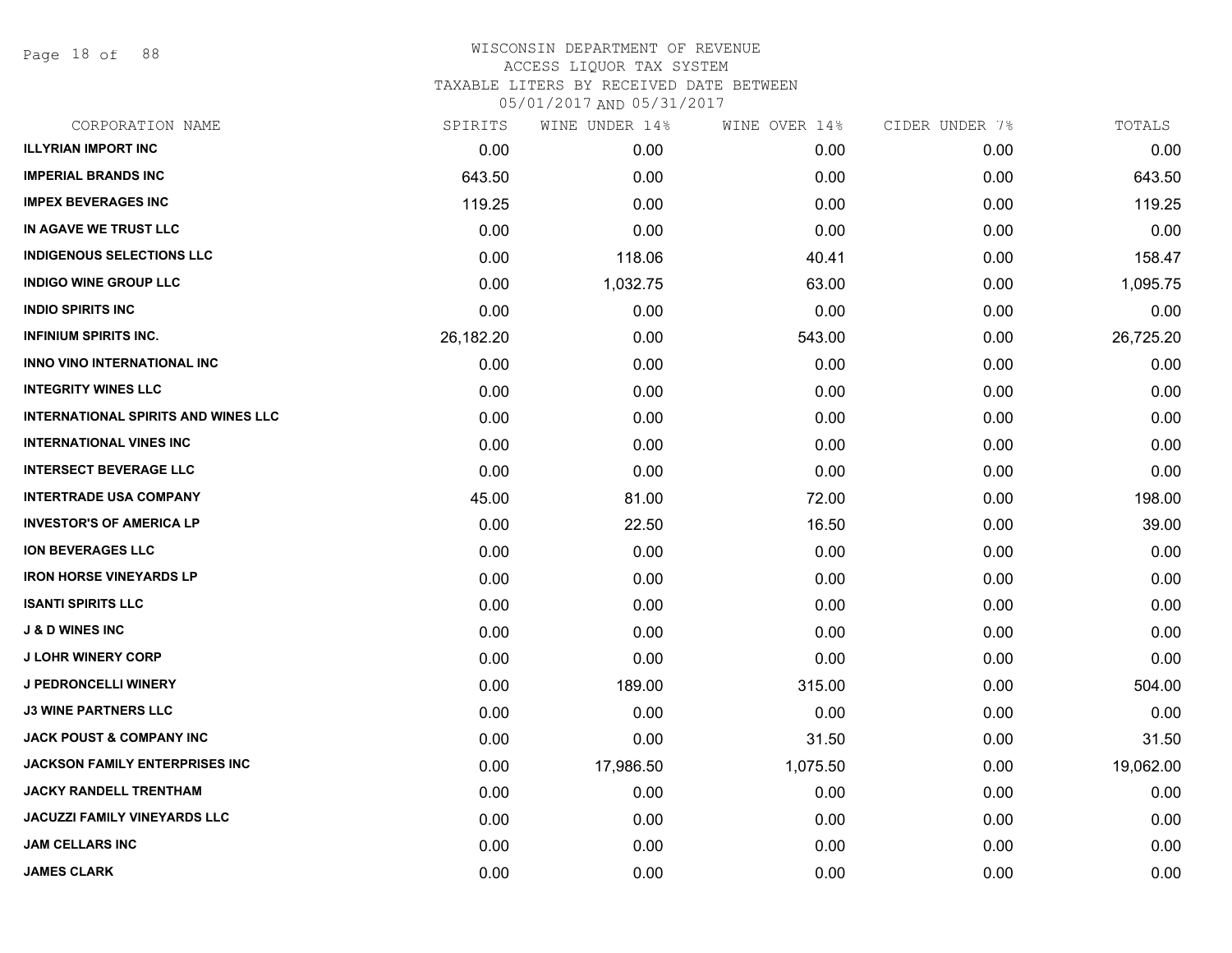Page 19 of 88

#### WISCONSIN DEPARTMENT OF REVENUE ACCESS LIQUOR TAX SYSTEM

TAXABLE LITERS BY RECEIVED DATE BETWEEN

| CORPORATION NAME                      | SPIRITS    | WINE UNDER 14% | WINE OVER 14% | CIDER UNDER 7% | TOTALS     |
|---------------------------------------|------------|----------------|---------------|----------------|------------|
| <b>JAMES E COSMA</b>                  | 0.00       | 306.00         | 0.00          | 0.00           | 306.00     |
| <b>JAMES J MOORE</b>                  | 0.00       | 0.00           | 0.00          | 0.00           | 0.00       |
| <b>JAMES L LAMBERT</b>                | 0.00       | 0.00           | 0.00          | 0.00           | 0.00       |
| <b>JAMES MORONEY INC</b>              | 0.00       | 1,008.00       | 0.00          | 0.00           | 1,008.00   |
| <b>JAMES RICKER</b>                   | 288.00     | 13,992.00      | 40.50         | 0.00           | 14,320.50  |
| JAPAN PRESTIGE SAKE INTERNATIONAL INC | 0.00       | 0.00           | 0.00          | 0.00           | 0.00       |
| <b>JARED BURNS</b>                    | 0.00       | 126.00         | 0.00          | 0.00           | 126.00     |
| <b>JARVIS</b>                         | 0.00       | 0.00           | 4.50          | 0.00           | 4.50       |
| <b>JASON J AND MOLLY N DREW</b>       | 0.00       | 0.00           | 0.00          | 0.00           | 0.00       |
| <b>JAX VINEYARDS LLC</b>              | 0.00       | 33.28          | 0.00          | 0.00           | 33.28      |
| <b>JAY J HEMINWAY</b>                 | 0.00       | 0.00           | 0.00          | 0.00           | 0.00       |
| <b>JAY MIDWEST INC</b>                | 225.00     | 0.00           | 0.00          | 0.00           | 225.00     |
| <b>JB GEORGE LLC</b>                  | 0.00       | 0.00           | 0.00          | 0.00           | 0.00       |
| <b>JC CELLARS INC</b>                 | 0.00       | 0.00           | 0.00          | 0.00           | 0.00       |
| JEAN CLAUDE BOISSET WINES USA INC     | 0.00       | 1,575.00       | 891.00        | 0.00           | 2,466.00   |
| <b>JEFF QUINT</b>                     | 0.00       | 0.00           | 0.00          | 0.00           | 0.00       |
| <b>JFC INTERNATIONAL INC</b>          | 4.54       | 819.54         | 858.54        | 0.00           | 1,682.62   |
| <b>JIM BEAM BRANDS CO</b>             | 380,592.90 | 405.00         | 297.00        | 0.00           | 381,294.90 |
| <b>J-NH WINE GROUP LLC</b>            | 0.00       | 0.00           | 0.00          | 0.00           | 0.00       |
| <b>JNJ INTERNATIONAL INC</b>          | 0.00       | 0.00           | 0.00          | 0.00           | 0.00       |
| <b>JOHAN VINEYARDS LLC</b>            | 0.00       | 0.00           | 0.00          | 0.00           | 0.00       |
| JOHN ANTHONY VINEYARDS LLC            | 0.00       | 0.00           | 0.00          | 0.00           | 0.00       |
| <b>JON A GERSTENSCHLAGER</b>          | 0.00       | 0.00           | 0.00          | 0.00           | 0.00       |
| <b>JOSE PASTOR</b>                    | 0.00       | 0.00           | 0.00          | 0.00           | 0.00       |
| <b>JOSEPH PHELPS VINEYARDS LLC</b>    | 0.00       | 0.00           | 0.00          | 0.00           | 0.00       |
| <b>JOSEPH VICTORI WINES, INC.</b>     | 0.00       | 252.00         | 0.00          | 0.00           | 252.00     |
| <b>JOSU GALDOS</b>                    | 0.00       | 0.00           | 0.00          | 0.00           | 0.00       |
| JOURNEYMAN DISTILLERY LLC             | 144.00     | 0.00           | 0.00          | 0.00           | 144.00     |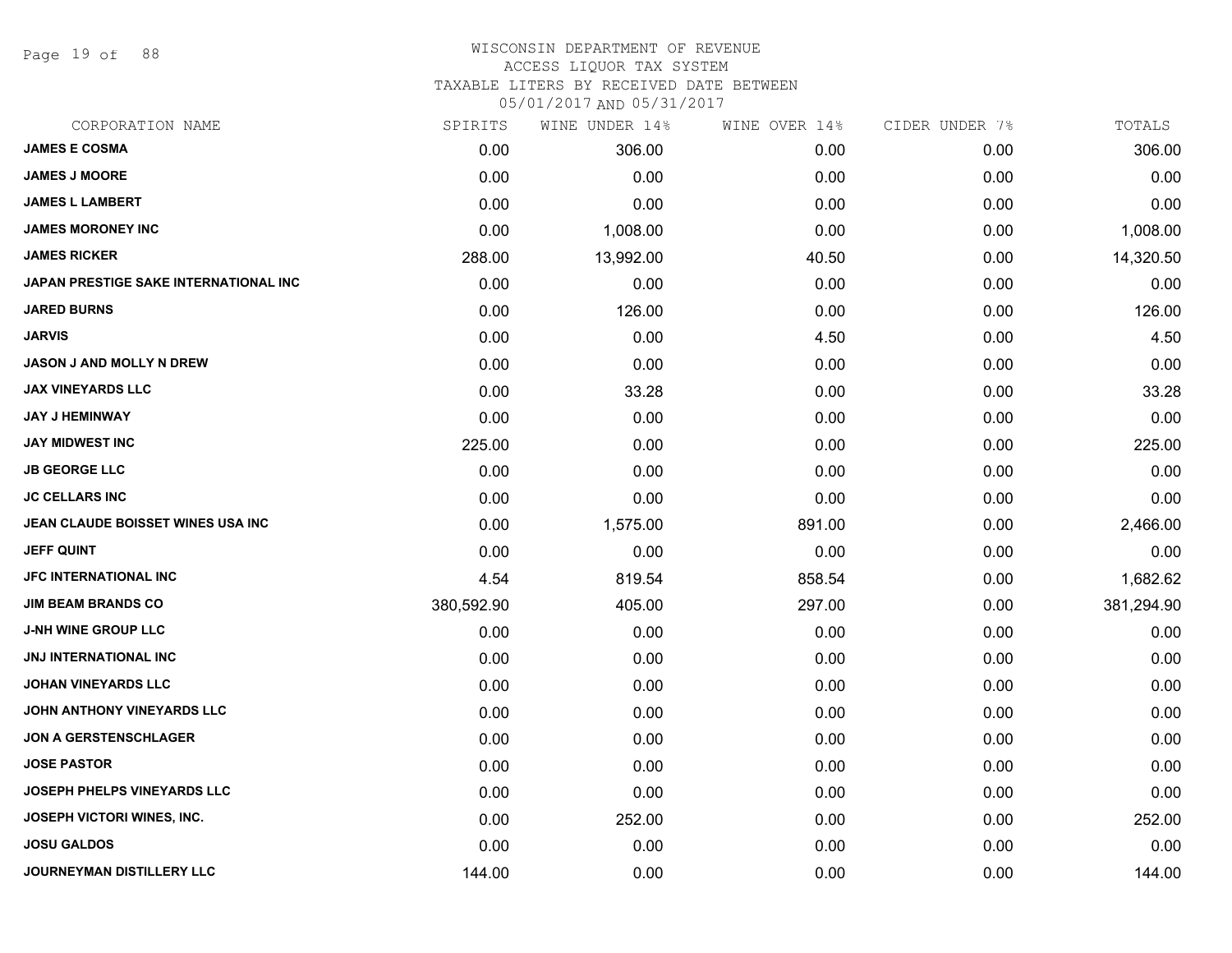Page 20 of 88

#### WISCONSIN DEPARTMENT OF REVENUE ACCESS LIQUOR TAX SYSTEM TAXABLE LITERS BY RECEIVED DATE BETWEEN

| CORPORATION NAME                         | SPIRITS | WINE UNDER 14% | WINE OVER 14% | CIDER UNDER 7% | TOTALS   |
|------------------------------------------|---------|----------------|---------------|----------------|----------|
| <b>JPPZ INC</b>                          | 0.00    | 0.00           | 0.00          | 0.00           | 0.00     |
| <b>JRV LLC</b>                           | 0.00    | 0.00           | 0.00          | 0.00           | 0.00     |
| <b>JUDD FAMILY VINEYARDS LP</b>          | 0.00    | 0.00           | 0.00          | 0.00           | 0.00     |
| <b>JUSTIN VINEYARDS &amp; WINERY LLC</b> | 0.00    | 0.00           | 792.00        | 0.00           | 792.00   |
| <b>JVW CORPORATION</b>                   | 0.00    | 378.00         | 0.00          | 0.00           | 378.00   |
| <b>JZ WINE COMPANY</b>                   | 0.00    | 63.00          | 0.00          | 0.00           | 63.00    |
| <b>K VINTNERS LLC</b>                    | 0.00    | 2,034.00       | 1,170.00      | 0.00           | 3,204.00 |
| <b>KALIN CELLARS INC</b>                 | 0.00    | 0.00           | 0.00          | 0.00           | 0.00     |
| <b>KAY OLSEN</b>                         | 0.00    | 0.00           | 0.00          | 0.00           | 0.00     |
| <b>KB WINES LLC</b>                      | 0.00    | 0.00           | 76.50         | 0.00           | 76.50    |
| <b>KEEPER'S QUEST INC</b>                | 0.00    | 0.00           | 0.00          | 0.00           | 0.00     |
| <b>KELLER ESTATE LTD</b>                 | 0.00    | 0.00           | 0.00          | 0.00           | 0.00     |
| <b>KEN WRIGHT CELLARS CO</b>             | 0.00    | 99.00          | 0.00          | 0.00           | 99.00    |
| <b>KENNETH S LIKITPRAKONG</b>            | 0.00    | 1,310.00       | 0.00          | 0.00           | 1,310.00 |
| <b>KENT HUMPHREY</b>                     | 0.00    | 0.00           | 0.00          | 0.00           | 0.00     |
| <b>KENT RASMUSSEN WINERY</b>             | 0.00    | 0.00           | 0.00          | 0.00           | 0.00     |
| <b>KENTUCKY BOURBON DISTILLERS LTD</b>   | 0.00    | 0.00           | 0.00          | 0.00           | 0.00     |
| <b>KERMIT LYNCH WINE MERCHANTS</b>       | 0.00    | 459.00         | 45.00         | 0.00           | 504.00   |
| KINDRED SPIRITS NORTH AMERICA INC        | 0.00    | 0.00           | 0.00          | 0.00           | 0.00     |
| KINDRED VINES IMPORT CO LLC              | 0.00    | 162.00         | 0.00          | 0.00           | 162.00   |
| <b>KING ESTATE WINERY LP</b>             | 0.00    | 126.00         | 126.00        | 0.00           | 252.00   |
| KIONA VINEYARDS LLC                      | 0.00    | 0.00           | 0.00          | 0.00           | 0.00     |
| <b>KISTLER VINEYARDS, LLC</b>            | 0.00    | 0.00           | 0.00          | 0.00           | 0.00     |
| <b>KITFOX VINEYARDS LLC</b>              | 0.00    | 0.00           | 0.00          | 0.00           | 0.00     |
| <b>KLEIN FOODS INC</b>                   | 0.00    | 1,512.00       | 1,101.00      | 0.00           | 2,613.00 |
| <b>KLIN SPIRITS LLC</b>                  | 333.00  | 0.00           | 0.00          | 0.00           | 333.00   |
| <b>KLINKER BRICK WINERY INC</b>          | 0.00    | 0.00           | 441.00        | 0.00           | 441.00   |
| <b>KOBRAND CORPORATION</b>               | 150.00  | 3,037.50       | 888.36        | 0.00           | 4,075.86 |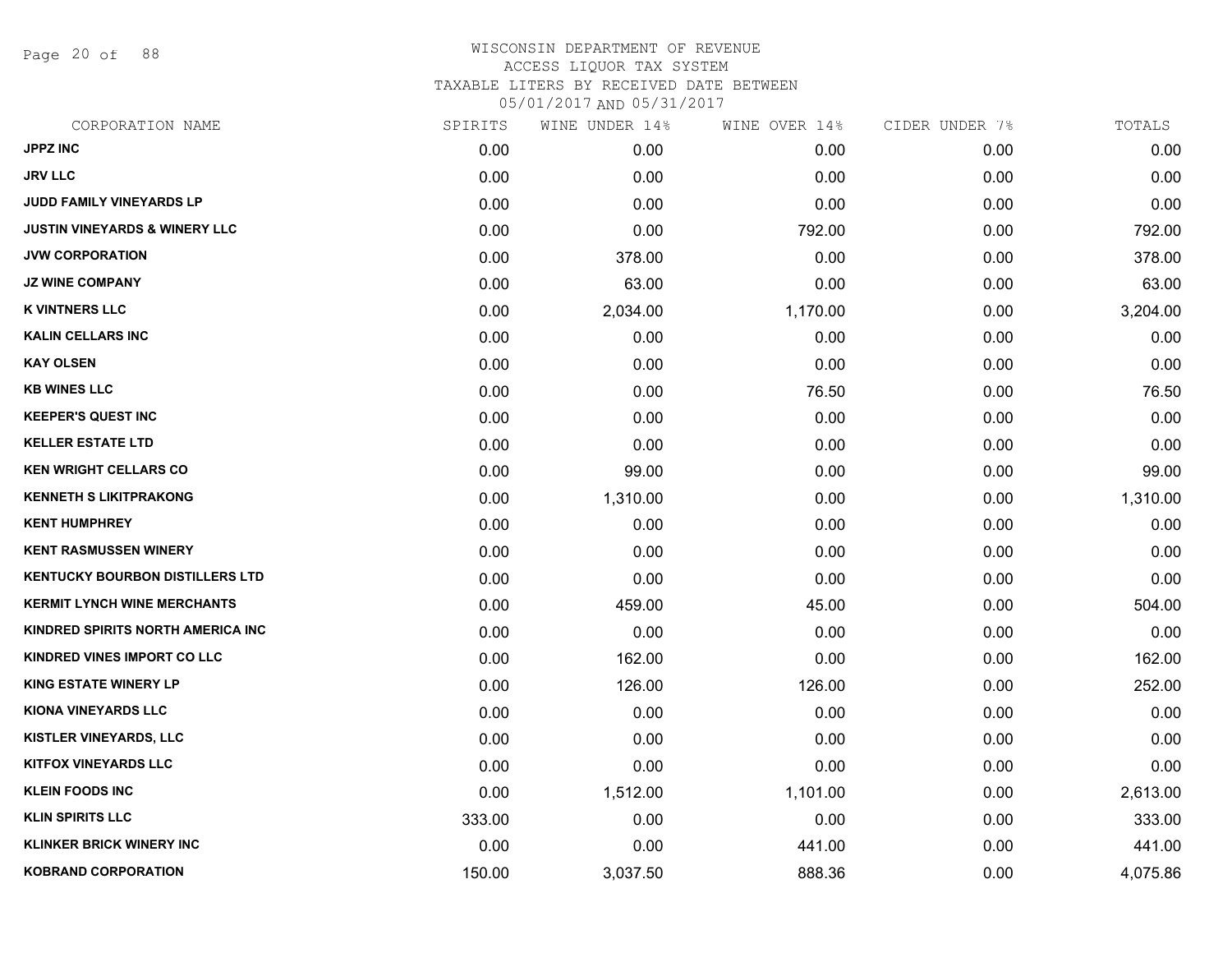Page 21 of 88

## WISCONSIN DEPARTMENT OF REVENUE ACCESS LIQUOR TAX SYSTEM TAXABLE LITERS BY RECEIVED DATE BETWEEN

| CORPORATION NAME                           | SPIRITS | WINE UNDER 14% | WINE OVER 14% | CIDER UNDER 7% | TOTALS    |
|--------------------------------------------|---------|----------------|---------------|----------------|-----------|
| KOJIMA & INTERNATIONAL ASSOCIATES INC      | 0.00    | 0.00           | 0.00          | 0.00           | 0.00      |
| <b>KONGSGAARD WINE LLC</b>                 | 0.00    | 0.00           | 0.00          | 0.00           | 0.00      |
| <b>KONSTANTIN D FRANK &amp; SONS</b>       | 0.00    | 90.00          | 0.00          | 0.00           | 90.00     |
| <b>KOPRI INC</b>                           | 0.00    | 0.00           | 0.00          | 0.00           | 0.00      |
| <b>KOVAL INC</b>                           | 788.62  | 0.00           | 0.00          | 0.00           | 788.62    |
| <b>KRA-ZE LLC</b>                          | 0.00    | 0.00           | 0.00          | 0.00           | 0.00      |
| <b>KRUPP BROTHERS LLC</b>                  | 0.00    | 0.00           | 0.00          | 0.00           | 0.00      |
| <b>KUTCH WINES INC</b>                     | 0.00    | 0.00           | 0.00          | 0.00           | 0.00      |
| <b>KYSELA PERE ET FILS LTD</b>             | 0.00    | 1,609.50       | 234.00        | 0.00           | 1,843.50  |
| <b>L &amp; F BRANDS INC</b>                | 0.00    | 15,624.00      | 0.00          | 0.00           | 15,624.00 |
| <b>L &amp; L IMPORTS LLC</b>               | 0.00    | 0.00           | 0.00          | 0.00           | 0.00      |
| <b>LC WINE</b>                             | 0.00    | 0.00           | 0.00          | 0.00           | 0.00      |
| L FOPPIANO WINE CO INC                     | 0.00    | 0.00           | 45.00         | 0.00           | 45.00     |
| <b>L&amp;C WINE COUNTRY OPERATIONS LLC</b> | 0.00    | 0.00           | 0.00          | 0.00           | 0.00      |
| <b>LADERA WINERY LLC</b>                   | 0.00    | 0.00           | 0.00          | 0.00           | 0.00      |
| <b>LADY HILL LLC</b>                       | 0.00    | 0.00           | 0.00          | 0.00           | 0.00      |
| <b>LAETITIA VINEYARD &amp; WINERY INC</b>  | 0.00    | 0.00           | 0.00          | 0.00           | 0.00      |
| <b>LAIRD &amp; COMPANY</b>                 | 351.00  | 0.00           | 0.00          | 0.00           | 351.00    |
| <b>LAKE COUNTRY LIBARE DISTILLING LLC</b>  | 0.00    | 0.00           | 0.00          | 0.00           | 0.00      |
| <b>LANCE C RANDOLPH</b>                    | 0.00    | 252.00         | 0.00          | 0.00           | 252.00    |
| <b>LANGDON SHIVERICK INC</b>               | 0.00    | 414.00         | 126.00        | 0.00           | 540.00    |
| <b>LANGE WINERY LLC</b>                    | 0.00    | 0.00           | 0.00          | 0.00           | 0.00      |
| <b>LAPHAM SALES &amp; MARKETING INC</b>    | 112.50  | 0.00           | 0.00          | 0.00           | 112.50    |
| <b>LATITUDE BEVERAGE COMPANY</b>           | 0.00    | 2,430.00       | 0.00          | 0.00           | 2,430.00  |
| <b>LAURENT-PERRIER US INC</b>              | 0.00    | 0.00           | 0.00          | 0.00           | 0.00      |
| <b>LAVA SPRINGS INC</b>                    | 0.00    | 0.00           | 0.00          | 0.00           | 0.00      |
| <b>LAWER FAMILY WINERY INC</b>             | 0.00    | 0.00           | 0.00          | 0.00           | 0.00      |
| <b>LCF WINE COMPANY LLC</b>                | 0.00    | 1,008.00       | 31.50         | 0.00           | 1,039.50  |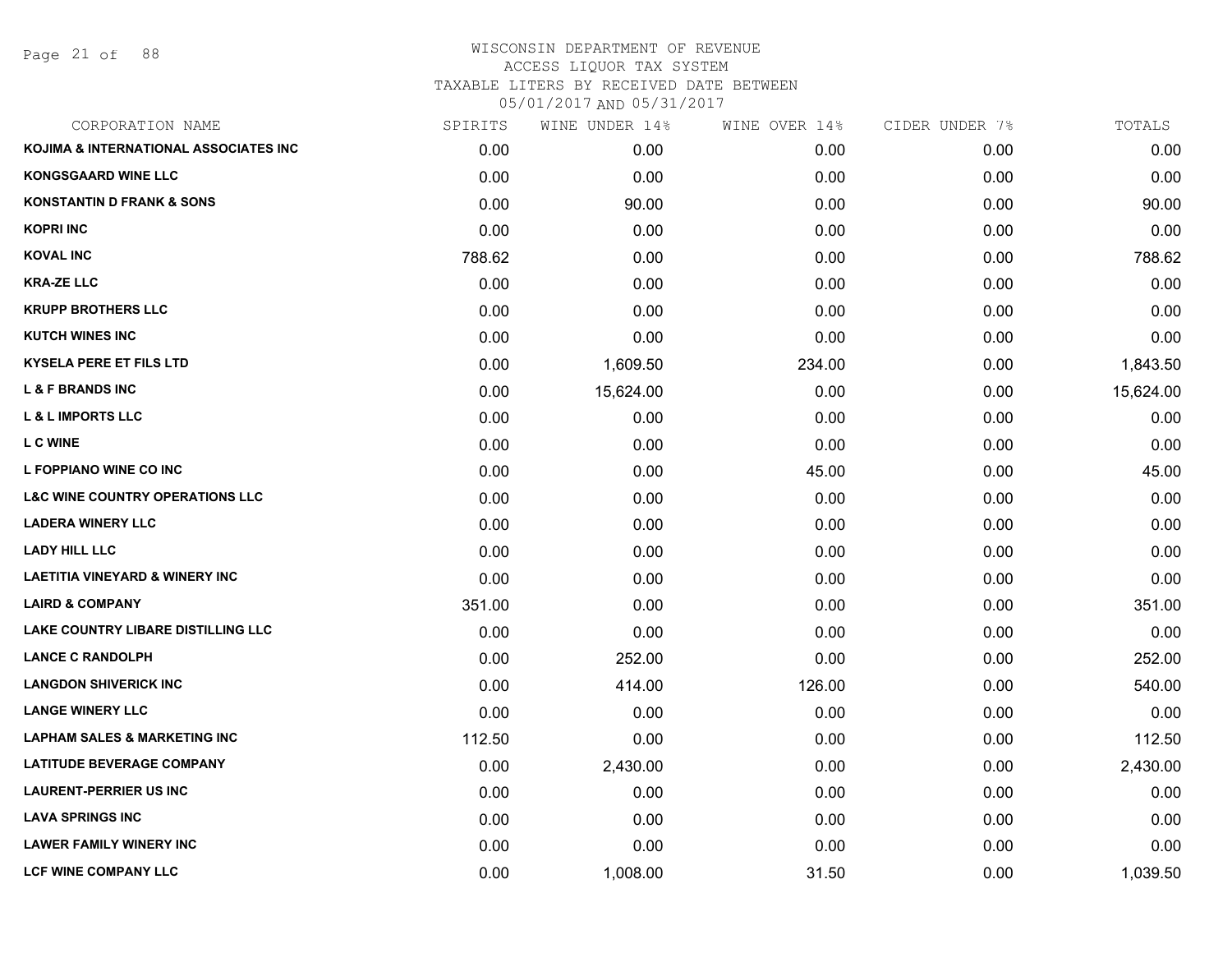Page 22 of 88

## WISCONSIN DEPARTMENT OF REVENUE ACCESS LIQUOR TAX SYSTEM TAXABLE LITERS BY RECEIVED DATE BETWEEN

| CORPORATION NAME                    | SPIRITS   | WINE UNDER 14% | WINE OVER 14% | CIDER UNDER 7% | TOTALS    |
|-------------------------------------|-----------|----------------|---------------|----------------|-----------|
| LE CEP II INC                       | 0.00      | 0.00           | 0.00          | 0.00           | 0.00      |
| LE GRAND COURTAGE LLC               | 0.00      | 0.00           | 0.00          | 0.00           | 0.00      |
| LE RAISIN IMPORTS LLC               | 0.00      | 0.00           | 0.00          | 0.00           | 0.00      |
| LE VIGNE WINERY INC                 | 0.00      | 0.00           | 0.00          | 0.00           | 0.00      |
| <b>LEAH M SULLBERG</b>              | 0.00      | 0.00           | 0.00          | 0.00           | 0.00      |
| LEFT COAST CELLARS LLC              | 0.00      | 0.00           | 0.00          | 0.00           | 0.00      |
| <b>LEMELSON WINERY LLC</b>          | 0.00      | 0.00           | 0.00          | 0.00           | 0.00      |
| <b>LEONARD KREUSCH INC</b>          | 0.00      | 1,045.08       | 0.00          | 0.00           | 1,045.08  |
| <b>LEONARDINI FAMILY WINERY LLC</b> | 0.00      | 0.00           | 0.00          | 0.00           | 0.00      |
| <b>LEONETTI CELLAR LLC</b>          | 0.00      | 0.00           | 0.00          | 0.00           | 0.00      |
| <b>LEVECKE CORPORATION</b>          | 48,987.00 | 0.00           | 0.00          | 0.00           | 48,987.00 |
| <b>LEVIATHAN WINE COMPANY LLC</b>   | 0.00      | 0.00           | 0.00          | 0.00           | 0.00      |
| <b>LICKUID AWESOME LLC</b>          | 0.00      | 0.00           | 0.00          | 0.00           | 0.00      |
| <b>LIDESTRI BEVERAGES LLC</b>       | 0.00      | 0.00           | 0.00          | 0.00           | 0.00      |
| LINCOLN SQUARE WINE COMPANY LLC     | 0.00      | 0.00           | 0.00          | 0.00           | 0.00      |
| <b>LIOCO WINE COMPANY LLC</b>       | 0.00      | 0.00           | 504.00        | 0.00           | 504.00    |
| <b>LION NATHAN USA INC</b>          | 0.00      | 666.00         | 202.50        | 0.00           | 868.50    |
| <b>LIQUID BRANDS LLC</b>            | 0.00      | 342.00         | 0.00          | 0.00           | 342.00    |
| <b>LISA LISA INCORPORATED</b>       | 0.00      | 0.00           | 0.00          | 0.00           | 0.00      |
| <b>LISA MARLOW</b>                  | 7,088.64  | 0.00           | 0.00          | 0.00           | 7,088.64  |
| <b>LOCAL DISTILLING INC</b>         | 0.00      | 0.00           | 0.00          | 0.00           | 0.00      |
| <b>LOEST &amp; MCNAMEE INC</b>      | 0.00      | 288.00         | 216.00        | 0.00           | 504.00    |
| <b>LONG MEADOW RANCH WINERY INC</b> | 0.00      | 0.00           | 0.00          | 0.00           | 0.00      |
| <b>LONG SHADOWS VINTNERS LLC</b>    | 0.00      | 0.00           | 0.00          | 0.00           | 0.00      |
| <b>LONGDROP CIDER COMPANY INC</b>   | 0.00      | 0.00           | 0.00          | 0.00           | 0.00      |
| <b>LONZ WINERY INC</b>              | 0.00      | 0.00           | 0.00          | 0.00           | 0.00      |
| <b>LOOSEN BROS USA LTD</b>          | 0.00      | 18.00          | 0.00          | 0.00           | 18.00     |
| <b>LORING WINE COMPANY LLC</b>      | 0.00      | 0.00           | 0.00          | 0.00           | 0.00      |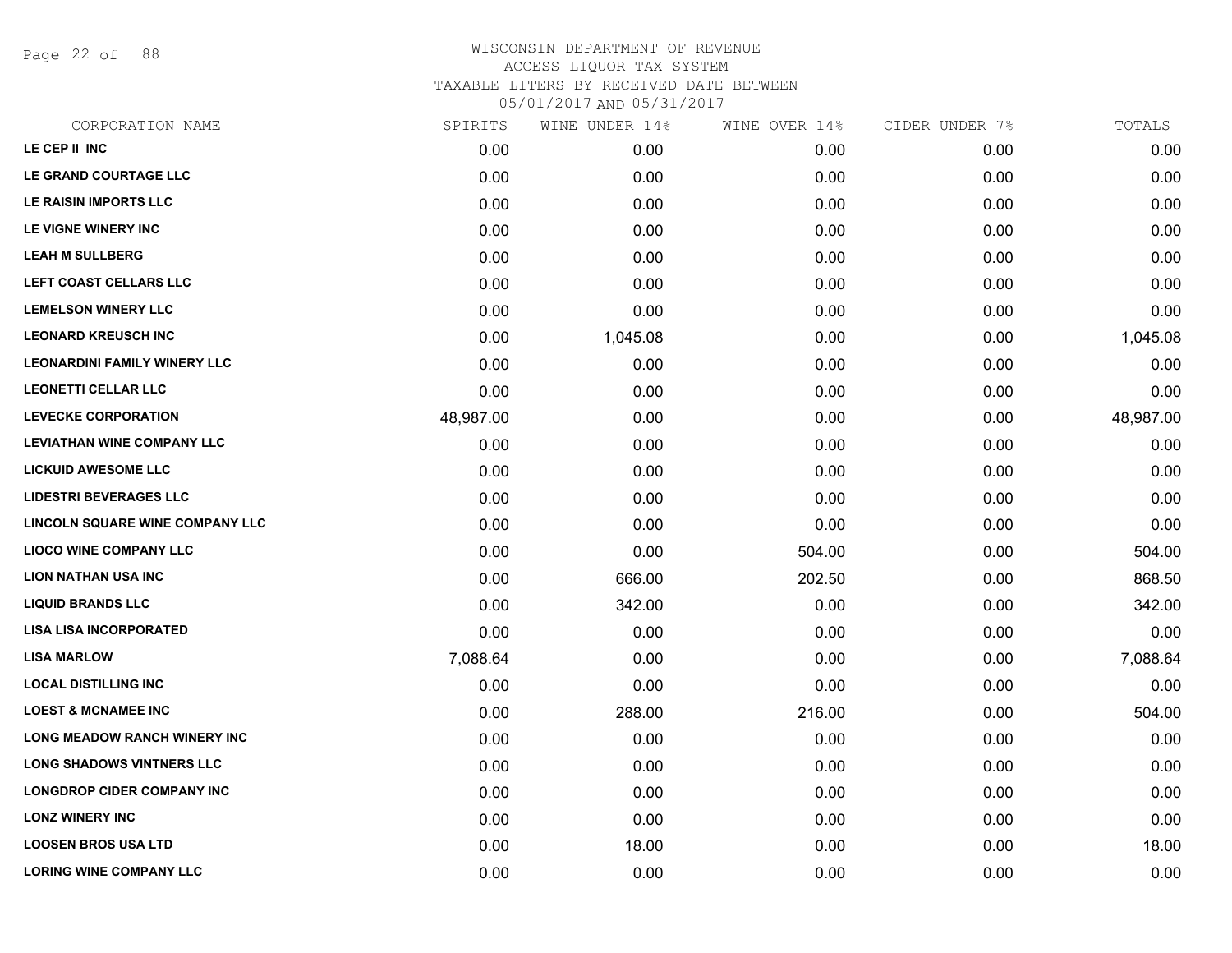Page 23 of 88

#### WISCONSIN DEPARTMENT OF REVENUE ACCESS LIQUOR TAX SYSTEM

TAXABLE LITERS BY RECEIVED DATE BETWEEN

| CORPORATION NAME                               | SPIRITS   | WINE UNDER 14% | WINE OVER 14% | CIDER UNDER 7% | TOTALS    |
|------------------------------------------------|-----------|----------------|---------------|----------------|-----------|
| <b>LOUIS GLUNZ BEER INC</b>                    | 0.00      | 0.00           | 0.00          | 0.00           | 0.00      |
| <b>LOUIS GLUNZ WINE INC</b>                    | 0.00      | 0.00           | 0.00          | 0.00           | 0.00      |
| <b>LOUIS LATOUR INC</b>                        | 0.00      | 0.00           | 0.00          | 0.00           | 0.00      |
| <b>LOWDEN SCHOOLHOUSE CORPORATION</b>          | 0.00      | 0.00           | 0.00          | 0.00           | 0.00      |
| <b>LUNA VINEYARDS INC</b>                      | 0.00      | 171.00         | 0.00          | 0.00           | 171.00    |
| <b>LUNEAU USA INC</b>                          | 0.00      | 9,007.00       | 0.00          | 0.00           | 9,007.00  |
| <b>LUXCO INC</b>                               | 66,277.50 | 360.00         | 780.00        | 0.00           | 67,417.50 |
| <b>LYNMAR WINERY LLC</b>                       | 0.00      | 0.00           | 0.00          | 0.00           | 0.00      |
| M.A.C. WINES, LLC                              | 0.00      | 0.00           | 0.00          | 0.00           | 0.00      |
| <b>MACH FLYNT INC</b>                          | 2,520.00  | 18,792.00      | 2,439.00      | 0.00           | 23,751.00 |
| <b>MAD CAR WINE CO LLC</b>                     | 0.00      | 0.00           | 0.00          | 0.00           | 0.00      |
| <b>MADRIGAL FAMILY WINERY LLC</b>              | 0.00      | 0.00           | 0.00          | 0.00           | 0.00      |
| <b>MAGAVE TEQUILA INC</b>                      | 0.00      | 126.00         | 0.00          | 0.00           | 126.00    |
| <b>MAISONS MARQUES &amp; DOMAINES USA INC.</b> | 0.00      | 601.50         | 369.00        | 0.00           | 970.50    |
| <b>MANO'S INC</b>                              | 0.00      | 1,125.00       | 0.00          | 0.00           | 1,125.00  |
| <b>MANUEL PULIDO</b>                           | 0.00      | 0.00           | 0.00          | 0.00           | 0.00      |
| <b>MARIETTA CELLARS INC</b>                    | 0.00      | 0.00           | 432.00        | 0.00           | 432.00    |
| <b>MARIPOSA WINE COMPANY LLC</b>               | 0.00      | 0.00           | 0.00          | 0.00           | 0.00      |
| <b>MARK ADAMS &amp; CIERA ADAMS</b>            | 0.00      | 0.00           | 0.00          | 0.00           | 0.00      |
| <b>MARK ANDERSON</b>                           | 0.00      | 0.00           | 0.00          | 0.00           | 0.00      |
| <b>MARK ANTHONY BRANDS INC</b>                 | 0.00      | 0.00           | 0.00          | 0.00           | 0.00      |
| <b>MARK SZUMOWSKI</b>                          | 0.00      | 0.00           | 0.00          | 0.00           | 0.00      |
| <b>MARKETING GLOBAL BRANDS CORP</b>            | 0.00      | 0.00           | 0.00          | 0.00           | 0.00      |
| <b>MARTIN RAY WINERY INC</b>                   | 0.00      | 0.00           | 0.00          | 0.00           | 0.00      |
| <b>MARTINELLI WINERY INC</b>                   | 0.00      | 0.00           | 0.00          | 0.00           | 0.00      |
| <b>MARTINEZ DISTRIBUTING CO INC</b>            | 0.00      | 0.00           | 0.00          | 0.00           | 0.00      |
| <b>MASSANOIS LLC</b>                           | 0.00      | 1,527.75       | 131.25        | 0.00           | 1,659.00  |
| <b>MATCHVINO LLC</b>                           | 0.00      | 198.00         | 0.00          | 0.00           | 198.00    |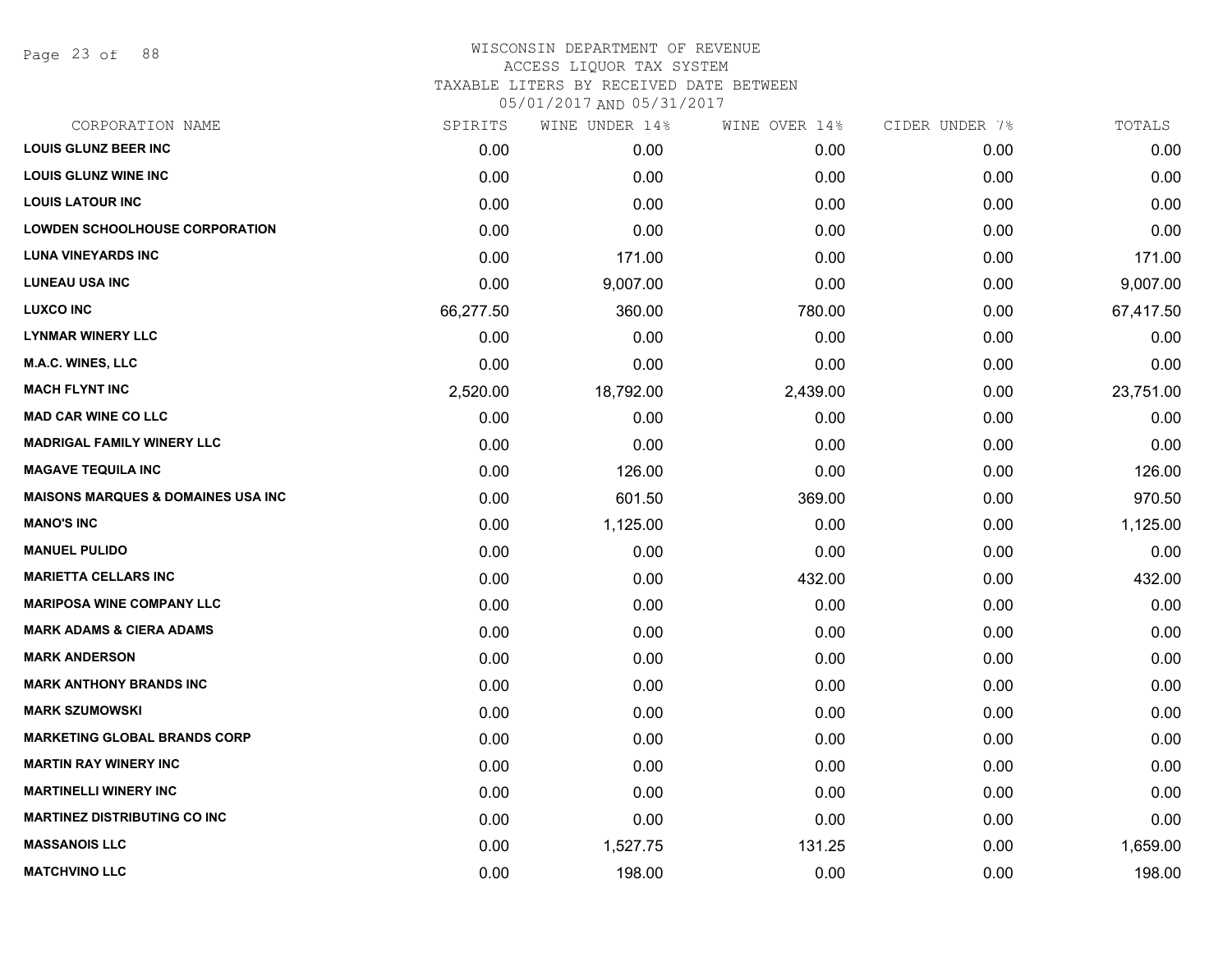Page 24 of 88

| CORPORATION NAME                     | SPIRITS   | WINE UNDER 14% | WINE OVER 14% | CIDER UNDER 7% | TOTALS    |
|--------------------------------------|-----------|----------------|---------------|----------------|-----------|
| <b>MATHY WINERY LLC</b>              | 0.00      | 0.00           | 0.00          | 0.00           | 0.00      |
| <b>MATRICK HOLDINGS CORPORATION</b>  | 0.00      | 0.00           | 0.00          | 0.00           | 0.00      |
| <b>MAURITSON FAMILY WINERY</b>       | 0.00      | 0.00           | 0.00          | 0.00           | 0.00      |
| <b>MC CORMICK DISTILLING CO INC</b>  | 30,760.80 | 0.00           | 0.00          | 0.00           | 30,760.80 |
| <b>MCKENZIE'S BEVERAGES INC</b>      | 0.00      | 0.00           | 0.00          | 0.00           | 0.00      |
| <b>MCMANIS FAMILY VINEYARDS INC</b>  | 0.00      | 693.00         | 189.00        | 0.00           | 882.00    |
| <b>MCNAB RIDGE WINERY LLC</b>        | 0.00      | 0.00           | 126.00        | 0.00           | 126.00    |
| <b>MEDCO ATLANTIC INC</b>            | 0.00      | 0.00           | 0.00          | 0.00           | 0.00      |
| <b>MEIERS WINE CELLARS INC</b>       | 0.00      | 198.00         | 18.00         | 0.00           | 216.00    |
| <b>MENDOCINO WINE GROUP LLC</b>      | 0.00      | 1,647.00       | 189.00        | 0.00           | 1,836.00  |
| <b>MERCER WINE ESTATES LLC</b>       | 0.00      | 819.00         | 0.00          | 0.00           | 819.00    |
| <b>MERCHANT DU VIN CORPORATION</b>   | 0.00      | 0.00           | 0.00          | 0.00           | 0.00      |
| <b>MEREDITH VINEYARD ESTATE INC</b>  | 0.00      | 0.00           | 135.00        | 0.00           | 135.00    |
| <b>METEOR VINEYARD LLC</b>           | 0.00      | 0.00           | 0.00          | 0.00           | 0.00      |
| <b>METROWINE DISTRIBUTION CO INC</b> | 0.00      | 1,260.00       | 0.00          | 0.00           | 1,260.00  |
| <b>METTLER WINES LLC</b>             | 0.00      | 0.00           | 189.00        | 0.00           | 189.00    |
| <b>MEV CORPORATION</b>               | 0.00      | 0.00           | 0.00          | 0.00           | 0.00      |
| <b>MEXCOR INC</b>                    | 1,980.00  | 0.00           | 0.00          | 0.00           | 1,980.00  |
| <b>MEYER CELLARS LLC</b>             | 0.00      | 0.00           | 0.00          | 0.00           | 0.00      |
| <b>MHW LTD</b>                       | 13,882.95 | 9,502.50       | 1,296.00      | 0.00           | 24,681.45 |
| <b>MICHAEL HOUGH</b>                 | 0.00      | 4,737.00       | 1,992.00      | 0.00           | 6,729.00  |
| <b>MICHAEL SKURNIK WINES INC</b>     | 13.50     | 279.00         | 0.00          | 0.00           | 292.50    |
| <b>MICHEAL DASHE</b>                 | 0.00      | 0.00           | 0.00          | 0.00           | 0.00      |
| <b>MIDDLETON FAMILY WINES LLC</b>    | 0.00      | 0.00           | 0.00          | 0.00           | 0.00      |
| <b>MIDNIGHT CELLARS INC</b>          | 0.00      | 0.00           | 0.00          | 0.00           | 0.00      |
| <b>MID-OAK DISTILLERY INC</b>        | 24.69     | 0.00           | 0.00          | 0.00           | 24.69     |
| <b>MILBRANDT FAMILY WINES LLC</b>    | 0.00      | 63.00          | 0.00          | 0.00           | 63.00     |
| <b>MILE HIGH SPIRITS LLC</b>         | 0.00      | 0.00           | 0.00          | 0.00           | 0.00      |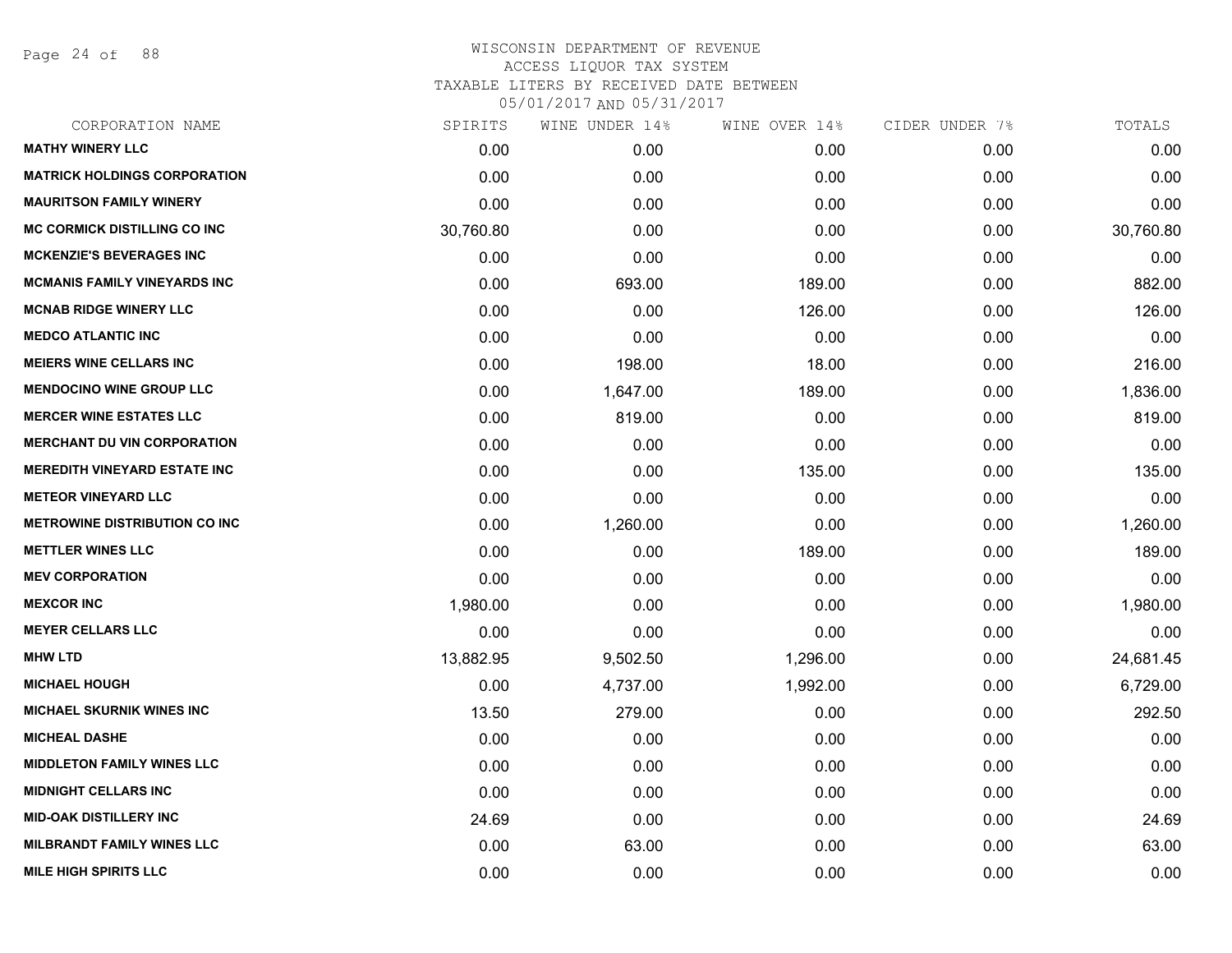Page 25 of 88

#### WISCONSIN DEPARTMENT OF REVENUE ACCESS LIQUOR TAX SYSTEM TAXABLE LITERS BY RECEIVED DATE BETWEEN

| CORPORATION NAME                                  | SPIRITS   | WINE UNDER 14% | WINE OVER 14% | CIDER UNDER 7% | TOTALS    |
|---------------------------------------------------|-----------|----------------|---------------|----------------|-----------|
| <b>MILL CREEK VINEYARDS</b>                       | 0.00      | 0.00           | 0.00          | 0.00           | 0.00      |
| <b>MILLER SQUARED INC</b>                         | 0.00      | 0.00           | 0.00          | 0.00           | 0.00      |
| <b>MILLERCOORS LLC</b>                            | 0.00      | 0.00           | 0.00          | 0.00           | 0.00      |
| <b>MILTONS DISTRIBUTING CO INC</b>                | 0.00      | 2,487.88       | 144.00        | 0.00           | 2,631.88  |
| <b>MINER FAMILY WINERY LLC</b>                    | 0.00      | 0.00           | 58.50         | 0.00           | 58.50     |
| <b>MINU IMPORT INC</b>                            | 0.00      | 0.00           | 0.00          | 0.00           | 0.00      |
| <b>MIONETTO USA INC</b>                           | 0.00      | 1,127.80       | 0.00          | 0.00           | 1,127.80  |
| <b>MIRA WINERY LLC</b>                            | 0.00      | 0.00           | 0.00          | 0.00           | 0.00      |
| <b>MIRAMONT ESTATE VINEYARDS &amp; WINERY INC</b> | 0.00      | 0.00           | 0.00          | 0.00           | 0.00      |
| <b>MIRASOL WINE LLC</b>                           | 0.00      | 117.00         | 72.00         | 0.00           | 189.00    |
| <b>MISA IMPORTS INC</b>                           | 1,008.00  | 14,170.50      | 0.00          | 0.00           | 15,178.50 |
| <b>MISSISSIPPI RIVER DISTILLING COMPANY</b>       | 0.00      | 0.00           | 0.00          | 0.00           | 0.00      |
| <b>MISTARR WINE IMPORTERS</b>                     | 0.00      | 0.00           | 252.00        | 0.00           | 252.00    |
| <b>MIURA VINEYARDS LLC</b>                        | 0.00      | 0.00           | 0.00          | 0.00           | 0.00      |
| <b>MODERN DEVELOPMENT COMPANY</b>                 | 0.00      | 0.00           | 0.00          | 0.00           | 0.00      |
| <b>MODERN SPIRITS LLC</b>                         | 4.50      | 0.00           | 121.50        | 0.00           | 126.00    |
| <b>MODUS OPERANDI CELLARS LLC</b>                 | 0.00      | 0.00           | 0.00          | 0.00           | 0.00      |
| MOET HENNESSY USA, INC.                           | 32,173.70 | 11,632.50      | 0.00          | 0.00           | 43,806.20 |
| <b>MOLLYDOOKER INTERNATIONAL LLC</b>              | 0.00      | 0.00           | 0.00          | 0.00           | 0.00      |
| <b>MONICA NOGUES</b>                              | 0.00      | 113.33         | 0.00          | 0.00           | 113.33    |
| <b>MONSIEUR TOUTON SELECTION LTD / ORIGIN USA</b> | 0.00      | 0.00           | 0.00          | 0.00           | 0.00      |
| <b>MONTANERO MEZCAL LLC</b>                       | 0.00      | 0.00           | 0.00          | 0.00           | 0.00      |
| <b>MONTEREY WINE COMPANY LLC</b>                  | 0.00      | 1,008.00       | 0.00          | 0.00           | 1,008.00  |
| <b>MONTICELLO CELLARS INC</b>                     | 0.00      | 0.00           | 0.00          | 0.00           | 0.00      |
| <b>MONTINORE VINEYARDS LIMITED</b>                | 0.00      | 279.00         | 0.00          | 0.00           | 279.00    |
| <b>MORGAN WINERY INC</b>                          | 0.00      | 63.00          | 0.00          | 0.00           | 63.00     |
| <b>MOUNT VEEDER FARMS LLC</b>                     | 0.00      | 0.00           | 0.00          | 0.00           | 0.00      |
| <b>MOUNTAIN VIEW VINTNERS LLC</b>                 | 0.00      | 63.00          | 0.00          | 0.00           | 63.00     |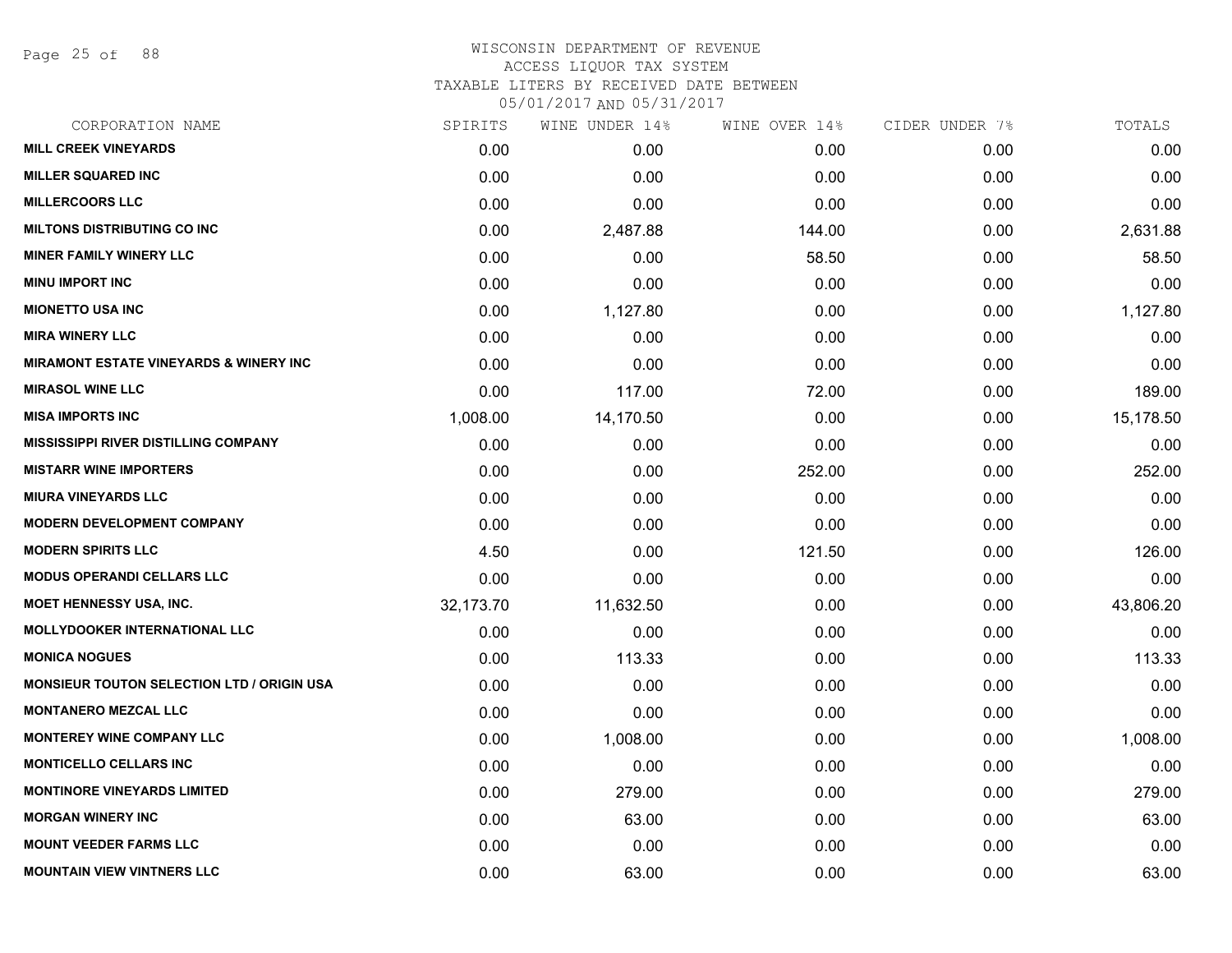Page 26 of 88

## WISCONSIN DEPARTMENT OF REVENUE ACCESS LIQUOR TAX SYSTEM TAXABLE LITERS BY RECEIVED DATE BETWEEN

| CORPORATION NAME                                                            | SPIRITS  | WINE UNDER 14% | WINE OVER 14% | CIDER UNDER 7% | TOTALS    |
|-----------------------------------------------------------------------------|----------|----------------|---------------|----------------|-----------|
| <b>MS WALKER INC</b>                                                        | 0.00     | 0.00           | 0.00          | 0.00           | 0.00      |
| <b>MUSTACHE MENTORS LLC</b>                                                 | 0.00     | 1,008.00       | 0.00          | 0.00           | 1,008.00  |
| <b>MUTUAL WHOLESALE LIQUOR INC</b>                                          | 0.00     | 126.00         | 0.00          | 0.00           | 126.00    |
| <b>NAKED WINES LLC</b>                                                      | 0.00     | 0.00           | 0.00          | 0.00           | 0.00      |
| <b>NAPA VALLEY SPECIALTY WINES INC</b>                                      | 0.00     | 1,035.00       | 0.00          | 0.00           | 1,035.00  |
| NATIONAL CONSUMER CREDIT GUARANTEE<br><b>ASSOCIATION OF CONNECTICUT INC</b> | 528.00   | 0.00           | 0.00          | 0.00           | 528.00    |
| <b>NATURAL BEVERAGE INFUSIONS LLC</b>                                       | 0.00     | 0.00           | 0.00          | 0.00           | 0.00      |
| <b>NATURAL MERCHANTS INC</b>                                                | 0.00     | 441.00         | 0.00          | 0.00           | 441.00    |
| <b>NATUREL WEST CORP</b>                                                    | 0.00     | 0.00           | 0.00          | 0.00           | 0.00      |
| <b>NAVARRO VINEYARDS, LLC</b>                                               | 0.00     | 0.00           | 0.00          | 0.00           | 0.00      |
| <b>NBI ACQUISITION LLC</b>                                                  | 0.00     | 0.00           | 0.00          | 0.00           | 0.00      |
| <b>NDC SYSTEMS LP</b>                                                       | 2,457.00 | 61,286.26      | 2,325.00      | 0.00           | 66,068.26 |
| <b>NEGOCIANTS USA INC</b>                                                   | 0.00     | 72.00          | 9.00          | 0.00           | 81.00     |
| <b>NESTOR IMPORTS INC</b>                                                   | 0.00     | 81.00          | 9.00          | 0.00           | 90.00     |
| <b>NEW HOLLAND BREWING CO LLC</b>                                           | 0.00     | 0.00           | 0.00          | 0.00           | 0.00      |
| <b>NEW MEXICO WINERIES INC</b>                                              | 0.00     | 0.00           | 0.00          | 0.00           | 0.00      |
| <b>NEW PARROTT &amp; CO</b>                                                 | 0.00     | 1,575.00       | 378.00        | 0.00           | 1,953.00  |
| <b>NEW VAVIN INC</b>                                                        | 0.00     | 0.00           | 0.00          | 0.00           | 0.00      |
| <b>NEW YORK MUTUAL TRADING CO INC</b>                                       | 0.00     | 0.00           | 103.32        | 0.00           | 103.32    |
| <b>NEXUS BRANDS LLC</b>                                                     | 0.00     | 0.00           | 63.00         | 0.00           | 63.00     |
| <b>NICHE IMPORT CO</b>                                                      | 139.50   | 180.00         | 0.00          | 25.50          | 345.00    |
| NIEBAUM-COPPOLA ESTATE WINERY LP                                            | 0.00     | 0.00           | 0.00          | 0.00           | 0.00      |
| <b>NOLET SPIRITS USA INC</b>                                                | 0.00     | 0.00           | 0.00          | 0.00           | 0.00      |
| <b>NORTH SHORE DISTILLERY LLC</b>                                           | 225.00   | 0.00           | 0.00          | 0.00           | 225.00    |
| <b>NOVA WINES, INC.</b>                                                     | 0.00     | 0.00           | 0.00          | 0.00           | 0.00      |
| <b>NUCCIO &amp; WISE</b>                                                    | 0.00     | 0.00           | 0.00          | 0.00           | 0.00      |
| NV AWG LTD                                                                  | 0.00     | 0.00           | 0.00          | 0.00           | 0.00      |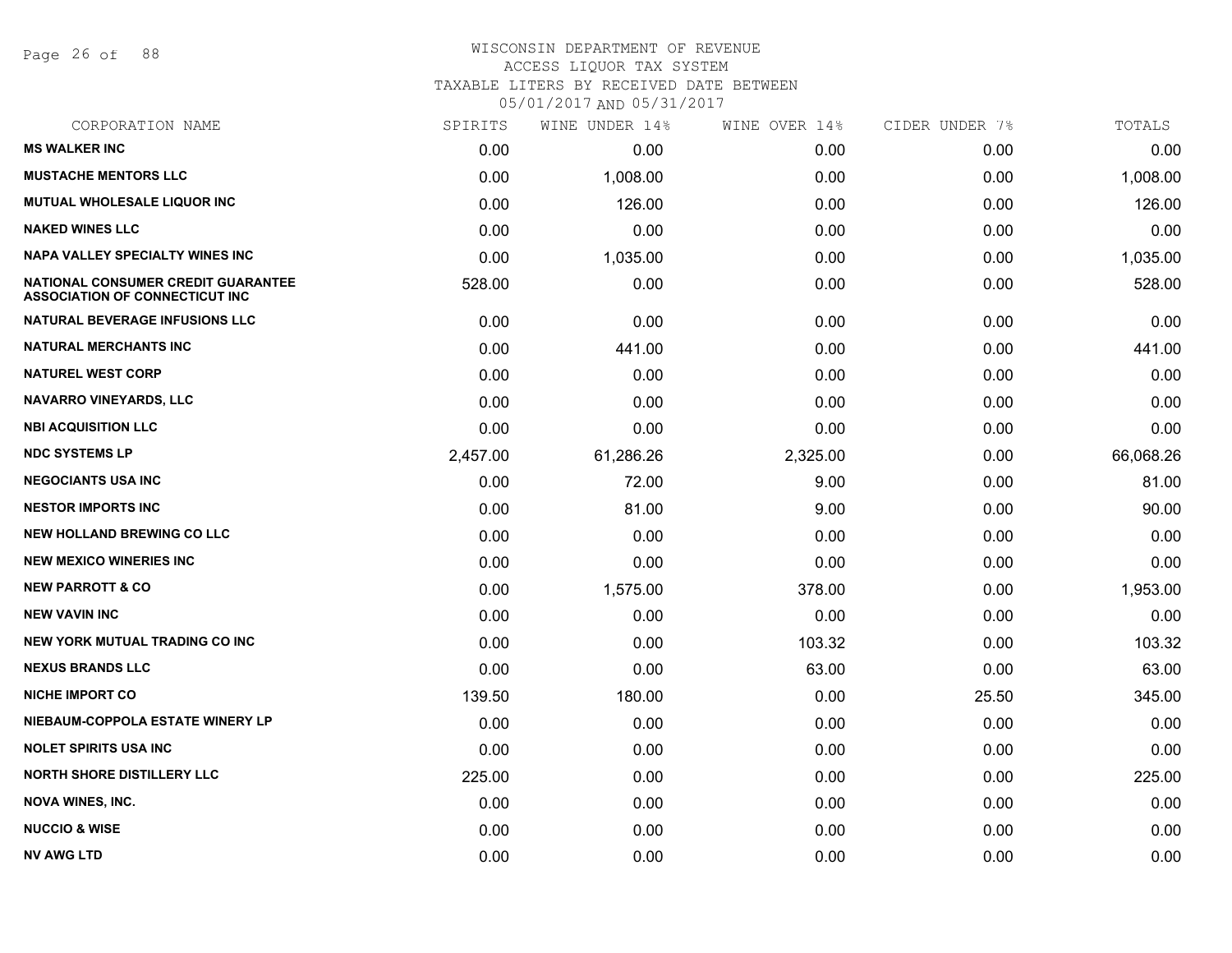Page 27 of 88

#### WISCONSIN DEPARTMENT OF REVENUE ACCESS LIQUOR TAX SYSTEM

TAXABLE LITERS BY RECEIVED DATE BETWEEN

| CORPORATION NAME                         | SPIRITS  | WINE UNDER 14% | WINE OVER 14% | CIDER UNDER 7% | TOTALS    |
|------------------------------------------|----------|----------------|---------------|----------------|-----------|
| <b>NW WINE COMPANY LLC</b>               | 0.00     | 567.00         | 0.00          | 0.00           | 567.00    |
| <b>OAK RIDGE WINERY LLC</b>              | 0.00     | 3,369.00       | 0.00          | 0.00           | 3,369.00  |
| <b>OLD BRIDGE CELLARS</b>                | 0.00     | 1,638.90       | 945.00        | 0.00           | 2,583.90  |
| <b>OLD ELK HOLDINGS LLC</b>              | 0.00     | 0.00           | 0.00          | 0.00           | 0.00      |
| <b>OLDE WORLD IMPORTS INC</b>            | 0.00     | 0.00           | 0.00          | 0.00           | 0.00      |
| OLE SMOKY DISTILLERY LLC                 | 1,278.00 | 0.00           | 0.00          | 0.00           | 1,278.00  |
| <b>OLIVER WINE COMPANY INC</b>           | 0.00     | 1,260.00       | 0.00          | 0.00           | 1,260.00  |
| ONE TRUE VINE LLC                        | 0.00     | 7,308.00       | 3,276.00      | 0.00           | 10,584.00 |
| O'NEILL BEVERAGES CO LLC                 | 0.00     | 692.25         | 168.00        | 0.00           | 860.25    |
| <b>OPICI IMPORT COMPANY</b>              | 247.50   | 2,700.00       | 189.00        | 0.00           | 3,136.50  |
| <b>OPOLO WINES LP</b>                    | 0.00     | 0.00           | 0.00          | 0.00           | 0.00      |
| <b>OPUS ONE WINERY LLC</b>               | 0.00     | 0.00           | 0.00          | 0.00           | 0.00      |
| ORCA PROPERTIES LLC                      | 0.00     | 0.00           | 0.00          | 0.00           | 0.00      |
| <b>OREGON BREWING COMPANY INC</b>        | 21.47    | 0.00           | 0.00          | 0.00           | 21.47     |
| <b>ORIGINAL SIN CORPORATION</b>          | 0.00     | 0.00           | 0.00          | 0.00           | 0.00      |
| ORIGINS PALEO MEALS LLC                  | 0.00     | 0.00           | 0.00          | 0.00           | 0.00      |
| <b>ORIN SWIFT CELLARS LLC</b>            | 0.00     | 0.00           | 0.00          | 0.00           | 0.00      |
| ORVINO IMPORTS & DISTRIBUTING INC        | 0.00     | 0.00           | 0.00          | 0.00           | 0.00      |
| O'SHAUGHNESSY DEL OSO LLC                | 0.00     | 0.00           | 0.00          | 0.00           | 0.00      |
| <b>OUTPOST WINES LLC</b>                 | 0.00     | 0.00           | 0.00          | 0.00           | 0.00      |
| <b>OWEN ROE LLC</b>                      | 0.00     | 666.00         | 963.00        | 0.00           | 1,629.00  |
| P R GRISLEY CO INC                       | 0.00     | 0.00           | 0.00          | 0.00           | 0.00      |
| <b>PABST HOLDINGS LLC</b>                | 0.00     | 0.00           | 0.00          | 28,570.00      | 28,570.00 |
| <b>PACIFIC EDGE MARKETING GROUP INC</b>  | 309.00   | 0.00           | 0.00          | 0.00           | 309.00    |
| <b>PACIFIC INTERNATIONAL LIQUOR INC.</b> | 36.00    | 121.68         | 289.44        | 0.00           | 447.12    |
| <b>PAHLMEYER LLC</b>                     | 0.00     | 0.00           | 0.00          | 0.00           | 0.00      |
| PALI WINE COMPANY LP                     | 0.00     | 0.00           | 0.00          | 0.00           | 0.00      |
| PALM BAY INTERNATIONAL INC               | 220.50   | 18,463.12      | 322.50        | 0.00           | 19,006.12 |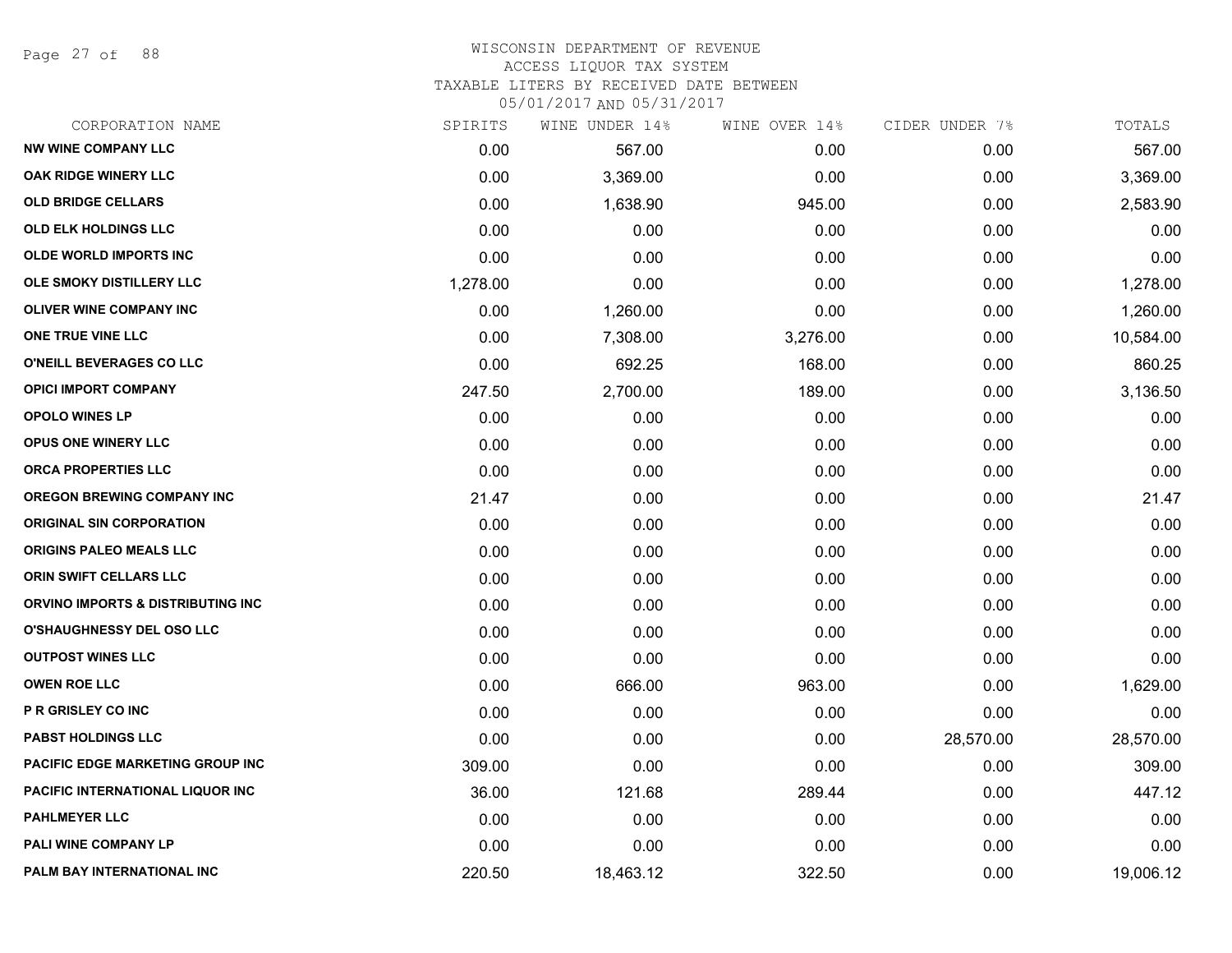Page 28 of 88

| CORPORATION NAME                     | SPIRITS    | WINE UNDER 14% | WINE OVER 14% | CIDER UNDER 7% | TOTALS     |
|--------------------------------------|------------|----------------|---------------|----------------|------------|
| <b>PAMELA FRYE</b>                   | 0.00       | 0.00           | 0.00          | 0.00           | 0.00       |
| <b>PAMPA BEVERAGES LLC</b>           | 0.00       | 0.00           | 0.00          | 0.00           | 0.00       |
| <b>PANEBIANCO LLC</b>                | 0.00       | 240.00         | 0.00          | 0.00           | 240.00     |
| PANTHER CREEK CELLARS LLC            | 0.00       | 0.00           | 0.00          | 0.00           | 0.00       |
| <b>PARAGON VINEYARD CO INC</b>       | 0.00       | 0.00           | 0.00          | 0.00           | 0.00       |
| <b>PARK STREET IMPORTS LLC</b>       | 5,422.59   | 1,009.50       | 36.00         | 0.00           | 6,468.09   |
| <b>PARK WINE COMPANY INC</b>         | 0.00       | 63.00          | 504.00        | 0.00           | 567.00     |
| <b>PARKER STATION INC</b>            | 0.00       | 729.00         | 1,260.00      | 0.00           | 1,989.00   |
| PASTERNAK WINE IMPORTS LLC           | 0.00       | 0.00           | 0.00          | 0.00           | 0.00       |
| <b>PATERNO IMPORTS LTD</b>           | 427.50     | 2,880.00       | 2,454.00      | 0.00           | 5,761.50   |
| <b>PATRICIO C MATA</b>               | 0.00       | 171.00         | 756.00        | 0.00           | 927.00     |
| <b>PATRICK A RONEY</b>               | 0.00       | 4,878.00       | 2,079.00      | 0.00           | 6,957.00   |
| <b>PATRON SPIRITS COMPANY</b>        | 29,696.55  | 0.00           | 0.00          | 0.00           | 29,696.55  |
| PAUL HOBBS IMPORTS INC               | 0.00       | 0.00           | 0.00          | 0.00           | 0.00       |
| PAUL HOBBS WINERY LP                 | 0.00       | 0.00           | 0.00          | 0.00           | 0.00       |
| <b>PAUL W QUACKENBUSH</b>            | 0.00       | 0.00           | 0.00          | 0.00           | 0.00       |
| <b>PAVI WINES LLC</b>                | 0.00       | 0.00           | 0.00          | 0.00           | 0.00       |
| <b>PAWEL LATO</b>                    | 0.00       | 0.00           | 0.00          | 0.00           | 0.00       |
| PAX MAHLE WINES LLC                  | 0.00       | 0.00           | 0.00          | 0.00           | 0.00       |
| PEACHY CANYON WINERY                 | 0.00       | 0.00           | 0.00          | 0.00           | 0.00       |
| PEJU FAMILY OPERATING PARTNERSHIP LP | 0.00       | 126.00         | 0.00          | 0.00           | 126.00     |
| PELU PARTNERS LLC                    | 0.00       | 0.00           | 0.00          | 0.00           | 0.00       |
| PEPPER BRIDGE WINERY LLC             | 0.00       | 0.00           | 0.00          | 0.00           | 0.00       |
| PERFECTA CAMERA CORP                 | 0.00       | 0.00           | 0.00          | 0.00           | 0.00       |
| PERNOD RICARD USA LLC                | 116,156.85 | 14,728.09      | 1,575.00      | 0.00           | 132,459.94 |
| PETER ANDREW LLC                     | 0.00       | 189.00         | 0.00          | 0.00           | 189.00     |
| PETER CREIGHTON                      | 0.00       | 0.00           | 0.00          | 0.00           | 0.00       |
| PETER M MESROBIAN                    | 0.00       | 0.00           | 0.00          | 0.00           | 0.00       |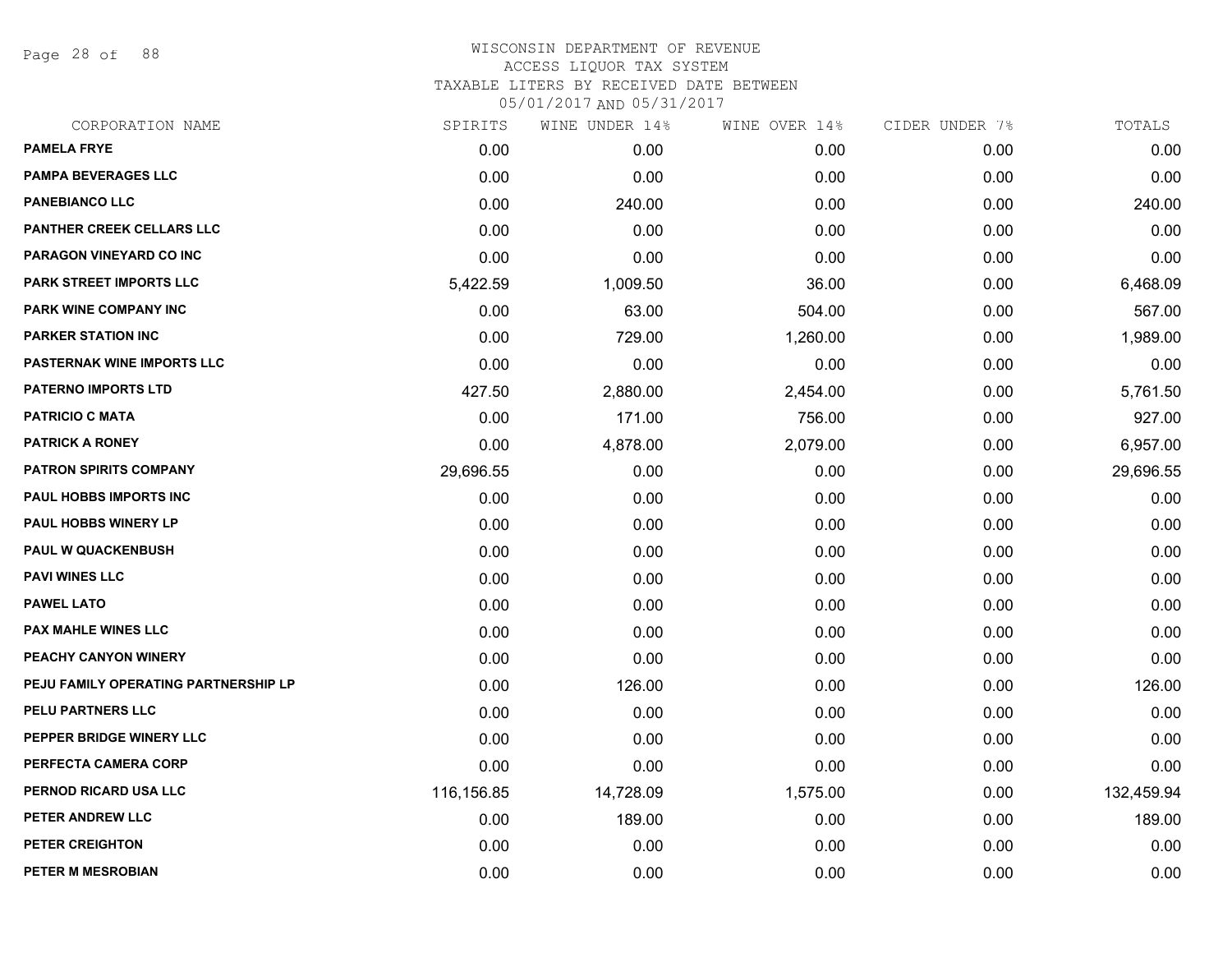Page 29 of 88

| CORPORATION NAME                  | SPIRITS  | WINE UNDER 14% | WINE OVER 14% | CIDER UNDER 7% | TOTALS   |
|-----------------------------------|----------|----------------|---------------|----------------|----------|
| <b>PETER ROSBACK</b>              | 0.00     | 0.00           | 0.00          | 0.00           | 0.00     |
| PETERSON WINERY LLC               | 0.00     | 27.00          | 0.00          | 0.00           | 27.00    |
| PETIT HAMEAU LLC                  | 0.00     | 63.00          | 0.00          | 63.00          | 126.00   |
| PHILIP LAROCCA                    | 0.00     | 0.00           | 0.00          | 0.00           | 0.00     |
| PHILIP TOGNI VINEYARD LP          | 0.00     | 0.00           | 0.00          | 0.00           | 0.00     |
| PHILLIP STEINSCHREIBER            | 0.00     | 0.00           | 0.00          | 0.00           | 0.00     |
| PHILLIPS FARMS LLC                | 0.00     | 72.00          | 4,626.00      | 0.00           | 4,698.00 |
| PHUSION PROJECTS LLC              | 0.00     | 240.00         | 0.00          | 0.00           | 240.00   |
| PIEDMONT DISTILLERS INC           | 1,530.00 | 0.00           | 0.00          | 0.00           | 1,530.00 |
| <b>PINA CELLARS LP</b>            | 0.00     | 0.00           | 0.00          | 0.00           | 0.00     |
| PINE RIDGE WINERY LLC             | 0.00     | 0.00           | 0.00          | 0.00           | 0.00     |
| PLATA WINE PARTNERS LLC           | 0.00     | 0.00           | 6,120.00      | 0.00           | 6,120.00 |
| PLUME RIDGE IRREVOCABLE TRUST     | 0.00     | 99.02          | 0.00          | 0.00           | 99.02    |
| <b>POPCORN DESIGN LLC</b>         | 0.00     | 0.00           | 0.00          | 0.00           | 0.00     |
| POPCORN SUTTON DISTILLING LLC     | 0.00     | 0.00           | 0.00          | 0.00           | 0.00     |
| PORT WASHINGTON IMPORTS LLC       | 0.00     | 0.00           | 0.00          | 0.00           | 0.00     |
| POST WINERY INC                   | 0.00     | 0.00           | 0.00          | 0.00           | 0.00     |
| PRAGER WINERY & PORT WORKS, INC.  | 0.00     | 0.00           | 0.00          | 0.00           | 0.00     |
| PRAIRIE CREEK BEVERAGES LLC       | 0.00     | 0.00           | 0.00          | 0.00           | 0.00     |
| PRECEPT BRANDS LLC                | 0.00     | 8,277.00       | 630.00        | 0.00           | 8,907.00 |
| PREMIERE DISTILLERY LLC           | 9.00     | 0.00           | 0.00          | 0.00           | 9.00     |
| PREMIUM PORT WINES INC            | 0.00     | 0.00           | 400.50        | 0.00           | 400.50   |
| PRESTIGE IMPORTS LLC              | 0.00     | 0.00           | 0.00          | 0.00           | 0.00     |
| <b>PRESTIGE WINE IMPORTS CORP</b> | 0.00     | 144.00         | 0.00          | 0.00           | 144.00   |
| PRICHARDS DISTILLERY INC          | 238.50   | 0.00           | 0.00          | 0.00           | 238.50   |
| PRIDE MOUNTAIN VINEYARDS LLC      | 0.00     | 0.00           | 0.00          | 0.00           | 0.00     |
| <b>PRINCE MICHEL LLC</b>          | 0.00     | 0.00           | 0.00          | 0.00           | 0.00     |
| <b>PRO-LIQUITECH LLC</b>          | 0.00     | 0.00           | 0.00          | 0.00           | 0.00     |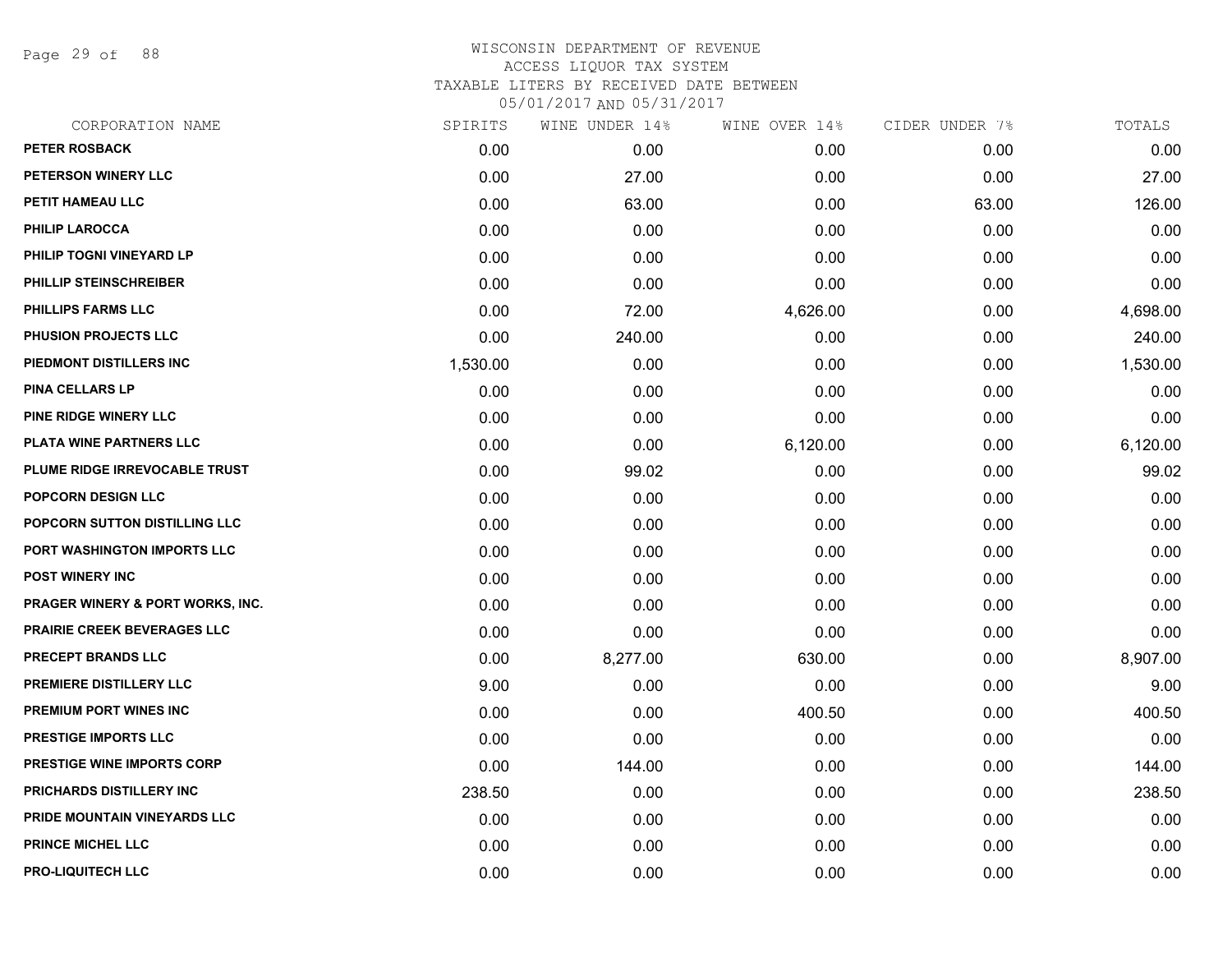Page 30 of 88

#### WISCONSIN DEPARTMENT OF REVENUE ACCESS LIQUOR TAX SYSTEM

TAXABLE LITERS BY RECEIVED DATE BETWEEN

| CORPORATION NAME                   | SPIRITS   | WINE UNDER 14% | WINE OVER 14% | CIDER UNDER 7% | TOTALS    |
|------------------------------------|-----------|----------------|---------------|----------------|-----------|
| PROST BEVERAGE COMPANY LLC         | 0.00      | 0.00           | 0.00          | 0.00           | 0.00      |
| <b>PROXIMO SPIRITS INC</b>         | 96,871.80 | 0.00           | 0.00          | 0.00           | 96,871.80 |
| PURPLE WINE COMPANY LLC            | 0.00      | 3,258.00       | 0.00          | 0.00           | 3,258.00  |
| <b>QUADY SOUTH WINERY LLC</b>      | 0.00      | 0.00           | 0.00          | 0.00           | 0.00      |
| <b>QUATERNA LLC</b>                | 0.00      | 855.00         | 0.00          | 0.00           | 855.00    |
| <b>QUILCEDA CREEK VINTNERS INC</b> | 0.00      | 0.00           | 0.00          | 0.00           | 0.00      |
| <b>QUINTESSENTIAL LLC</b>          | 0.00      | 3,514.50       | 211.50        | 0.00           | 3,726.00  |
| QUO VINO LLC                       | 0.00      | 267.00         | 0.00          | 0.00           | 267.00    |
| <b>R &amp; G SCHATZ FARMS INC</b>  | 0.00      | 595.00         | 379.00        | 0.00           | 974.00    |
| <b>R &amp; M BRANDS INC</b>        | 0.00      | 0.00           | 0.00          | 0.00           | 0.00      |
| <b>RH KEENAN CO</b>                | 0.00      | 0.00           | 0.00          | 0.00           | 0.00      |
| <b>R LAWSON ENTERPRISES LLC</b>    | 0.00      | 0.00           | 0.00          | 0.00           | 0.00      |
| <b>RABBIT HOLE SPIRITS LLC</b>     | 0.00      | 0.00           | 0.00          | 0.00           | 0.00      |
| <b>RACINE WINE CO LLC</b>          | 0.00      | 0.00           | 0.00          | 0.00           | 0.00      |
| RADIO-COTEAU WINE CELLARS LLC      | 0.00      | 0.00           | 0.00          | 0.00           | 0.00      |
| <b>RAINIER WINE LLC</b>            | 0.00      | 0.00           | 0.00          | 0.00           | 0.00      |
| <b>RAMEY WINE CELLARS INC</b>      | 0.00      | 252.00         | 58.50         | 0.00           | 310.50    |
| <b>RANSOM SPIRITS LLC</b>          | 0.00      | 0.00           | 0.00          | 0.00           | 0.00      |
| <b>RB WINE ASSOCIATES LLC</b>      | 0.00      | 396.00         | 0.00          | 0.00           | 396.00    |
| <b>RBZ VINEYARDS LLC</b>           | 0.00      | 0.00           | 0.00          | 0.00           | 0.00      |
| RED CAR WINE COMPANY LLC           | 0.00      | 0.00           | 0.00          | 0.00           | 0.00      |
| <b>RED TAIL RIDGE INC</b>          | 0.00      | 0.00           | 0.00          | 0.00           | 0.00      |
| <b>REDEMPTION SPIRITS LLC</b>      | 183.07    | 0.00           | 0.00          | 0.00           | 183.07    |
| <b>REDWOOD SPIRITS INC</b>         | 0.00      | 0.00           | 0.00          | 0.00           | 0.00      |
| <b>REGAL WINE IMPORTS INC</b>      | 0.00      | 1,283.94       | 0.00          | 0.00           | 1,283.94  |
| <b>REGUSCI WINERY INC</b>          | 0.00      | 0.00           | 0.00          | 0.00           | 0.00      |
| <b>REMY COINTREAU AMERIQUE USA</b> | 5,940.10  | 0.00           | 0.00          | 0.00           | 5,940.10  |
| <b>REN ACQUISITION INC</b>         | 0.00      | 0.00           | 0.00          | 0.00           | 0.00      |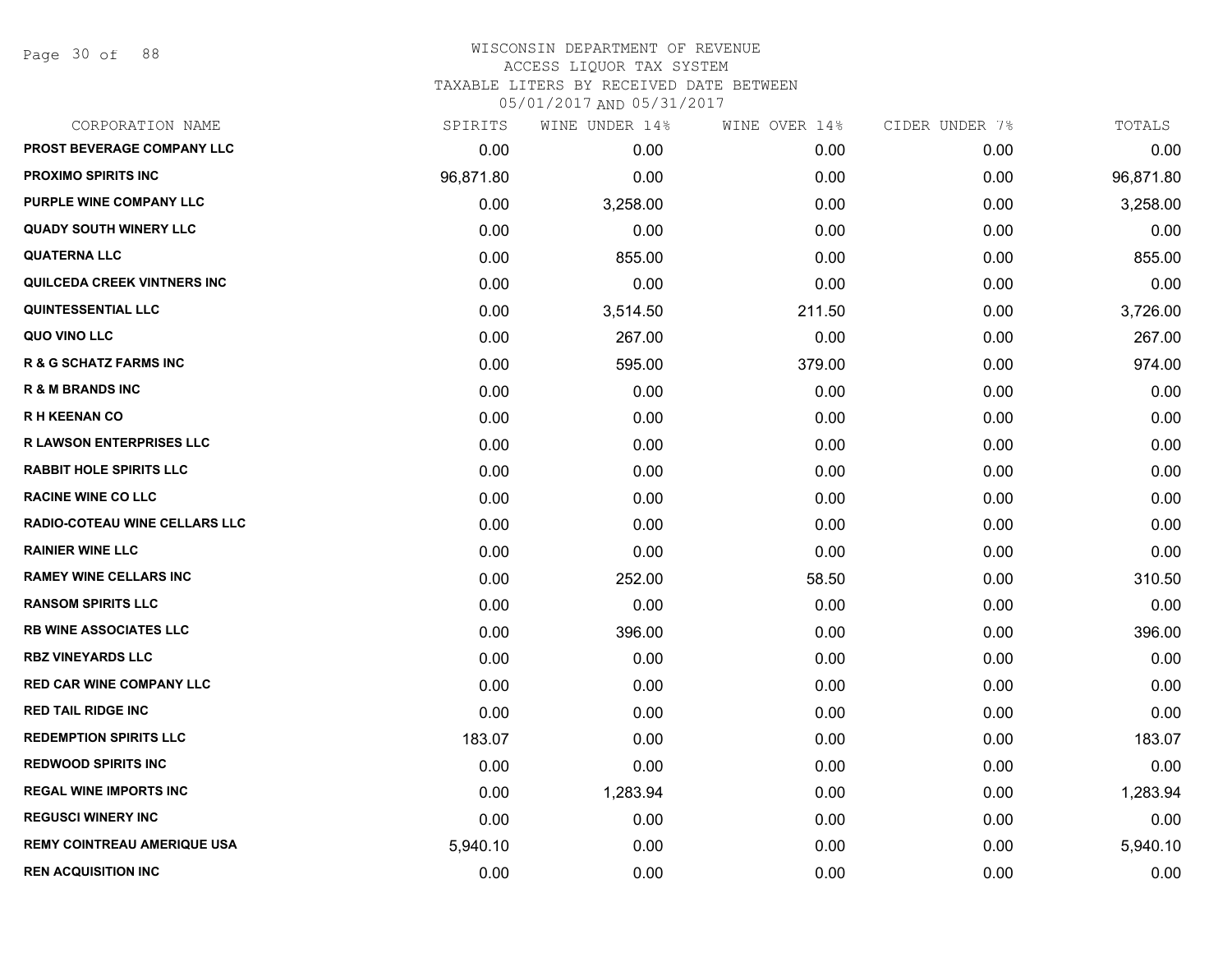Page 31 of 88

| CORPORATION NAME                                | SPIRITS | WINE UNDER 14% | WINE OVER 14% | CIDER UNDER 7% | TOTALS   |
|-------------------------------------------------|---------|----------------|---------------|----------------|----------|
| <b>RENO G FARINELLI &amp; JOSEF H SHEBL</b>     | 0.00    | 0.00           | 171.00        | 0.00           | 171.00   |
| <b>RENT A BBQ</b>                               | 0.00    | 0.00           | 0.00          | 1,092.00       | 1,092.00 |
| <b>RESERVA WINES LLC</b>                        | 0.00    | 0.00           | 0.00          | 0.00           | 0.00     |
| <b>REVELRY VINTNERS LLC</b>                     | 0.00    | 0.00           | 0.00          | 0.00           | 0.00     |
| <b>REYNOLDS CREATIVE PRODUCTS INC</b>           | 0.00    | 0.00           | 0.00          | 0.00           | 0.00     |
| <b>RGI BRANDS LLC</b>                           | 0.00    | 0.00           | 0.00          | 0.00           | 0.00     |
| <b>RICHARD C POE II</b>                         | 0.00    | 0.00           | 0.00          | 0.00           | 0.00     |
| <b>RICHARD STELTZNER</b>                        | 0.00    | 0.00           | 0.00          | 0.00           | 0.00     |
| <b>RIDGE VINEYARDS INC</b>                      | 0.00    | 0.00           | 243.00        | 0.00           | 243.00   |
| <b>RIGHT BEE LLC</b>                            | 0.00    | 0.00           | 0.00          | 0.00           | 0.00     |
| <b>RO SALES &amp; DISTRIBUTION SERVICES INC</b> | 0.00    | 6,372.00       | 0.00          | 0.00           | 6,372.00 |
| <b>ROBERT A CUTTER</b>                          | 81.00   | 126.00         | 0.00          | 0.00           | 207.00   |
| <b>ROBERT CRAIG WINERY LP</b>                   | 0.00    | 0.00           | 0.00          | 0.00           | 0.00     |
| <b>ROBERT J COOPER</b>                          | 860.25  | 0.00           | 0.00          | 0.00           | 860.25   |
| <b>ROBERT J GROSS</b>                           | 0.00    | 162.00         | 0.00          | 0.00           | 162.00   |
| <b>ROBERT L HUDSON</b>                          | 0.00    | 0.00           | 0.00          | 0.00           | 0.00     |
| <b>ROBERT YOUNG ESTATE WINERY LLC</b>           | 0.00    | 0.00           | 0.00          | 0.00           | 0.00     |
| <b>ROCK SAKE LLC</b>                            | 0.00    | 0.00           | 0.00          | 0.00           | 0.00     |
| <b>ROCK WALL WINE COMPANY INC</b>               | 0.00    | 0.00           | 0.00          | 0.00           | 0.00     |
| <b>ROMBAUER VINEYARDS INC</b>                   | 0.00    | 0.00           | 2,520.00      | 0.00           | 2,520.00 |
| <b>RONALD J WICKER</b>                          | 0.00    | 0.00           | 0.00          | 0.00           | 0.00     |
| <b>RONALD T RUBIN</b>                           | 0.00    | 0.00           | 0.00          | 0.00           | 0.00     |
| <b>ROOTS RUN DEEP LLC</b>                       | 0.00    | 0.00           | 180.00        | 0.00           | 180.00   |
| <b>ROSE IMPORTING &amp; DISTRIBUTING LLC</b>    | 0.00    | 333.00         | 0.00          | 0.00           | 333.00   |
| ROSENTHAL WINE MERCHANT NY LTD                  | 0.00    | 560.25         | 23.25         | 0.00           | 583.50   |
| <b>ROTTA WINERY LLC</b>                         | 0.00    | 0.00           | 0.00          | 0.00           | 0.00     |
| <b>ROUND HILL CELLARS</b>                       | 0.00    | 768.00         | 630.00        | 0.00           | 1,398.00 |
| <b>ROUND POND ESTATE LLC</b>                    | 0.00    | 0.00           | 39.00         | 0.00           | 39.00    |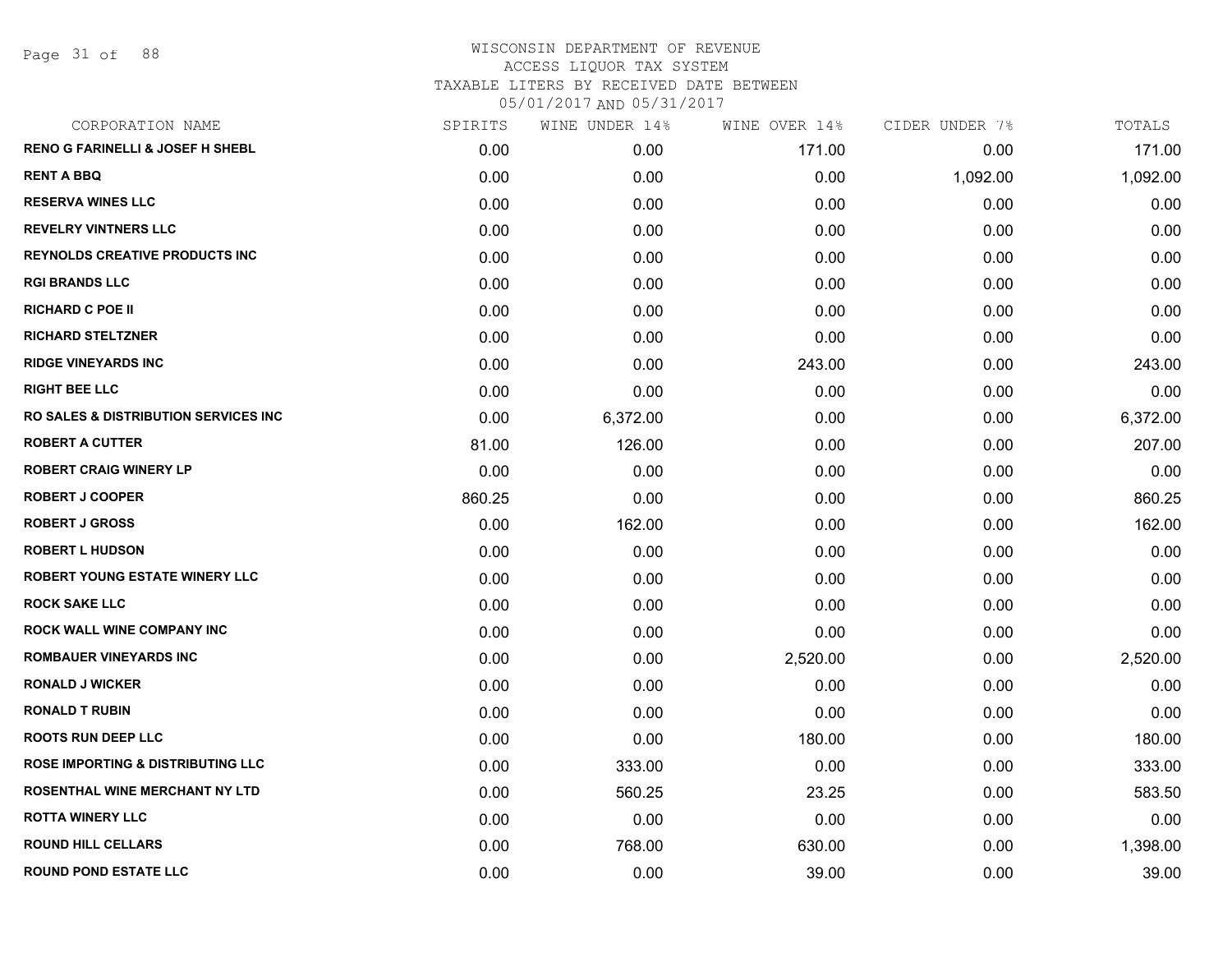Page 32 of 88

## WISCONSIN DEPARTMENT OF REVENUE

## ACCESS LIQUOR TAX SYSTEM

TAXABLE LITERS BY RECEIVED DATE BETWEEN

| CORPORATION NAME                            | SPIRITS    | WINE UNDER 14% | WINE OVER 14% | CIDER UNDER 7% | TOTALS     |
|---------------------------------------------|------------|----------------|---------------|----------------|------------|
| <b>ROYAL WINE CORPORATION</b>               | 0.00       | 3,417.40       | 0.00          | 0.00           | 3,417.40   |
| <b>RUBISSOW FAMILY WINES LLC</b>            | 0.00       | 0.00           | 0.00          | 0.00           | 0.00       |
| <b>RUSSIAN STANDARD VODKA (USA) INC</b>     | 699.00     | 472.44         | 0.00          | 0.00           | 1,171.44   |
| <b>RYAN E ROARK</b>                         | 0.00       | 153.00         | 27.00         | 0.00           | 180.00     |
| <b>S &amp; R WINES LLC</b>                  | 0.00       | 0.00           | 0.00          | 0.00           | 0.00       |
| <b>SLJ GROUP INC</b>                        | 0.00       | 12,266.21      | 6,144.75      | 0.00           | 18,410.96  |
| <b>SAINTSBURY LLC</b>                       | 0.00       | 0.00           | 0.00          | 0.00           | 0.00       |
| <b>SAKEONE CORPORATION</b>                  | 0.00       | 137.88         | 273.60        | 0.00           | 411.48     |
| <b>SALOON SPIRITS LLC</b>                   | 0.00       | 0.00           | 0.00          | 0.00           | 0.00       |
| <b>SALVESTRIN WINE CO LLC</b>               | 0.00       | 0.00           | 0.00          | 0.00           | 0.00       |
| <b>SAN ANTONIO WINERY INC</b>               | 0.00       | 621.00         | 112.00        | 0.00           | 733.00     |
| SAN FRANCISCO WINE EXCHANGE INC             | 0.00       | 0.00           | 0.00          | 0.00           | 0.00       |
| SAN GABRIEL VALLEY WAREHOUSE & STORAGE INC  | 0.00       | 0.00           | 264.00        | 0.00           | 264.00     |
| <b>SAN JOAQUIN WINE COMPANY INC</b>         | 0.00       | 0.00           | 0.00          | 0.00           | 0.00       |
| <b>SAN LUIS SPIRITS DISTILLING CO LLC</b>   | 3,540.00   | 0.00           | 0.00          | 0.00           | 3,540.00   |
| <b>SAN MARTINO IMPORTS INC</b>              | 0.00       | 0.00           | 0.00          | 0.00           | 0.00       |
| <b>SANGLIER SELECTIONS LLC</b>              | 0.00       | 1,422.00       | 0.00          | 0.00           | 1,422.00   |
| <b>SANS LIEGE INC</b>                       | 0.00       | 36.00          | 27.00         | 0.00           | 63.00      |
| <b>SANS WINE &amp; SPIRITS CO</b>           | 0.00       | 0.00           | 0.00          | 0.00           | 0.00       |
| <b>SANTA FE DISTILLERY LLC</b>              | 0.00       | 0.00           | 0.00          | 0.00           | 0.00       |
| SANTA MARGHERITA USA INC                    | 0.00       | 283.50         | 0.00          | 0.00           | 283.50     |
| <b>SARACINA VINEYARDS LLC</b>               | 0.00       | 0.00           | 0.00          | 0.00           | 0.00       |
| <b>SARMENTO'S IMPORTS &amp; EXPORTS INC</b> | 0.00       | 0.00           | 0.00          | 0.00           | 0.00       |
| <b>SAVIAH ROSE WINERY LLC</b>               | 0.00       | 0.00           | 0.00          | 0.00           | 0.00       |
| <b>SAZERAC COMPANY INC</b>                  | 296,462.55 | 0.00           | 0.00          | 0.00           | 296,462.55 |
| <b>SAZERAC NORTH AMERICA INC</b>            | 461,296.80 | 0.00           | 0.00          | 0.00           | 461,296.80 |
| <b>SB WINE CO LLC</b>                       | 0.00       | 0.00           | 0.00          | 0.00           | 0.00       |
| <b>SBRAGIA FAMILY VINEYARDS LLC</b>         | 0.00       | 0.00           | 90.00         | 0.00           | 90.00      |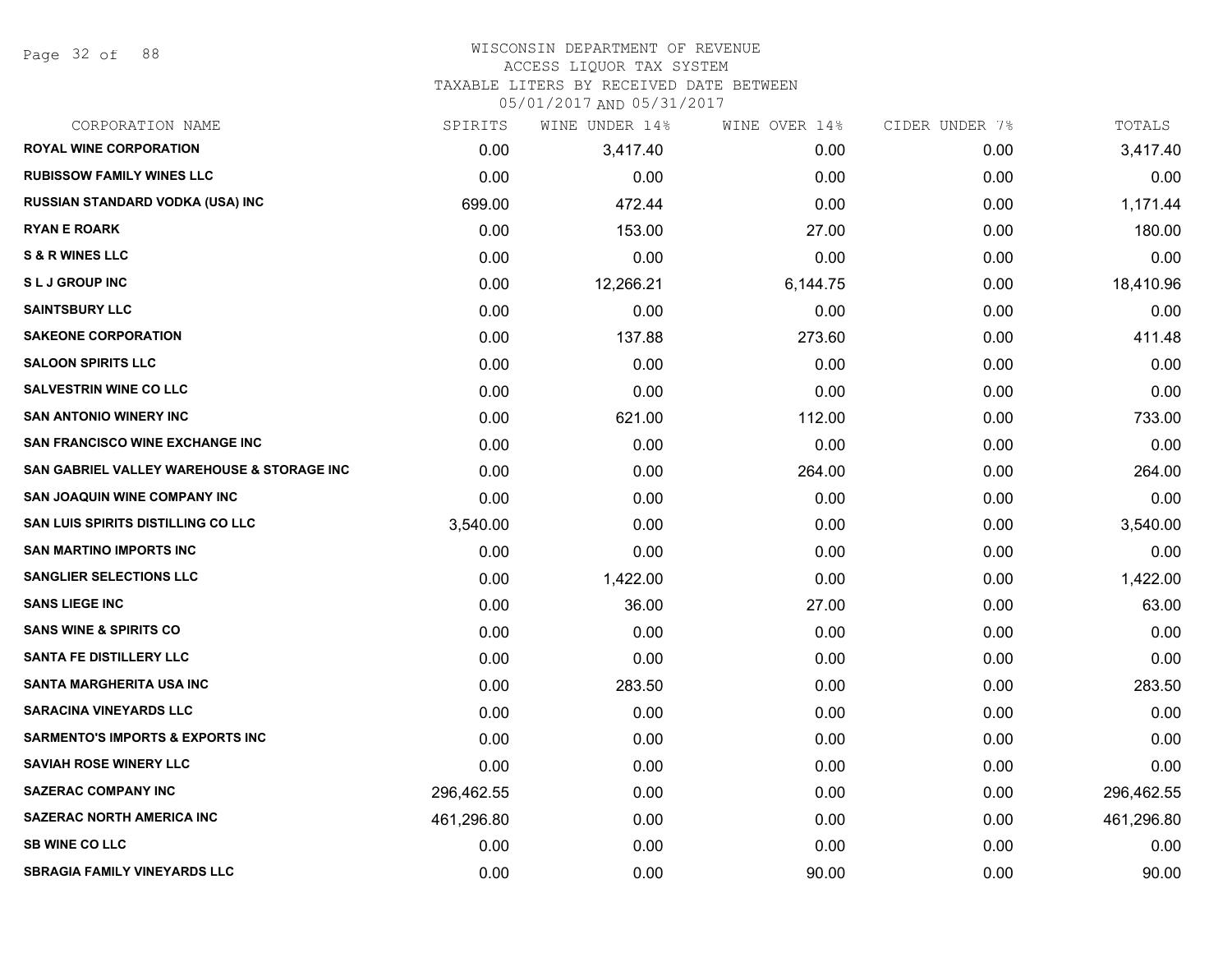#### WISCONSIN DEPARTMENT OF REVENUE ACCESS LIQUOR TAX SYSTEM TAXABLE LITERS BY RECEIVED DATE BETWEEN

| CORPORATION NAME                       | SPIRITS  | WINE UNDER 14% | WINE OVER 14% | CIDER UNDER 7% | TOTALS   |
|----------------------------------------|----------|----------------|---------------|----------------|----------|
| <b>SCENIC ROOT WINEGROWERS LLC</b>     | 0.00     | 504.00         | 0.00          | 0.00           | 504.00   |
| <b>SCHEID VINEYARDS CALIFORNIA INC</b> | 0.00     | 1,908.00       | 117.00        | 0.00           | 2,025.00 |
| <b>SCHMITT SOHNE INC</b>               | 0.00     | 0.00           | 0.00          | 0.00           | 0.00     |
| <b>SCHUG WINERY LLC</b>                | 0.00     | 0.00           | 0.00          | 0.00           | 0.00     |
| <b>SCHWEIGER VINEYARDS INC</b>         | 0.00     | 0.00           | 0.00          | 0.00           | 0.00     |
| <b>SCOPERTA IMPORTING CO INC</b>       | 0.00     | 2,803.50       | 0.00          | 0.00           | 2,803.50 |
| <b>SCOTT PAUL WINES OREGON LLC</b>     | 0.00     | 0.00           | 0.00          | 0.00           | 0.00     |
| <b>SEATTLE CIDER COMPANY LLC</b>       | 0.00     | 0.00           | 0.00          | 0.00           | 0.00     |
| <b>SEAVEY VINEYARD LP</b>              | 0.00     | 0.00           | 0.00          | 0.00           | 0.00     |
| <b>SELBY ENTERPRISES INC</b>           | 0.00     | 0.00           | 0.00          | 0.00           | 0.00     |
| SELECTIVE WINE ESTATES INC             | 0.00     | 504.00         | 0.00          | 0.00           | 504.00   |
| <b>SERGEY CHISTOV</b>                  | 0.00     | 0.00           | 0.00          | 0.00           | 0.00     |
| <b>SERRALLES USA LLC</b>               | 4,129.50 | 0.00           | 0.00          | 0.00           | 4,129.50 |
| <b>SHAFER VINEYARDS INC</b>            | 0.00     | 0.00           | 0.00          | 0.00           | 0.00     |
| <b>SHANNON RIDGE INC</b>               | 0.00     | 315.00         | 0.00          | 0.00           | 315.00   |
| <b>SHAW-ROSS HOLDING CO LLC</b>        | 2,448.03 | 486.00         | 3,408.74      | 0.00           | 6,342.77 |
| SHEA WINE CELLARS LLC                  | 0.00     | 0.00           | 0.00          | 0.00           | 0.00     |
| SHELTON-MACKENZIE WINE COMPANY         | 0.00     | 0.00           | 0.00          | 0.00           | 0.00     |
| <b>SHORTS BREWING COMPANY</b>          | 0.00     | 0.00           | 0.00          | 1,078.54       | 1,078.54 |
| SIDNEY FRANK IMPORTING CO INC          | 0.00     | 0.00           | 0.00          | 0.00           | 0.00     |
| SILVER OAK WINE CELLARS LP             | 0.00     | 0.00           | 27.00         | 0.00           | 27.00    |
| SILVER TRIDENT WINERY LLC              | 0.00     | 0.00           | 0.00          | 0.00           | 0.00     |
| <b>SIMIONI IMPORTS LLC</b>             | 0.00     | 0.00           | 0.00          | 0.00           | 0.00     |
| <b>SINSKEY VINEYARDS INC</b>           | 0.00     | 63.00          | 0.00          | 0.00           | 63.00    |
| <b>SIX SIGMA WINERY LLC</b>            | 0.00     | 0.00           | 0.00          | 0.00           | 0.00     |
| <b>SLO DOWN WINES LLC</b>              | 0.00     | 0.00           | 0.00          | 0.00           | 0.00     |
| <b>SMALL VINES WINES INC</b>           | 0.00     | 0.00           | 0.00          | 0.00           | 0.00     |
| <b>SMART VENDING LLC</b>               | 0.00     | 0.00           | 0.00          | 0.00           | 0.00     |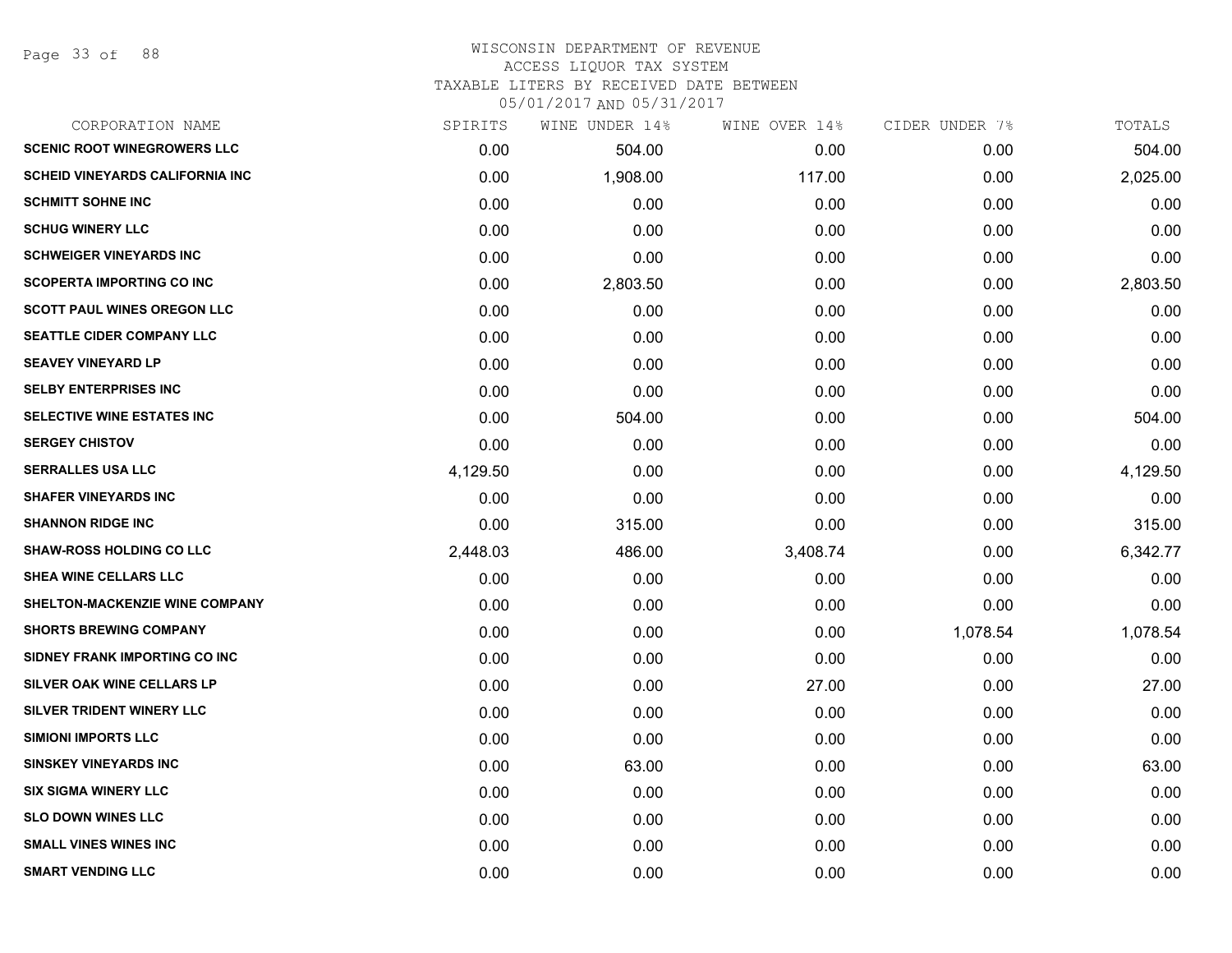Page 34 of 88

## WISCONSIN DEPARTMENT OF REVENUE ACCESS LIQUOR TAX SYSTEM TAXABLE LITERS BY RECEIVED DATE BETWEEN

| CORPORATION NAME                      | SPIRITS | WINE UNDER 14% | WINE OVER 14% | CIDER UNDER 7% | TOTALS   |
|---------------------------------------|---------|----------------|---------------|----------------|----------|
| <b>SMITH &amp; SMITH</b>              | 0.00    | 0.00           | 0.00          | 0.00           | 0.00     |
| <b>SMT ACQUISITIONS LLC</b>           | 0.00    | 6,442.50       | $-18.00$      | 0.00           | 6,424.50 |
| <b>SOCIAL ENJOYMENTS LLC</b>          | 0.00    | 0.00           | 0.00          | 0.00           | 0.00     |
| SOGEVINUS FINE WINES USA INC          | 0.00    | 63.00          | 22.50         | 0.00           | 85.50    |
| <b>SOKOL BLOSSER LTD</b>              | 0.00    | 1,584.00       | 0.00          | 0.00           | 1,584.00 |
| <b>SOLBERG DISTILLING LLC</b>         | 67.50   | 0.00           | 0.00          | 0.00           | 67.50    |
| <b>SOLENA CELLARS LLC</b>             | 0.00    | 0.00           | 0.00          | 0.00           | 0.00     |
| SOMERSTON WINE COMPANY, LLC           | 0.00    | 0.00           | 0.00          | 0.00           | 0.00     |
| <b>SONOMA BEVERAGE WORKS INC</b>      | 0.00    | 0.00           | 0.00          | 0.00           | 0.00     |
| SORELLE CASA FINE WINES LLC           | 0.00    | 0.00           | 0.00          | 0.00           | 0.00     |
| SOURCE CODE BEVERAGE LLC              | 0.00    | 0.00           | 0.00          | 0.00           | 0.00     |
| SOUTH BAY WINE GROUP LLC              | 0.00    | 0.00           | 0.00          | 0.00           | 0.00     |
| <b>SOUTHERN STARZ INC</b>             | 0.00    | 180.00         | 342.00        | 0.00           | 522.00   |
| <b>SOUTHERN WINE GROUP LLC</b>        | 0.00    | 472.50         | 63.00         | 0.00           | 535.50   |
| <b>SOVEREIGN BRANDS LLC</b>           | 0.00    | 1,152.00       | 0.00          | 0.00           | 1,152.00 |
| <b>SPANN VINEYARDS INC</b>            | 0.00    | 0.00           | 13.50         | 0.00           | 13.50    |
| <b>SPARKLING OREGON LLC</b>           | 0.00    | 0.00           | 0.00          | 0.00           | 0.00     |
| <b>SPEAKEASY SPIRITS LLC</b>          | 0.00    | 0.00           | 0.00          | 0.00           | 0.00     |
| <b>SPENCER HOOPES</b>                 | 0.00    | 0.00           | 0.00          | 0.00           | 0.00     |
| <b>SPIRIT IMPORTS INC</b>             | 0.00    | 0.00           | 0.00          | 0.00           | 0.00     |
| <b>SPLINTER GROUP NAPA LLC</b>        | 0.00    | 0.00           | 0.00          | 0.00           | 0.00     |
| <b>SPOTTSWOODE WINERY INC</b>         | 0.00    | 0.00           | 0.00          | 0.00           | 0.00     |
| SPRING MOUNTAIN VINEYARD INC          | 0.00    | 0.00           | 0.00          | 0.00           | 0.00     |
| <b>SQUARE ONE ORGANIC SPIRITS LLC</b> | 27.00   | 0.00           | 0.00          | 0.00           | 27.00    |
| <b>SQUARE ONE ORGANIC SPIRITS LLC</b> | 0.00    | 0.00           | 0.00          | 0.00           | 0.00     |
| ST GEORGE SPIRITS INC                 | 475.20  | 0.00           | 0.00          | 0.00           | 475.20   |
| <b>ST HELENA ESTATE LLC</b>           | 0.00    | 0.00           | 0.00          | 0.00           | 0.00     |
| <b>ST INNOCENT LTD</b>                | 0.00    | 0.00           | 0.00          | 0.00           | 0.00     |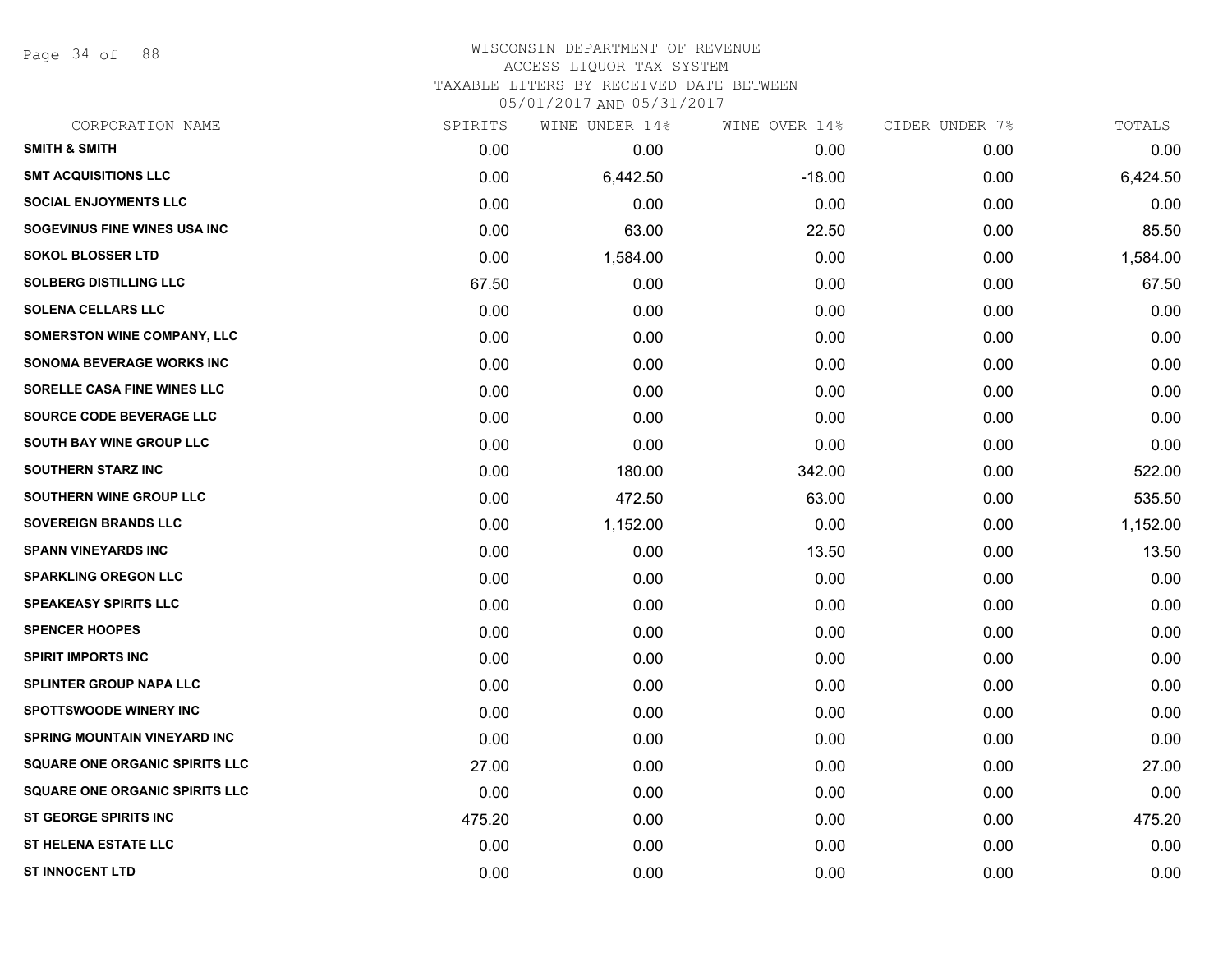| CORPORATION NAME                             | SPIRITS   | WINE UNDER 14% | WINE OVER 14% | CIDER UNDER 7% | TOTALS     |
|----------------------------------------------|-----------|----------------|---------------|----------------|------------|
| ST JULIAN WINE COMPANY INC                   | 0.00      | 0.00           | 0.00          | 0.00           | 0.00       |
| ST KILLIAN IMPORTING CO INC                  | 0.00      | 0.00           | 0.00          | 0.00           | 0.00       |
| <b>ST SUPERY INC</b>                         | 0.00      | 0.00           | 0.00          | 0.00           | 0.00       |
| <b>STACKED WINES LLC</b>                     | 0.00      | 0.00           | 0.00          | 0.00           | 0.00       |
| <b>STAGLIN FAMILY VINEYARD LLC</b>           | 0.00      | 0.00           | 0.00          | 0.00           | 0.00       |
| STANLEY STAWSKI DIST CO INC                  | 90.00     | 108.00         | 0.00          | 0.00           | 198.00     |
| <b>STAR INDUSTRIES INC</b>                   | 0.00      | 0.00           | 0.00          | 0.00           | 0.00       |
| <b>STARRY NIGHT WINERY LLC</b>               | 0.00      | 0.00           | 0.00          | 0.00           | 0.00       |
| STE MICHELLE WINE ESTATES LTD                | 49.50     | 56,142.00      | 4,752.00      | 0.00           | 60,943.50  |
| <b>STEELE WINES INC</b>                      | 0.00      | 63.00          | 445.50        | 0.00           | 508.50     |
| <b>STEFANO SALOCCHI</b>                      | 0.00      | 0.00           | 0.00          | 0.00           | 0.00       |
| <b>STELLAR IMPORTING COMPANY LLC</b>         | 0.00      | 0.00           | 0.00          | 0.00           | 0.00       |
| <b>STEM CIDERS LLC</b>                       | 0.00      | 0.00           | 0.00          | 0.00           | 0.00       |
| <b>STEPHAN VINEYARD INC</b>                  | 0.00      | 0.00           | 0.00          | 0.00           | 0.00       |
| STEPHEN DOOLEY WINE CO INC                   | 0.00      | 0.00           | 0.00          | 0.00           | 0.00       |
| <b>STEVE MILES SELECTIONS INC</b>            | 0.00      | 0.00           | 0.00          | 0.00           | 0.00       |
| <b>STEVEN EDMUNDS &amp; CORNELIA ST JOHN</b> | 0.00      | 0.00           | 0.00          | 0.00           | 0.00       |
| <b>STEZ &amp; BOWER</b>                      | 0.00      | 0.00           | 0.00          | 0.00           | 0.00       |
| <b>STOLI GROUP (USA) LLC</b>                 | 19,539.00 | 0.00           | 0.00          | 0.00           | 19,539.00  |
| <b>STOLLER IMPORTS INC</b>                   | 573.00    | 0.00           | 0.00          | 0.00           | 573.00     |
| <b>STOLLER VINEYARDS INC</b>                 | 0.00      | 0.00           | 0.00          | 0.00           | 0.00       |
| <b>STOLPMAN VINEYARDS LLC</b>                | 0.00      | 0.00           | 0.00          | 0.00           | 0.00       |
| STONEBRAKER-SOLES INC                        | 0.00      | 0.00           | 0.00          | 0.00           | 0.00       |
| <b>STONECUSHION INC</b>                      | 0.00      | 0.00           | 0.00          | 0.00           | 0.00       |
| <b>SUGARLANDS DISTILLING COMPANY LLC</b>     | 0.00      | 0.00           | 0.00          | 0.00           | 0.00       |
| <b>SURVILLE ENTERPRISES CORP</b>             | 0.00      | 4,941.00       | 0.00          | 0.00           | 4,941.00   |
| <b>SUTTER HOME WINERY INC</b>                | 1,359.00  | 218,491.18     | 1,705.50      | 0.00           | 221,555.68 |
| <b>SVENSKA FOOD &amp; BEVERAGE LLC</b>       | 0.00      | 0.00           | 0.00          | 0.00           | 0.00       |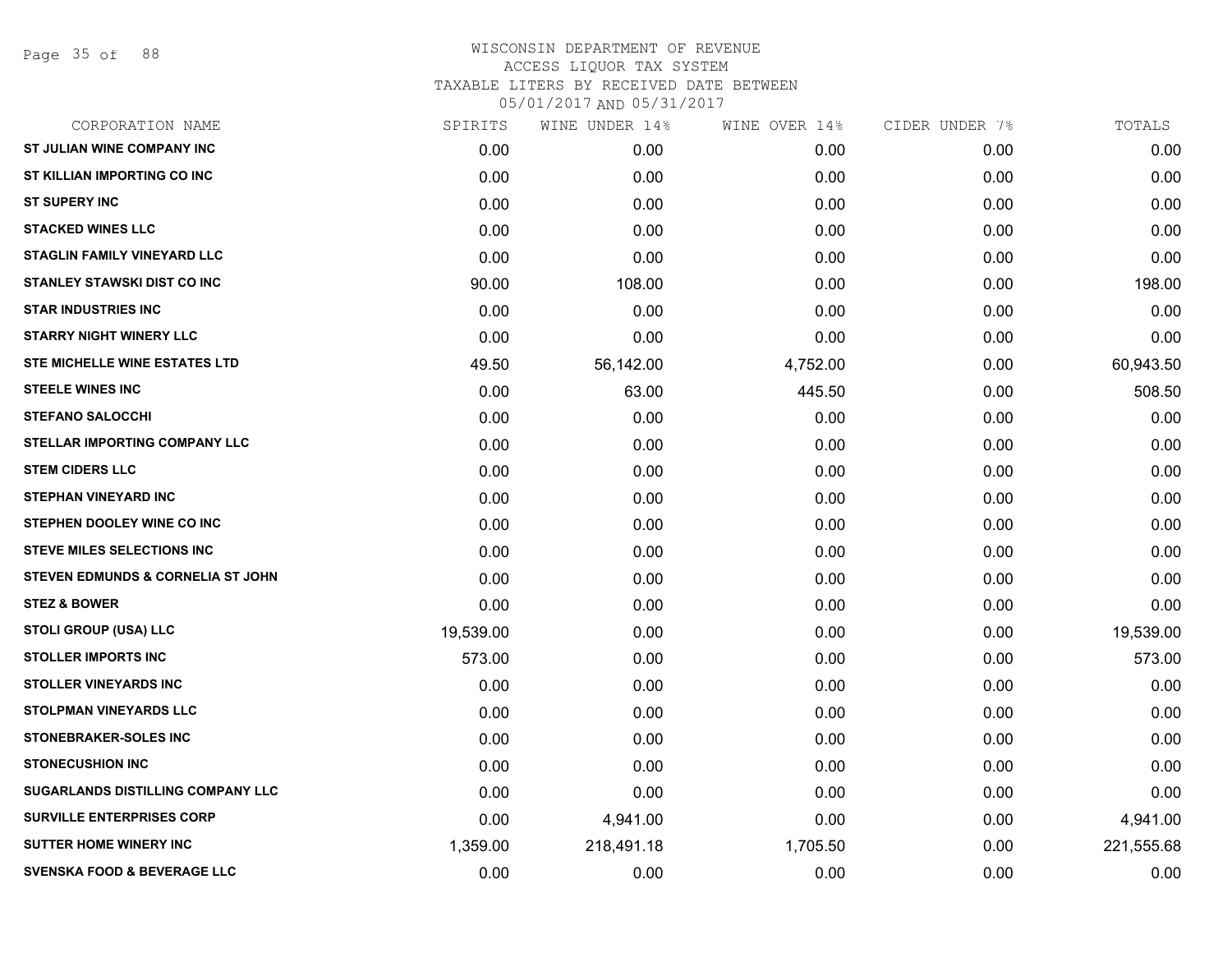Page 36 of 88

## WISCONSIN DEPARTMENT OF REVENUE ACCESS LIQUOR TAX SYSTEM

TAXABLE LITERS BY RECEIVED DATE BETWEEN

| CORPORATION NAME                    | SPIRITS | WINE UNDER 14% | WINE OVER 14% | CIDER UNDER 7% | TOTALS    |
|-------------------------------------|---------|----------------|---------------|----------------|-----------|
| <b>SVP WINERY LLC</b>               | 0.00    | 504.00         | 0.00          | 0.00           | 504.00    |
| <b>T ELENTENY HOLDINGS LLC</b>      | 0.00    | 1,461.87       | 200.97        | 0.00           | 1,662.84  |
| <b>TAFT STREET INC</b>              | 0.00    | 0.00           | 0.00          | 0.00           | 0.00      |
| <b>TAKARA SAKE USA INC</b>          | 22.50   | 1,714.50       | 280.80        | 0.00           | 2,017.80  |
| <b>TALLEY VINEYARDS INC</b>         | 0.00    | 234.00         | 0.00          | 0.00           | 234.00    |
| <b>TAMBER BEY VINEYARDS LLC</b>     | 0.00    | 0.00           | 0.00          | 0.00           | 0.00      |
| <b>TATOMER INC</b>                  | 0.00    | 63.00          | 0.00          | 0.00           | 63.00     |
| <b>TATOOSH DISTILLERY LLC</b>       | 0.00    | 0.00           | 0.00          | 0.00           | 0.00      |
| <b>TATTERSALL COMPANIES LLC</b>     | 0.00    | 0.00           | 0.00          | 0.00           | 0.00      |
| <b>TERRA VINUM LLC</b>              | 0.00    | 0.00           | 0.00          | 0.00           | 0.00      |
| <b>TERRANEO MERCHANTS INC</b>       | 126.00  | 126.00         | 0.00          | 0.00           | 252.00    |
| <b>TERRAVANT WINE COMPANY LLC</b>   | 0.00    | 1,008.00       | 0.00          | 0.00           | 1,008.00  |
| <b>TERRESSENTIA CORPORATION</b>     | 0.00    | 0.00           | 0.00          | 0.00           | 0.00      |
| <b>TERRIZZI VINO INC</b>            | 0.00    | 0.00           | 0.00          | 0.00           | 0.00      |
| <b>TESTA WINES OF THE WORLD LTD</b> | 0.00    | 0.00           | 0.00          | 0.00           | 0.00      |
| <b>TGE LLC</b>                      | 0.00    | 0.00           | 0.00          | 0.00           | 0.00      |
| THE 11 WELLS SPIRITS COMPANY LLC    | 0.00    | 0.00           | 0.00          | 0.00           | 0.00      |
| THE AUSTRALIAN WINE CONNECTION INC  | 0.00    | 837.00         | 0.00          | 0.00           | 837.00    |
| THE BIALE ESTATE                    | 0.00    | 0.00           | 0.00          | 0.00           | 0.00      |
| THE BLACK PRINCE DISTILLERY INC     | 0.00    | 0.00           | 0.00          | 0.00           | 0.00      |
| THE BRANDER VINEYARD                | 0.00    | 0.00           | 0.00          | 0.00           | 0.00      |
| THE BUSINESS CHAIN INC              | 0.00    | 603.00         | 0.00          | 0.00           | 603.00    |
| THE EDRINGTON GROUP USA LLC         | 405.00  | 0.00           | 0.00          | 0.00           | 405.00    |
| THE HESS COLLECTION WINERY          | 0.00    | 12,334.50      | 1,903.50      | 0.00           | 14,238.00 |
| THE HOUSE OF BURGUNDY INC           | 0.00    | 0.00           | 0.00          | 0.00           | 0.00      |
| THE INFINITE MONKEY THEOREM INC     | 0.00    | 28.00          | 0.00          | 0.00           | 28.00     |
| THE MALT GUILD INC                  | 0.00    | 0.00           | 0.00          | 0.00           | 0.00      |
| THE MEEKER VINEYARD                 | 0.00    | 0.00           | 0.00          | 0.00           | 0.00      |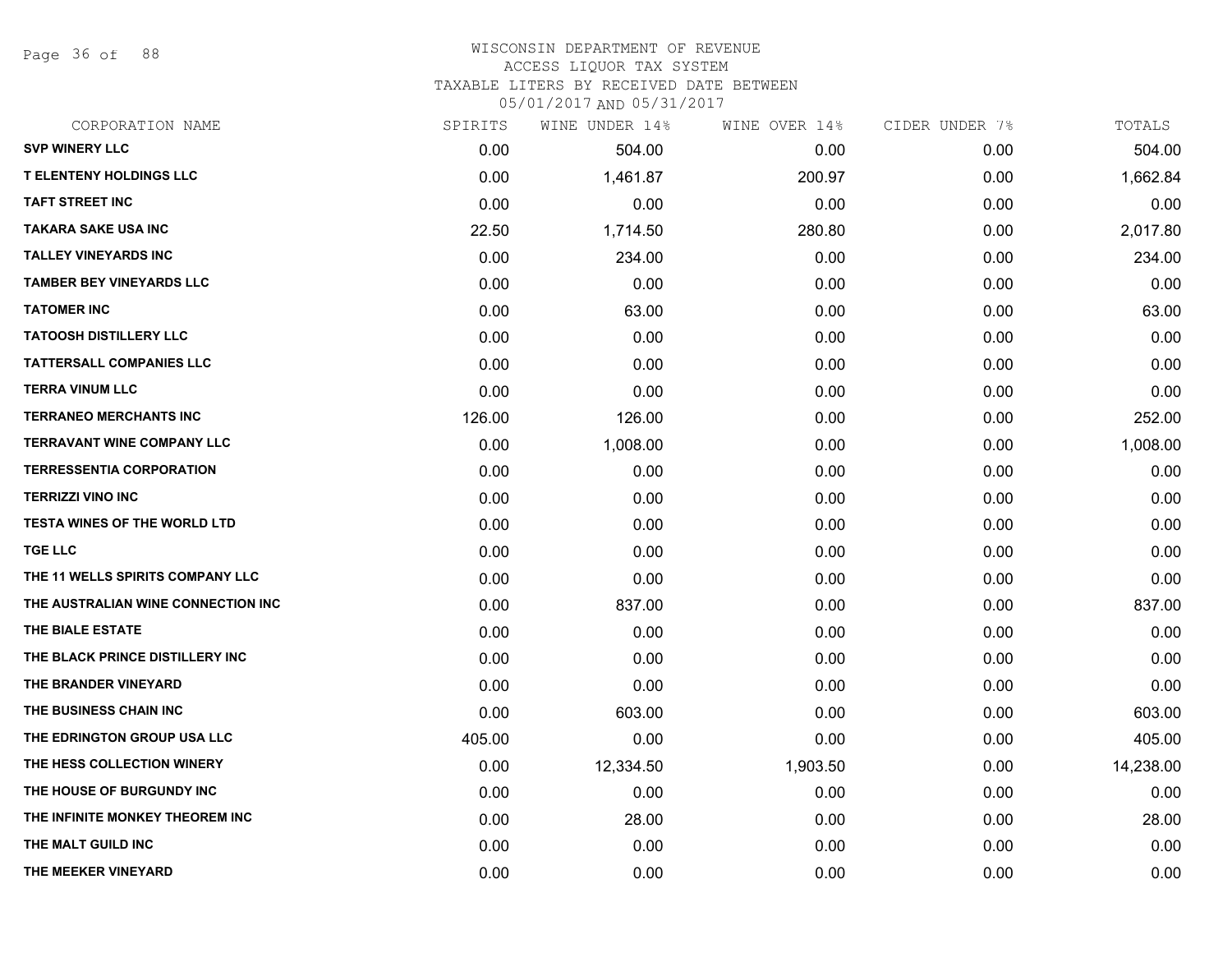Page 37 of 88

| CORPORATION NAME                              | SPIRITS | WINE UNDER 14% | WINE OVER 14% | CIDER UNDER 7% | TOTALS     |
|-----------------------------------------------|---------|----------------|---------------|----------------|------------|
| THE MORLET SELECTION INC                      | 0.00    | 0.00           | 0.00          | 0.00           | 0.00       |
| THE MORNE WINE COMPANY                        | 0.00    | 0.00           | 0.00          | 0.00           | 0.00       |
| THE R.S. LIPMAN COMPANY                       | 0.00    | 0.00           | 0.00          | 0.00           | 0.00       |
| THE RIVER WINE INC                            | 0.00    | 0.00           | 0.00          | 0.00           | 0.00       |
| THE SILVERADO VINEYARDS                       | 0.00    | 0.00           | 0.00          | 0.00           | 0.00       |
| THE SORTING TABLE LLC                         | 0.00    | 253.50         | 126.00        | 0.00           | 379.50     |
| THE TRITON COLLECTION INC                     | 0.00    | 270.00         | 0.00          | 0.00           | 270.00     |
| THE WINE GROUP INC                            | 0.00    | 806,882.09     | 7,032.00      | 0.00           | 813,914.09 |
| THE WINE SOURCE INC                           | 0.00    | 27.00          | 18.00         | 0.00           | 45.00      |
| THE WOODMAR GROUP LLC                         | 0.00    | 945.00         | 63.00         | 0.00           | 1,008.00   |
| <b>THIENOT USA INC</b>                        | 0.00    | 0.00           | 0.00          | 0.00           | 0.00       |
| <b>THOMAS D MORTIMER</b>                      | 0.00    | 0.00           | 0.00          | 0.00           | 0.00       |
| THREE FAT GUYS WINE LLC                       | 0.00    | 0.00           | 0.00          | 0.00           | 0.00       |
| THREE RING PRODUCTIONS LLC                    | 0.00    | 0.00           | 0.00          | 0.00           | 0.00       |
| TI BEVERAGE GROUP LTD                         | 0.00    | 0.00           | 0.00          | 0.00           | 0.00       |
| TIERRA DIVINA VINEYARD LLC                    | 0.00    | 0.00           | 63.00         | 0.00           | 63.00      |
| <b>TITUS &amp; TITUS</b>                      | 0.00    | 0.00           | 0.00          | 0.00           | 0.00       |
| TMR WINE COMPANY LLC                          | 0.00    | 0.00           | 0.00          | 0.00           | 0.00       |
| <b>TOAD HOLLOW VINEYARDS INC</b>              | 0.00    | 2,781.00       | 378.00        | 0.00           | 3,159.00   |
| <b>TOBIN JAMES CELLARS</b>                    | 0.00    | 0.00           | 503.99        | 0.00           | 503.99     |
| <b>TOBY BEALL</b>                             | 0.00    | 0.00           | 0.00          | 0.00           | 0.00       |
| <b>TOLLIVER RANCH BRANDS LLC</b>              | 0.00    | 63.00          | 189.00        | 0.00           | 252.00     |
| <b>TREANA WINERY LLC</b>                      | 0.00    | 1,710.00       | 630.00        | 0.00           | 2,340.00   |
| <b>TREASURY WINE ESTATES AMERICAS COMPANY</b> | 0.00    | 74,521.77      | 1,939.50      | 0.00           | 76,461.27  |
| <b>TREFETHEN VINEYARDS WINERY INC</b>         | 0.00    | 0.00           | 0.00          | 0.00           | 0.00       |
| <b>TRENTADUE WINERY LLC</b>                   | 0.00    | 198.00         | 0.00          | 0.00           | 198.00     |
| TRI VIN IMPORTS INC                           | 0.00    | 19,629.00      | 0.00          | 0.00           | 19,629.00  |
| TRINITAS CELLARS LLC                          | 0.00    | 0.00           | 0.00          | 0.00           | 0.00       |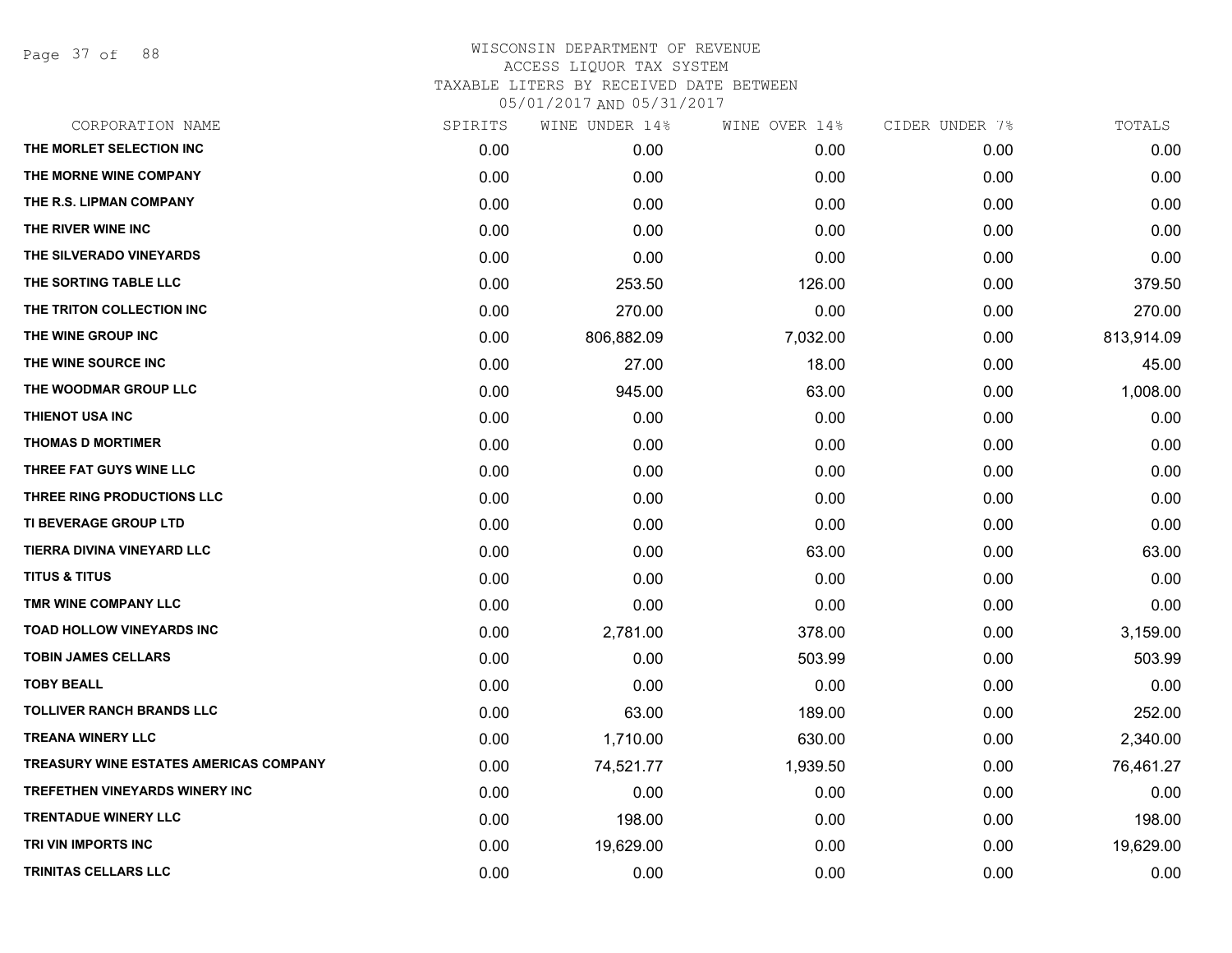Page 38 of 88

### WISCONSIN DEPARTMENT OF REVENUE ACCESS LIQUOR TAX SYSTEM TAXABLE LITERS BY RECEIVED DATE BETWEEN

| CORPORATION NAME                     | SPIRITS    | WINE UNDER 14% | WINE OVER 14% | CIDER UNDER 7% | TOTALS     |
|--------------------------------------|------------|----------------|---------------|----------------|------------|
| <b>TRIONE VINEYARDS LLC</b>          | 0.00       | 0.00           | 0.00          | 0.00           | 0.00       |
| <b>TRI-STAR MARKETING INC</b>        | 0.00       | 4,914.00       | 63.00         | 0.00           | 4,977.00   |
| <b>TURLEY WINE CELLARS INC</b>       | 0.00       | 45.00          | 513.00        | 0.00           | 558.00     |
| <b>TURN KEY WINE BRANDS LLC</b>      | 0.00       | 0.00           | 0.00          | 0.00           | 0.00       |
| <b>TURNBULL WINE CELLARS</b>         | 0.00       | 0.00           | 0.00          | 0.00           | 0.00       |
| <b>TWIN PEAKS WINERY INC</b>         | 0.00       | 0.00           | 0.00          | 0.00           | 0.00       |
| TY KU, LLC                           | 157.50     | 81.00          | 146.34        | 0.00           | 384.84     |
| <b>UMPQUA WINE WORKS LLC</b>         | 0.00       | 0.00           | 0.00          | 0.00           | 0.00       |
| UN SOGNO LLC                         | 0.00       | 0.00           | 0.00          | 0.00           | 0.00       |
| UNCLE JOHN'S FRUIT HOUSE WINERY LLC  | 0.00       | 0.00           | 0.00          | 0.00           | 0.00       |
| <b>UNION WINE COMPANY</b>            | 0.00       | 2,853.00       | 0.00          | 0.00           | 2,853.00   |
| UNITED SPIRITS INC                   | 0.00       | 0.00           | 0.00          | 0.00           | 0.00       |
| UNITED STATES DISTILLED PRODUCTS CO. | 171,217.50 | 55,402.00      | 2,403.00      | 0.00           | 229,022.50 |
| UNITED WINE AND SPIRITS LLC          | 0.00       | 0.00           | 0.00          | 0.00           | 0.00       |
| UNTI WINE CO LLC                     | 0.00       | 0.00           | 0.00          | 0.00           | 0.00       |
| USA WINE IMPORTS INC                 | 45.00      | 0.00           | 0.00          | 0.00           | 45.00      |
| <b>USA WINE WEST LLC</b>             | 495.00     | 5,215.50       | 63.00         | 0.00           | 5,773.50   |
| <b>UVE ENTERPRISES INC</b>           | 0.00       | 315.00         | 0.00          | 0.00           | 315.00     |
| V&CLLC                               | 0.00       | 0.00           | 0.00          | 0.00           | 0.00       |
| <b>V2 WINE GROUP LLC</b>             | 0.00       | 33.28          | 0.00          | 0.00           | 33.28      |
| <b>VALCKENBERG INTERNATIONAL INC</b> | 0.00       | 0.00           | 0.00          | 0.00           | 0.00       |
| <b>VALOR WINE CO LLC</b>             | 0.00       | 0.00           | 0.00          | 0.00           | 0.00       |
| VAN RUITEN FAMILY WINERY LLC         | 0.00       | 36.00          | 189.00        | 0.00           | 225.00     |
| <b>VANDER MILL LLC</b>               | 0.00       | 0.00           | 0.00          | 3,640.30       | 3,640.30   |
| <b>VEN CAL RANCHES LLC</b>           | 0.00       | 0.00           | 0.00          | 0.00           | 0.00       |
| <b>VENGE VINEYARDS INC</b>           | 0.00       | 0.00           | 0.00          | 0.00           | 0.00       |
| <b>VERITY WINES LLC</b>              | 0.00       | 0.00           | 0.00          | 0.00           | 0.00       |
| <b>VERMEIL WINE GROUP LLC</b>        | 0.00       | 0.00           | 0.00          | 0.00           | 0.00       |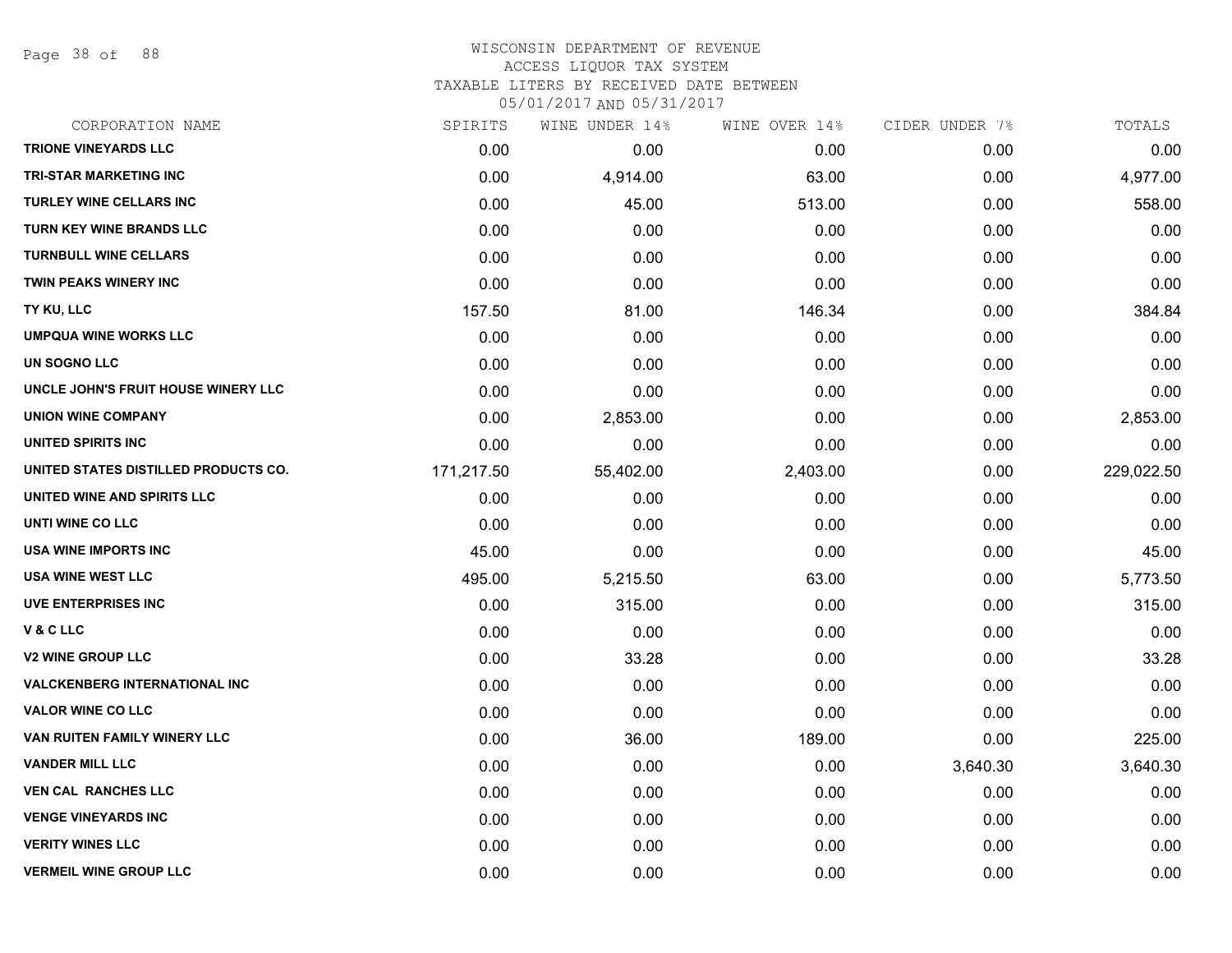Page 39 of 88

| CORPORATION NAME                      | SPIRITS | WINE UNDER 14% | WINE OVER 14% | CIDER UNDER 7% | TOTALS   |
|---------------------------------------|---------|----------------|---------------|----------------|----------|
| <b>VERMONT HARD CIDER COMPANY LLC</b> | 0.00    | 0.00           | 0.00          | 0.00           | 0.00     |
| VI. SCO. INC                          | 0.00    | 0.00           | 0.00          | 0.00           | 0.00     |
| <b>VIAS IMPORTS LTD</b>               | 0.00    | 0.00           | 0.00          | 0.00           | 0.00     |
| <b>VICENTE GANDIA USA INC</b>         | 0.00    | 0.00           | 0.00          | 0.00           | 0.00     |
| <b>VIEUX VINS INC</b>                 | 0.00    | 759.00         | 32.00         | 0.00           | 791.00   |
| <b>VIGNAIOLI LTD</b>                  | 0.00    | 0.00           | 0.00          | 0.00           | 0.00     |
| <b>VIKRE DISTILLERY LLC</b>           | 135.00  | 0.00           | 0.00          | 0.00           | 135.00   |
| <b>VILLA CREEK INC</b>                | 0.00    | 0.00           | 0.00          | 0.00           | 0.00     |
| <b>VILLA ENCINAL PARTNERS LP</b>      | 0.00    | 0.00           | 126.00        | 0.00           | 126.00   |
| VIN DE ZO LLC                         | 0.00    | 64.50          | 31.50         | 0.00           | 96.00    |
| <b>VIN DIVINO LTD</b>                 | 0.00    | 99.00          | 0.00          | 0.00           | 99.00    |
| <b>VINA ROBLES INC</b>                | 0.00    | 0.00           | 0.00          | 0.00           | 0.00     |
| <b>VINAMERICAS INC</b>                | 0.00    | 0.00           | 0.00          | 0.00           | 0.00     |
| <b>VINCENZO PADULA</b>                | 0.00    | 0.00           | 0.00          | 0.00           | 0.00     |
| <b>VINE CLIFF WINERY INC</b>          | 0.00    | 0.00           | 0.00          | 0.00           | 0.00     |
| <b>VINE CONNECTIONS LLC</b>           | 0.00    | 360.00         | 178.20        | 0.00           | 538.20   |
| <b>VINEBURG LLC</b>                   | 0.00    | 0.00           | 36.00         | 0.00           | 36.00    |
| <b>VINEDREA WINES LLC</b>             | 0.00    | 139.50         | 0.00          | 0.00           | 139.50   |
| <b>VINEYARD 29 LLC</b>                | 0.00    | 0.00           | 0.00          | 0.00           | 0.00     |
| <b>VINEYARD BRANDS LLC</b>            | 0.00    | 4,728.00       | 708.00        | 0.00           | 5,436.00 |
| <b>VINEYARD VARIETIES INC</b>         | 0.00    | 0.00           | 0.00          | 0.00           | 0.00     |
| <b>VINIFERA IMPORTS LTD</b>           | 0.00    | 0.00           | 0.00          | 0.00           | 0.00     |
| <b>VINIFERA WINE COMPANY LLC</b>      | 0.00    | 0.00           | 0.00          | 0.00           | 0.00     |
| VINO DEL SOL INC                      | 0.00    | 6,894.00       | 63.00         | 0.00           | 6,957.00 |
| <b>VINO ET SPIRITUS LLC</b>           | 0.00    | 198.00         | 0.00          | 0.00           | 198.00   |
| <b>VINO LOGICS CORPORATION</b>        | 0.00    | 126.00         | 0.00          | 0.00           | 126.00   |
| <b>VINO.COM LLC</b>                   | 103.50  | 549.00         | 306.00        | 1,033.00       | 1,991.50 |
| <b>VINOANDES LLC</b>                  | 0.00    | 0.00           | 0.00          | 0.00           | 0.00     |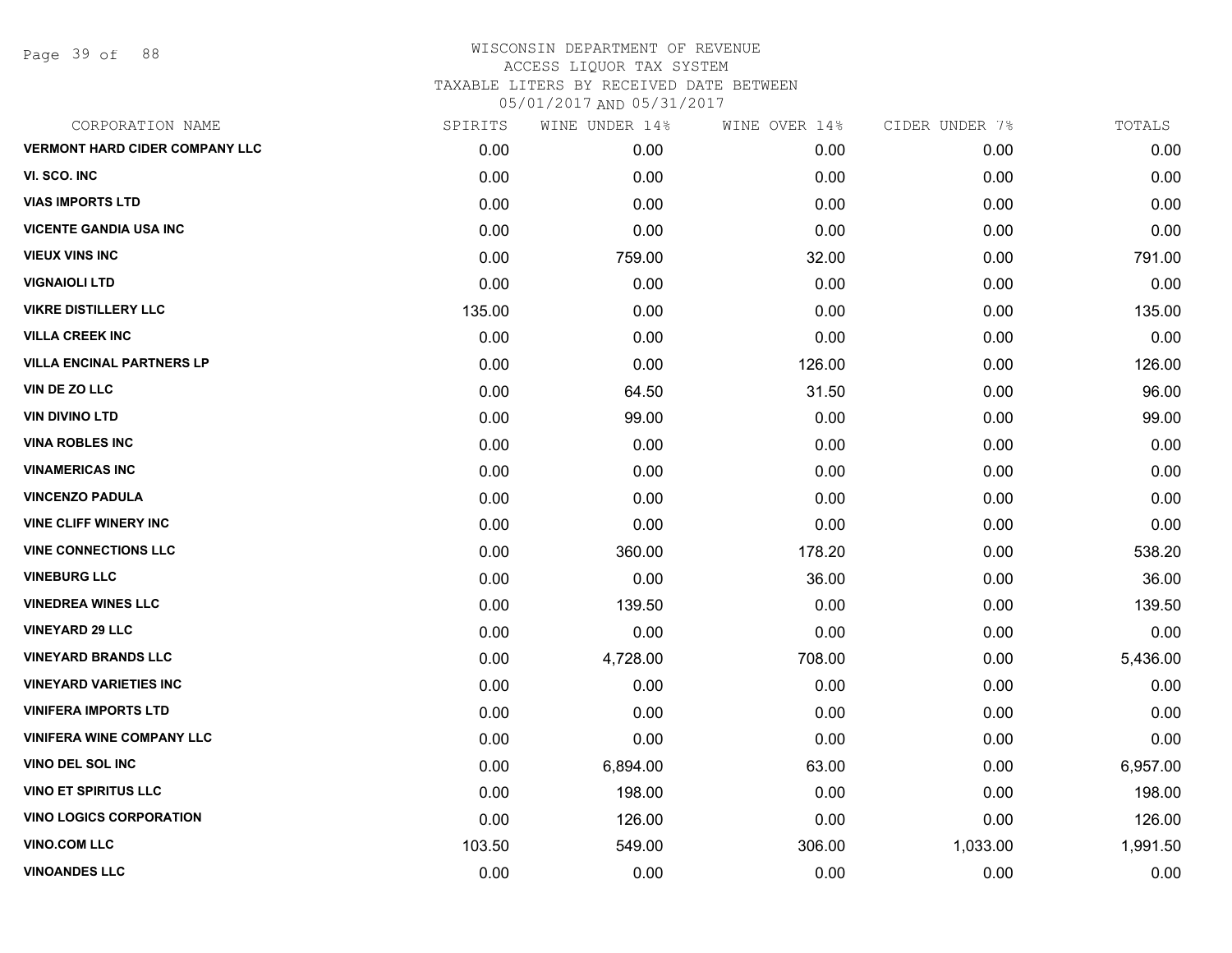Page 40 of 88

#### WISCONSIN DEPARTMENT OF REVENUE ACCESS LIQUOR TAX SYSTEM

TAXABLE LITERS BY RECEIVED DATE BETWEEN

| CORPORATION NAME                               | SPIRITS   | WINE UNDER 14% | WINE OVER 14% | CIDER UNDER 7% | TOTALS    |
|------------------------------------------------|-----------|----------------|---------------|----------------|-----------|
| <b>VINOVIA WINE GROUP INC</b>                  | 0.00      | 3,024.00       | 0.00          | 0.00           | 3,024.00  |
| <b>VINTAGE '59 IMPORTS LLC</b>                 | 0.00      | 0.00           | 0.00          | 0.00           | 0.00      |
| <b>VINTAGE POINT LLC</b>                       | 0.00      | 0.00           | 252.00        | 0.00           | 252.00    |
| <b>VINTURE WINE COMPANY LLC</b>                | 0.00      | 0.00           | 0.00          | 0.00           | 0.00      |
| <b>VINTUS LLC</b>                              | 0.00      | 504.00         | 0.00          | 0.00           | 504.00    |
| <b>VINTWOOD INTERNATIONAL LTD</b>              | 0.00      | 0.00           | 0.00          | 0.00           | 0.00      |
| <b>VISION WINE &amp; SPIRITS LLC</b>           | 0.00      | 45.00          | 0.00          | 0.00           | 45.00     |
| <b>VITANI SPIRITS LLC</b>                      | 0.00      | 0.00           | 0.00          | 0.00           | 0.00      |
| <b>VOTTO VINES IMPORTING INC</b>               | 0.00      | 0.00           | 0.00          | 0.00           | 0.00      |
| <b>W J DEUTSCH &amp; SONS LTD</b>              | 5,748.05  | 28,283.87      | 2,771.63      | 0.00           | 36,803.55 |
| <b>WAGNER WINE COMPANY LLC</b>                 | 0.00      | 3,147.00       | 4,242.00      | 0.00           | 7,389.00  |
| <b>WALLA WALLA VINTNERS LLC</b>                | 0.00      | 0.00           | 0.00          | 0.00           | 0.00      |
| <b>WARWICK VALLEY WINE CO INC</b>              | 0.00      | 0.00           | 0.00          | 0.00           | 0.00      |
| <b>WEBSTER BARNES LLC</b>                      | 0.00      | 0.00           | 0.00          | 0.00           | 0.00      |
| <b>WEIBEL INCORPORATED</b>                     | 0.00      | 99.00          | 0.00          | 0.00           | 99.00     |
| <b>WEIN BAUER INC</b>                          | 60.00     | 6,463.34       | 0.00          | 0.00           | 6,523.34  |
| <b>WEST COAST WINE PARTNERS LLC</b>            | 0.00      | 0.00           | 0.00          | 0.00           | 0.00      |
| <b>WESTERN SPIRITS BEVERAGE CO LLC</b>         | 2,775.00  | 0.00           | 0.00          | 0.00           | 2,775.00  |
| <b>WEYGANDT-METZLER IMPORTING LTD</b>          | 0.00      | 260.28         | 0.00          | 0.00           | 260.28    |
| <b>WHITE OAK VINEYARDS &amp; WINERY LLC</b>    | 0.00      | 0.00           | 0.00          | 0.00           | 0.00      |
| <b>WHYTE AND MACKAY (AMERICAS) LIMITED LLC</b> | 0.00      | 0.00           | 0.00          | 0.00           | 0.00      |
| <b>WI INC</b>                                  | 0.00      | 0.00           | 0.00          | 0.00           | 0.00      |
| <b>WILLAMETTE VALLEY VINEYARDS INC</b>         | 0.00      | 252.00         | 0.00          | 0.00           | 252.00    |
| <b>WILLIAM GRANT &amp; SONS INC</b>            | 30,464.25 | 0.00           | 0.00          | 0.00           | 30,464.25 |
| <b>WILLIAM J WOLF</b>                          | 0.00      | 0.00           | 0.00          | 0.00           | 0.00      |
| <b>WILLIAM P KNUTTEL</b>                       | 0.00      | 0.00           | 0.00          | 0.00           | 0.00      |
| <b>WILLIAM PRICE III</b>                       | 0.00      | 0.00           | 0.00          | 0.00           | 0.00      |
| <b>WILLIAM T HOLLORAN</b>                      | 0.00      | 0.00           | 0.00          | 0.00           | 0.00      |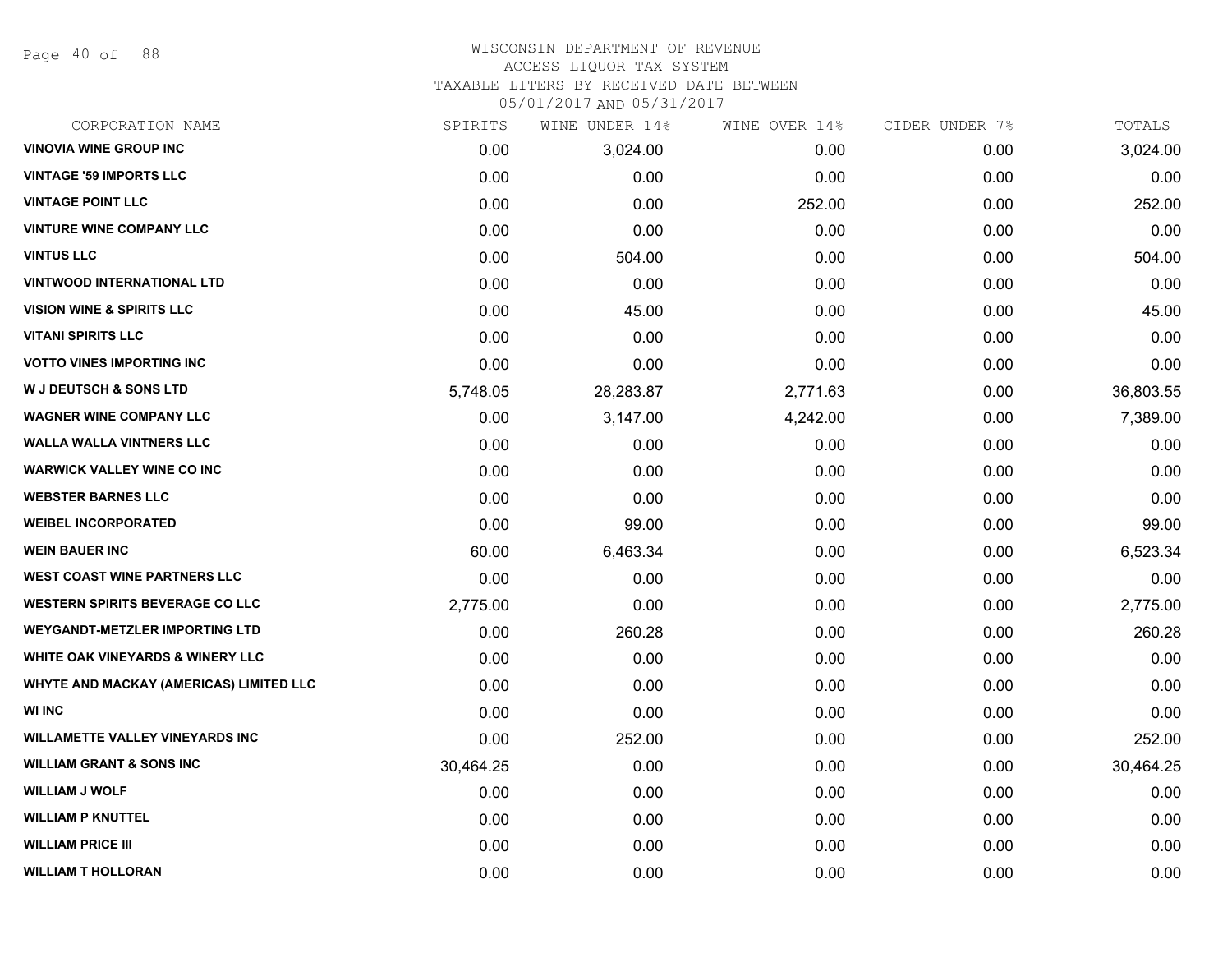Page 41 of 88

### WISCONSIN DEPARTMENT OF REVENUE ACCESS LIQUOR TAX SYSTEM TAXABLE LITERS BY RECEIVED DATE BETWEEN

| CORPORATION NAME                               | SPIRITS | WINE UNDER 14% | WINE OVER 14% | CIDER UNDER 7% | TOTALS    |
|------------------------------------------------|---------|----------------|---------------|----------------|-----------|
| <b>WILLIAM WOODRUFF</b>                        | 0.00    | 0.00           | 0.00          | 0.00           | 0.00      |
| <b>WILLIAMS &amp; SELYEM LLC</b>               | 0.00    | 234.00         | 0.00          | 0.00           | 234.00    |
| <b>WILSON CREEK WINERY &amp; VINEYARDS INC</b> | 0.00    | 0.00           | 0.00          | 0.00           | 0.00      |
| <b>WILSON DANIELS LLC</b>                      | 0.00    | 1,792.50       | 774.00        | 0.00           | 2,566.50  |
| <b>WINDY CITY DISTILLING INC</b>               | 0.00    | 0.00           | 0.00          | 0.00           | 0.00      |
| <b>WINDY HILL SPIRITS INC</b>                  | 0.00    | 0.00           | 0.00          | 0.00           | 0.00      |
| <b>WINE BRIDGE IMPORTS INC</b>                 | 0.00    | 360.00         | 0.00          | 0.00           | 360.00    |
| WINE COUNTRY INTERNATIONAL INC                 | 0.00    | 0.00           | 0.00          | 0.00           | 0.00      |
| <b>WINE CREEK LLC</b>                          | 0.00    | 0.00           | 63.00         | 0.00           | 63.00     |
| <b>WINE HOOLIGANS LLC</b>                      | 0.00    | 1,431.00       | 0.00          | 0.00           | 1,431.00  |
| <b>WINE WINE SITUATION LLC</b>                 | 0.00    | 0.00           | 0.00          | 0.00           | 0.00      |
| <b>WINEPLAYGROUND.COM INC</b>                  | 0.00    | 0.00           | 0.00          | 0.00           | 0.00      |
| <b>WINERIES &amp; SELECT PRODUCTS LLC</b>      | 0.00    | 27.00          | 72.00         | 0.00           | 99.00     |
| <b>WINERY EXCHANGE, INC.</b>                   | 0.00    | 9,882.00       | 756.00        | 0.00           | 10,638.00 |
| <b>WINES OF FRANCE INC</b>                     | 0.00    | 720.00         | 0.00          | 0.00           | 720.00    |
| <b>WINES UNLIMITED INC</b>                     | 0.00    | 0.00           | 0.00          | 0.00           | 0.00      |
| <b>WINESELLERS LTD</b>                         | 0.00    | 4,594.50       | 0.00          | 81.00          | 4,675.50  |
| <b>WISD LLC</b>                                | 0.00    | 315.00         | 63.00         | 0.00           | 378.00    |
| <b>WOODSON WINES LLC</b>                       | 0.00    | 0.00           | 441.00        | 0.00           | 441.00    |
| <b>WORLD TRAVELER IMPORTS LLC</b>              | 0.00    | 0.00           | 0.00          | 0.00           | 0.00      |
| <b>WORLDWIDE CELLARS INC</b>                   | 0.00    | 0.00           | 0.00          | 0.00           | 0.00      |
| <b>WYOMING WHISKEY INC</b>                     | 0.00    | 0.00           | 0.00          | 0.00           | 0.00      |
| YAEGAKI CORPORATION OF USA                     | 0.00    | 792.00         | 111.60        | 0.00           | 903.60    |
| YELLOW ROSE DISTILLING LLC                     | 0.00    | 0.00           | 0.00          | 0.00           | 0.00      |
| YORKVILLE CELLARS INC                          | 0.00    | 0.00           | 0.00          | 0.00           | 0.00      |
| <b>ZD WINES LLC</b>                            | 0.00    | 0.00           | 0.00          | 0.00           | 0.00      |
| <b>ZEILER SPIRITS LLC</b>                      | 0.00    | 0.00           | 0.00          | 0.00           | 0.00      |
| <b>ZONIN USA INC</b>                           | 0.00    | 0.00           | 0.00          | 0.00           | 0.00      |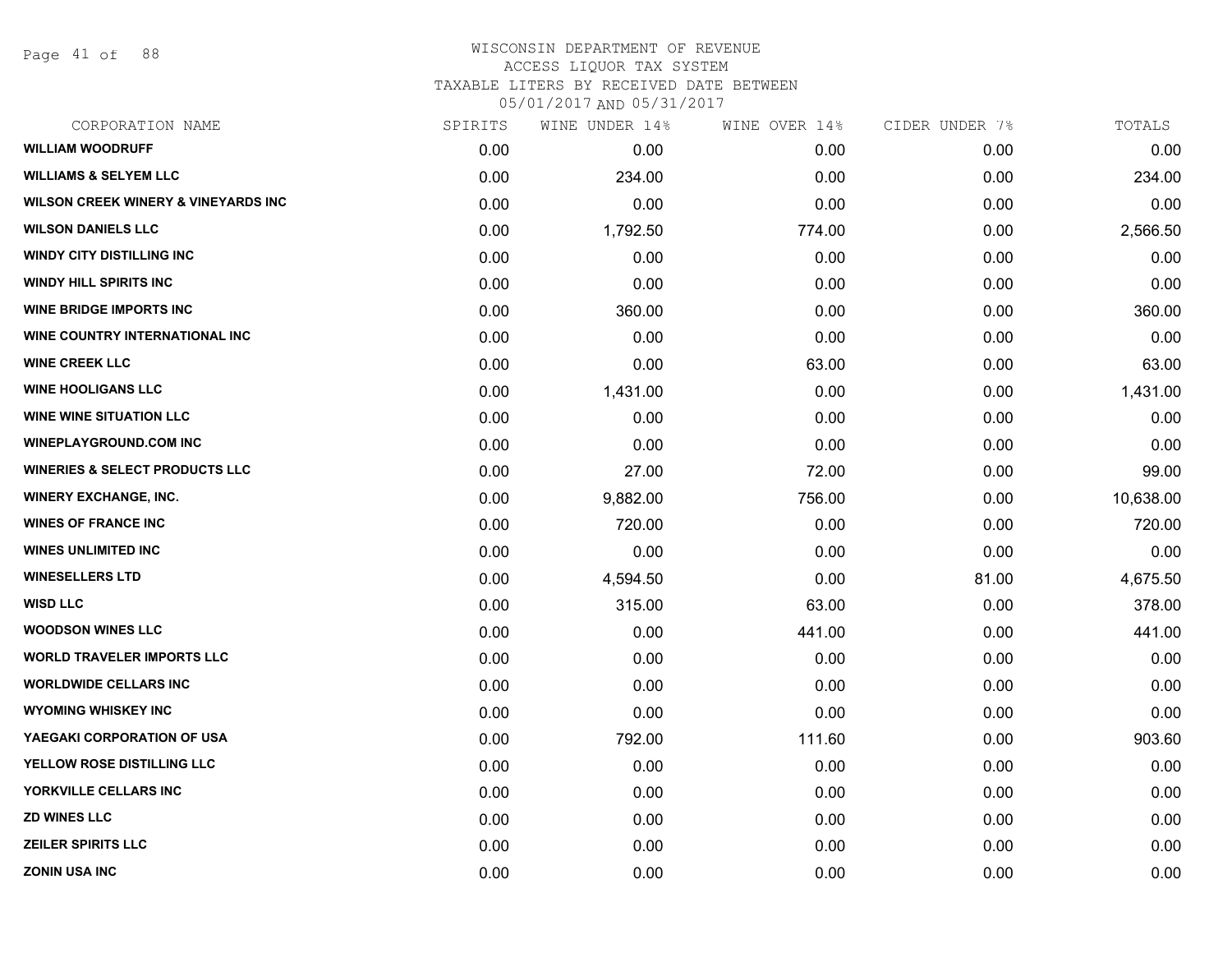Page 42 of 88

| CORPORATION NAME                  | PIRITS       | UNDER<br>ା 4 %<br>WINE | OVER<br>4%<br>WINE | TIDER UNDER | TOTALS      |
|-----------------------------------|--------------|------------------------|--------------------|-------------|-------------|
| <b>TOTAL LITERS FOR 5/31/2017</b> | र,711,764.78 | 3,311,896.23           | 186,889.59         | 228,983.07  | ,439,533.67 |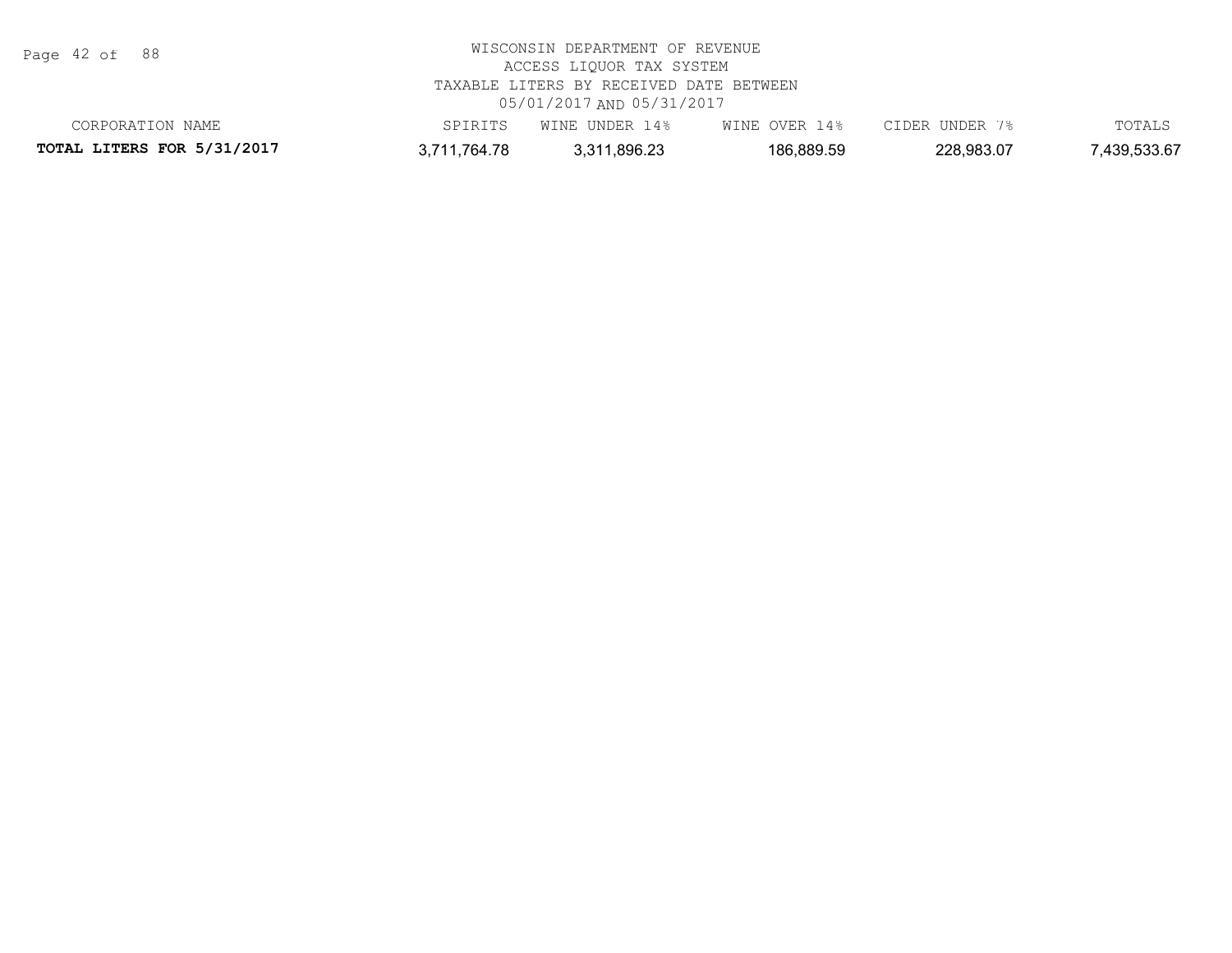Page 43 of 88

## WISCONSIN DEPARTMENT OF REVENUE ACCESS LIQUOR TAX SYSTEM TAXABLE LITERS BY RECEIVED DATE BETWEEN 05/01/2017 AND 05/31/2017

**IN STATE WHOLESALER (W) ALLSTATE LIQUOR & WINE COMPANY, INC.** 0.00 0.00 0.00 0.00 0.00 CORPORATION NAME SPIRITS WINE UNDER 14% WINE OVER 14% CIDER UNDER 7% TOTALS

| <b>AMPHORAE, LLC</b>                          | 0.00       | 0.00      | 0.00      | 0.00 | 0.00       |
|-----------------------------------------------|------------|-----------|-----------|------|------------|
| <b>AVA WINE &amp; SPIRITS LLC</b>             | 0.00       | 5,769.50  | 0.00      | 0.00 | 5,769.50   |
| <b>B&amp;H BLENDS LLC</b>                     | 0.00       | 0.00      | 0.00      | 0.00 | 0.00       |
| <b>BACKDOOR BRANDS LLC</b>                    | 0.00       | 0.00      | 0.00      | 0.00 | 0.00       |
| <b>BADGER DISTRIBUTING OF MILWAUKEE LLC</b>   | 0.00       | 0.00      | 0.00      | 0.00 | 0.00       |
| <b>BADGER LIQUOR CO INC</b>                   | 125,181.30 | 61,297.28 | 0.00      | 0.00 | 186,478.58 |
| <b>BADGER STATE WINERY COOPERATIVE</b>        | 0.00       | 0.00      | 0.00      | 0.00 | 0.00       |
| <b>BADGER WINE &amp; SPIRITS LLC</b>          | 0.00       | 0.00      | 0.00      | 0.00 | 0.00       |
| BEECHWOOD DISTRIBUTORS, INC.                  | 0.00       | 0.00      | 0.00      | 0.00 | 0.00       |
| BEER CAPITOL DISTRIBUTING LLC                 | 0.00       | 0.00      | 0.00      | 0.00 | 0.00       |
| <b>BILL'S DISTRIBUTING, LTD.</b>              | 0.00       | 0.00      | 0.00      | 0.00 | 0.00       |
| <b>BRANT T NEHMER</b>                         | 0.00       | 0.00      | 0.00      | 0.00 | 0.00       |
| <b>BREAKTHRU BEVERAGE GROUP LLC</b>           | 0.00       | 0.00      | 0.00      | 0.00 | 0.00       |
| <b>BREAKTHRU BEVERAGE GROUP LLC</b>           | 36,504.02  | 18,137.90 | 156.00    | 0.00 | 54,797.92  |
| <b>BREAKTHRU BEVERAGE WISCONSIN NORTH LLC</b> | 0.00       | 0.00      | 0.00      | 0.00 | 0.00       |
| <b>C.J.W., INC.</b>                           | 0.00       | 0.00      | 0.00      | 0.00 | 0.00       |
| <b>CAPITOL-HUSTING COMPANY, INC.</b>          | 9,831.00   | 16,186.99 | 10,488.00 | 0.00 | 36,505.99  |
| <b>CATHRINE BENNETT</b>                       | 0.00       | 0.00      | 0.00      | 0.00 | 0.00       |
| <b>CENTRAL BEER DISTRIBUTORS, INC.</b>        | 0.00       | 0.00      | 0.00      | 0.00 | 0.00       |
| DE PERE LIQUOR CO LLC                         | 0.00       | 0.00      | 0.00      | 0.00 | 0.00       |
| <b>DEAN DISTRIBUTING, INC.</b>                | 0.00       | 0.00      | 0.00      | 0.00 | 0.00       |
| <b>DEAN DISTRIBUTING, INC.</b>                | 0.00       | 0.00      | 0.00      | 0.00 | 0.00       |
| DEWITT CHURCH GOODS, INC.                     | 0.00       | 0.00      | 0.00      | 0.00 | 0.00       |
| <b>FABIANO BROTHERS - WISCONSIN LLC</b>       | 0.00       | 0.00      | 0.00      | 0.00 | 0.00       |
| <b>FAUSTO FIORAVANTI</b>                      | 0.00       | 0.00      | 0.00      | 0.00 | 0.00       |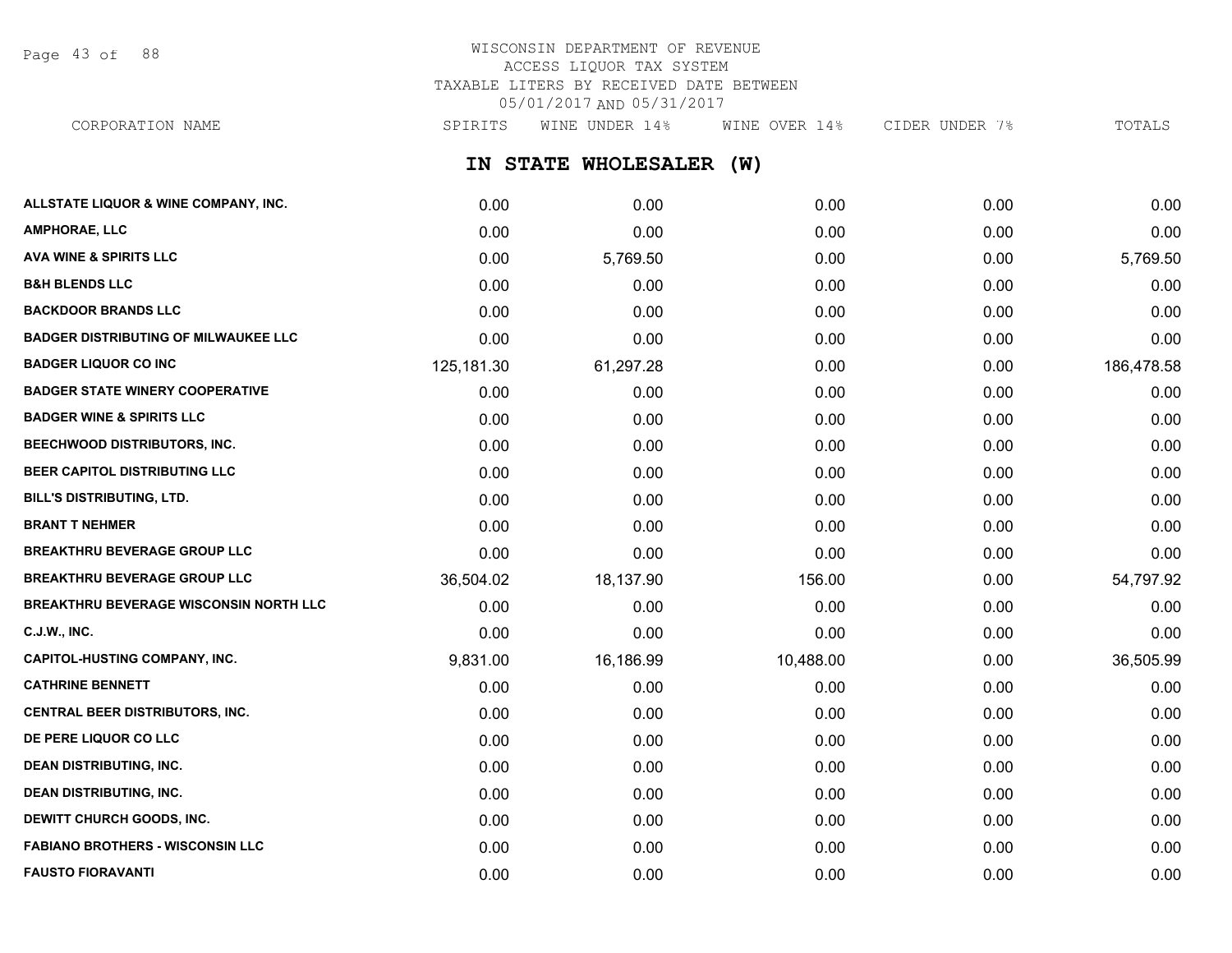Page 44 of 88

| CORPORATION NAME                             | SPIRITS   | WINE UNDER 14% | WINE OVER 14% | CIDER UNDER 7% | TOTALS      |
|----------------------------------------------|-----------|----------------|---------------|----------------|-------------|
| FLANIGAN DISTRIBUTING OF DOOR COUNTY, INC.   | 0.00      | 0.00           | 0.00          | 0.00           | 0.00        |
| FOUR SEASONS BEER DISTRIBUTORS INC           | 0.00      | 0.00           | 0.00          | 0.00           | 0.00        |
| FRANK BEER DISTRIBUTORS, INC.                | 0.00      | 0.00           | 0.00          | 0.00           | 0.00        |
| <b>FRANK J MIRENDA SR</b>                    | 0.00      | 0.00           | 0.00          | 0.00           | 0.00        |
| <b>FRANK LIQUOR COMPANY, INC.</b>            | 23,564.14 | 0.00           | 0.00          | 0.00           | 23,564.14   |
| <b>FRANK LIQUORS OF LA CROSSE, INC.</b>      | 0.00      | 0.00           | 0.00          | 0.00           | 0.00        |
| <b>GB SALES MILWAUKEE, INC.</b>              | 0.00      | 0.00           | 0.00          | 0.00           | 0.00        |
| <b>GENERAL BEER DISTRIBUTORS CO.</b>         | 0.00      | 0.00           | 0.00          | 0.00           | 0.00        |
| <b>GENERAL BEER-NORTHEAST INC</b>            | 0.00      | 0.00           | 0.00          | 0.00           | 0.00        |
| <b>GENERAL BEER-NORTHEAST INC</b>            | 0.00      | 0.00           | 0.00          | 0.00           | 0.00        |
| <b>GENERAL BEER-NORTHWEST, INC.</b>          | 0.00      | 0.00           | 0.00          | 0.00           | 0.00        |
| <b>GENERAL BEER-NORTHWEST, INC.</b>          | 0.00      | 0.00           | 0.00          | 0.00           | 0.00        |
| <b>GENERAL BEVERAGE SALES CO.</b>            | 12,111.60 | 20,385.00      | 0.00          | 0.00           | 32,496.60   |
| <b>GENERAL BEVERAGE SALES CO. -- OSHKOSH</b> | 0.00      | 10,350.00      | 0.00          | 0.00           | 10,350.00   |
| <b>GENERAL BEVERAGE SALES CO.-MILWAUKEE</b>  | 0.00      | 55,562.62      | 468.00        | 0.00           | 56,030.62   |
| <b>GIUSEPPE GAGLIANELLO</b>                  | 0.00      | 0.00           | 0.00          | 0.00           | 0.00        |
| <b>GLORIA R RAGSDALE</b>                     | 0.00      | 0.00           | 0.00          | 0.00           | 0.00        |
| <b>GVARDIA LLC</b>                           | 0.00      | 0.00           | 0.00          | 0.00           | 0.00        |
| <b>HENDRICKS BEVERAGE, INC.</b>              | 0.00      | 0.00           | 0.00          | 0.00           | 0.00        |
| <b>IMPORT! WINES, INC.</b>                   | 0.00      | 0.00           | 0.00          | 0.00           | 0.00        |
| <b>IRL, INCORPORATED</b>                     | 0.00      | 0.00           | 0.00          | 0.00           | 0.00        |
| <b>JACQUES VIEAU, INC.</b>                   | 0.00      | 0.00           | 0.00          | 0.00           | 0.00        |
| JANDRAIN RELIGIOUS SUPPLY, INC.              | 0.00      | 0.00           | 0.00          | 0.00           | 0.00        |
| <b>JANSEN INTERNATIONAL LLC</b>              | 0.00      | 3,964.50       | 1,701.00      | 0.00           | 5,665.50    |
| <b>JAW PROPERTIES LLC</b>                    | 0.00      | 0.00           | 0.00          | 0.00           | 0.00        |
| <b>JOHN J COLLETTI</b>                       | $-315.00$ | $-1,948.50$    | 0.00          | 0.00           | $-2,263.50$ |
| JOHNSON BROTHERS OF WISCONSIN INC            | 6,129.00  | 17,625.00      | $-453.00$     | 0.00           | 23,301.00   |
| <b>JONATHON LODUCA</b>                       | 0.00      | 0.00           | 0.00          | 0.00           | 0.00        |
|                                              |           |                |               |                |             |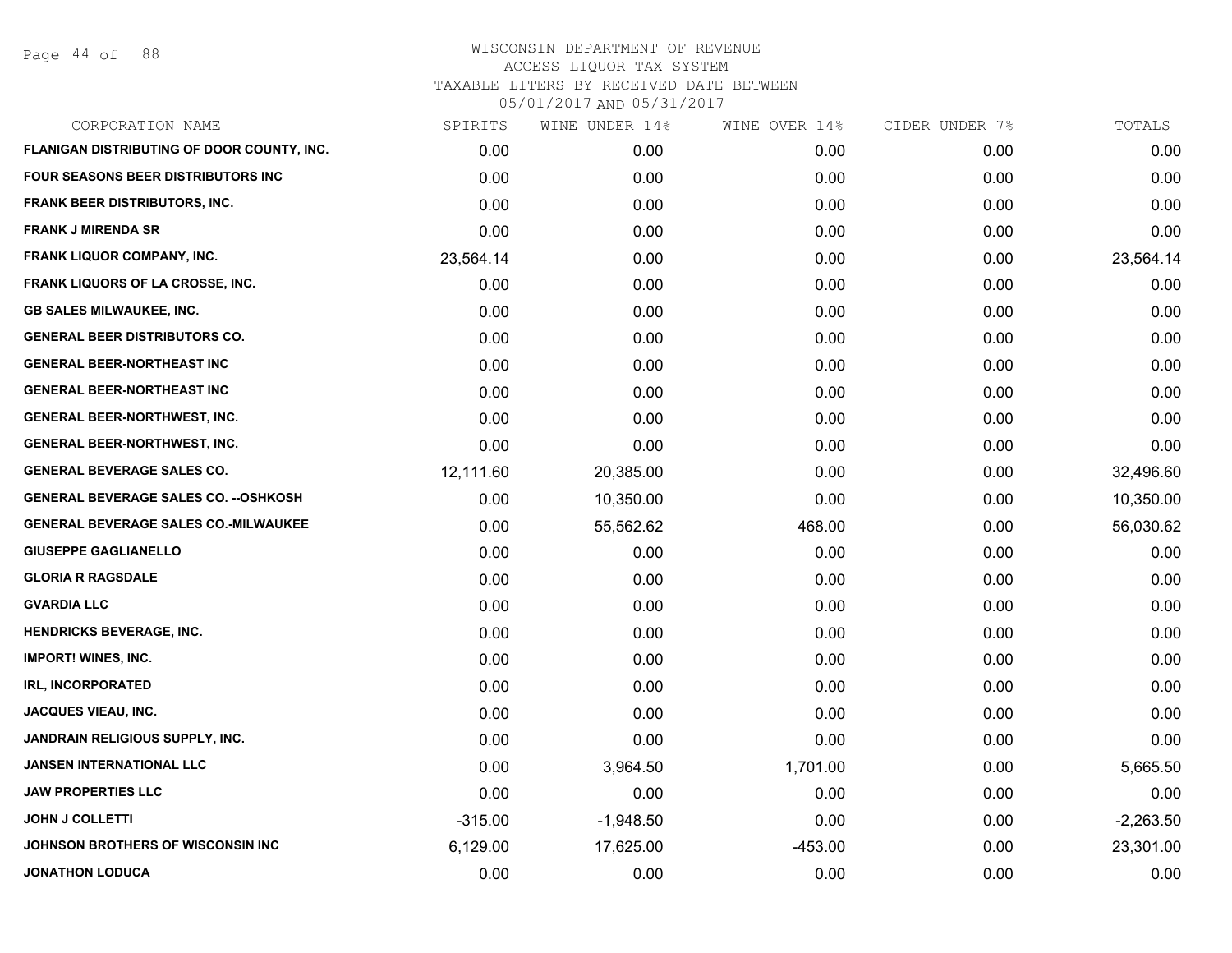Page 45 of 88

| CORPORATION NAME                         | SPIRITS  | WINE UNDER 14% | WINE OVER 14% | CIDER UNDER 7% | TOTALS    |
|------------------------------------------|----------|----------------|---------------|----------------|-----------|
| <b>JOYVINE LLC</b>                       | 0.00     | 0.00           | 0.00          | 0.00           | 0.00      |
| <b>KAY BEER DISTRIBUTING, INC.</b>       | 0.00     | 0.00           | 0.00          | 0.00           | 0.00      |
| LA CROSSE BEVERAGE LLC                   | 0.00     | 0.00           | 0.00          | 0.00           | 0.00      |
| LARRY'S DISTRIBUTING CO., INC.           | 0.00     | 0.00           | 0.00          | 0.00           | 0.00      |
| LEE BEVERAGE OF WISCONSIN LLC            | 0.00     | 0.00           | 0.00          | 0.00           | 0.00      |
| LEE BEVERAGE OF WISCONSIN LLC            | 0.00     | 0.00           | 0.00          | 0.00           | 0.00      |
| <b>L'EFT BANK WINE COMPANY LIMITED</b>   | 6,231.00 | 22,230.00      | 630.00        | 315.00         | 29,406.00 |
| LETRAH INTERNATIONAL CORPORATION         | 0.00     | 0.00           | 0.00          | 0.00           | 0.00      |
| <b>LISA G KARANDANIS</b>                 | 0.00     | 0.00           | 0.00          | 0.00           | 0.00      |
| LO DUCA BROS., INC.                      | 0.00     | 31,834.00      | 0.00          | 0.00           | 31,834.00 |
| <b>LORI SCOTT</b>                        | 0.00     | 0.00           | 0.00          | 0.00           | 0.00      |
| LOS ALTOS AGAVE DISTRIBUTOR INC          | 0.00     | 0.00           | 0.00          | 0.00           | 0.00      |
| <b>LOVINO LLC</b>                        | 0.00     | 0.00           | 0.00          | 0.00           | 0.00      |
| <b>M SHIRAZ LLC</b>                      | 0.00     | 0.00           | 0.00          | 0.00           | 0.00      |
| <b>MARCO BRUZZI</b>                      | 0.00     | 0.00           | 0.00          | 0.00           | 0.00      |
| <b>MICCA HUTCHINS</b>                    | 0.00     | 0.00           | 0.00          | 0.00           | 0.00      |
| <b>MICHAEL G ANSAY</b>                   | 0.00     | 0.00           | 0.00          | 0.00           | 0.00      |
| <b>MIDWEST SALES &amp; SERVICE, INC.</b> | 0.00     | 0.00           | 0.00          | 0.00           | 0.00      |
| <b>NOELKE DISTRIBUTORS, INC.</b>         | 0.00     | 0.00           | 0.00          | 0.00           | 0.00      |
| <b>NORTHWEST BEVERAGES, INC.</b>         | 0.00     | 0.00           | 0.00          | 0.00           | 0.00      |
| <b>NOUVEAU VENTURES LLC</b>              | $-36.45$ | 3,275.25       | 93.00         | 0.00           | 3,331.80  |
| OTT SCHWEITZER DISTRIBUTORSHIP, INC.     | 0.00     | 0.00           | 0.00          | 0.00           | 0.00      |
| <b>PARK RIDGE DISTRIBUTING, INC.</b>     | 0.00     | 0.00           | 0.00          | 0.00           | 0.00      |
| PEHLER DISTRIBUTING, INC.                | 0.00     | 0.00           | 0.00          | 0.00           | 0.00      |
| PHILLIPS DISTRIBUTING CORPORATION        | 0.00     | 0.00           | 0.00          | 0.00           | 0.00      |
| PHILLIPS WINE COMPANY                    | 0.00     | 0.00           | 0.00          | 0.00           | 0.00      |
| PHILLY'S PREMIUM BEVERAGES LLC           | 0.00     | 0.00           | 0.00          | 0.00           | 0.00      |
| <b>PURE WINE WISCONSIN INC</b>           | 0.00     | 0.00           | 0.00          | 0.00           | 0.00      |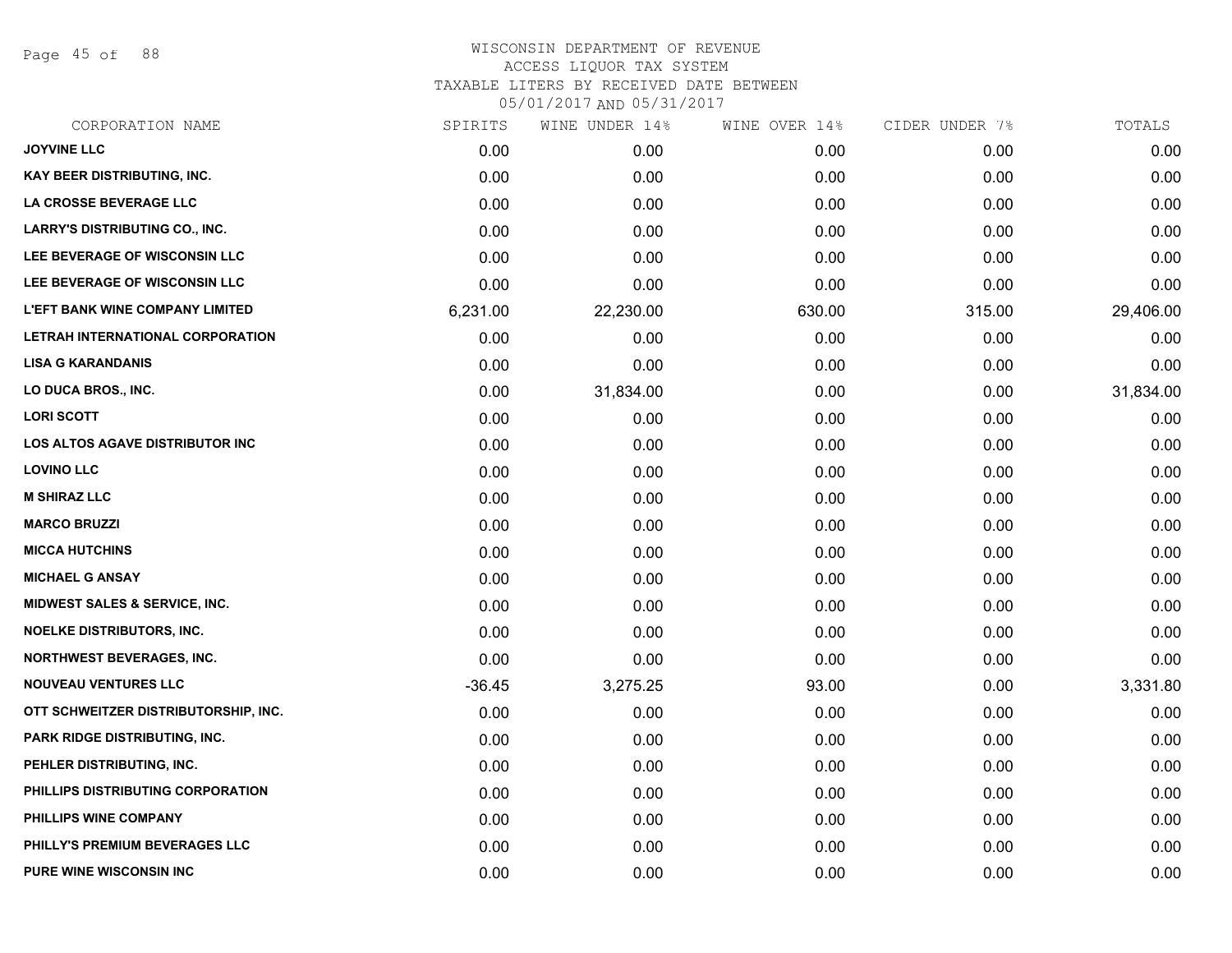Page 46 of 88

## WISCONSIN DEPARTMENT OF REVENUE ACCESS LIQUOR TAX SYSTEM TAXABLE LITERS BY RECEIVED DATE BETWEEN

| CORPORATION NAME                            | SPIRITS    | WINE UNDER 14% | WINE OVER 14% | CIDER UNDER 7% | TOTALS     |
|---------------------------------------------|------------|----------------|---------------|----------------|------------|
| <b>PURPLE FEET WINES, LLC</b>               | 0.00       | 0.00           | 0.00          | 0.00           | 0.00       |
| <b>PVD ENTERPRISES LLC</b>                  | 0.00       | 0.00           | 0.00          | 0.00           | 0.00       |
| <b>RATAS WHOLESALE LIQUOR COMPANY</b>       | 0.00       | 0.00           | 0.00          | 0.00           | 0.00       |
| S. & S. DISTRIBUTING, INC.                  | 0.00       | 0.00           | 0.00          | 0.00           | 0.00       |
| S. & S. DISTRIBUTING, INC.                  | 0.00       | 0.00           | 0.00          | 0.00           | 0.00       |
| <b>SALIM M SHAMMO</b>                       | 0.00       | 0.00           | 0.00          | 0.00           | 0.00       |
| <b>SARATOGA LIQUOR CO., INC.</b>            | 11,676.00  | 51,630.80      | 0.00          | 0.00           | 63,306.80  |
| <b>SQUARE ROOT LLC</b>                      | $-0.49$    | $-514.00$      | $-248.81$     | 0.00           | $-763.30$  |
| <b>STATE WINE &amp; SPIRITS COMPANY LLC</b> | 0.00       | 0.00           | 0.00          | 0.00           | 0.00       |
| <b>SUPERIOR BEVERAGES LLC</b>               | 0.00       | 0.00           | 0.00          | $-198.39$      | $-198.39$  |
| <b>TIMOTHY REILLY SR</b>                    | 0.00       | 0.00           | 0.00          | 0.00           | 0.00       |
| TJ INTERNATIONAL LTD                        | 0.00       | 0.00           | 0.00          | 0.00           | 0.00       |
| TRIANGLE DISTRIBUTING COMPANY, INC.         | 0.00       | 0.00           | 0.00          | 0.00           | 0.00       |
| <b>TRI-MART COMPANY LLC</b>                 | 0.00       | 0.00           | 0.00          | 0.00           | 0.00       |
| <b>VINO VERITAS, LTD.</b>                   | 0.00       | 1,401.00       | 27.00         | 0.00           | 1,428.00   |
| <b>WDI LLC</b>                              | 0.00       | 0.00           | 0.00          | 0.00           | 0.00       |
| <b>WDI LLC</b>                              | 0.00       | 0.00           | 0.00          | 0.00           | 0.00       |
| <b>WISCONSIN DISTRIBUTORS EAST LLC</b>      | 0.00       | 0.00           | 0.00          | 0.00           | 0.00       |
| <b>WISCONSIN DISTRIBUTORS NORTH LLC</b>     | 0.00       | 0.00           | 0.00          | 0.00           | 0.00       |
| <b>WISCONSIN DISTRIBUTORS SOUTH LLC</b>     | 0.00       | 0.00           | 0.00          | 0.00           | 0.00       |
| <b>WISCONSIN WINERY CO-OP</b>               | 0.00       | 0.00           | 0.00          | 0.00           | 0.00       |
| <b>WOODFIELD DISTRIBUTION LLC</b>           | 0.00       | 0.00           | 0.00          | 0.00           | 0.00       |
| ZASTROW THE BEER MAN, INC.                  | 0.00       | 0.00           | 0.00          | 0.00           | 0.00       |
| TOTAL LITERS FOR 5/31/2017                  | 230,876.12 | 317, 187. 34   | 12,861.19     | 116.61         | 561,041.26 |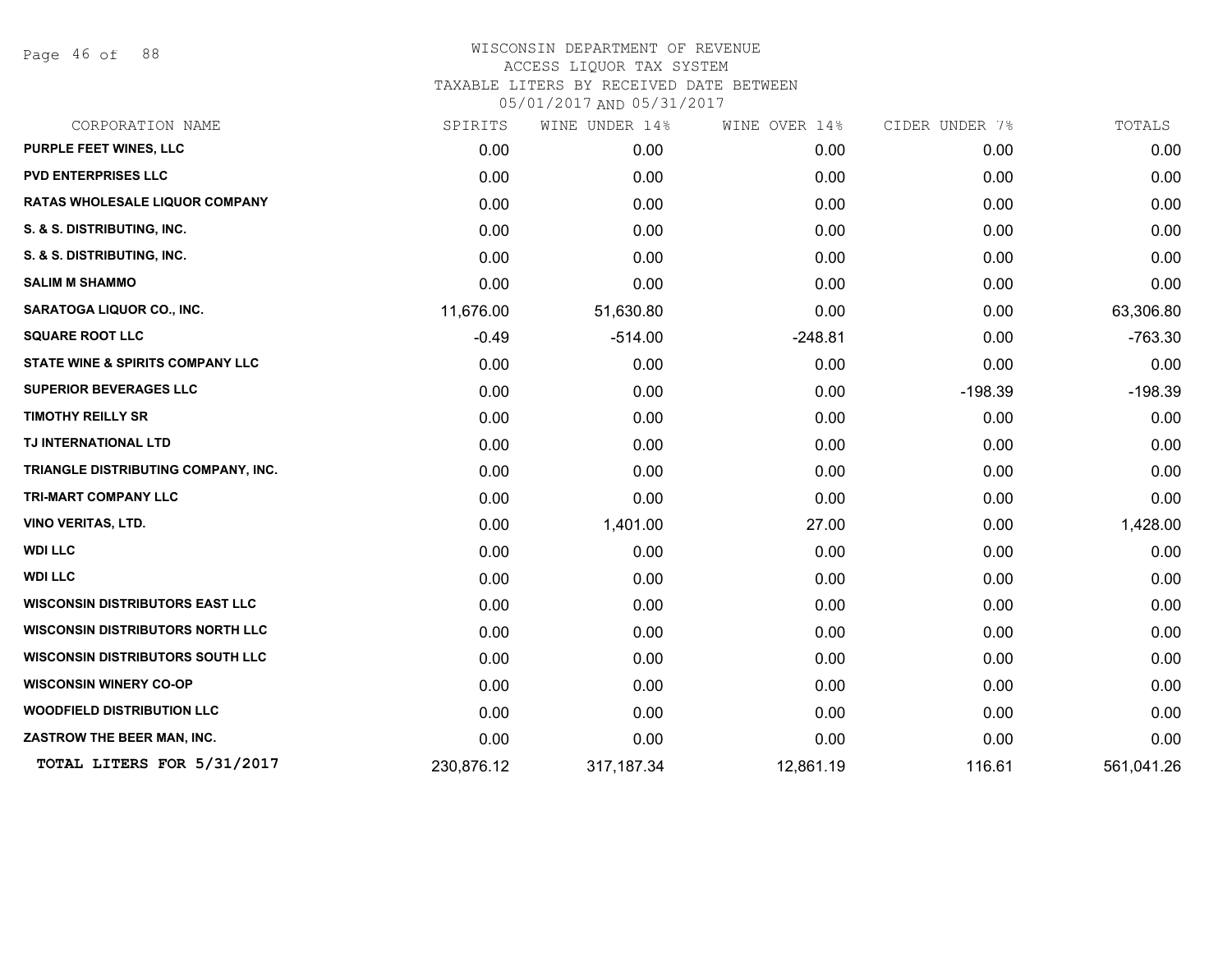Page 47 of 88

# WISCONSIN DEPARTMENT OF REVENUE ACCESS LIQUOR TAX SYSTEM TAXABLE LITERS BY RECEIVED DATE BETWEEN 05/01/2017 AND 05/31/2017

CORPORATION NAME SPIRITS WINE UNDER 14% WINE OVER 14% CIDER UNDER 7% TOTALS

**IN STATE MANUFACTURER (WM)**

| <b>45TH PARALLEL SPIRITS, LLC</b>            | 0.00     | 0.00     | 0.00   | 0.00      | 0.00      |
|----------------------------------------------|----------|----------|--------|-----------|-----------|
| ACE ETHANOL, LLC                             | 0.00     | 0.00     | 0.00   | 0.00      | 0.00      |
| <b>AEPPELTREOW INC</b>                       | 81.01    | 0.00     | 0.00   | 0.00      | 81.01     |
| <b>ANGRY SPIRITS DISTILLING LLC</b>          | 0.00     | 0.00     | 0.00   | 0.00      | 0.00      |
| <b>B &amp; E DISTILLERY INC.</b>             | 172.58   | 0.00     | 0.00   | 0.00      | 172.58    |
| <b>BRIAN SAMMONS</b>                         | 272.62   | 0.00     | 0.00   | 0.00      | 272.62    |
| <b>C &amp; N CORPORATION</b>                 | 1,290.03 | 0.00     | 0.00   | 0.00      | 1,290.03  |
| <b>CENTRAL STANDARD LLC</b>                  | 3,865.28 | 0.00     | 0.00   | 0.00      | 3,865.28  |
| CHIPPEWA RIVER DISTILLERY AND BREWERY LLC    | 391.56   | 0.00     | 0.00   | 0.00      | 391.56    |
| <b>CLOVER MEADOW LLC</b>                     | 0.00     | 0.00     | 0.00   | 0.00      | 0.00      |
| <b>COPPER CROW DISTILLERY LLC</b>            | 0.00     | 0.00     | 0.00   | 0.00      | 0.00      |
| <b>DEATH'S DOOR DISTILLERY LLC</b>           | 3,195.01 | 0.00     | 0.00   | 0.00      | 3,195.01  |
| <b>DISTILLERY PARTNERS, LLC</b>              | 4,071.83 | 0.00     | 0.00   | 0.00      | 4,071.83  |
| DRIFTLESS GLEN DISTILLERY LLC                | 750.44   | 0.00     | 0.00   | 0.00      | 750.44    |
| <b>EMCO CHEMICAL DISTRIBUTORS, INC.</b>      | 0.00     | 0.00     | 0.00   | 0.00      | 0.00      |
| <b>GLOBAL UNIVERSAL SRL</b>                  | 7,351.46 | 629.98   | 0.00   | 0.00      | 7,981.44  |
| <b>GRANT J VAN DRIEST</b>                    | 0.00     | 0.00     | 0.00   | 0.00      | 0.00      |
| <b>GREAT LAKES DISTILLERY LLC</b>            | 1,388.22 | 0.00     | 0.00   | 0.00      | 1,388.22  |
| HENDRICKS FAMILY DISTILLERY LLC              | 708.40   | 0.00     | 0.00   | 0.00      | 708.40    |
| <b>ISAAC SHOWAKI</b>                         | 0.00     | 0.00     | 0.00   | 0.00      | 0.00      |
| <b>JKLM DISTILLING PARTNERS LLC</b>          | 0.00     | 0.00     | 0.00   | 0.00      | 0.00      |
| <b>KELLY M YOCOM</b>                         | 69.58    | 72.00    | 0.00   | 0.00      | 141.58    |
| <b>MATTHEW RICK</b>                          | 239.99   | 1,758.02 | 247.49 | 0.00      | 2,245.50  |
| <b>MEISENBURG BREWING AND DISTILLING LLC</b> | 0.00     | 0.00     | 0.00   | 0.00      | 0.00      |
| <b>MILLERCOORS LLC</b>                       | 0.00     | 0.00     | 0.00   | 50,192.13 | 50,192.13 |
| <b>NATHAN G GREENAWALT</b>                   | 839.25   | 0.00     | 0.00   | 0.00      | 839.25    |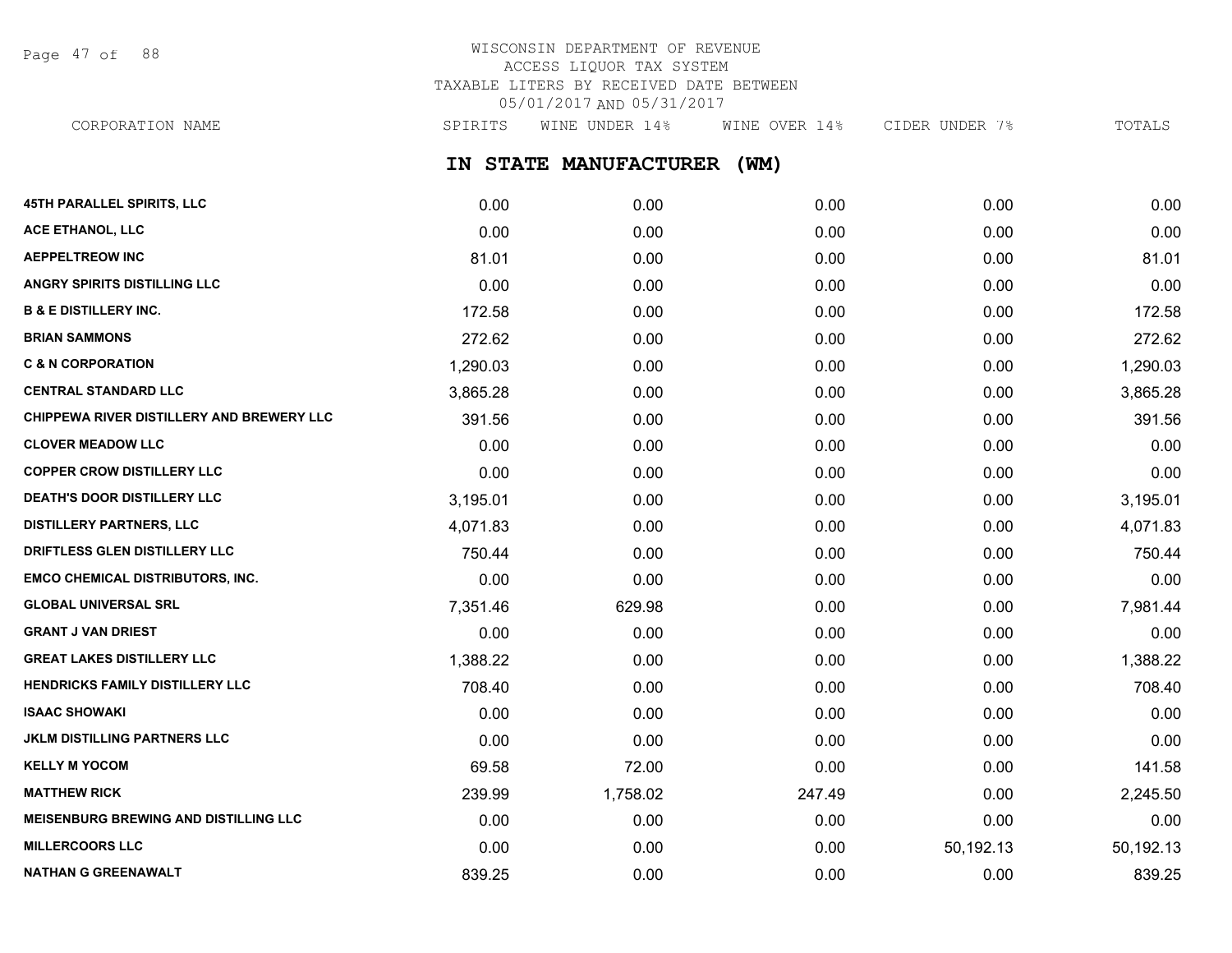Page 48 of 88

| CORPORATION NAME                            | SPIRITS   | WINE UNDER 14% | WINE OVER 14% | CIDER UNDER 7% | TOTALS    |
|---------------------------------------------|-----------|----------------|---------------|----------------|-----------|
| <b>NORTHERN WATERS DISTILLERY LLC</b>       | 224.97    | 0.00           | 0.00          | 0.00           | 224.97    |
| PERLICK DISTILLERY, LLC                     | 0.00      | 0.00           | 0.00          | 0.00           | 0.00      |
| <b>PERLICK FARMS LLC</b>                    | 283.91    | 0.00           | 0.00          | 0.00           | 283.91    |
| <b>RIVER BEND VINEYARD &amp; WINERY LLC</b> | 0.00      | 0.00           | 0.00          | 0.00           | 0.00      |
| <b>SENSIENT FLAVORS LLC</b>                 | 0.00      | 0.00           | 0.00          | 0.00           | 0.00      |
| <b>ST CROIX SPIRITS LLC</b>                 | 0.00      | 0.00           | 0.00          | 0.00           | 0.00      |
| THE NORTH WOODS DISTILLERY LLC              | 774.00    | 0.00           | 0.00          | 0.00           | 774.00    |
| <b>TWO TALL GUYS LLC</b>                    | 0.00      | 0.00           | 0.00          | 0.00           | 0.00      |
| WHITE WINTER WINERY INC                     | 0.00      | 0.00           | 0.00          | 0.00           | 0.00      |
| <b>WOLLERSHEIM WINERY, INC.</b>             | 774.04    | 0.00           | 0.00          | 0.00           | 774.04    |
| YAHARA BAY DISTILLERS, INC.                 | 1,352.78  | 0.00           | 0.00          | 0.00           | 1,352.78  |
| TOTAL LITERS FOR 5/31/2017                  | 28,096.96 | 2,460.00       | 247.49        | 50,192.13      | 80,996.58 |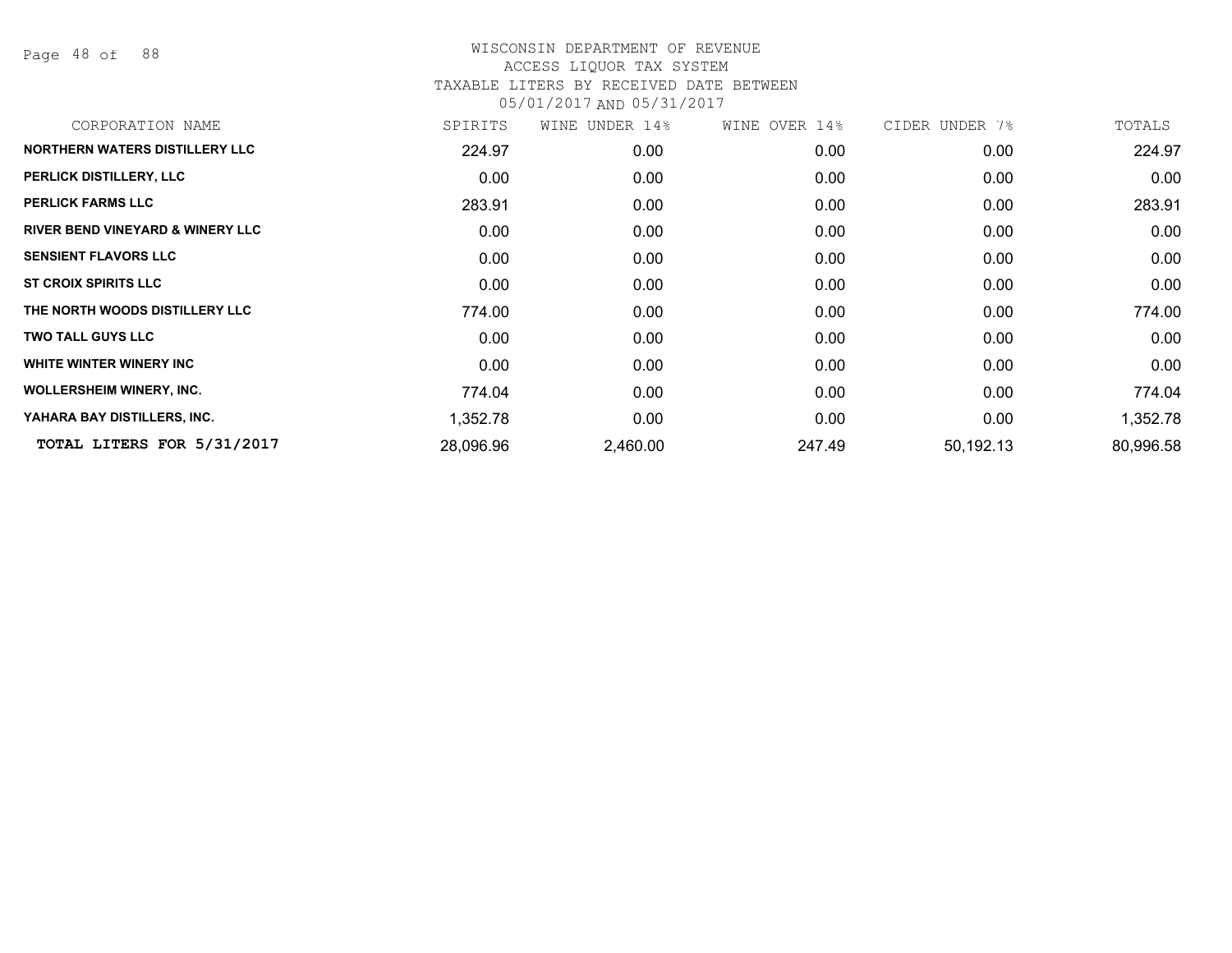Page 49 of 88

# WISCONSIN DEPARTMENT OF REVENUE ACCESS LIQUOR TAX SYSTEM TAXABLE LITERS BY RECEIVED DATE BETWEEN 05/01/2017 AND 05/31/2017

CORPORATION NAME SPIRITS WINE UNDER 14% WINE OVER 14% CIDER UNDER 7% TOTALS

**IN STATE RECTIFIER (WR)**

| <b>45TH PARALLEL SPIRITS, LLC</b>            | 2,110.51  | 0.00        | 0.00 | 0.00 | 2,110.51  |
|----------------------------------------------|-----------|-------------|------|------|-----------|
| <b>ARTYS</b>                                 | 0.00      | 0.00        | 0.00 | 0.00 | 0.00      |
| CITY BREWING COMPANY, LLC                    | 51,903.02 | 0.00        | 0.00 | 0.00 | 51,903.02 |
| <b>DISTILLERY PARTNERS, LLC</b>              | 0.00      | 0.00        | 0.00 | 0.00 | 0.00      |
| <b>GALLOWAY COMPANY</b>                      | 0.00      | 0.00        | 0.00 | 0.00 | 0.00      |
| <b>GLOBAL UNIVERSAL SRL</b>                  | 0.00      | 0.00        | 0.00 | 0.00 | 0.00      |
| <b>GREAT LAKES DISTILLERY LLC</b>            | 2,474.21  | 0.00        | 0.00 | 0.00 | 2,474.21  |
| <b>HENRY FARMS PRAIRIE SPIRITS LLC</b>       | 0.00      | 0.00        | 0.00 | 0.00 | 0.00      |
| <b>KELLY M YOCOM</b>                         | 0.00      | 0.00        | 0.00 | 0.00 | 0.00      |
| <b>MEISENBURG BREWING AND DISTILLING LLC</b> | 0.00      | 0.00        | 0.00 | 0.00 | 0.00      |
| <b>MIDWEST CUSTOM BOTTLING LLC</b>           | 12,332.08 | $-2,653.20$ | 0.00 | 0.00 | 9,678.88  |
| <b>NATHAN G GREENAWALT</b>                   | 0.00      | 0.00        | 0.00 | 0.00 | 0.00      |
| YAHARA BAY DISTILLERS, INC.                  | 0.00      | 0.00        | 0.00 | 0.00 | 0.00      |
| YAHARA BAY DISTILLERS, INC.                  | 0.00      | 0.00        | 0.00 | 0.00 | 0.00      |
| TOTAL LITERS FOR 5/31/2017                   | 68,819.82 | $-2,653.20$ | 0.00 | 0.00 | 66,166.62 |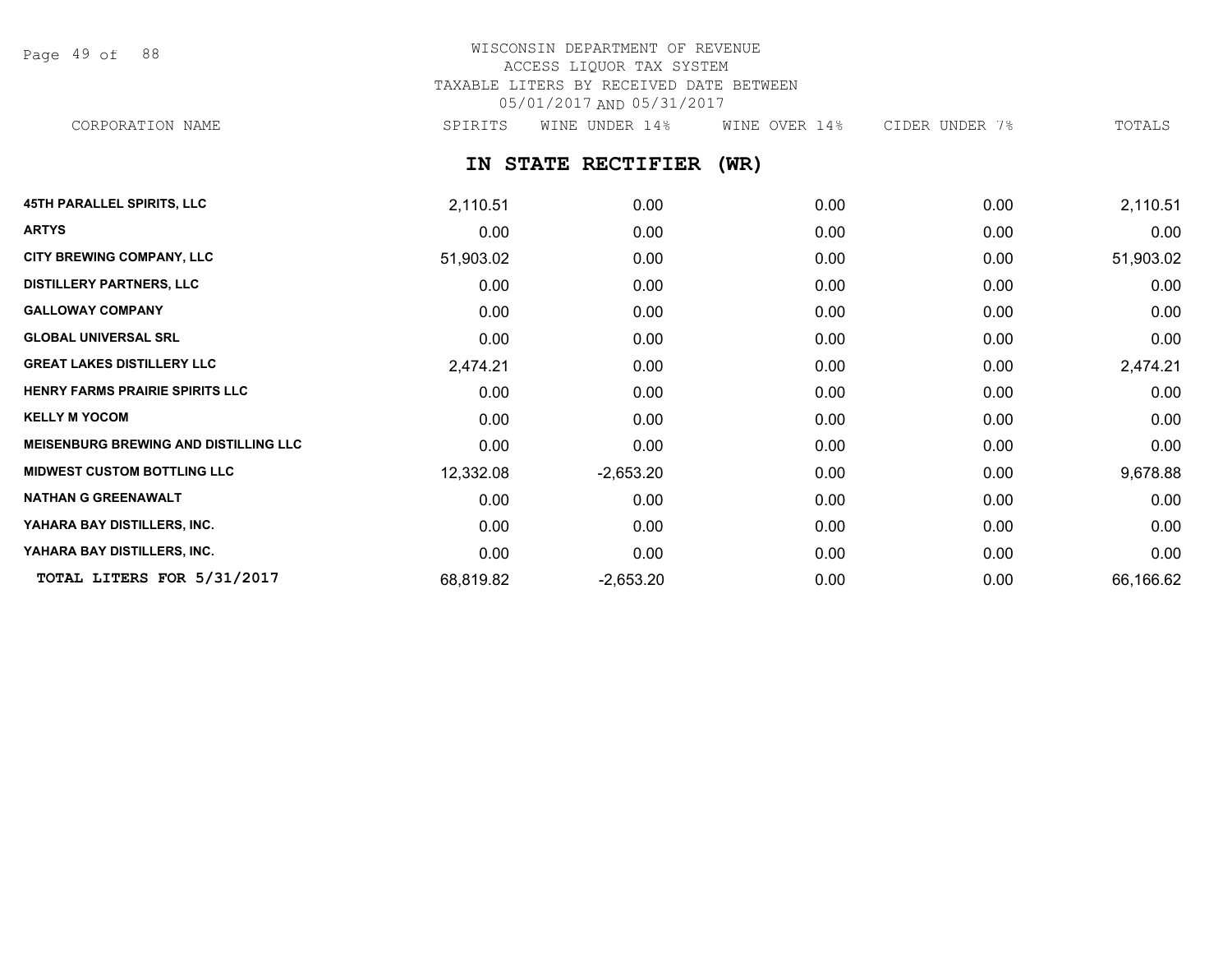Page 50 of 88

## WISCONSIN DEPARTMENT OF REVENUE ACCESS LIQUOR TAX SYSTEM TAXABLE LITERS BY RECEIVED DATE BETWEEN 05/01/2017 AND 05/31/2017 CORPORATION NAME SPIRITS WINE UNDER 14% WINE OVER 14% CIDER UNDER 7% TOTALS

**IN STATE WINERY (WWI)**

| <b>AEPPELTREOW INC</b>                 | 0.00 | 109.02    | 36.33    | 200.32 | 345.67    |
|----------------------------------------|------|-----------|----------|--------|-----------|
| <b>AMANDA STEFL</b>                    | 0.00 | 0.00      | 0.00     | 0.00   | 0.00      |
| <b>BARABOO BLUFF WINERY, LLC</b>       | 0.00 | 1,391.13  | 0.00     | 0.00   | 1,391.13  |
| <b>BAUER-KEARNS WINERY LLC</b>         | 0.00 | 0.00      | 0.00     | 0.00   | 0.00      |
| <b>BAYFIELD WINERY, LTD.</b>           | 0.00 | 2,454.00  | 0.00     | 0.00   | 2,454.00  |
| <b>BELLEVINEZ LLC</b>                  | 0.00 | 454.43    | 0.00     | 0.00   | 454.43    |
| <b>BLIND HORSE WINERY LLC</b>          | 0.00 | 825.22    | 3,331.15 | 0.00   | 4,156.37  |
| <b>BOTHAM VINEYARDS, INC.</b>          | 0.00 | 1,987.34  | 0.00     | 0.00   | 1,987.34  |
| <b>BRANCHES WINERY LLC</b>             | 0.00 | 3,576.37  | 0.00     | 0.00   | 3,576.37  |
| <b>BRIGADOON FARM &amp; WINERY LLC</b> | 0.00 | 0.00      | 0.00     | 0.00   | 0.00      |
| <b>BUZZ &amp; BREW SHOP LLC</b>        | 0.00 | 68.14     | 0.00     | 0.00   | 68.14     |
| <b>C &amp; N CORPORATION</b>           | 0.00 | 22,914.28 | 99.03    | 0.00   | 23,013.31 |
| CHATEAU ST CROIX WINERY & VINEYARD LLC | 0.00 | 748.49    | 404.24   | 0.00   | 1,152.73  |
| <b>CIDER HOUSE OF WISCONSIN LLC</b>    | 0.00 | 0.00      | 0.00     | 851.72 | 851.72    |
| <b>CLAY JAR HOLDINGS LLC</b>           | 0.00 | 113.90    | 62.84    | 0.00   | 176.74    |
| <b>CLOVER MEADOW LLC</b>               | 0.00 | 0.00      | 0.00     | 0.00   | 0.00      |
| <b>COLDSPRING OF WISCONSIN LLC</b>     | 0.00 | 0.00      | 0.00     | 0.00   | 0.00      |
| <b>COLLEEN M BOS</b>                   | 0.00 | 1,414.79  | 0.00     | 0.00   | 1,414.79  |
| <b>CRAIG FLETCHER</b>                  | 0.00 | 0.00      | 0.00     | 0.00   | 0.00      |
| <b>DANIEL J KOEPKE</b>                 | 0.00 | 0.00      | 0.00     | 0.00   | 0.00      |
| <b>DANZINGER VINEYARDS LLC</b>         | 0.00 | 9,384.80  | 0.00     | 0.00   | 9,384.80  |
| <b>DAVID F MAHER</b>                   | 0.00 | 0.00      | 0.00     | 0.00   | 0.00      |
| <b>DEAN L BAUMGARTEN</b>               | 0.00 | 0.00      | 0.00     | 0.00   | 0.00      |
| <b>DIANA HOBSON</b>                    | 0.00 | 0.00      | 0.00     | 0.00   | 0.00      |
| DRUMLIN RIDGE WINERY LLC               | 0.00 | 0.00      | 0.00     | 0.00   | 0.00      |
| <b>EDWARD J RINK</b>                   | 0.00 | 60.76     | 2.23     | 0.00   | 62.99     |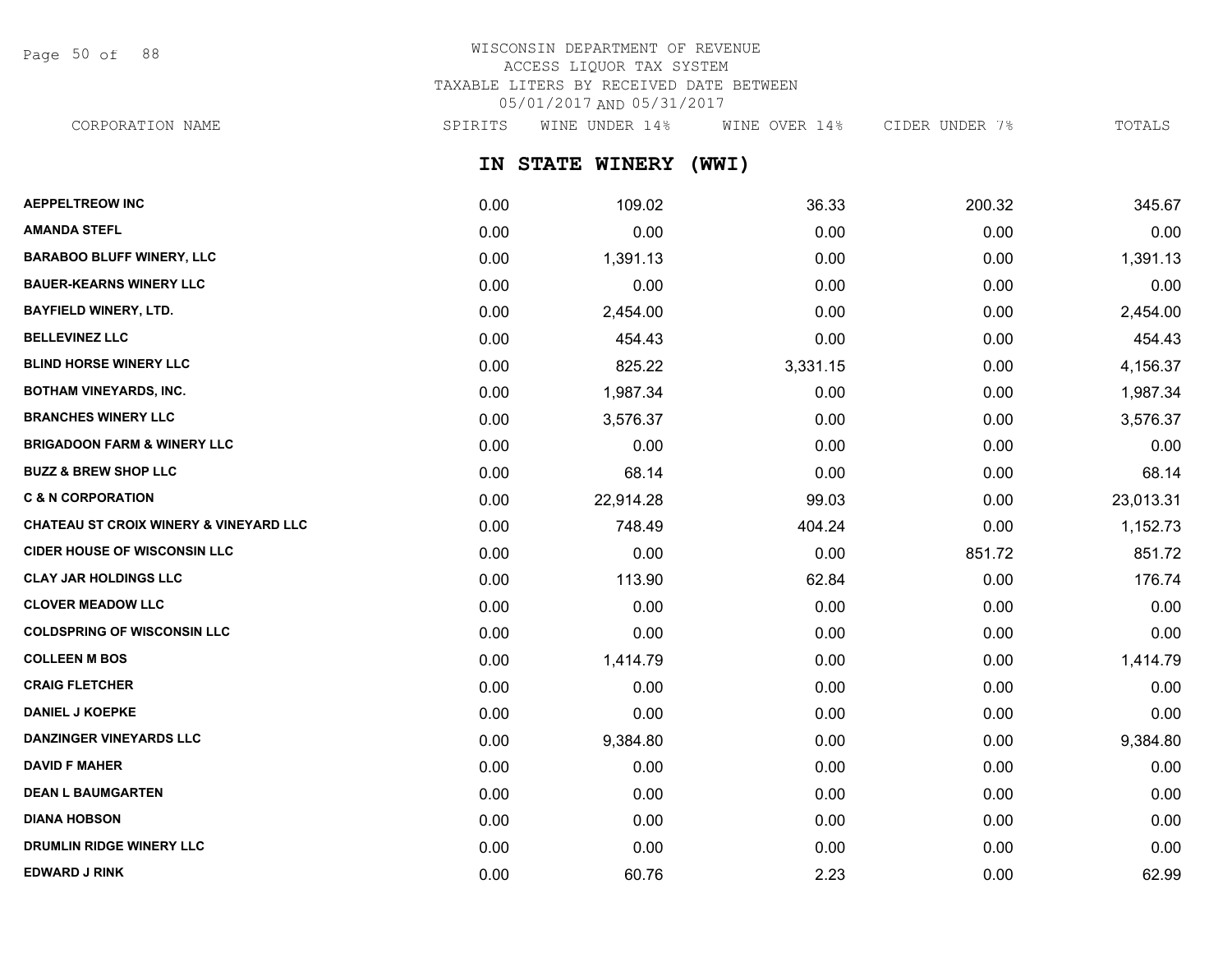Page 51 of 88

## WISCONSIN DEPARTMENT OF REVENUE

### ACCESS LIQUOR TAX SYSTEM

TAXABLE LITERS BY RECEIVED DATE BETWEEN

| CORPORATION NAME                        | SPIRITS | WINE UNDER 14% | WINE OVER 14% | CIDER UNDER 7% | TOTALS    |
|-----------------------------------------|---------|----------------|---------------|----------------|-----------|
| <b>ELISABETH W KLEIN</b>                | 0.00    | 302.83         | 0.00          | 264.98         | 567.81    |
| <b>FAWN CREEK WINERY LLC</b>            | 0.00    | 3,489.72       | 0.00          | 0.00           | 3,489.72  |
| <b>FERMENTING CELLARS LLC</b>           | 0.00    | 179.25         | 0.00          | 0.00           | 179.25    |
| FISHER KING WINERY, LLC                 | 0.00    | 3,391.72       | 0.00          | 0.00           | 3,391.72  |
| <b>FRESAR INC</b>                       | 0.00    | 170.34         | 0.00          | 0.00           | 170.34    |
| FRUIT OF THE WOODS WINE CELLAR, INC.    | 0.00    | 10,056.00      | 0.00          | 0.00           | 10,056.00 |
| <b>HALF KRAKT LLC</b>                   | 0.00    | 322.52         | 0.00          | 0.00           | 322.52    |
| <b>HALF MOON HILL LLC</b>               | 0.00    | 0.00           | 0.00          | 0.00           | 0.00      |
| <b>HARALD TOMESCH</b>                   | 0.00    | 0.00           | 0.00          | 0.00           | 0.00      |
| <b>HARBOR RIDGE WINERY INC.</b>         | 0.00    | 5,337.26       | 0.00          | 0.00           | 5,337.26  |
| <b>HERDIE BAISDEN</b>                   | 0.00    | 18.93          | 0.00          | 378.54         | 397.47    |
| <b>HOOKSTONE INC.</b>                   | 0.00    | 0.00           | 0.00          | 0.00           | 0.00      |
| <b>ISLAND ORCHARD CIDER LLC</b>         | 0.00    | 0.00           | 0.00          | 15,487.44      | 15,487.44 |
| <b>JACKSON WINE LLC</b>                 | 0.00    | 0.00           | 0.00          | 0.00           | 0.00      |
| <b>JAMES PLOETZ</b>                     | 0.00    | 286.52         | 0.00          | 0.00           | 286.52    |
| <b>JEFFERY BEMIS</b>                    | 0.00    | 1,279.47       | 0.00          | 0.00           | 1,279.47  |
| <b>JEFFREY L STOEGER</b>                | 0.00    | 0.00           | 0.00          | 0.00           | 0.00      |
| <b>JONATHAN DALE</b>                    | 0.00    | 0.00           | 0.00          | 0.00           | 0.00      |
| <b>JOSEPH CALLOW</b>                    | 0.00    | 3,810.01       | 0.00          | 0.00           | 3,810.01  |
| <b>JOSEPH CALLOW</b>                    | 0.00    | 0.00           | 0.00          | 0.00           | 0.00      |
| <b>JOSEPH STALLER</b>                   | 0.00    | 0.00           | 0.00          | 0.00           | 0.00      |
| <b>JOSEPH WYNIMKO</b>                   | 0.00    | 266.15         | 0.00          | 0.00           | 266.15    |
| <b>JULIE A ANDRZEJCZAK</b>              | 0.00    | 196.08         | 0.00          | 0.00           | 196.08    |
| <b>KEVIN BEHNKE</b>                     | 0.00    | 390.65         | 159.74        | 0.00           | 550.39    |
| <b>LAKE NOKOMIS CRANBERRIES INC</b>     | 0.00    | 0.00           | 0.00          | 0.00           | 0.00      |
| <b>LANDTA WINES LLC</b>                 | 0.00    | 0.00           | 0.00          | 0.00           | 0.00      |
| <b>LARSON &amp; LARSON</b>              | 0.00    | 983.52         | 0.00          | 0.00           | 983.52    |
| <b>LAUTENBACH'S ORCHARD COUNTRY INC</b> | 0.00    | 9,476.90       | 0.00          | 0.00           | 9,476.90  |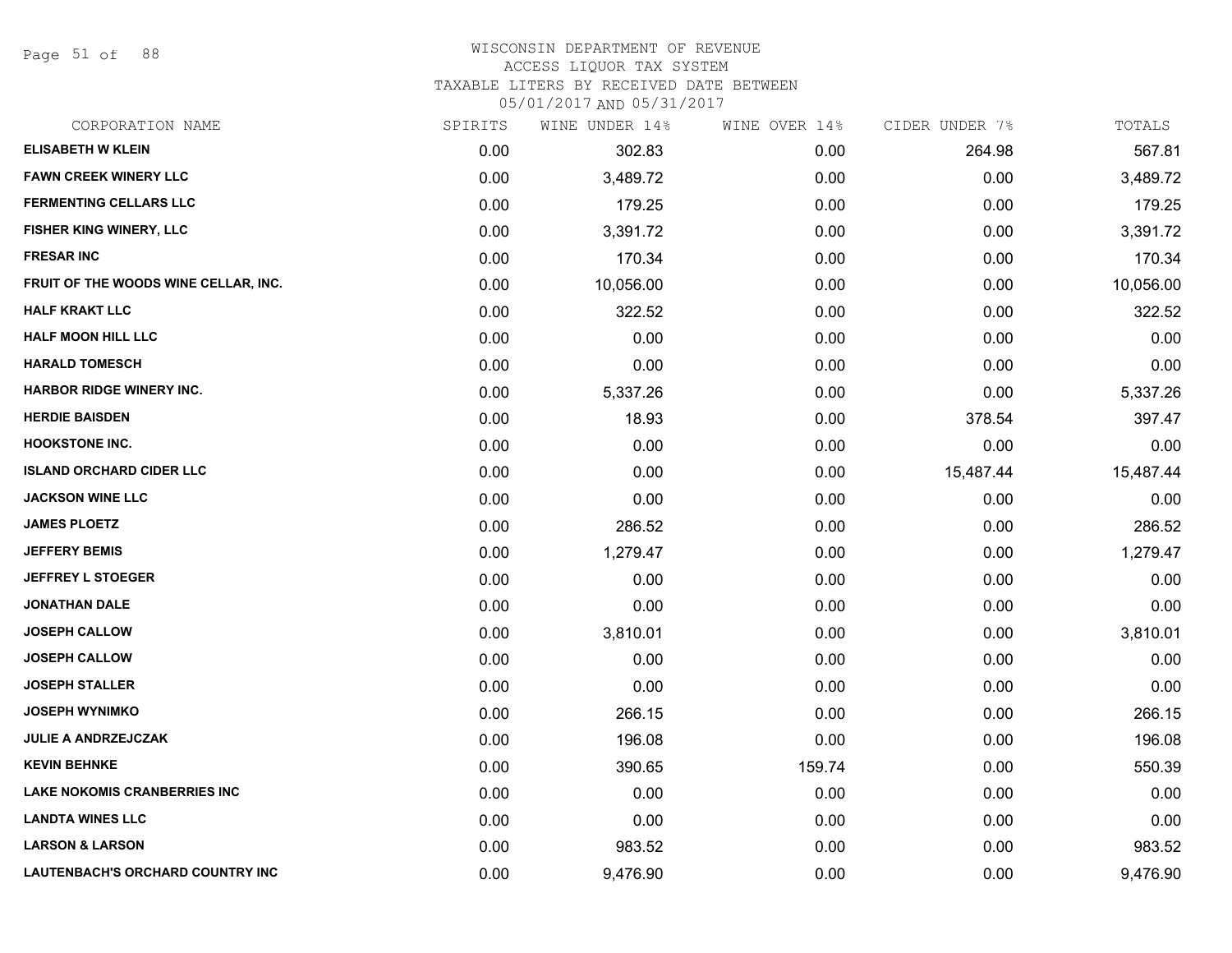#### WISCONSIN DEPARTMENT OF REVENUE ACCESS LIQUOR TAX SYSTEM

TAXABLE LITERS BY RECEIVED DATE BETWEEN

| CORPORATION NAME                               | SPIRITS | WINE UNDER 14% | WINE OVER 14% | CIDER UNDER 7% | TOTALS   |
|------------------------------------------------|---------|----------------|---------------|----------------|----------|
| <b>LEDGE STONE VINEYARDS LLC</b>               | 0.00    | 6.81           | 0.68          | 0.00           | 7.49     |
| <b>LOST ISLAND WINE LLC</b>                    | 0.00    | 1,599.75       | 0.00          | 268.31         | 1,868.06 |
| <b>LUNCH CREEK VINEYARDS LLC</b>               | 0.00    | 0.00           | 0.00          | 0.00           | 0.00     |
| <b>MARION J WEGLARZ AND MARLYS A BOCK PTRS</b> | 0.00    | 0.00           | 0.00          | 0.00           | 0.00     |
| <b>MARTIN E SELL</b>                           | 0.00    | 205.88         | 0.00          | 0.00           | 205.88   |
| <b>MARY BELLAZZINI</b>                         | 0.00    | 0.00           | 0.00          | 0.00           | 0.00     |
| <b>MATENAER CORPORATION</b>                    | 0.00    | 0.00           | 0.00          | 0.00           | 0.00     |
| <b>MATTHEW RICK</b>                            | 0.00    | 0.00           | 0.00          | 0.00           | 0.00     |
| <b>MCILQUHAM LLC</b>                           | 0.00    | 4,347.00       | 0.00          | 0.00           | 4,347.00 |
| <b>MERSHONIAN CIDERY LLC</b>                   | 0.00    | 117.35         | 0.00          | 1,192.40       | 1,309.75 |
| <b>MUNSON BRIDGE WINERY INC</b>                | 0.00    | 0.00           | 0.00          | 0.00           | 0.00     |
| <b>MUSETTA WINERY, LLC</b>                     | 0.00    | 873.27         | $-5.25$       | 0.00           | 868.02   |
| NORTHLEAF WINERY, LLC                          | 0.00    | 1,250.24       | 18.02         | 0.00           | 1,268.26 |
| <b>ODILON FORD WINERY INC</b>                  | 0.00    | 0.00           | 0.00          | 0.00           | 0.00     |
| PARALLEL 44 VINEYARD & WINERY, INC.            | 0.00    | 2,745.38       | 0.00          | 0.00           | 2,745.38 |
| PARALLEL 44 VINEYARD & WINERY, INC.            | 0.00    | 3,303.00       | 45.01         | 0.00           | 3,348.01 |
| <b>PATRICK ARNDT</b>                           | 0.00    | 37.85          | 0.00          | 0.00           | 37.85    |
| <b>PAUL D ASPER</b>                            | 0.00    | 0.00           | 0.00          | 0.00           | 0.00     |
| <b>PAUL G BLOMMEL</b>                          | 0.00    | 0.00           | 0.00          | 0.00           | 0.00     |
| <b>PAUL J FRANZEN</b>                          | 0.00    | 0.00           | 0.00          | 0.00           | 0.00     |
| <b>PIEPERTK LLC</b>                            | 0.00    | 1,585.48       | 10.11         | 0.00           | 1,595.59 |
| PRAIRIE HAWK WINERY INC                        | 0.00    | 18.02          | 0.00          | 0.75           | 18.77    |
| <b>RED OAK VINEYARD INC</b>                    | 0.00    | 0.00           | 0.00          | 0.00           | 0.00     |
| <b>RIC JORANLIEN</b>                           | 0.00    | 723.01         | 0.00          | 0.00           | 723.01   |
| <b>RIC JORANLIEN</b>                           | 0.00    | 791.15         | 0.00          | 0.00           | 791.15   |
| <b>RIVER BEND VINEYARD &amp; WINERY LLC</b>    | 0.00    | 2,564.99       | 0.00          | 0.00           | 2,564.99 |
| <b>ROBERT BORUCKI</b>                          | 0.00    | 0.00           | 0.00          | 0.00           | 0.00     |
| <b>ROCK N WOOL WINERY LLC</b>                  | 0.00    | 0.00           | 0.00          | 0.00           | 0.00     |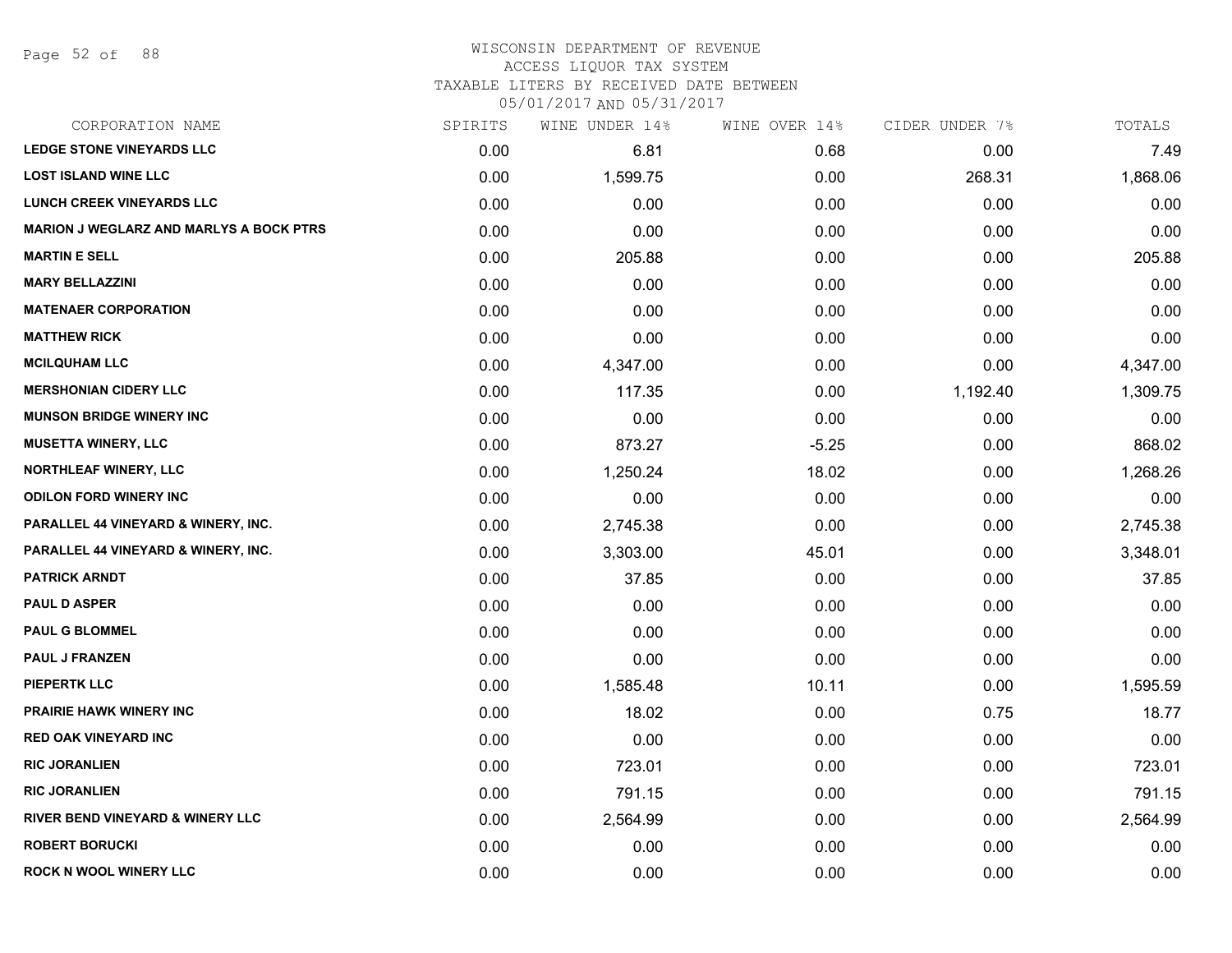#### WISCONSIN DEPARTMENT OF REVENUE ACCESS LIQUOR TAX SYSTEM

TAXABLE LITERS BY RECEIVED DATE BETWEEN

| CORPORATION NAME                                 | SPIRITS | WINE UNDER 14% | WINE OVER 14% | CIDER UNDER 7% | TOTALS    |
|--------------------------------------------------|---------|----------------|---------------|----------------|-----------|
| <b>RUSHFORD MEADERY AND WINERY LLC</b>           | 0.00    | $-1.88$        | 0.00          | 254.27         | 252.39    |
| <b>RYAN PRELLWITZ</b>                            | 0.00    | 0.00           | 0.00          | 0.00           | 0.00      |
| <b>SANDSTONE RIDGE VINEYARD &amp; WINERY LLC</b> | 0.00    | 0.00           | 0.00          | 0.00           | 0.00      |
| <b>SANTA FE FUTURES, INC.</b>                    | 0.00    | 3,257.98       | 5,615.94      | 0.00           | 8,873.92  |
| <b>SEVEN HAWKS VINEYARDS LLC</b>                 | 0.00    | 0.00           | 0.00          | 0.00           | 0.00      |
| <b>SEVEN HAWKS VINEYARDS LLC</b>                 | 0.00    | 0.00           | 0.00          | 0.00           | 0.00      |
| <b>SHARON L PINGEL</b>                           | 0.00    | 42.74          | 0.00          | 0.00           | 42.74     |
| <b>SHERRY HARDIE</b>                             | 0.00    | 254.25         | 0.00          | 0.00           | 254.25    |
| <b>SIMON CREEK VINEYARD LLC</b>                  | 0.00    | 2,441.51       | 0.00          | 0.00           | 2,441.51  |
| SINNIPEE VALLEY VINEYARD LLC                     | 0.00    | 0.00           | 0.00          | 0.00           | 0.00      |
| <b>SPB LLC</b>                                   | 0.00    | 0.00           | 0.00          | 52,274.18      | 52,274.18 |
| SPIRITS OF NORWAY VINEYARD LLC                   | 0.00    | 0.00           | 0.00          | 0.00           | 0.00      |
| SPRECHER BREWING COMPANY, INC.                   | 0.00    | 0.00           | 0.00          | 4,720.58       | 4,720.58  |
| <b>SPURGEON VINEYARDS &amp; WINERY LLC</b>       | 0.00    | 2,186.91       | 18.17         | 0.00           | 2,205.08  |
| <b>STEPHEN M KENNEDY</b>                         | 0.00    | 1,223.06       | 0.00          | 0.00           | 1,223.06  |
| <b>STEVEN DEBAKER</b>                            | 0.00    | 139.49         | 31.49         | 0.00           | 170.98    |
| STEVEN M & JUDITH A JACOBSON LLC                 | 0.00    | 0.00           | 0.00          | 0.00           | 0.00      |
| <b>SUNSET POINT WINERY LLC</b>                   | 0.00    | 519.46         | 9.08          | 0.00           | 528.54    |
| <b>TENBA RIDGE WINERY LLC</b>                    | 0.00    | 1,337.99       | 0.00          | 0.00           | 1,337.99  |
| THE RUM TREE, INC.                               | 0.00    | 0.00           | 0.00          | 0.00           | 0.00      |
| THE WINE VINEYARD LLC                            | 0.00    | 2,366.97       | 0.00          | 0.00           | 2,366.97  |
| THE WOODLAND TRAIL BEVERAGE COMPANY, INC.        | 0.00    | 136.27         | 0.00          | 0.00           | 136.27    |
| TOMMYS TOO HIGH WINES LLC                        | 0.00    | 280.12         | 0.00          | 0.00           | 280.12    |
| <b>TROY LANDWEHR</b>                             | 0.00    | 516.89         | 43.64         | 0.00           | 560.53    |
| <b>TWO BROTHERS WINES LLC</b>                    | 0.00    | 719.98         | 0.00          | 0.00           | 719.98    |
| VAN WYCHEN WINES INC.                            | 0.00    | 0.00           | 0.00          | 0.00           | 0.00      |
| <b>VERNON VINEYARDS LTD</b>                      | 0.00    | 433.43         | 0.00          | 0.00           | 433.43    |
| <b>VETRO WINERY LLC</b>                          | 0.00    | 202.50         | 0.00          | 0.00           | 202.50    |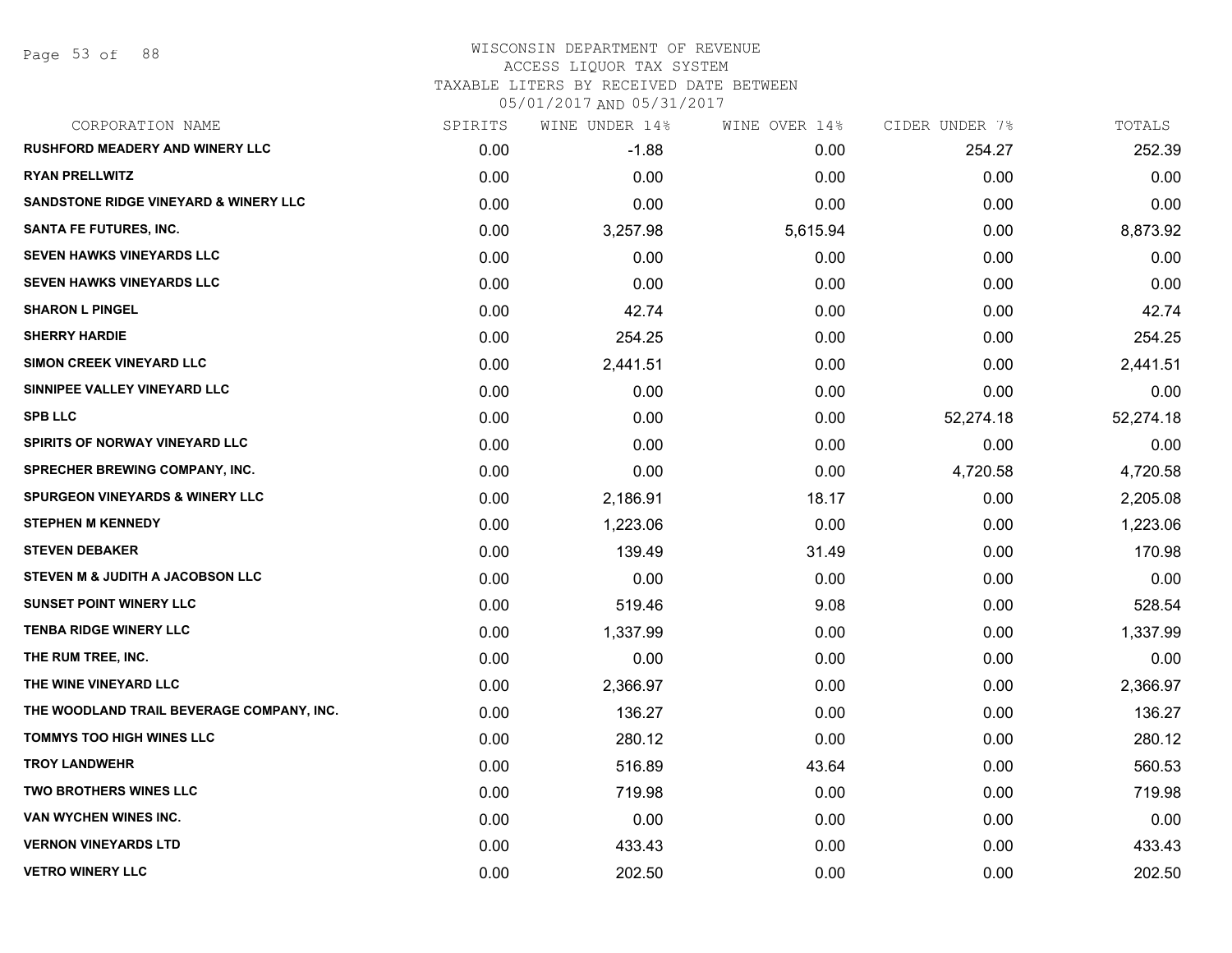Page 54 of 88

### WISCONSIN DEPARTMENT OF REVENUE

#### ACCESS LIQUOR TAX SYSTEM

TAXABLE LITERS BY RECEIVED DATE BETWEEN

| CORPORATION NAME                                   | SPIRITS | UNDER 14%<br>WINE | WINE OVER 14% | CIDER UNDER 7% | TOTALS     |
|----------------------------------------------------|---------|-------------------|---------------|----------------|------------|
| <b>VINES TO CELLAR, INC.</b>                       | 0.00    | 1,056.05          | 0.00          | 0.00           | 1,056.05   |
| <b>VON KLAUS WINERY LLC</b>                        | 0.00    | 225.23            | 0.00          | 0.00           | 225.23     |
| <b>VON STIEHL WINERY LTD.</b>                      | 0.00    | 0.00              | 0.00          | 0.00           | 0.00       |
| <b>VON STIEHL WINERY LTD.</b>                      | 0.00    | 0.00              | 0.00          | 0.00           | 0.00       |
| <b>VON STIEHL WINERY LTD.</b>                      | 0.00    | 18,989.46         | 0.00          | 1,799.96       | 20,789.42  |
| <b>WEST PRAIRIE WINERY LLC</b>                     | 0.00    | 11,481.12         | 0.00          | 0.00           | 11,481.12  |
| <b>WHISPERING BLUFFS VINEYARD &amp; WINERY LTD</b> | 0.00    | 270.01            | 16.05         | 0.00           | 286.06     |
| <b>WHISPERING WINDS WINERY LLC</b>                 | 0.00    | 0.00              | 0.00          | 0.00           | 0.00       |
| <b>WHITE BEAR SPIRITS LLC</b>                      | 0.00    | 1,056.01          | 3.75          | 0.00           | 1,059.76   |
| <b>WHITE WINTER WINERY INC</b>                     | 0.00    | 4,456.55          | 0.00          | 980.80         | 5,437.35   |
| <b>WILLIAM F BLUHM</b>                             | 0.00    | 4,744.72          | 13.48         | 0.00           | 4,758.20   |
| <b>WINEMAKER'S DAUGHTER LLC</b>                    | 0.00    | 218.04            | 0.00          | 0.00           | 218.04     |
| <b>WINESITTER BREWHOUSE LLC</b>                    | 0.00    | 0.00              | 0.00          | 0.00           | 0.00       |
| <b>WOLLERSHEIM WINERY, INC.</b>                    | 0.00    | 65,259.77         | 259.50        | 0.00           | 65,519.27  |
| <b>WOLLERSHEIM WINERY, INC.</b>                    | 0.00    | 8,264.89          | 672.01        | 0.00           | 8,936.90   |
| TOTAL LITERS FOR 5/31/2017                         | 0.00    | 237,709.24        | 10,847.24     | 78,674.25      | 327,230.73 |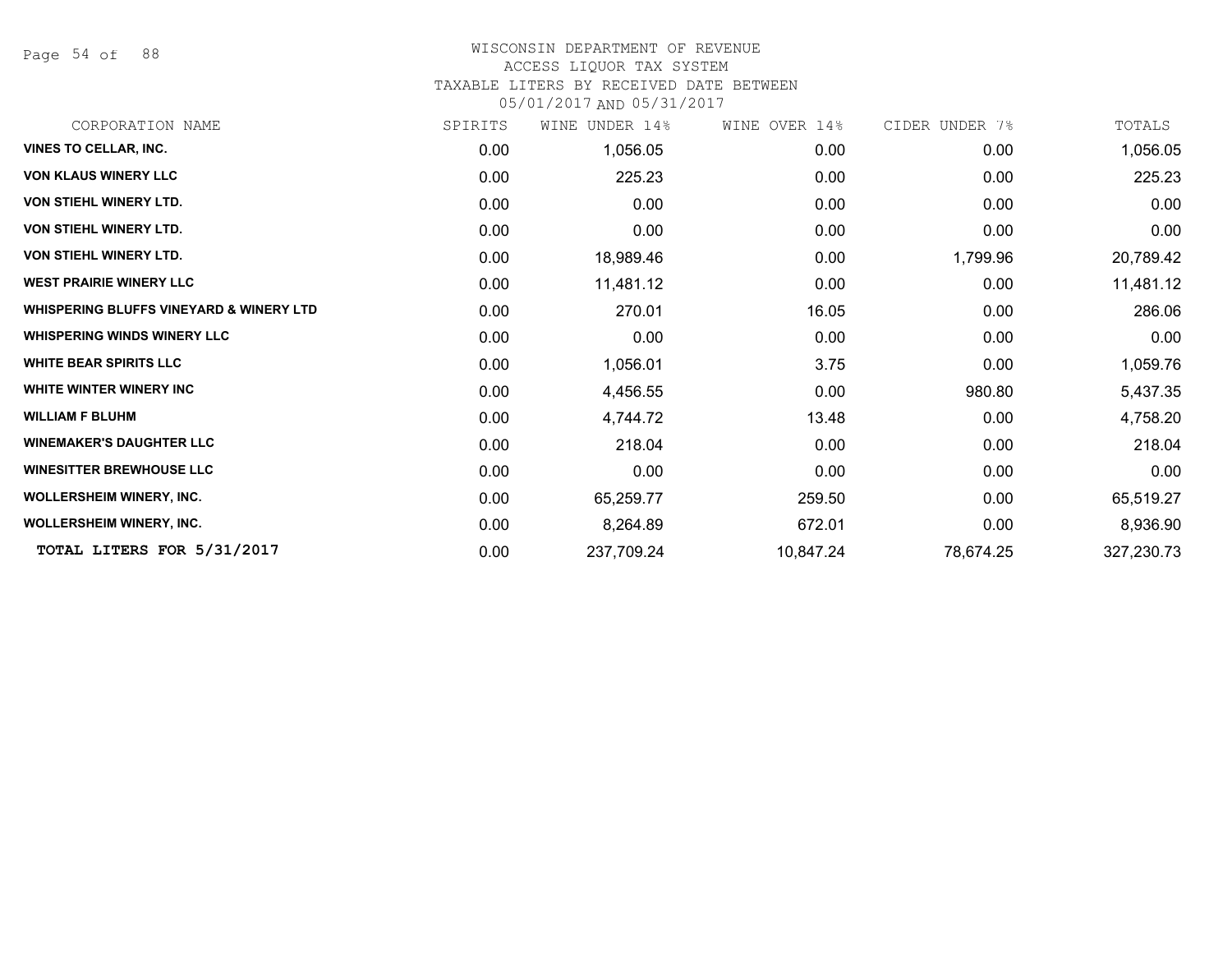Page 55 of 88

## WISCONSIN DEPARTMENT OF REVENUE ACCESS LIQUOR TAX SYSTEM TAXABLE LITERS BY RECEIVED DATE BETWEEN 05/01/2017 AND 05/31/2017

**WINE DIRECT SHIPPER (WDS) 1-800 WINESHOP.COM INC** 0.00 0.00 0.00 0.00 0.00 CORPORATION NAME SPIRITS WINE UNDER 14% WINE OVER 14% CIDER UNDER 7% TOTALS

| 2HAWK, LLC                                  | 0.00 | 0.00 | 0.00 | 0.00 | 0.00 |
|---------------------------------------------|------|------|------|------|------|
| <b>7 &amp; 8 LLC</b>                        | 0.00 | 0.00 | 0.00 | 0.00 | 0.00 |
| A TO Z WINEWORKS LLC                        | 0.00 | 0.00 | 0.00 | 0.00 | 0.00 |
| A W DIRECT LLC                              | 0.00 | 0.00 | 0.00 | 0.00 | 0.00 |
| <b>ABACELA VINEYARDS &amp; WINERY INC</b>   | 0.00 | 0.00 | 0.00 | 0.00 | 0.00 |
| <b>ABEJA LLC</b>                            | 0.00 | 0.00 | 0.00 | 0.00 | 0.00 |
| <b>ABERNATHY HOFFMAN, LLC</b>               | 0.00 | 0.00 | 0.00 | 0.00 | 0.00 |
| <b>ABREU VINEYARDS INC</b>                  | 0.00 | 0.00 | 0.00 | 0.00 | 0.00 |
| AC VIN CO LLC                               | 0.00 | 0.00 | 0.00 | 0.00 | 0.00 |
| <b>ACCOLADE WINES NORTH AMERICA INC</b>     | 0.00 | 0.00 | 0.00 | 0.00 | 0.00 |
| <b>ACORN ALEGRIA WINERY</b>                 | 0.00 | 0.00 | 0.00 | 0.00 | 0.00 |
| <b>ADAMS WINERY LLC</b>                     | 0.00 | 0.00 | 0.00 | 0.00 | 0.00 |
| <b>ADELAIDA CELLARS INC</b>                 | 0.00 | 0.00 | 0.00 | 0.00 | 0.00 |
| <b>ADELSHEIM VINEYARD LLC</b>               | 0.00 | 0.00 | 0.00 | 0.00 | 0.00 |
| <b>AGATE RIDGE VINEYARD LLC</b>             | 0.00 | 0.00 | 0.00 | 0.00 | 0.00 |
| AH WINES INC                                | 0.00 | 0.00 | 0.00 | 0.00 | 0.00 |
| <b>ALEXANDER P OXMAN</b>                    | 0.00 | 0.00 | 0.00 | 0.00 | 0.00 |
| ALEXANDRIA NICOLE CELLARS LLC               | 0.00 | 0.00 | 0.00 | 0.00 | 0.00 |
| <b>ALPHA &amp; OMEGA WINERY LLC</b>         | 0.00 | 0.00 | 0.00 | 0.00 | 0.00 |
| <b>ALTAMURA WINERY INC</b>                  | 0.00 | 0.00 | 0.00 | 0.00 | 0.00 |
| <b>ALVAREZ VINEYARDS LLC</b>                | 0.00 | 0.00 | 0.00 | 0.00 | 0.00 |
| <b>AMANDA STEFL</b>                         | 0.00 | 0.00 | 0.00 | 0.00 | 0.00 |
| <b>AMAPOLA CREEK VINEYARDS &amp; WINERY</b> | 0.00 | 0.00 | 0.00 | 0.00 | 0.00 |
| <b>AMAVI CELLARS LLC</b>                    | 0.00 | 0.00 | 0.00 | 0.00 | 0.00 |
| <b>AMERICAN VINTNERS LLC</b>                | 0.00 | 0.00 | 0.00 | 0.00 | 0.00 |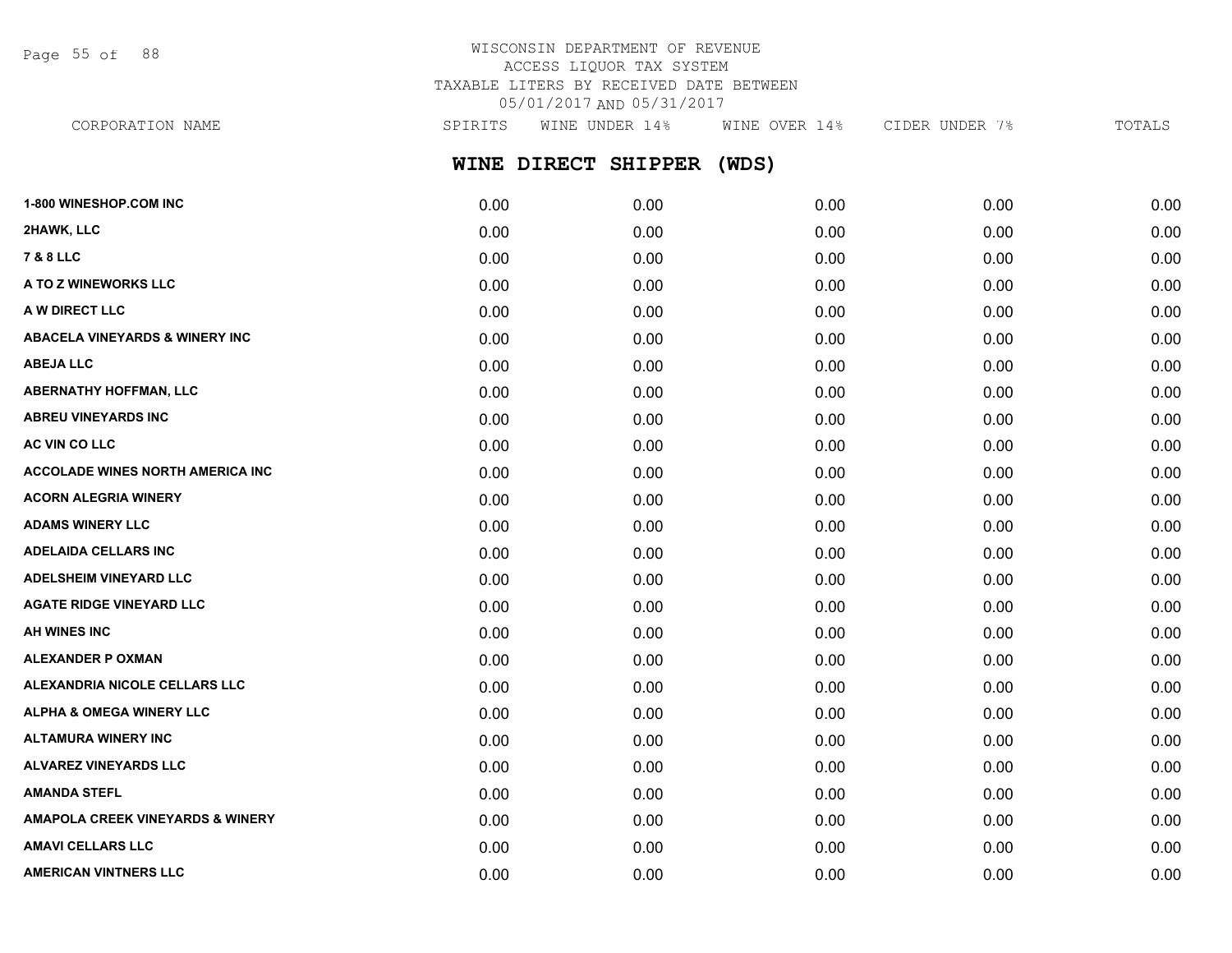Page 56 of 88

| CORPORATION NAME                   | SPIRITS | WINE UNDER 14% | WINE OVER 14% | CIDER UNDER 7% | TOTALS |
|------------------------------------|---------|----------------|---------------|----------------|--------|
| <b>AMERICAN WINE TRADE INC</b>     | 0.00    | 0.00           | 0.00          | 0.00           | 0.00   |
| <b>AMPELOS CELLARS INC</b>         | 0.00    | 0.00           | 0.00          | 0.00           | 0.00   |
| <b>AMUSE BOUCHE LLC</b>            | 0.00    | 0.00           | 0.00          | 0.00           | 0.00   |
| <b>ANCIENT PEAK INC</b>            | 0.00    | 20.25          | 0.00          | 0.00           | 20.25  |
| ANDERSONS CONN VALLEY WINERY INC   | 0.00    | 0.00           | 0.00          | 0.00           | 0.00   |
| <b>ANIMO LP</b>                    | 0.00    | 0.00           | 0.00          | 0.00           | 0.00   |
| <b>ANOMALY VINEYARDS LLC</b>       | 0.00    | 0.00           | 0.00          | 0.00           | 0.00   |
| <b>ANTHILL FARMS LLC</b>           | 0.00    | 0.00           | 0.00          | 0.00           | 0.00   |
| <b>ANTHONY M TRUCHARD</b>          | 0.00    | 0.00           | 0.00          | 0.00           | 0.00   |
| <b>AQUA PUMPKIN INC</b>            | 0.00    | 0.00           | 0.00          | 0.00           | 0.00   |
| <b>ARCHANGEL INVESTMENTS LLC</b>   | 0.00    | 0.00           | 0.00          | 0.00           | 0.00   |
| <b>ARETE WINES LLC</b>             | 0.00    | 0.00           | 0.00          | 0.00           | 0.00   |
| <b>ARIETTA INC</b>                 | 0.00    | 0.00           | 0.00          | 0.00           | 0.00   |
| <b>ARISTA WINES LLC</b>            | 0.00    | 0.00           | 0.00          | 0.00           | 0.00   |
| ARIZONA STRONGHOLD VINEYARDS LLC   | 0.00    | 0.00           | 0.00          | 0.00           | 0.00   |
| <b>ARKENSTONE VINEYARDS LLC</b>    | 0.00    | 0.00           | 0.00          | 0.00           | 0.00   |
| <b>ARMIDA WINERY INC</b>           | 0.00    | 0.00           | 0.00          | 0.00           | 0.00   |
| <b>ARMSTRONG FAMILY WINERY LLC</b> | 0.00    | 0.00           | 0.00          | 0.00           | 0.00   |
| <b>ARMSTRONG VINEYARDS INC</b>     | 0.00    | 0.00           | 0.00          | 0.00           | 0.00   |
| <b>ARRINGTON VINEYARDS LLC</b>     | 0.00    | 0.00           | 0.00          | 0.00           | 0.00   |
| <b>ARTISTE MANAGEMENT CO LLC</b>   | 0.00    | 0.00           | 0.00          | 0.00           | 0.00   |
| AU BON CLIMAT LLC                  | 0.00    | 0.00           | 0.00          | 0.00           | 0.00   |
| <b>AUBERT WINEGROWING INC</b>      | 0.00    | 0.00           | 0.00          | 0.00           | 0.00   |
| <b>AUGUST BRIGGS JR INC</b>        | 0.00    | 0.00           | 0.00          | 0.00           | 0.00   |
| AVV WINERY CO LLC                  | 0.00    | 0.00           | 0.00          | 0.00           | 0.00   |
| <b>BALLENTINE VINEYARDS INC</b>    | 0.00    | 0.00           | 0.00          | 0.00           | 0.00   |
| <b>BALTIMORE BEND VINEYARD LLC</b> | 0.00    | 0.00           | 0.00          | 0.00           | 0.00   |
| <b>BANSHEE WINES LLC</b>           | 0.00    | 0.00           | 0.00          | 0.00           | 0.00   |
|                                    |         |                |               |                |        |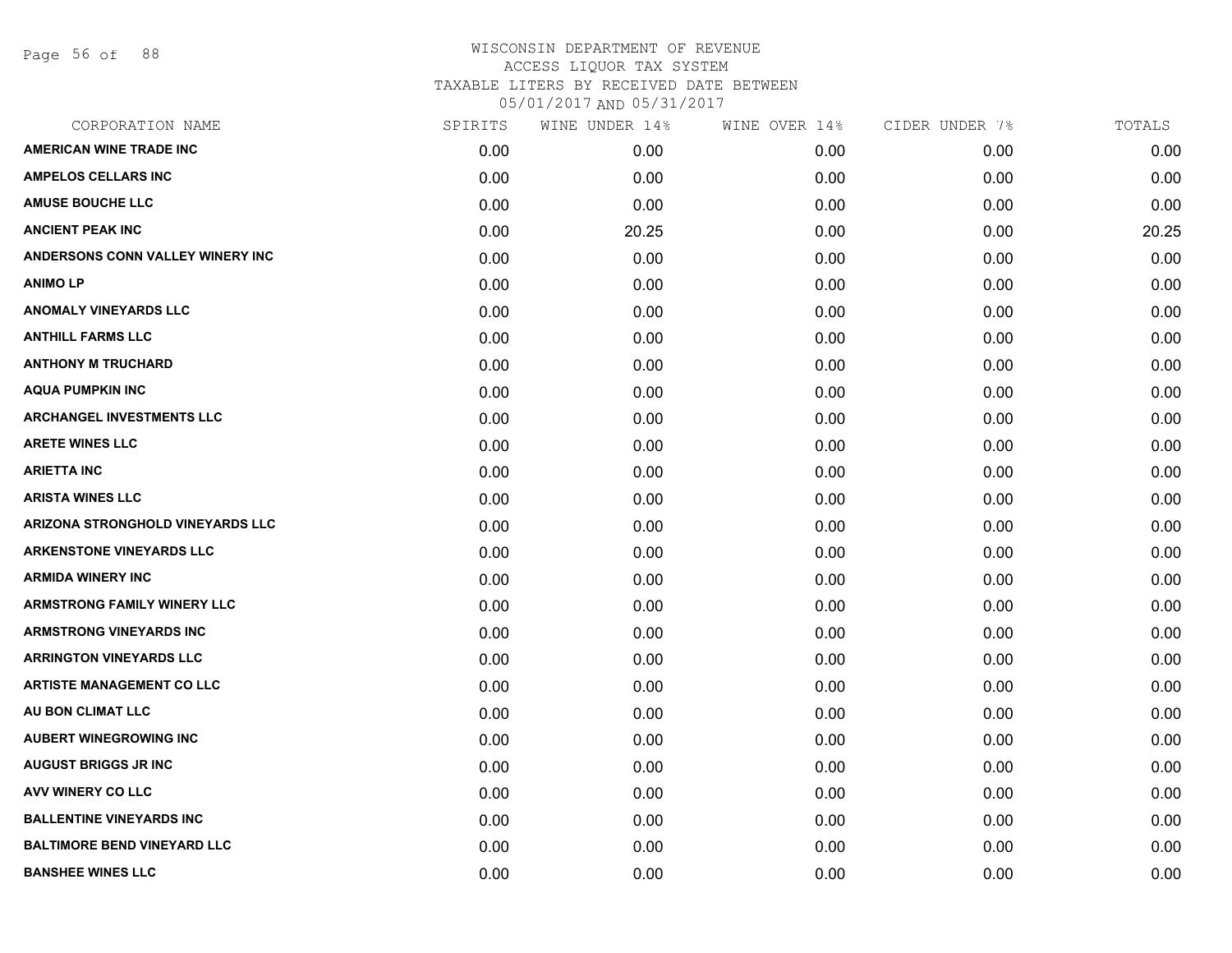Page 57 of 88

| CORPORATION NAME                       | SPIRITS | WINE UNDER 14% | WINE OVER 14% | CIDER UNDER 7% | TOTALS |
|----------------------------------------|---------|----------------|---------------|----------------|--------|
| <b>BARABOO BLUFF WINERY, LLC</b>       | 0.00    | 0.00           | 0.00          | 0.00           | 0.00   |
| <b>BARGETTOS SANTA CRUZ WINERY INC</b> | 0.00    | 0.00           | 0.00          | 0.00           | 0.00   |
| <b>BARNARD GRIFFIN INC</b>             | 0.00    | 0.00           | 0.00          | 0.00           | 0.00   |
| <b>BARNETT VINEYARDS LP</b>            | 0.00    | 0.00           | 0.00          | 0.00           | 0.00   |
| <b>BAUER-KEARNS WINERY LLC</b>         | 0.00    | 0.00           | 0.00          | 0.00           | 0.00   |
| <b>BAW INC</b>                         | 0.00    | 0.00           | 0.00          | 0.00           | 0.00   |
| <b>BAYFIELD WINERY, LTD.</b>           | 0.00    | 0.00           | 0.00          | 0.00           | 0.00   |
| <b>BEAUX FRERES LLC</b>                | 0.00    | 0.00           | 0.00          | 0.00           | 0.00   |
| <b>BECKER FARMS INC</b>                | 0.00    | 0.00           | 0.00          | 0.00           | 0.00   |
| <b>BEDELL NORTH FORK LLC</b>           | 0.00    | 0.00           | 0.00          | 0.00           | 0.00   |
| <b>BEHRENS AND DRINKWARD</b>           | 0.00    | 0.00           | 0.00          | 0.00           | 0.00   |
| <b>BEL VINO LLC</b>                    | 0.00    | 0.00           | 0.00          | 0.00           | 0.00   |
| <b>BELLEVINEZ LLC</b>                  | 0.00    | 0.00           | 0.00          | 0.00           | 0.00   |
| <b>BENESSERE VINEYARDS LTD</b>         | 0.00    | 0.00           | 0.00          | 0.00           | 0.00   |
| BENNETT LANE WINERY LLC                | 0.00    | 0.00           | 0.00          | 0.00           | 0.00   |
| <b>BENOVIA WINERY LLC</b>              | 0.00    | 0.00           | 0.00          | 0.00           | 0.00   |
| <b>BENT CREEK WINERY LLC</b>           | 0.00    | 0.00           | 0.00          | 0.00           | 0.00   |
| <b>BENTON-LANE LLC</b>                 | 0.00    | 0.00           | 0.00          | 0.00           | 0.00   |
| <b>BENZIGER FAMILY WINERY LLC</b>      | 0.00    | 0.00           | 0.00          | 0.00           | 0.00   |
| <b>BERGSTROM WINES LLC</b>             | 0.00    | 0.00           | 0.00          | 0.00           | 0.00   |
| <b>BERNARDUS LLC</b>                   | 0.00    | 0.00           | 0.00          | 0.00           | 0.00   |
| BETHEL HEIGHTS VINEYARD INC            | 0.00    | 0.00           | 0.00          | 0.00           | 0.00   |
| BETTER BRANDS INTERNATIONAL            | 0.00    | 0.00           | 0.00          | 0.00           | 0.00   |
| <b>BETZ CELLARS LLC</b>                | 0.00    | 0.00           | 0.00          | 0.00           | 0.00   |
| <b>BIG BASIN VINEYARDS LLC</b>         | 0.00    | 0.00           | 0.00          | 0.00           | 0.00   |
| <b>BILTMORE ESTATE WINE COMPANY</b>    | 0.00    | 0.00           | 0.00          | 0.00           | 0.00   |
| <b>BLACKBIRD VINEYARDS LLC</b>         | 0.00    | 0.00           | 0.00          | 0.00           | 0.00   |
| <b>BLACKBURN ENTERPRISES LLC</b>       | 0.00    | 0.00           | 0.00          | 0.00           | 0.00   |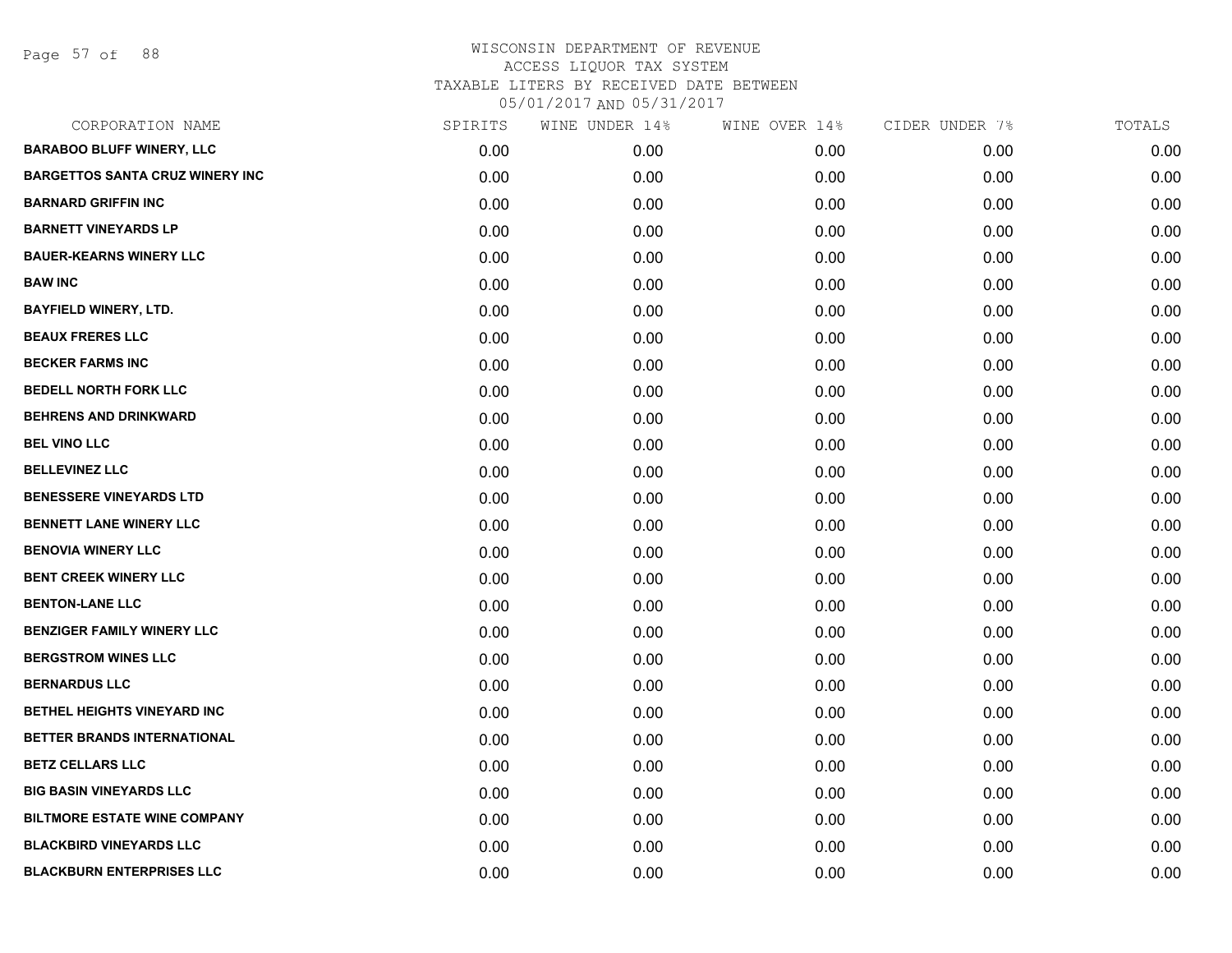Page 58 of 88

| CORPORATION NAME                              | SPIRITS | WINE UNDER 14% | WINE OVER 14% | CIDER UNDER 7% | TOTALS |
|-----------------------------------------------|---------|----------------|---------------|----------------|--------|
| <b>BLANKIET ESTATE LLC</b>                    | 0.00    | 0.00           | 0.00          | 0.00           | 0.00   |
| <b>BLIND HORSE WINERY LLC</b>                 | 0.00    | 0.00           | 0.00          | 0.00           | 0.00   |
| BLUE MOUNTAIN CIDER COMPANY LLC               | 0.00    | 0.00           | 0.00          | 0.00           | 0.00   |
| <b>BLUE SKY VINTNERS LLC</b>                  | 0.00    | 0.00           | 0.00          | 0.00           | 0.00   |
| <b>BNA WINE GROUP LLC</b>                     | 0.00    | 0.00           | 0.00          | 0.00           | 0.00   |
| <b>BOEGER WINERY INC</b>                      | 0.00    | 0.00           | 0.00          | 0.00           | 0.00   |
| <b>BOGLE VINEYARDS INC</b>                    | 0.00    | 0.00           | 0.00          | 0.00           | 0.00   |
| <b>BONNY DOON WINERY INC</b>                  | 0.00    | 0.00           | 0.00          | 0.00           | 0.00   |
| <b>BOOKWALTER WINERY LLC</b>                  | 0.00    | 0.00           | 0.00          | 0.00           | 0.00   |
| <b>BOTHAM VINEYARDS, INC.</b>                 | 0.00    | 0.00           | 0.00          | 0.00           | 0.00   |
| <b>BOUCHAINE VINEYARDS INC</b>                | 0.00    | 0.00           | 0.00          | 0.00           | 0.00   |
| <b>BOWERS HARBOR VINEYARDS AND WINERY INC</b> | 0.00    | 0.00           | 0.00          | 0.00           | 0.00   |
| <b>BRANCHES WINERY LLC</b>                    | 0.00    | 0.00           | 0.00          | 0.00           | 0.00   |
| <b>BRASSFIELD ESTATE WINERY LLC</b>           | 0.00    | 0.00           | 0.00          | 0.00           | 0.00   |
| <b>BRESSLER VINEYARDS LLC</b>                 | 0.00    | 0.00           | 0.00          | 0.00           | 0.00   |
| <b>BRET LOPEZ</b>                             | 0.00    | 0.00           | 0.00          | 0.00           | 0.00   |
| <b>BREWER-CLIFTON LLC</b>                     | 0.00    | 0.00           | 0.00          | 0.00           | 0.00   |
| <b>BRIAN CARTER CELLARS LLC</b>               | 0.00    | 0.00           | 0.00          | 0.00           | 0.00   |
| <b>BRIAN M HEATH</b>                          | 0.00    | 0.00           | 0.00          | 0.00           | 0.00   |
| <b>BRIGADOON FARM &amp; WINERY LLC</b>        | 0.00    | 0.00           | 0.00          | 0.00           | 0.00   |
| <b>BRIGHT CELLARS INC</b>                     | 0.00    | 0.00           | 0.00          | 0.00           | 0.00   |
| <b>BRONCO WINE COMPANY</b>                    | 0.00    | 0.00           | 0.00          | 0.00           | 0.00   |
| <b>BROWN ESTATE VINEYARDS LLC</b>             | 0.00    | 0.00           | 0.00          | 0.00           | 0.00   |
| <b>BRUTOCAO CELLARS LP</b>                    | 0.00    | 0.00           | 0.00          | 0.00           | 0.00   |
| <b>BRYANT VINEYARDS INC</b>                   | 0.00    | 0.00           | 0.00          | 0.00           | 0.00   |
| <b>BUCKLER FAMILY VINEYARDS LLC</b>           | 0.00    | 0.00           | 0.00          | 0.00           | 0.00   |
| <b>BULLY HILL VINEYARDS INC</b>               | 0.00    | 24.00          | 0.00          | 0.00           | 24.00  |
| <b>BURGESS CELLARS INC</b>                    | 0.00    | 0.00           | 0.00          | 0.00           | 0.00   |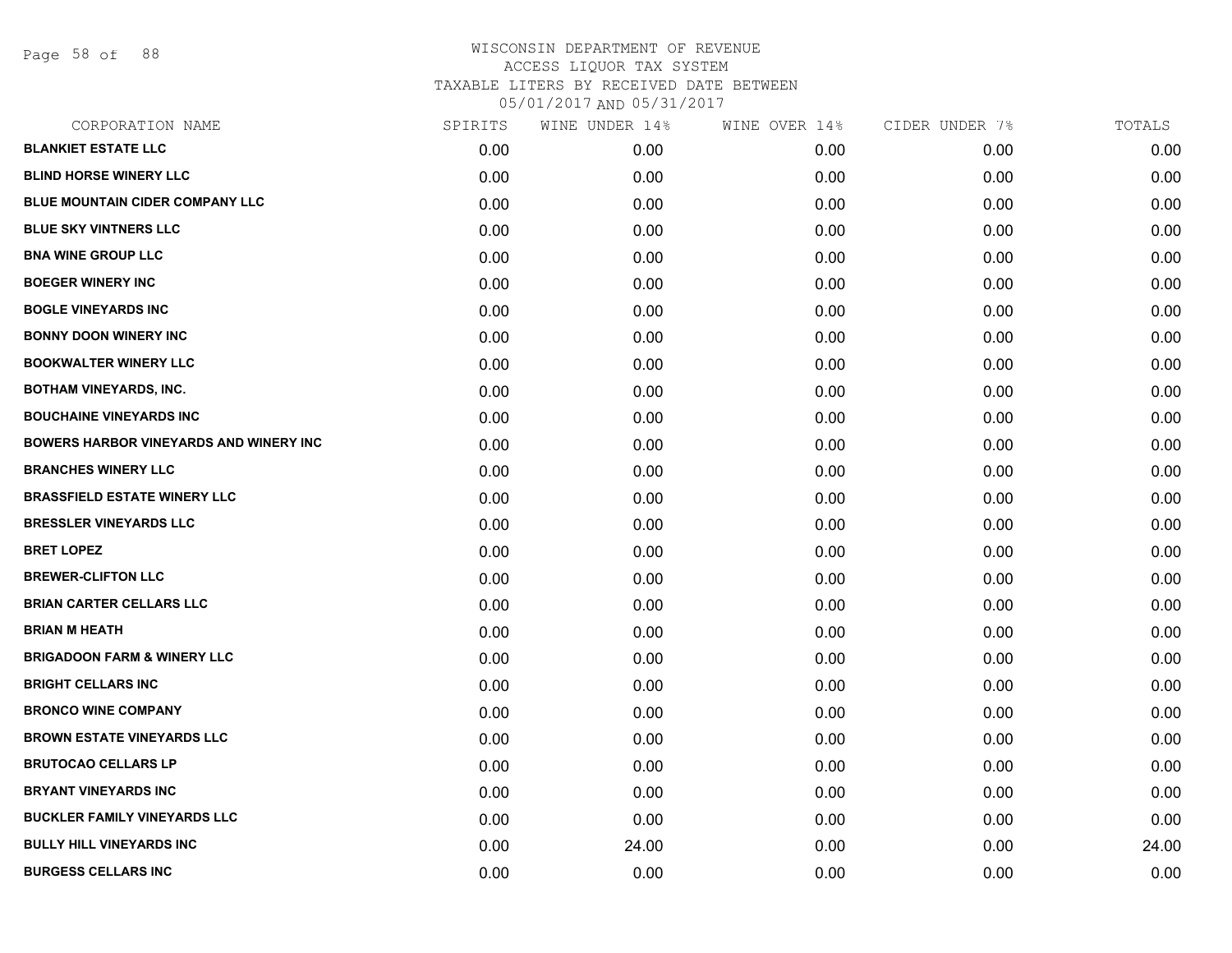Page 59 of 88

| CORPORATION NAME                           | SPIRITS | WINE UNDER 14% | WINE OVER 14% | CIDER UNDER 7% | TOTALS |
|--------------------------------------------|---------|----------------|---------------|----------------|--------|
| <b>BURRELL SCHOOL VINEYARDS INC</b>        | 0.00    | 0.00           | 0.00          | 0.00           | 0.00   |
| <b>BUTTONWOOD FARM WINERY INC</b>          | 0.00    | 0.00           | 0.00          | 0.00           | 0.00   |
| <b>C &amp; C WINE SERVICES INC</b>         | 0.00    | 0.00           | 0.00          | 0.00           | 0.00   |
| <b>C &amp; N CORPORATION</b>               | 0.00    | 0.00           | 0.00          | 0.00           | 0.00   |
| C G DI ARIE VINEYARD & WINERY LLC          | 0.00    | 0.00           | 0.00          | 0.00           | 0.00   |
| <b>C MONDAVI &amp; SONS</b>                | 0.00    | 0.00           | 0.00          | 0.00           | 0.00   |
| <b>CAIN CELLARS INC</b>                    | 0.00    | 0.00           | 0.00          | 0.00           | 0.00   |
| <b>CAIRDEAN VINEYARDS LLC</b>              | 0.00    | 0.00           | 0.00          | 0.00           | 0.00   |
| <b>CAKEBREAD CELLARS</b>                   | 0.00    | 0.00           | 0.00          | 0.00           | 0.00   |
| <b>CALCAREOUS VINEYARD LLC</b>             | 0.00    | 0.00           | 0.00          | 0.00           | 0.00   |
| <b>CALDWELL WINERY LLC</b>                 | 0.00    | 0.00           | 0.00          | 0.00           | 0.00   |
| <b>CALERA WINE COMPANY LP</b>              | 0.00    | 0.00           | 0.00          | 0.00           | 0.00   |
| <b>CALLAWAY TEMECULA LP</b>                | 0.00    | 0.00           | 0.00          | 0.00           | 0.00   |
| <b>CANA'S FEAST WINERY LLC</b>             | 0.00    | 0.00           | 0.00          | 0.00           | 0.00   |
| <b>CARACCIOLI CELLARS INC</b>              | 0.00    | 0.00           | 0.00          | 0.00           | 0.00   |
| <b>CARL THOMA</b>                          | 0.00    | 0.00           | 0.00          | 0.00           | 0.00   |
| <b>CARLISLE WINERY &amp; VINEYARDS LLC</b> | 0.00    | 0.00           | 0.00          | 0.00           | 0.00   |
| <b>CARLOS CREEK WINERY INC</b>             | 0.00    | 0.00           | 0.00          | 0.00           | 0.00   |
| <b>CARNEROS WINE COMPANY INC</b>           | 0.00    | 0.00           | 0.00          | 0.00           | 0.00   |
| <b>CASTORO CELLARS</b>                     | 0.00    | 0.00           | 0.00          | 0.00           | 0.00   |
| <b>CAYMUS VINEYARDS INC</b>                | 0.00    | 0.00           | 0.00          | 0.00           | 0.00   |
| <b>CECIL A ZERBA</b>                       | 0.00    | 0.00           | 0.00          | 0.00           | 0.00   |
| <b>CEDAR KNOLL VINEYARDS INC</b>           | 0.00    | 0.00           | 0.00          | 0.00           | 0.00   |
| <b>CEJA VINEYARDS INC</b>                  | 0.00    | 0.00           | 0.00          | 0.00           | 0.00   |
| <b>CELLAR RAT CELLARS LLC</b>              | 0.00    | 0.00           | 0.00          | 0.00           | 0.00   |
| <b>CHACEWATER LLC</b>                      | 0.00    | 0.00           | 0.00          | 0.00           | 0.00   |
| <b>CHAPPELLET WINERY INC</b>               | 0.00    | 0.00           | 0.00          | 0.00           | 0.00   |
| <b>CHARLES &amp; MARTHA BARRA</b>          | 0.00    | 0.00           | 0.00          | 0.00           | 0.00   |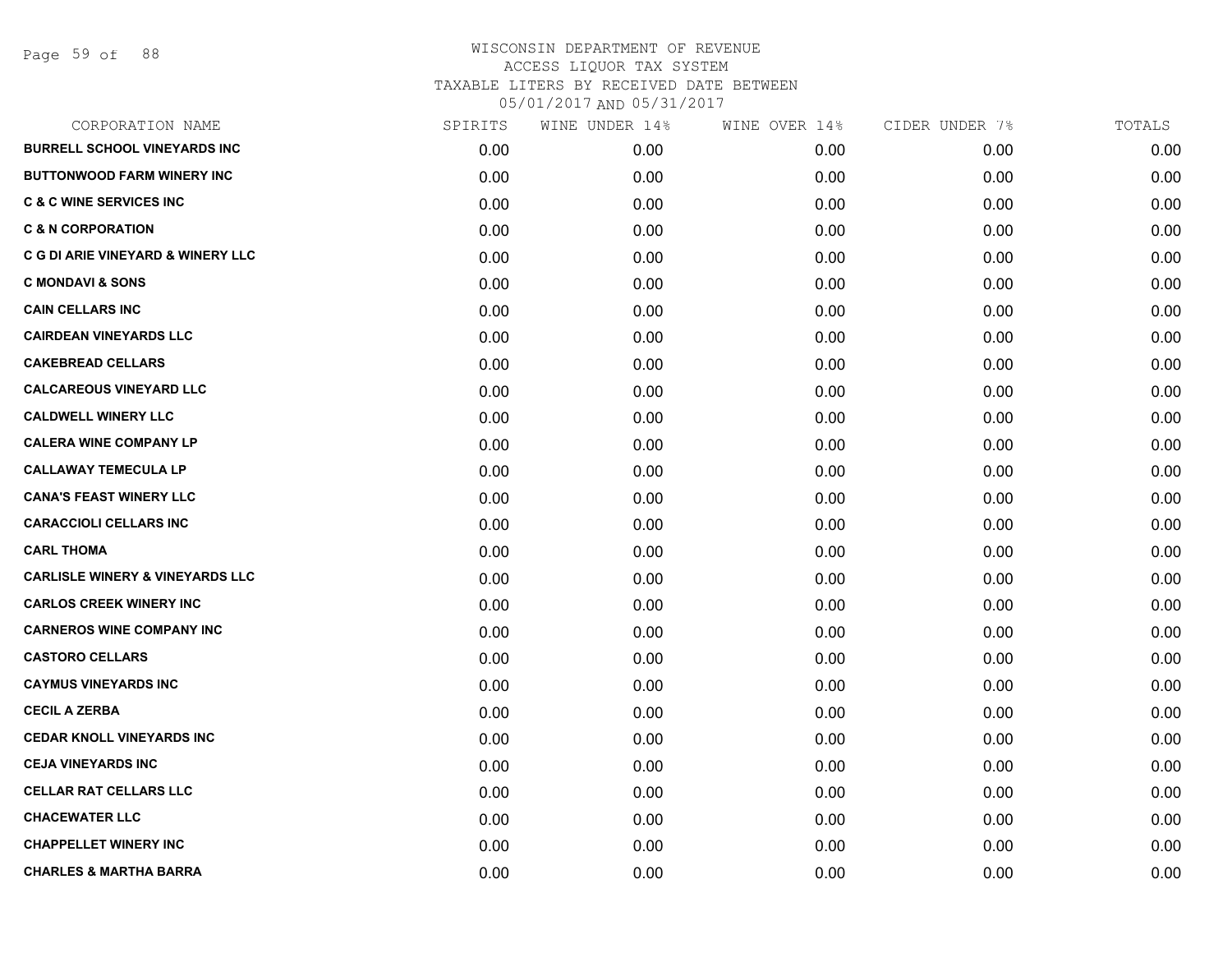Page 60 of 88

## WISCONSIN DEPARTMENT OF REVENUE ACCESS LIQUOR TAX SYSTEM TAXABLE LITERS BY RECEIVED DATE BETWEEN

| CORPORATION NAME                                  | SPIRITS | WINE UNDER 14% | WINE OVER 14% | CIDER UNDER 7% | TOTALS |
|---------------------------------------------------|---------|----------------|---------------|----------------|--------|
| <b>CHARLES REININGER LLC</b>                      | 0.00    | 0.00           | 0.00          | 0.00           | 0.00   |
| <b>CHATEAU BIANCA INC</b>                         | 0.00    | 446.63         | 0.00          | 0.00           | 446.63 |
| <b>CHATEAU DIANA LLC</b>                          | 0.00    | 0.00           | 0.00          | 0.00           | 0.00   |
| <b>CHATEAU GRAND TRAVERSE LTD</b>                 | 0.00    | 0.00           | 0.00          | 0.00           | 0.00   |
| <b>CHATEAU MARGENE INC</b>                        | 0.00    | 0.00           | 0.00          | 0.00           | 0.00   |
| <b>CHATEAU MORRISETTE INC</b>                     | 0.00    | 0.00           | 0.00          | 0.00           | 0.00   |
| <b>CHATEAU OPERATIONS, LTD.</b>                   | 0.00    | 0.00           | 0.00          | 0.00           | 0.00   |
| <b>CHATEAU POTELLE HOLDINGS LLC</b>               | 0.00    | 0.00           | 0.00          | 0.00           | 0.00   |
| <b>CHATEAU ST CROIX WINERY &amp; VINEYARD LLC</b> | 0.00    | 0.00           | 0.00          | 0.00           | 0.00   |
| <b>CHERRY HILL LLC</b>                            | 0.00    | 0.00           | 0.00          | 0.00           | 0.00   |
| <b>CHIARELLO FAMILY VINEYARDS LLC</b>             | 0.00    | 0.00           | 0.00          | 0.00           | 0.00   |
| <b>CHIMNEY ROCK WINERY LLC</b>                    | 0.00    | 0.00           | 0.00          | 0.00           | 0.00   |
| <b>CHRISTOPHE BARON</b>                           | 0.00    | 0.00           | 0.00          | 0.00           | 0.00   |
| <b>CHRISTOPHER DRAKE WHITCRAFT</b>                | 0.00    | 0.00           | 0.00          | 0.00           | 0.00   |
| <b>CHRISTOPHER FIGGINS</b>                        | 0.00    | 0.00           | 0.00          | 0.00           | 0.00   |
| <b>CIDER HOUSE OF WISCONSIN LLC</b>               | 0.00    | 0.00           | 0.00          | 0.00           | 0.00   |
| <b>CINNABAR WINERY LLC</b>                        | 0.00    | 0.00           | 0.00          | 0.00           | 0.00   |
| CITY VINTNERS SAN FRANCISCO WINERY LLC            | 0.00    | 0.00           | 0.00          | 0.00           | 0.00   |
| <b>CLAY JAR HOLDINGS LLC</b>                      | 0.00    | 0.00           | 0.00          | 0.00           | 0.00   |
| <b>CLIF BAR FAMILY WINERY &amp; FARM LLC</b>      | 0.00    | 0.00           | 0.00          | 0.00           | 0.00   |
| <b>CLINE CELLARS INC</b>                          | 0.00    | 0.00           | 0.00          | 0.00           | 0.00   |
| <b>CLOS DU VAL WINE CO LTD</b>                    | 0.00    | 0.00           | 0.00          | 0.00           | 0.00   |
| <b>CLOS LACHANCE WINES LLC</b>                    | 0.00    | 0.00           | 0.00          | 0.00           | 0.00   |
| <b>COCKERELL WINE CONSULTING LLC</b>              | 0.00    | 0.00           | 0.00          | 0.00           | 0.00   |
| <b>CODORNIU NAPA INC</b>                          | 0.00    | 0.00           | 0.00          | 0.00           | 0.00   |
| <b>COL SOLARE, LLP</b>                            | 0.00    | 0.00           | 0.00          | 0.00           | 0.00   |
| <b>COLGIN PARTNERS LLC</b>                        | 0.00    | 0.00           | 0.00          | 0.00           | 0.00   |
| <b>COLLEEN M BOS</b>                              | 0.00    | 0.00           | 0.00          | 0.00           | 0.00   |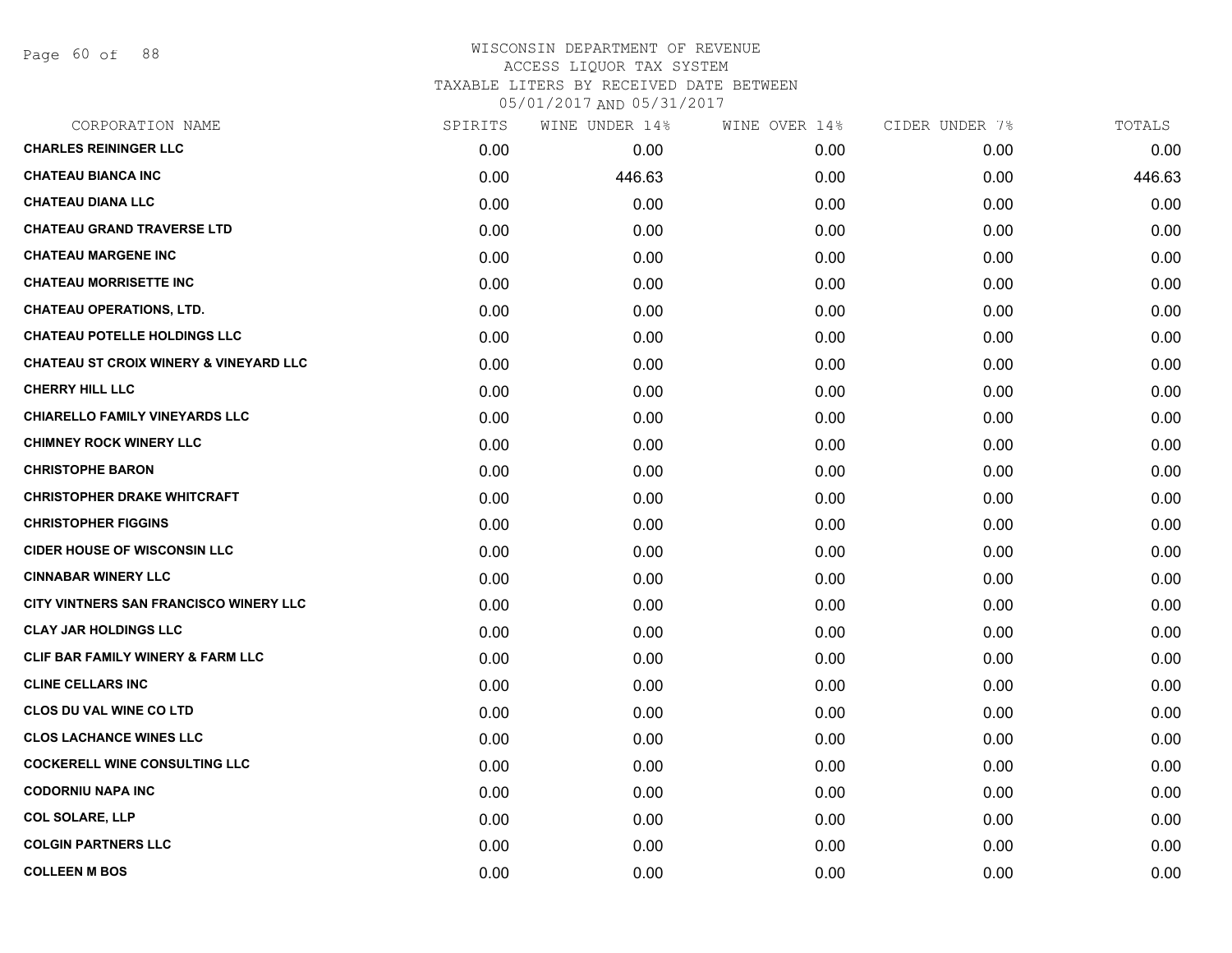| CORPORATION NAME                                | SPIRITS | WINE UNDER 14% | WINE OVER 14% | CIDER UNDER 7% | TOTALS |
|-------------------------------------------------|---------|----------------|---------------|----------------|--------|
| <b>COLUMBIA RIVER WINERY INC</b>                | 0.00    | 0.00           | 0.00          | 0.00           | 0.00   |
| <b>CONSTELLATION BRANDS U.S. OPERATIONS INC</b> | 0.00    | 0.00           | 0.00          | 0.00           | 0.00   |
| <b>CONUNDRUM WINERY LLC</b>                     | 0.00    | 0.00           | 0.00          | 0.00           | 0.00   |
| <b>CONWAY VINEYARDS INC</b>                     | 0.00    | 0.00           | 0.00          | 0.00           | 0.00   |
| <b>COOL HAND VINEYARDS LLC</b>                  | 0.00    | 0.00           | 0.00          | 0.00           | 0.00   |
| <b>COPPER CANE LLC</b>                          | 0.00    | 0.00           | 0.00          | 0.00           | 0.00   |
| <b>CORNERSTONE CELLARS INC</b>                  | 0.00    | 0.00           | 0.00          | 0.00           | 0.00   |
| <b>COURAGEOUS INC</b>                           | 0.00    | 0.00           | 0.00          | 0.00           | 0.00   |
| <b>CRAIG FLETCHER</b>                           | 0.00    | 0.00           | 0.00          | 0.00           | 0.00   |
| <b>CRAIG S HANDLY</b>                           | 0.00    | 0.00           | 0.00          | 0.00           | 0.00   |
| <b>CREATIVE WINE CONCEPTS INC</b>               | 0.00    | 0.00           | 45.75         | 0.00           | 45.75  |
| <b>CREW WINE COMPANY LLC</b>                    | 0.00    | 0.00           | 0.00          | 0.00           | 0.00   |
| <b>CRIMSON WINE GROUP LTD</b>                   | 0.00    | 0.00           | 0.00          | 0.00           | 0.00   |
| <b>CRISTOM VINEYARDS INC</b>                    | 0.00    | 0.00           | 0.00          | 0.00           | 0.00   |
| <b>CROCKER &amp; STARR WINE CO LLC</b>          | 0.00    | 0.00           | 0.00          | 0.00           | 0.00   |
| <b>CROWN POINT WINERY LLC</b>                   | 0.00    | 0.75           | 3.75          | 0.00           | 4.50   |
| <b>CULTIVATE WINES LLC</b>                      | 0.00    | 0.00           | 0.00          | 0.00           | 0.00   |
| <b>CUNAT PREMIUM VINEYARDS LLC</b>              | 0.00    | 0.00           | 0.00          | 0.00           | 0.00   |
| <b>CUSHMAN WINERY CORPORATION</b>               | 0.00    | 0.00           | 0.00          | 0.00           | 0.00   |
| <b>CUVAISON INC</b>                             | 0.00    | 0.00           | 0.00          | 0.00           | 0.00   |
| <b>CWC WINERY LLC</b>                           | 0.00    | 0.00           | 0.00          | 0.00           | 0.00   |
| <b>D &amp; J F CELLARS INC</b>                  | 0.00    | 0.00           | 0.00          | 0.00           | 0.00   |
| <b>D MYERS LLC</b>                              | 0.00    | 0.00           | 0.00          | 0.00           | 0.00   |
| <b>DANA ESTATES INC</b>                         | 0.00    | 0.00           | 0.00          | 0.00           | 0.00   |
| <b>DANIEL J KOEPKE</b>                          | 0.00    | 0.00           | 0.00          | 0.00           | 0.00   |
| DANZA DEL SOL WINERY INC                        | 0.00    | 0.00           | 0.00          | 0.00           | 0.00   |
| <b>DANZINGER VINEYARDS LLC</b>                  | 0.00    | 0.00           | 0.00          | 0.00           | 0.00   |
| <b>DAOU VINEYARDS LLC</b>                       | 0.00    | 0.00           | 0.00          | 0.00           | 0.00   |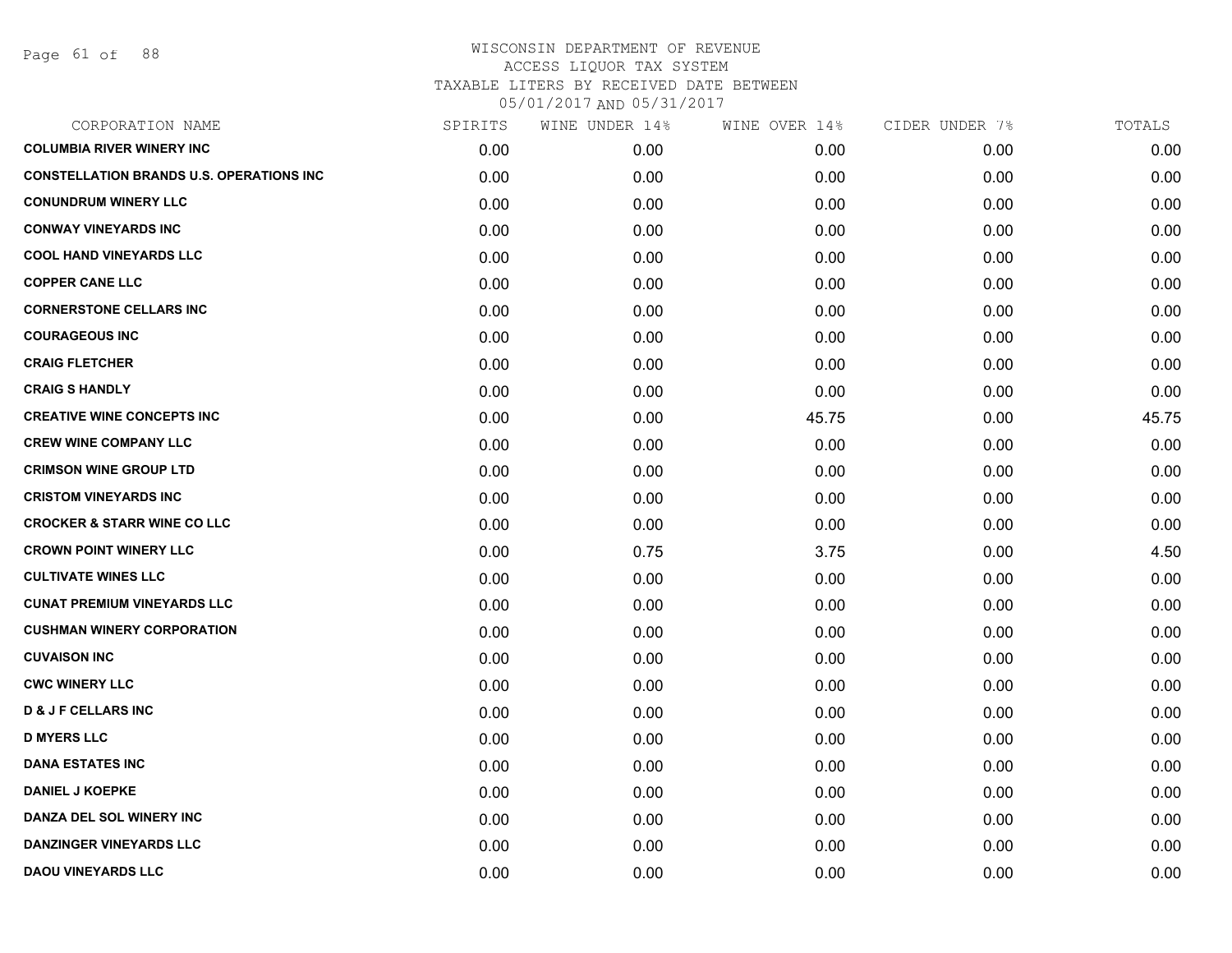Page 62 of 88

| CORPORATION NAME                                              | SPIRITS | WINE UNDER 14% | WINE OVER 14% | CIDER UNDER 7% | TOTALS |
|---------------------------------------------------------------|---------|----------------|---------------|----------------|--------|
| DARIOUSH KHALEDI WINERY LLC                                   | 0.00    | 0.00           | 0.00          | 0.00           | 0.00   |
| <b>DAVID BRUCE WINERY INC</b>                                 | 0.00    | 0.00           | 0.00          | 0.00           | 0.00   |
| <b>DAVID COFFARO</b>                                          | 0.00    | 0.00           | 0.00          | 0.00           | 0.00   |
| <b>DAVID J MATTHEWS</b>                                       | 0.00    | 0.00           | 0.00          | 0.00           | 0.00   |
| <b>DAVID JAMES LLC</b>                                        | 0.00    | 0.00           | 0.00          | 0.00           | 0.00   |
| <b>DAVIDS PINOT VINEYARDS INC</b>                             | 0.00    | 0.00           | 0.00          | 0.00           | 0.00   |
| <b>DAVIS ESTATES LLC</b>                                      | 0.00    | 0.00           | 0.00          | 0.00           | 0.00   |
| DE LA MONTANYA WINERY INC                                     | 0.00    | 0.00           | 0.00          | 0.00           | 0.00   |
| DEERFIELD RANCH WINERY LLC                                    | 0.00    | 0.00           | 0.00          | 0.00           | 0.00   |
| DEL DOTTO VINEYARDS INC                                       | 0.00    | 0.00           | 0.00          | 0.00           | 0.00   |
| <b>DELICATO VINEYARDS INC</b>                                 | 0.00    | 0.00           | 0.00          | 0.00           | 0.00   |
| <b>DELILLE CELLARS LLC</b>                                    | 0.00    | 0.00           | 0.00          | 0.00           | 0.00   |
| <b>DENNER WINERY INC</b>                                      | 0.00    | 0.00           | 0.00          | 0.00           | 0.00   |
| <b>DENNIS R ONEIL</b>                                         | 0.00    | 0.00           | 0.00          | 0.00           | 0.00   |
| DH GUSTAFSON FAMILY VINEYARDS LLC                             | 0.00    | 0.00           | 0.00          | 0.00           | 0.00   |
| <b>DIAMOND MOUNTAIN VINEYARD</b>                              | 0.00    | 0.00           | 0.00          | 0.00           | 0.00   |
| <b>DIANA HOBSON</b>                                           | 0.00    | 0.00           | 0.00          | 0.00           | 0.00   |
| <b>DOMAINE CARNEROS LTD</b>                                   | 0.00    | 0.00           | 0.00          | 0.00           | 0.00   |
| <b>DOMAINE CHANDON INC</b>                                    | 0.00    | 0.00           | 0.00          | 0.00           | 0.00   |
| <b>DOMAINE DE MARIA SOTER LLC</b>                             | 0.00    | 0.00           | 0.00          | 0.00           | 0.00   |
| <b>DOMAINE DROUHIN OREGON LLC</b>                             | 0.00    | 0.00           | 0.00          | 0.00           | 0.00   |
| <b>DOMAINE MB LLC</b>                                         | 0.00    | 0.00           | 0.00          | 0.00           | 0.00   |
| <b>DOMAINE SERENE VINEYARDS &amp; WINERY INC</b>              | 0.00    | 0.00           | 0.00          | 0.00           | 0.00   |
| <b>DOMINICK CHIRICHILLO</b>                                   | 0.00    | 0.00           | 0.00          | 0.00           | 0.00   |
| DON SEBASTIANI & SONS INTERNATIONAL WINE<br><b>NEGOCIANTS</b> | 0.00    | 0.00           | 0.00          | 0.00           | 0.00   |
| <b>DONALD PHILLIPS HILL JR</b>                                | 0.00    | 0.00           | 0.00          | 0.00           | 0.00   |
| DONATI FAMILY VINEYARD INC                                    | 0.00    | 0.00           | 0.00          | 0.00           | 0.00   |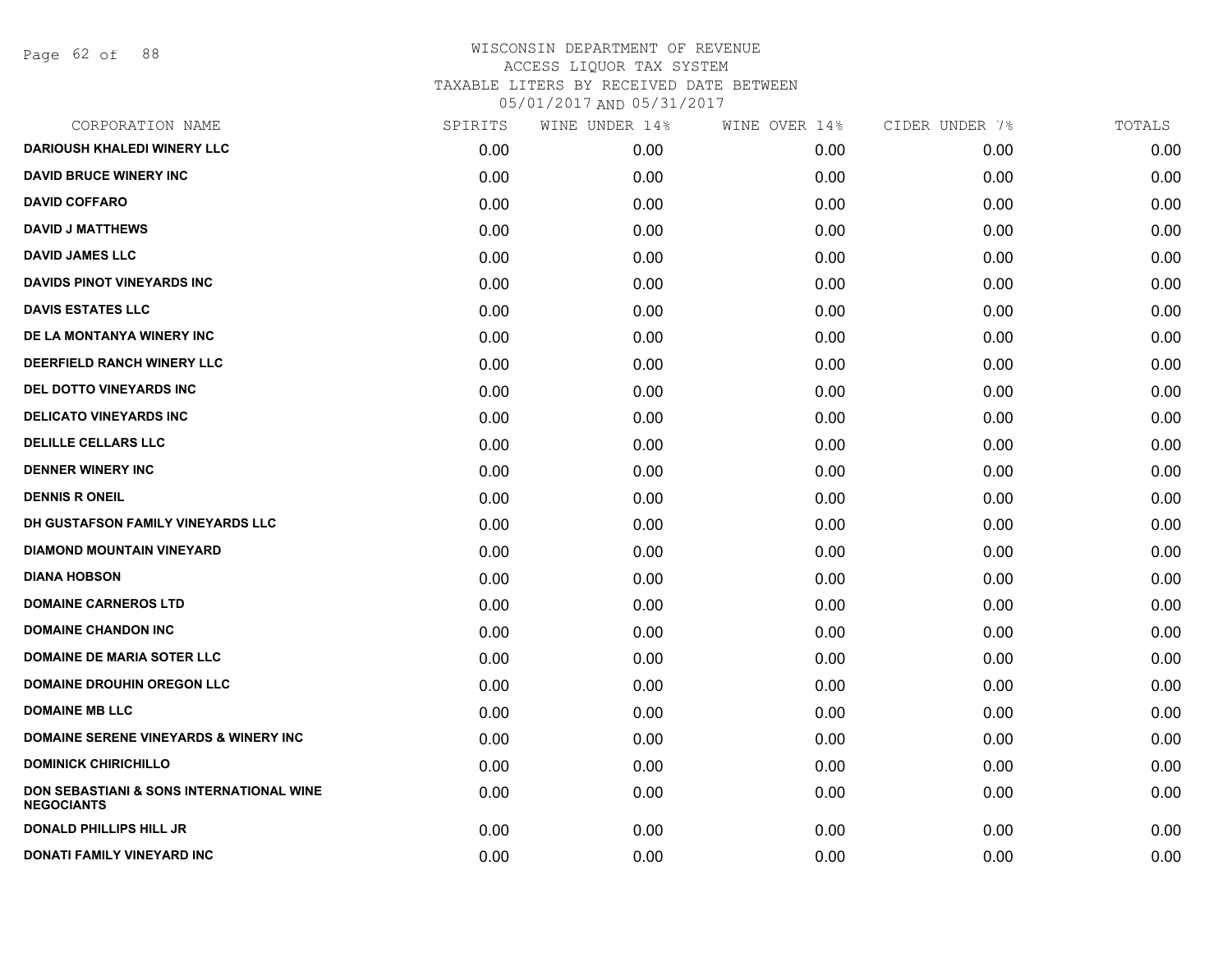Page 63 of 88

| CORPORATION NAME                   | SPIRITS | WINE UNDER 14% | WINE OVER 14% | CIDER UNDER 7% | TOTALS |
|------------------------------------|---------|----------------|---------------|----------------|--------|
| DONELAN FAMILY WINE CELLARS LLC    | 0.00    | 0.00           | 0.00          | 0.00           | 0.00   |
| DOUBLE CANYON VINEYARDS LLC        | 0.00    | 0.00           | 0.00          | 0.00           | 0.00   |
| <b>DOUBLE D WINERY LLC</b>         | 0.00    | 0.00           | 0.00          | 0.00           | 0.00   |
| <b>DRINKS LICENSING LLC</b>        | 0.00    | 0.00           | 0.00          | 0.00           | 0.00   |
| <b>DRUMLIN RIDGE WINERY LLC</b>    | 0.00    | 0.00           | 0.00          | 0.00           | 0.00   |
| DRY CREEK VINEYARD INC             | 0.00    | 0.00           | 0.00          | 0.00           | 0.00   |
| <b>DSC INVESTORS INC</b>           | 0.00    | 0.00           | 0.00          | 0.00           | 0.00   |
| <b>DUCKHORN WINE COMPANY</b>       | 0.00    | 0.00           | 0.00          | 0.00           | 0.00   |
| <b>DUMOL WINERY LLC</b>            | 0.00    | 0.00           | 0.00          | 0.00           | 0.00   |
| <b>DUNHAM CELLARS LLC</b>          | 0.00    | 0.00           | 0.00          | 0.00           | 0.00   |
| <b>DUNN VINEYARDS LLC</b>          | 0.00    | 0.00           | 0.00          | 0.00           | 0.00   |
| <b>DUPLIN WINE CELLARS INC</b>     | 0.00    | 0.00           | 0.00          | 0.00           | 0.00   |
| DUTTON GOLDFIELD WINERY LLC        | 0.00    | 0.00           | 0.00          | 0.00           | 0.00   |
| <b>E &amp; J GALLO WINERY</b>      | 0.00    | 0.00           | 0.00          | 0.00           | 0.00   |
| <b>EAGLES LANDING WINERY LLC</b>   | 0.00    | 0.00           | 0.00          | 0.00           | 0.00   |
| <b>EARL E BROWN &amp; SONS INC</b> | 0.00    | 0.00           | 0.00          | 0.00           | 0.00   |
| <b>EBERLE WINERY LP</b>            | 0.00    | 0.00           | 0.00          | 0.00           | 0.00   |
| <b>EDWARD J RINK</b>               | 0.00    | 0.00           | 0.00          | 0.00           | 0.00   |
| EHREN JORDAN WINE CELLARS LLC      | 0.00    | 0.00           | 0.00          | 0.00           | 0.00   |
| <b>ELISABETH W KLEIN</b>           | 0.00    | 0.00           | 0.00          | 0.00           | 0.00   |
| ELK COVE VINEYARDS INC             | 0.00    | 0.00           | 0.00          | 0.00           | 0.00   |
| <b>ELV-OREGON LLC</b>              | 0.00    | 0.00           | 0.00          | 0.00           | 0.00   |
| <b>ELYSE WINERY LLC</b>            | 0.00    | 0.00           | 0.00          | 0.00           | 0.00   |
| <b>EMILIO GUGLIELMO WINERY INC</b> | 0.00    | 0.00           | 0.00          | 0.00           | 0.00   |
| <b>ERIC J KEATING</b>              | 0.00    | 0.00           | 0.00          | 0.00           | 0.00   |
| <b>ERNEST VINEYARDS LLC</b>        | 0.00    | 0.00           | 0.00          | 0.00           | 0.00   |
| <b>ESCALERA-BOULET LLC</b>         | 0.00    | 0.00           | 0.00          | 0.00           | 0.00   |
| <b>F KORBEL &amp; BROS INC</b>     | 0.00    | 0.00           | 0.00          | 0.00           | 0.00   |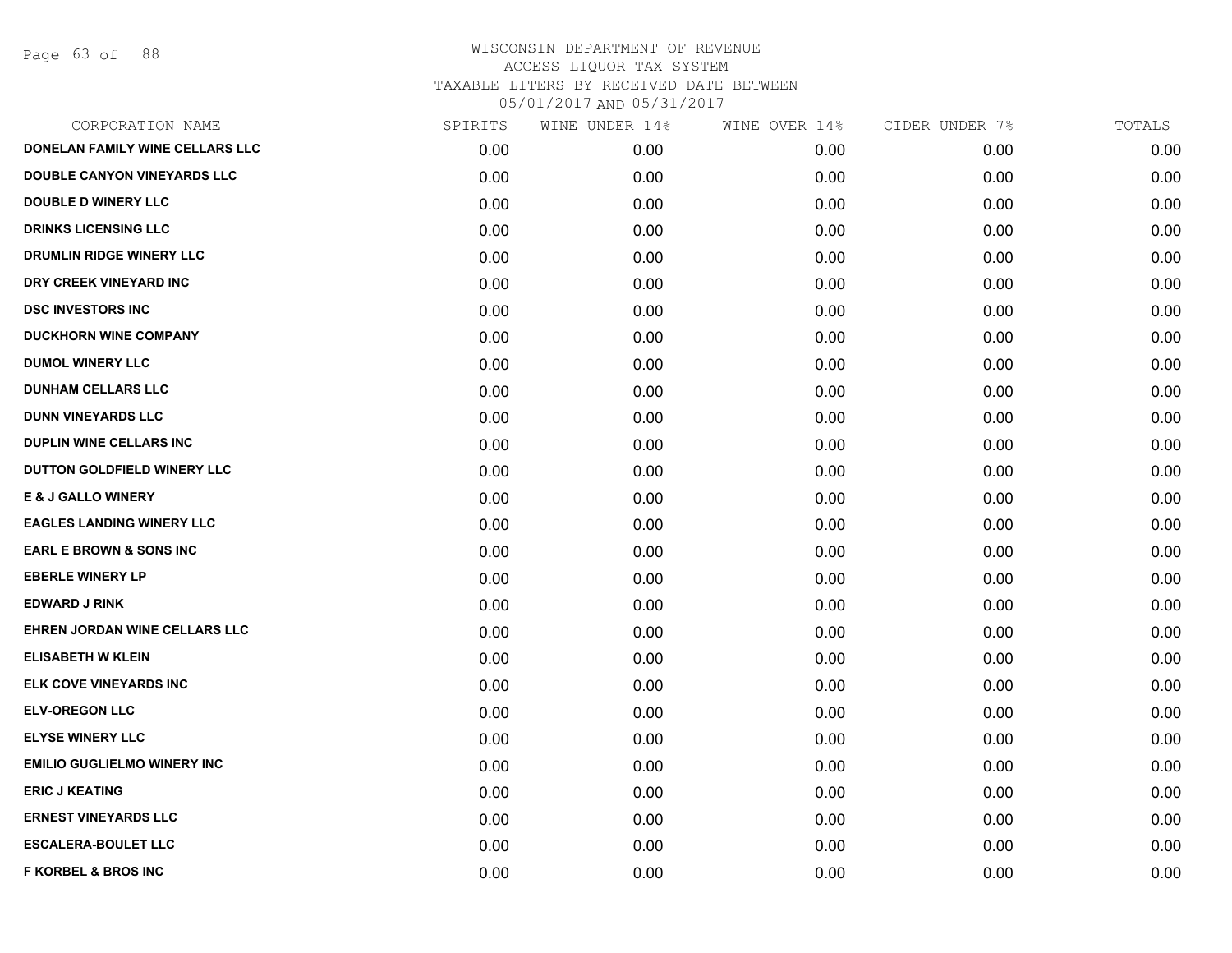Page 64 of 88

| CORPORATION NAME                                 | SPIRITS | WINE UNDER 14% | WINE OVER 14% | CIDER UNDER 7% | TOTALS |
|--------------------------------------------------|---------|----------------|---------------|----------------|--------|
| <b>FANTESCA LLC</b>                              | 0.00    | 0.00           | 0.00          | 0.00           | 0.00   |
| <b>FAT BOYS INC</b>                              | 0.00    | 0.00           | 0.00          | 0.00           | 0.00   |
| <b>FAWN CREEK WINERY LLC</b>                     | 0.00    | 0.00           | 0.00          | 0.00           | 0.00   |
| <b>FAZELI VINEYARDS, LLC</b>                     | 0.00    | 0.00           | 0.00          | 0.00           | 0.00   |
| <b>FENESTRA WINERY INC</b>                       | 0.00    | 0.00           | 0.00          | 0.00           | 0.00   |
| <b>FERMENTING CELLARS LLC</b>                    | 0.00    | 0.00           | 0.00          | 0.00           | 0.00   |
| <b>FERRARI CARANO VINEYARDS &amp; WINERY LLC</b> | 0.00    | 0.00           | 0.00          | 0.00           | 0.00   |
| <b>FETZER VINEYARDS</b>                          | 0.00    | 0.00           | 0.00          | 0.00           | 0.00   |
| <b>FIDDLEHEAD CELLARS LP</b>                     | 0.00    | 0.00           | 0.00          | 0.00           | 0.00   |
| <b>FIDELITAS WINES LLC</b>                       | 0.00    | 0.00           | 0.00          | 0.00           | 0.00   |
| <b>FIESTA VINEYARD &amp; WINERY LLC</b>          | 0.00    | 0.00           | 0.00          | 0.00           | 0.00   |
| <b>FINKELSTEIN VINEYARDS INC</b>                 | 0.00    | 0.00           | 0.00          | 0.00           | 0.00   |
| <b>FIRESTEED CORPORATION</b>                     | 0.00    | 0.00           | 0.00          | 0.00           | 0.00   |
| FISHER KING WINERY, LLC                          | 0.00    | 0.00           | 0.00          | 0.00           | 0.00   |
| <b>FISHER VINEYARDS</b>                          | 0.00    | 0.00           | 0.00          | 0.00           | 0.00   |
| <b>FIVE VINES LLC</b>                            | 0.00    | 0.00           | 0.00          | 0.00           | 0.00   |
| <b>FLORA SPRINGS WINE COMPANY</b>                | 0.00    | 0.00           | 0.00          | 0.00           | 0.00   |
| FLOWERS VINEYARD AND WINERY, LLC                 | 0.00    | 0.00           | 0.00          | 0.00           | 0.00   |
| <b>FLYING B VINEYARD LP</b>                      | 0.00    | 0.00           | 0.00          | 0.00           | 0.00   |
| <b>FN CELLARS LLC</b>                            | 0.00    | 0.00           | 0.00          | 0.00           | 0.00   |
| <b>FOLEY ESTATES VINEYARD &amp; WINERY LLC</b>   | 0.00    | 0.00           | 0.00          | 0.00           | 0.00   |
| <b>FOLEY FAMILY WINES INC</b>                    | 0.00    | 0.00           | 0.00          | 0.00           | 0.00   |
| <b>FOLIO WINE COMPANY LLC</b>                    | 0.00    | 0.00           | 0.00          | 0.00           | 0.00   |
| <b>FORT ROSS VINEYARD &amp; WINERY LLC</b>       | 0.00    | 0.00           | 0.00          | 0.00           | 0.00   |
| <b>FOXEN VINEYARD INC</b>                        | 0.00    | 0.00           | 0.00          | 0.00           | 0.00   |
| <b>FRANCIS COPPOLA WINERY LLC</b>                | 0.00    | 0.00           | 0.00          | 0.00           | 0.00   |
| <b>FRANCISCAN VINEYARDS INC</b>                  | 0.00    | 0.00           | 0.00          | 0.00           | 0.00   |
| <b>FRANK FAMILY VINEYARDS LLC</b>                | 0.00    | 0.00           | 0.00          | 0.00           | 0.00   |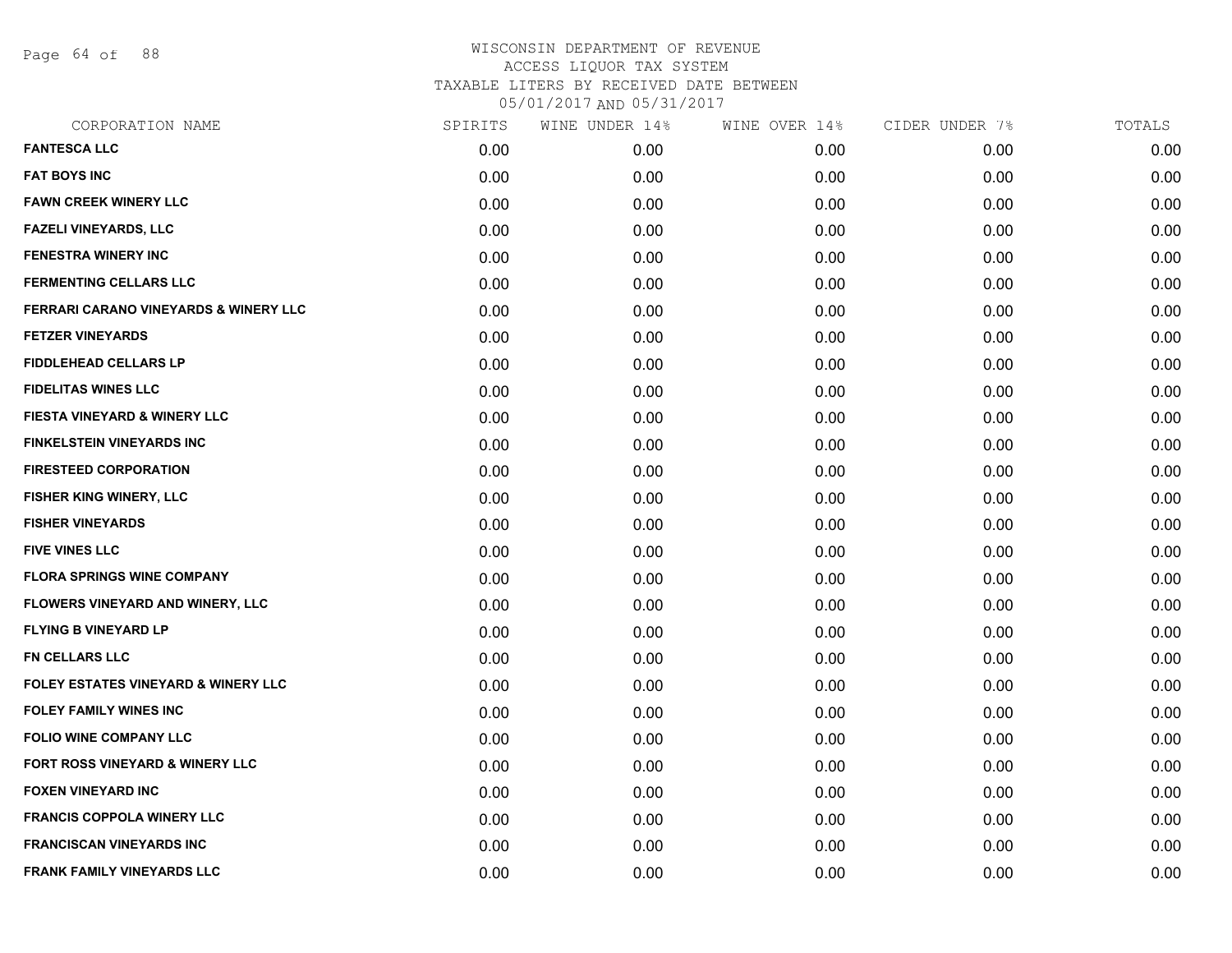Page 65 of 88

| CORPORATION NAME                                    | SPIRITS | WINE UNDER 14% | WINE OVER 14% | CIDER UNDER 7% | TOTALS |
|-----------------------------------------------------|---------|----------------|---------------|----------------|--------|
| <b>FRED C SCHERRER</b>                              | 0.00    | 0.00           | 0.00          | 0.00           | 0.00   |
| <b>FREIXENET SONOMA CAVES INC</b>                   | 0.00    | 0.00           | 0.00          | 0.00           | 0.00   |
| <b>FREY VINEYARDS LTD</b>                           | 0.00    | 0.00           | 0.00          | 0.00           | 0.00   |
| <b>FROGS LEAP WINERY</b>                            | 0.00    | 0.00           | 0.00          | 0.00           | 0.00   |
| <b>FROGTOWN CELLARS LLP</b>                         | 0.00    | 0.00           | 0.00          | 0.00           | 0.00   |
| FRUIT OF THE WOODS WINE CELLAR, INC.                | 0.00    | 0.00           | 0.00          | 0.00           | 0.00   |
| <b>FULCRUM WINES LLC</b>                            | 0.00    | 0.00           | 0.00          | 0.00           | 0.00   |
| <b>FULKERSON WINE CELLARS LLC</b>                   | 0.00    | 0.00           | 0.00          | 0.00           | 0.00   |
| <b>FURTHERMORE LLC</b>                              | 0.00    | 0.00           | 0.00          | 0.00           | 0.00   |
| <b>G GRAHAM WINES INC</b>                           | 0.00    | 0.00           | 0.00          | 0.00           | 0.00   |
| <b>GALENA CELLARS INC</b>                           | 0.00    | 0.00           | 0.00          | 0.00           | 0.00   |
| <b>GALLICA WINES LLC</b>                            | 0.00    | 0.00           | 0.00          | 0.00           | 0.00   |
| <b>GAMBLE FAMILY VINEYARDS LLC</b>                  | 0.00    | 0.00           | 0.00          | 0.00           | 0.00   |
| <b>GARGIULO VINEYARD LLC</b>                        | 0.00    | 0.00           | 0.00          | 0.00           | 0.00   |
| <b>GARROD TRUST</b>                                 | 0.00    | 0.00           | 0.00          | 0.00           | 0.00   |
| <b>GARVIN HEIGHTS VINEYARDS, LLC</b>                | 0.00    | 0.00           | 0.00          | 0.00           | 0.00   |
| <b>GEARY MARKET INVESTMENT COMPANY LTD</b>          | 0.00    | 0.00           | 0.00          | 0.00           | 0.00   |
| <b>GEMSTONE VINEYARDS LLC</b>                       | 0.00    | 0.00           | 0.00          | 0.00           | 0.00   |
| <b>GENERATIONS OF SONOMA LLC</b>                    | 0.00    | 0.00           | 0.00          | 0.00           | 0.00   |
| <b>GENESEO PARTNERS LP</b>                          | 0.00    | 0.00           | 0.00          | 0.00           | 0.00   |
| <b>GEORGE O HENDRY</b>                              | 0.00    | 0.00           | 0.00          | 0.00           | 0.00   |
| <b>GERBER, GERBER &amp; GERBER DISCLAIMER TRUST</b> | 0.00    | 0.00           | 0.00          | 0.00           | 0.00   |
| <b>GF WINES LLC</b>                                 | 0.00    | 0.00           | 0.00          | 0.00           | 0.00   |
| <b>GIFT SERVICES INC</b>                            | 0.00    | 0.00           | 0.00          | 0.00           | 0.00   |
| <b>GLOBAL UNIVERSAL SRL</b>                         | 0.00    | 0.00           | 0.00          | 0.00           | 0.00   |
| <b>GOLDIN INVESTMENT II INC</b>                     | 0.00    | 0.00           | 0.00          | 0.00           | 0.00   |
| <b>GOLDRIDGEPINOT.COM LLC</b>                       | 0.00    | 0.00           | 0.00          | 0.00           | 0.00   |
| <b>GOOD FOUNDATIONS INC</b>                         | 0.00    | 0.00           | 0.00          | 0.00           | 0.00   |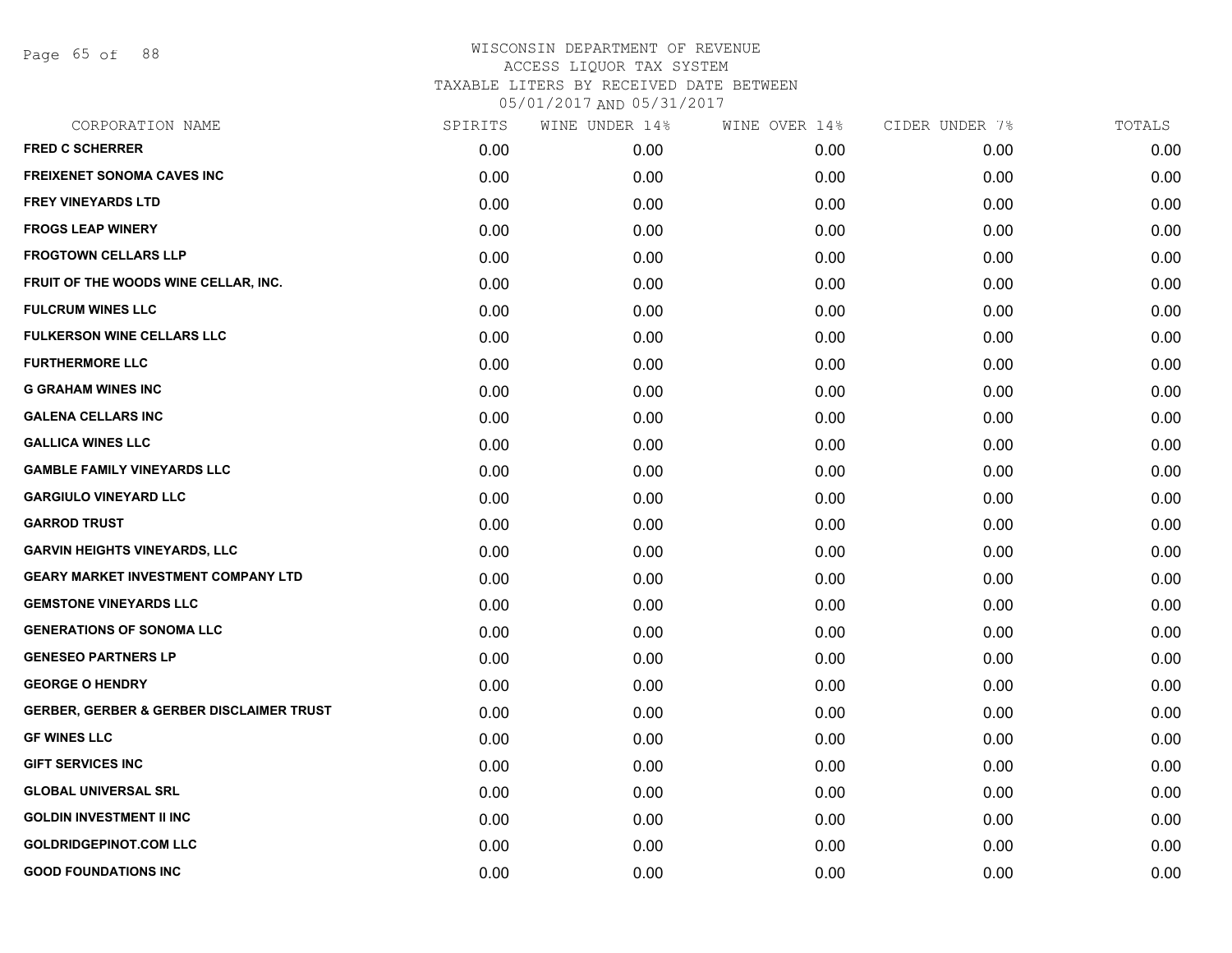Page 66 of 88

| CORPORATION NAME                        | SPIRITS | WINE UNDER 14% | WINE OVER 14% | CIDER UNDER 7% | TOTALS |
|-----------------------------------------|---------|----------------|---------------|----------------|--------|
| <b>GOOSE RIDGE LLC</b>                  | 0.00    | 0.00           | 0.00          | 0.00           | 0.00   |
| <b>GRAPE VISIONS LLC</b>                | 0.00    | 0.00           | 0.00          | 0.00           | 0.00   |
| <b>GRAPESEED WINE FUND LLC</b>          | 0.00    | 0.00           | 0.00          | 0.00           | 0.00   |
| <b>GRASSINI FAMILY VINEYARDS LLC</b>    | 0.00    | 0.00           | 0.00          | 0.00           | 0.00   |
| <b>GREEN FAMILY WINERY LLC</b>          | 0.00    | 0.00           | 0.00          | 0.00           | 0.00   |
| <b>GRGICH HILLS CELLAR</b>              | 0.00    | 0.00           | 0.00          | 0.00           | 0.00   |
| <b>GRIEB OPTIMAL WINECRAFTING LLC</b>   | 0.00    | 0.00           | 0.00          | 0.00           | 0.00   |
| <b>GROTH VINEYARDS &amp; WINERY LLC</b> | 0.00    | 0.00           | 0.00          | 0.00           | 0.00   |
| <b>GULLETT &amp; GULLETT</b>            | 0.00    | 0.00           | 0.00          | 0.00           | 0.00   |
| H DE V LLC                              | 0.00    | 0.00           | 0.00          | 0.00           | 0.00   |
| <b>HAFNER VINEYARD LLC</b>              | 0.00    | 0.00           | 0.00          | 0.00           | 0.00   |
| <b>HAGAFEN CELLARS INC</b>              | 0.00    | 0.00           | 0.00          | 0.00           | 0.00   |
| <b>HAHN ESTATE</b>                      | 0.00    | 0.00           | 0.00          | 0.00           | 0.00   |
| <b>HALF KRAKT LLC</b>                   | 0.00    | 0.00           | 0.00          | 0.00           | 0.00   |
| <b>HALL WINES LLC</b>                   | 0.00    | 0.00           | 0.00          | 0.00           | 0.00   |
| <b>HALTER WINERY LLC</b>                | 0.00    | 40.50          | 653.27        | 0.00           | 693.77 |
| <b>HAMEL FAMILY WINES LLC</b>           | 0.00    | 0.00           | 0.00          | 0.00           | 0.00   |
| <b>HAMMLER WINE CORP</b>                | 0.00    | 0.00           | 0.00          | 0.00           | 0.00   |
| HANDLEY CELLARS LIMITED PARTNERSHIP     | 0.00    | 0.00           | 0.00          | 0.00           | 0.00   |
| <b>HANNA WINERY INC</b>                 | 0.00    | 0.00           | 0.00          | 0.00           | 0.00   |
| <b>HARALD TOMESCH</b>                   | 0.00    | 0.00           | 0.00          | 0.00           | 0.00   |
| <b>HARBOR RIDGE WINERY INC.</b>         | 0.00    | 0.00           | 0.00          | 0.00           | 0.00   |
| <b>HARLAN ESTATE WINERY INC</b>         | 0.00    | 0.00           | 0.00          | 0.00           | 0.00   |
| <b>HARMELL CELLARS LLC</b>              | 0.00    | 0.00           | 0.00          | 0.00           | 0.00   |
| <b>HARRIS &amp; HARRIS</b>              | 0.00    | 0.00           | 0.00          | 0.00           | 0.00   |
| <b>HARRY &amp; DAVID HOLDINGS INC</b>   | 0.00    | 0.00           | 0.00          | 0.00           | 0.00   |
| HARTWELL VINEYARDS LLC                  | 0.00    | 0.00           | 0.00          | 0.00           | 0.00   |
| <b>HAWKES LLC</b>                       | 0.00    | 0.00           | 0.00          | 0.00           | 0.00   |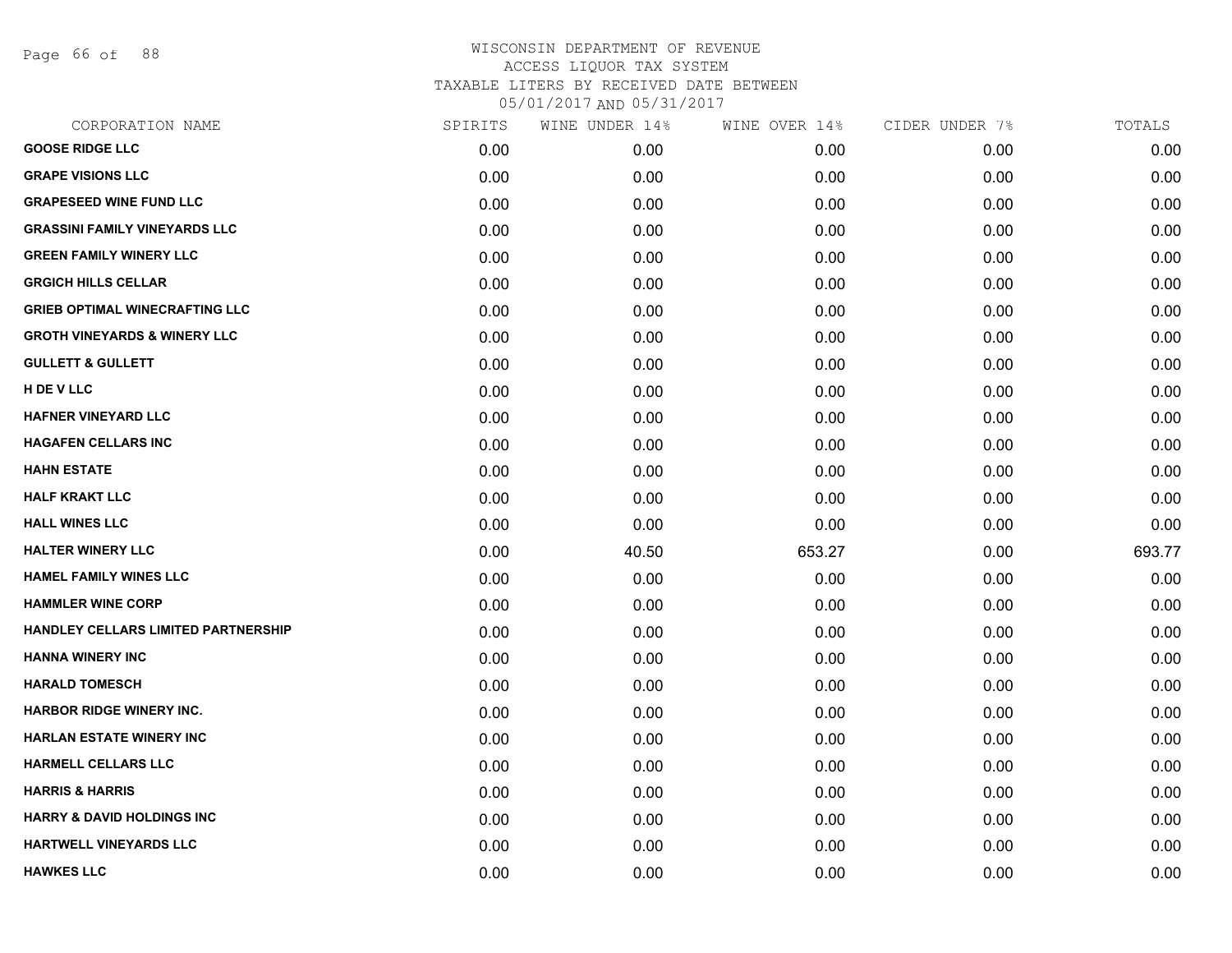Page 67 of 88

| CORPORATION NAME                   | SPIRITS | WINE UNDER 14% | WINE OVER 14% | CIDER UNDER 7% | TOTALS |
|------------------------------------|---------|----------------|---------------|----------------|--------|
| HDD LLC                            | 0.00    | 0.00           | 0.00          | 0.00           | 0.00   |
| <b>HEITZ WINE CELLARS</b>          | 0.00    | 0.00           | 0.00          | 0.00           | 0.00   |
| <b>HEMISPHERE WINE COMPANY INC</b> | 0.00    | 0.00           | 0.00          | 0.00           | 0.00   |
| HERB LAMB VINEYARDS, LLC           | 0.00    | 0.00           | 0.00          | 0.00           | 0.00   |
| <b>HERDIE BAISDEN</b>              | 0.00    | 0.00           | 0.00          | 0.00           | 0.00   |
| <b>HERON HILL VINEYARDS INC</b>    | 0.00    | 0.00           | 0.00          | 0.00           | 0.00   |
| <b>HERRERA &amp; HERRERA</b>       | 0.00    | 0.00           | 0.00          | 0.00           | 0.00   |
| <b>HESTAN VINEYARDS LLC</b>        | 0.00    | 0.00           | 0.00          | 0.00           | 0.00   |
| <b>HILL ESTATES INC</b>            | 0.00    | 0.00           | 0.00          | 0.00           | 0.00   |
| <b>HIRSCH WINERY LLC</b>           | 0.00    | 0.00           | 0.00          | 0.00           | 0.00   |
| <b>HOFFMAN AND HOFFMAN</b>         | 0.00    | 0.00           | 0.00          | 0.00           | 0.00   |
| HOLLYS HILL VINEYARDS LLC          | 0.00    | 0.00           | 0.00          | 0.00           | 0.00   |
| HONIG VINEYARD AND WINERY LLC      | 0.00    | 0.00           | 0.00          | 0.00           | 0.00   |
| <b>HOOKSTONE INC.</b>              | 0.00    | 0.00           | 0.00          | 0.00           | 0.00   |
| <b>HOPE WINE LLC</b>               | 0.00    | 0.00           | 0.00          | 0.00           | 0.00   |
| <b>HOUDINI INC</b>                 | 0.00    | 0.00           | 0.00          | 0.00           | 0.00   |
| <b>HOURGLASS WINE COMPANY INC</b>  | 0.00    | 0.00           | 0.00          | 0.00           | 0.00   |
| <b>HUNEEUS VINTNERS LLC</b>        | 0.00    | 0.00           | 0.00          | 0.00           | 0.00   |
| HUNT COUNTRY VINEYARDS LLC         | 0.00    | 0.00           | 0.00          | 0.00           | 0.00   |
| <b>HUSCH VINEYARDS INC</b>         | 0.00    | 0.00           | 0.00          | 0.00           | 0.00   |
| <b>INCEPTION WINES LLC</b>         | 0.00    | 0.00           | 0.00          | 0.00           | 0.00   |
| <b>INMAN FAMILY WINES LLC</b>      | 0.00    | 0.00           | 0.00          | 0.00           | 0.00   |
| <b>INVESTOR'S OF AMERICA LP</b>    | 0.00    | 0.00           | 0.00          | 0.00           | 0.00   |
| <b>IRON HORSE VINEYARDS LP</b>     | 0.00    | 0.00           | 0.00          | 0.00           | 0.00   |
| <b>ISENHOWER CELLARS LLC</b>       | 0.00    | 0.00           | 0.00          | 0.00           | 0.00   |
| <b>ISLAND ORCHARD CIDER LLC</b>    | 0.00    | 0.00           | 0.00          | 0.00           | 0.00   |
| <b>ISR VINEYARDS ASSOCIATION</b>   | 0.00    | 0.00           | 0.00          | 0.00           | 0.00   |
| <b>J CELLARS INVESTMENTS LLC</b>   | 0.00    | 0.00           | 0.00          | 0.00           | 0.00   |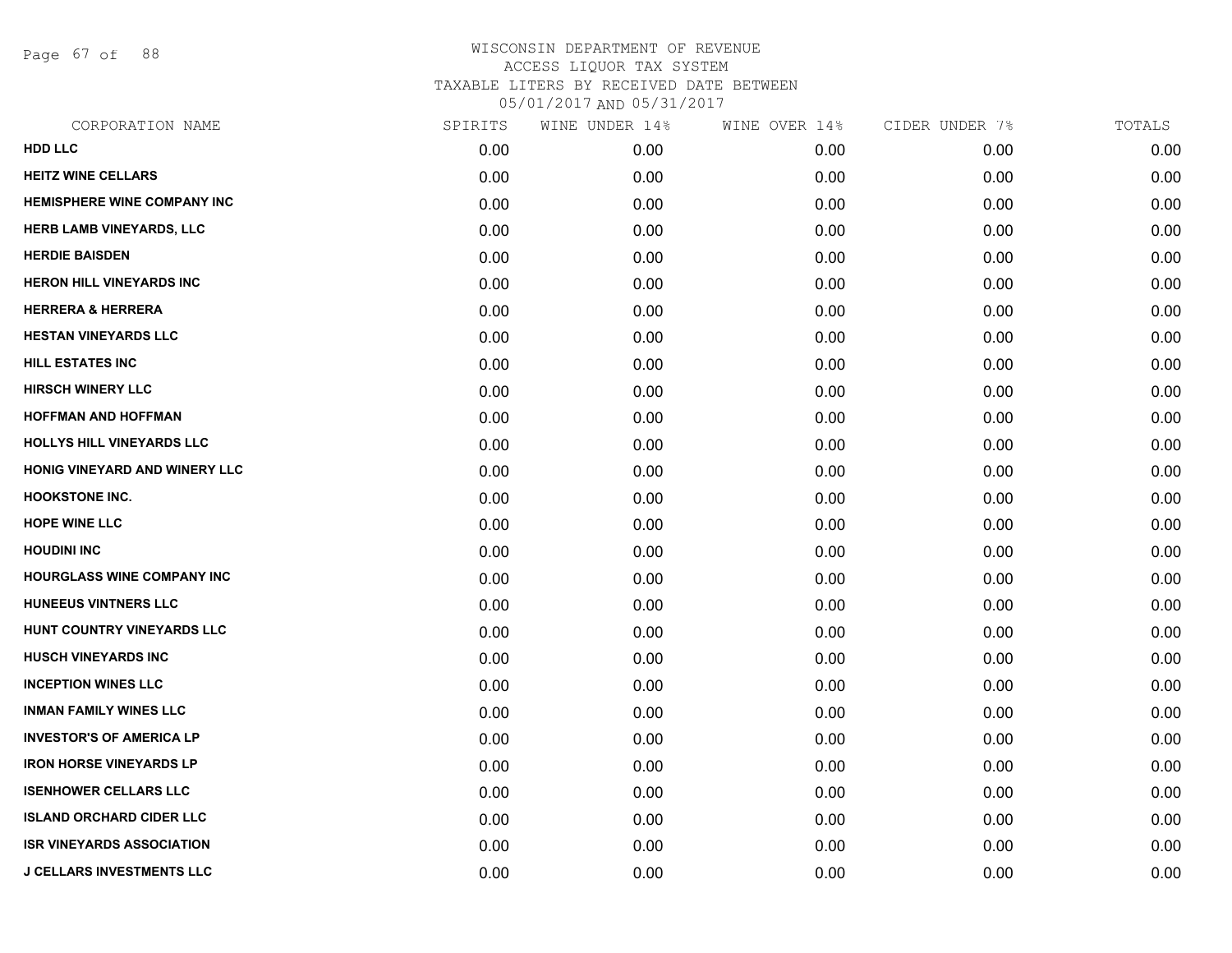Page 68 of 88

| CORPORATION NAME                      | SPIRITS | WINE UNDER 14% | WINE OVER 14% | CIDER UNDER 7% | TOTALS |
|---------------------------------------|---------|----------------|---------------|----------------|--------|
| <b>J LOHR WINERY CORP</b>             | 0.00    | 0.00           | 0.00          | 0.00           | 0.00   |
| <b>J PEDRONCELLI WINERY</b>           | 0.00    | 0.00           | 0.00          | 0.00           | 0.00   |
| <b>J RICKARDS WINERY LLC</b>          | 0.00    | 0.00           | 0.00          | 0.00           | 0.00   |
| <b>J.W. THOMAS LLC</b>                | 0.00    | 0.00           | 0.00          | 0.00           | 0.00   |
| <b>J3 WINE PARTNERS LLC</b>           | 0.00    | 0.00           | 0.00          | 0.00           | 0.00   |
| <b>JACK JOHN INVESTMENTS INC</b>      | 0.00    | 0.00           | 0.00          | 0.00           | 0.00   |
| <b>JACKSON FAMILY WINES INC</b>       | 0.00    | 0.00           | 0.00          | 0.00           | 0.00   |
| <b>JACKSON WINE LLC</b>               | 0.00    | 0.00           | 0.00          | 0.00           | 0.00   |
| <b>JACKSON WINERY &amp; VINEYARDS</b> | 0.00    | 346.00         | 40.00         | 0.00           | 386.00 |
| <b>JACUZZI FAMILY VINEYARDS LLC</b>   | 0.00    | 0.00           | 0.00          | 0.00           | 0.00   |
| <b>JAM CELLARS INC</b>                | 0.00    | 0.00           | 0.00          | 0.00           | 0.00   |
| <b>JAMES L LAMBERT</b>                | 0.00    | 0.00           | 0.00          | 0.00           | 0.00   |
| <b>JAMES P PROSSER</b>                | 0.00    | 0.00           | 0.00          | 0.00           | 0.00   |
| <b>JAZMIN ENTERPRISES</b>             | 0.00    | 0.00           | 0.00          | 0.00           | 0.00   |
| <b>JB GEORGE LLC</b>                  | 0.00    | 0.00           | 0.00          | 0.00           | 0.00   |
| <b>JC CELLARS INC</b>                 | 0.00    | 0.00           | 0.00          | 0.00           | 0.00   |
| <b>JEFFERY M GORDON</b>               | 0.00    | 0.00           | 0.00          | 0.00           | 0.00   |
| <b>JEFFREY L STOEGER</b>              | 0.00    | 0.00           | 0.00          | 0.00           | 0.00   |
| <b>JENNIFER L JACKSON-HARTFORD</b>    | 0.00    | 0.00           | 0.00          | 0.00           | 0.00   |
| JESSUP CELLARS HOLDING CO LLC         | 0.00    | 0.00           | 0.00          | 0.00           | 0.00   |
| <b>JM CELLARS COMPANY</b>             | 0.00    | 0.00           | 0.00          | 0.00           | 0.00   |
| <b>J-NH WINE GROUP LLC</b>            | 0.00    | 0.00           | 0.00          | 0.00           | 0.00   |
| JOHN ANTHONY VINEYARDS LLC            | 0.00    | 0.00           | 0.00          | 0.00           | 0.00   |
| <b>JOHN E NICOLOZAKES</b>             | 0.00    | 0.00           | 0.00          | 0.00           | 0.00   |
| <b>JOHN M STEWART</b>                 | 0.00    | 0.00           | 0.00          | 0.00           | 0.00   |
| <b>JONATHAN DALE</b>                  | 0.00    | 0.00           | 0.00          | 0.00           | 0.00   |
| <b>JONES FAMILY WINERY LLC</b>        | 0.00    | 0.00           | 0.00          | 0.00           | 0.00   |
| <b>JOSEPH ALEXANDER VILLICANA II</b>  | 0.00    | 0.00           | 0.00          | 0.00           | 0.00   |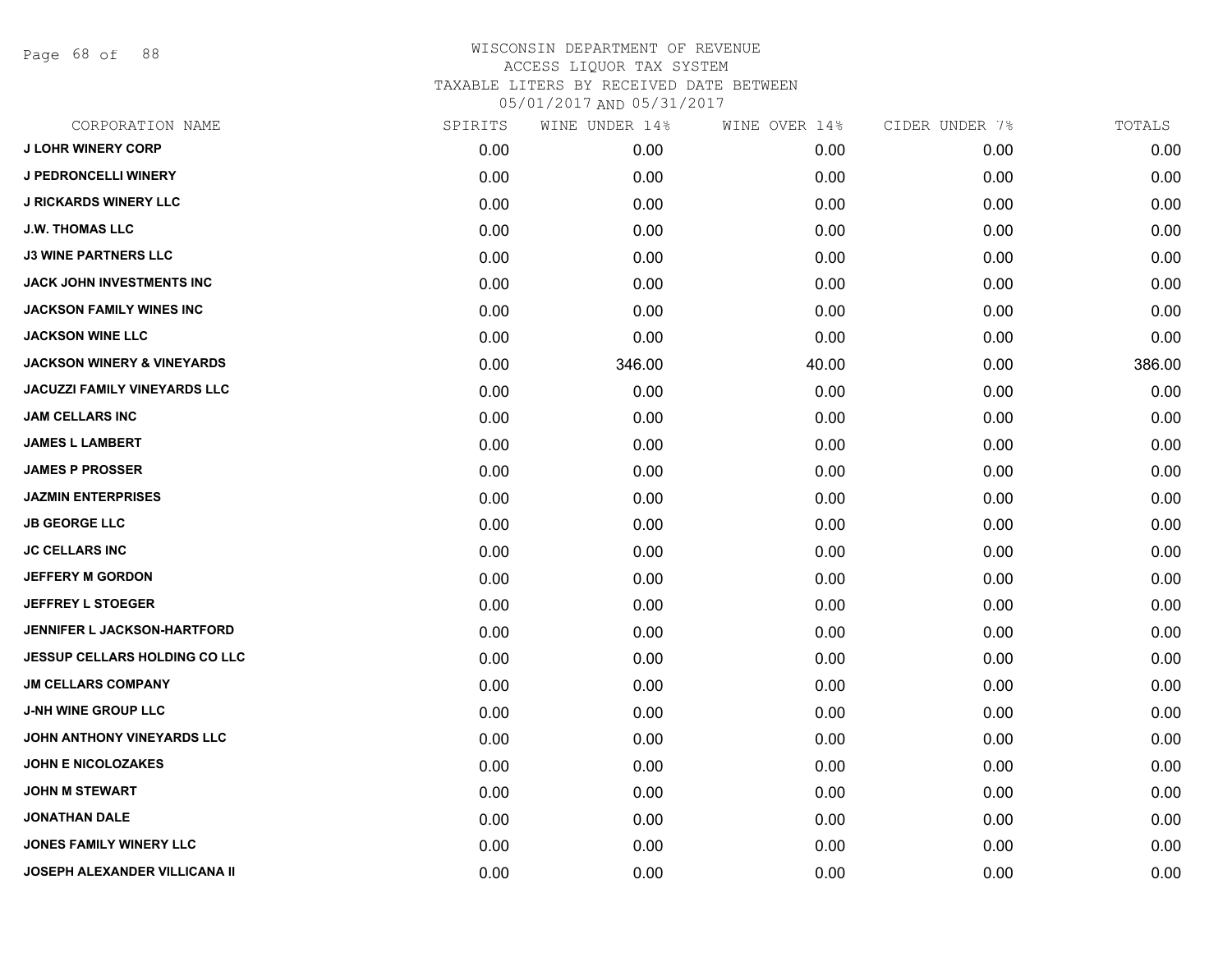Page 69 of 88

| CORPORATION NAME                         | SPIRITS | WINE UNDER 14% | WINE OVER 14% | CIDER UNDER 7% | TOTALS |
|------------------------------------------|---------|----------------|---------------|----------------|--------|
| <b>JOSEPH CALLOW</b>                     | 0.00    | 0.00           | 0.00          | 0.00           | 0.00   |
| <b>JOSEPH CALLOW</b>                     | 0.00    | 0.00           | 0.00          | 0.00           | 0.00   |
| JOSEPH PHELPS VINEYARDS LLC              | 0.00    | 0.00           | 0.00          | 0.00           | 0.00   |
| <b>JOSEPH STALLER</b>                    | 0.00    | 0.00           | 0.00          | 0.00           | 0.00   |
| <b>JOSEPH WYNIMKO</b>                    | 0.00    | 0.00           | 0.00          | 0.00           | 0.00   |
| <b>JOYCE VINEYARDS LLC</b>               | 0.00    | 0.00           | 0.00          | 0.00           | 0.00   |
| <b>JRV LLC</b>                           | 0.00    | 0.00           | 0.00          | 0.00           | 0.00   |
| JUDD FAMILY VINEYARDS LP                 | 0.00    | 0.00           | 0.00          | 0.00           | 0.00   |
| <b>JULIE A ANDRZEJCZAK</b>               | 0.00    | 0.00           | 0.00          | 0.00           | 0.00   |
| <b>JUSTIN VINEYARDS &amp; WINERY LLC</b> | 0.00    | 0.00           | 0.00          | 0.00           | 0.00   |
| <b>JVW CORPORATION</b>                   | 0.00    | 0.00           | 0.00          | 0.00           | 0.00   |
| <b>K VINTNERS LLC</b>                    | 0.00    | 0.00           | 0.00          | 0.00           | 0.00   |
| <b>KACHINA CELLARS LLC</b>               | 0.00    | 0.00           | 0.00          | 0.00           | 0.00   |
| <b>KAMEN WINES LLC</b>                   | 0.00    | 0.00           | 0.00          | 0.00           | 0.00   |
| <b>KANGARU ENTERPRISES LLC</b>           | 0.00    | 0.00           | 0.00          | 0.00           | 0.00   |
| <b>KB WINES LLC</b>                      | 0.00    | 0.00           | 0.00          | 0.00           | 0.00   |
| <b>KEEVER VINEYARDS LLC</b>              | 0.00    | 0.00           | 0.00          | 0.00           | 0.00   |
| <b>KEN BROWN WINES LLC</b>               | 0.00    | 0.00           | 0.00          | 0.00           | 0.00   |
| <b>KENEFICK RANCHES WINERY LLC</b>       | 0.00    | 0.00           | 0.00          | 0.00           | 0.00   |
| <b>KENT HUMPHREY</b>                     | 0.00    | 0.00           | 0.00          | 0.00           | 0.00   |
| <b>KENWARD FAMILY VINEYARDS, LLC</b>     | 0.00    | 0.00           | 0.00          | 0.00           | 0.00   |
| <b>KENZO ESTATE INC</b>                  | 0.00    | 0.00           | 0.00          | 0.00           | 0.00   |
| <b>KERWIN ESTATE LLC</b>                 | 0.00    | 0.00           | 0.00          | 0.00           | 0.00   |
| <b>KESTREL PROPERTIES LLC</b>            | 0.00    | 0.00           | 0.00          | 0.00           | 0.00   |
| <b>KING ESTATE WINERY LP</b>             | 0.00    | 0.00           | 0.00          | 0.00           | 0.00   |
| <b>KISTLER VINEYARDS, LLC</b>            | 0.00    | 0.00           | 0.00          | 0.00           | 0.00   |
| <b>KLEIN FOODS INC</b>                   | 0.00    | 0.00           | 0.00          | 0.00           | 0.00   |
| <b>KNIGHTS BRIDGE WINERY LLC</b>         | 0.00    | 0.00           | 0.00          | 0.00           | 0.00   |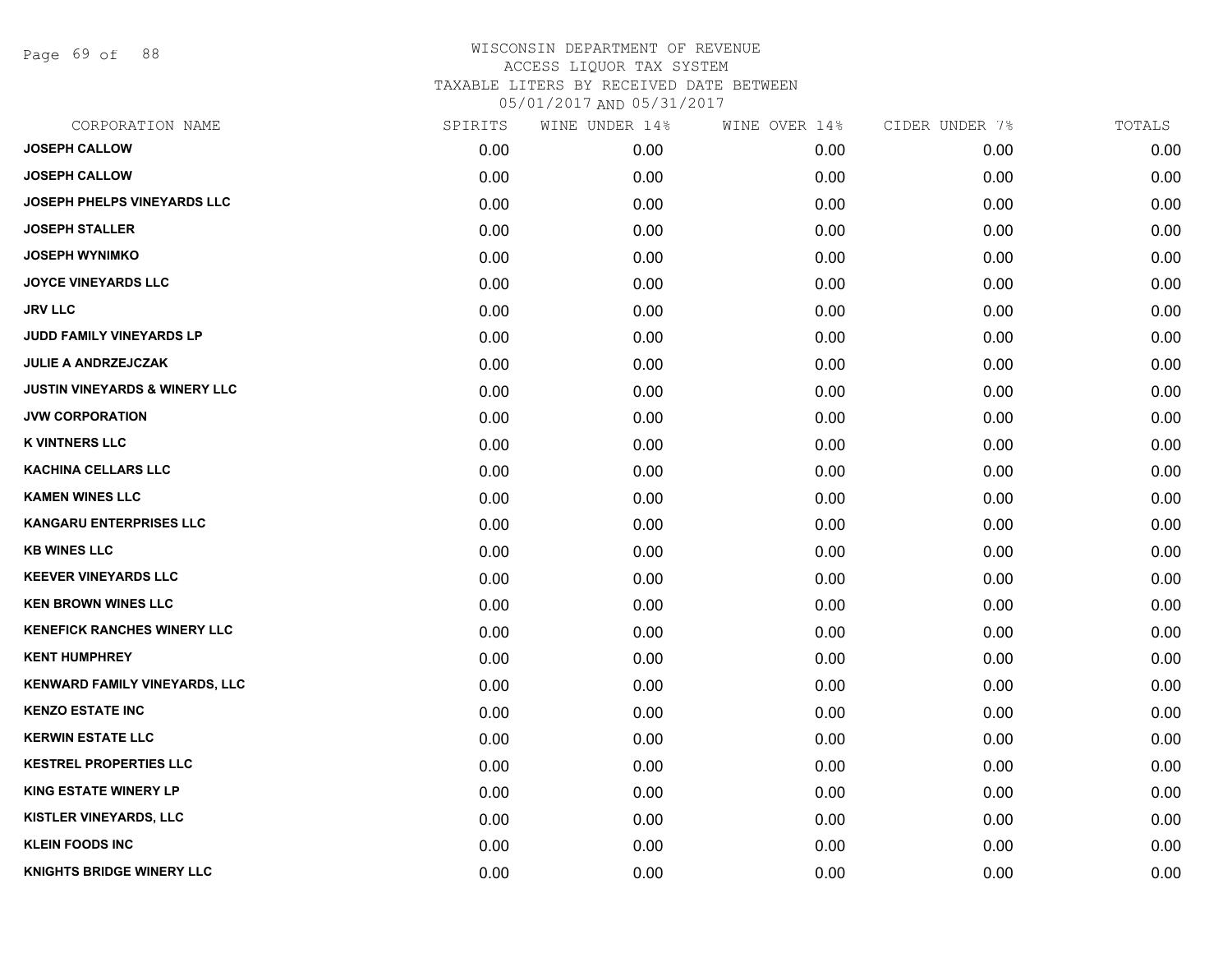Page 70 of 88

| CORPORATION NAME                                  | SPIRITS | WINE UNDER 14% | WINE OVER 14% | CIDER UNDER 7% | TOTALS |
|---------------------------------------------------|---------|----------------|---------------|----------------|--------|
| <b>KOEHLER WINERY LLC</b>                         | 0.00    | 0.00           | 0.00          | 0.00           | 0.00   |
| <b>KONSTANTIN D FRANK &amp; SONS</b>              | 0.00    | 0.00           | 0.00          | 0.00           | 0.00   |
| <b>KOPRI INC</b>                                  | 0.00    | 0.00           | 0.00          | 0.00           | 0.00   |
| <b>KRUPP BROTHERS LLC</b>                         | 0.00    | 0.00           | 0.00          | 0.00           | 0.00   |
| <b>KSSM LLC</b>                                   | 0.00    | 0.00           | 0.00          | 0.00           | 0.00   |
| <b>KT WINECO LLC</b>                              | 0.00    | 0.00           | 0.00          | 0.00           | 0.00   |
| <b>KULETO VILLA LLC</b>                           | 0.00    | 0.00           | 0.00          | 0.00           | 0.00   |
| <b>KUNDE ENTERPRISES INC</b>                      | 0.00    | 0.00           | 0.00          | 0.00           | 0.00   |
| <b>LC WINE</b>                                    | 0.00    | 0.00           | 0.00          | 0.00           | 0.00   |
| L FOPPIANO WINE CO INC                            | 0.00    | 0.00           | 0.00          | 0.00           | 0.00   |
| <b>L18 WINES LLC</b>                              | 0.00    | 0.00           | 0.00          | 0.00           | 0.00   |
| <b>LADERA WINERY LLC</b>                          | 0.00    | 0.00           | 0.00          | 0.00           | 0.00   |
| <b>LAETITIA VINEYARD &amp; WINERY INC</b>         | 0.00    | 0.00           | 0.00          | 0.00           | 0.00   |
| <b>LAGUNA OAKS VINEYARD &amp; WINERY INC</b>      | 0.00    | 0.00           | 0.00          | 0.00           | 0.00   |
| <b>LAIL VINEYARDS LLC</b>                         | 0.00    | 0.00           | 0.00          | 0.00           | 0.00   |
| <b>LAIRD FAMILY ESTATE LLC</b>                    | 0.00    | 0.00           | 0.00          | 0.00           | 0.00   |
| <b>LAKE NOKOMIS CRANBERRIES INC</b>               | 0.00    | 0.00           | 0.00          | 0.00           | 0.00   |
| <b>LAMBERT BRIDGE WINERY INC</b>                  | 0.00    | 0.00           | 0.00          | 0.00           | 0.00   |
| <b>LANCASTER ESTATE VINEYARD &amp; WINERY LLC</b> | 0.00    | 0.00           | 0.00          | 0.00           | 0.00   |
| <b>LANGE WINERY LLC</b>                           | 0.00    | 0.00           | 0.00          | 0.00           | 0.00   |
| <b>LANGETWINS WINE CO INC</b>                     | 0.00    | 0.00           | 0.00          | 0.00           | 0.00   |
| <b>LARKMEAD VINEYARDS INC</b>                     | 0.00    | 0.00           | 0.00          | 0.00           | 0.00   |
| <b>LARSON &amp; LARSON</b>                        | 0.00    | 0.00           | 0.00          | 0.00           | 0.00   |
| <b>LARSON FAMILY WINERY INC</b>                   | 0.00    | 0.00           | 0.00          | 0.00           | 0.00   |
| <b>LASSETER FAMILY WINERY LLC</b>                 | 0.00    | 0.00           | 0.00          | 0.00           | 0.00   |
| <b>LATITUDE BEVERAGE COMPANY</b>                  | 0.00    | 0.00           | 0.00          | 0.00           | 0.00   |
| LAUTENBACH'S ORCHARD COUNTRY INC                  | 0.00    | 0.00           | 0.00          | 0.00           | 0.00   |
| <b>LAVA SPRINGS INC</b>                           | 0.00    | 0.00           | 0.00          | 0.00           | 0.00   |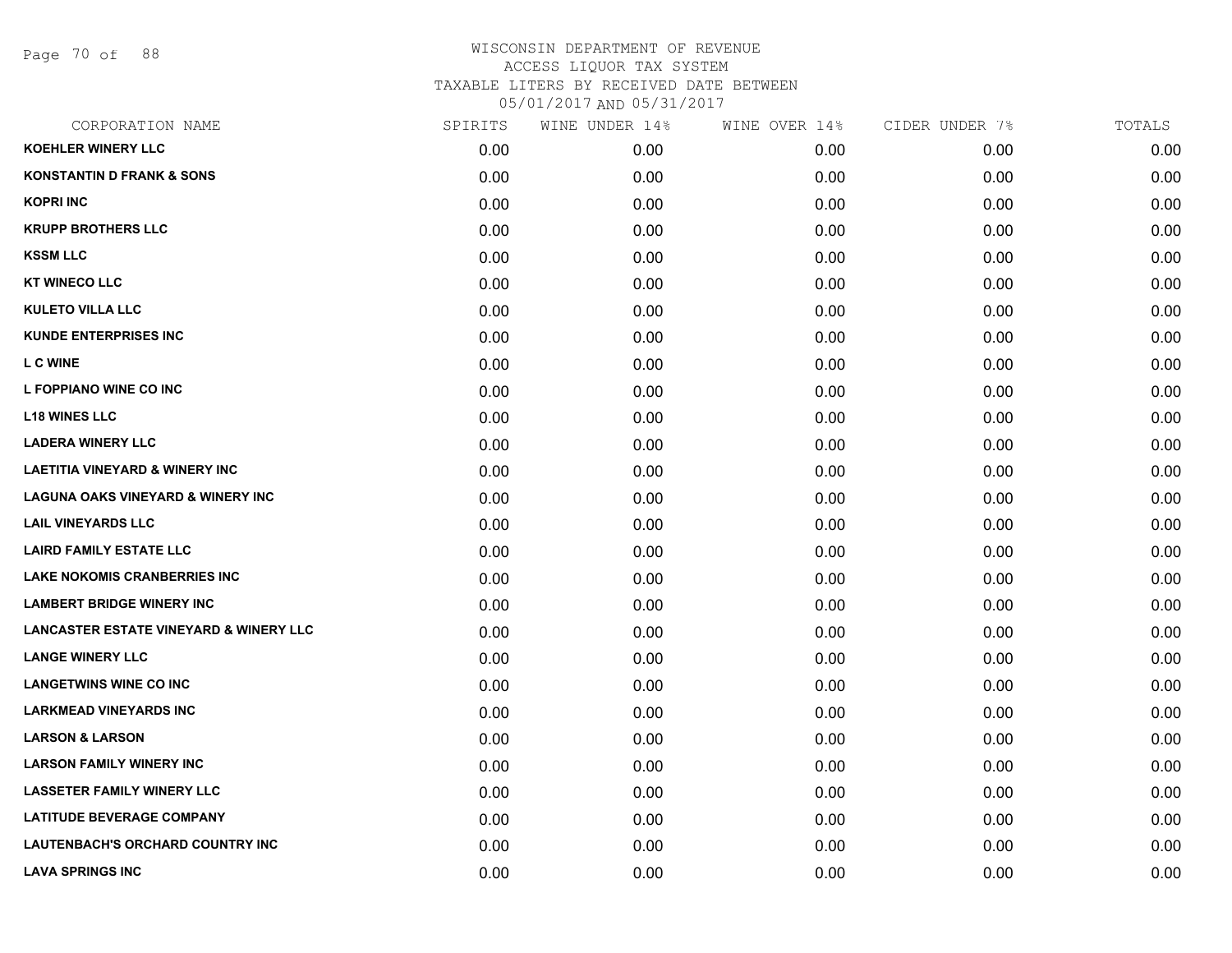Page 71 of 88

| CORPORATION NAME                          | SPIRITS | WINE UNDER 14% | WINE OVER 14% | CIDER UNDER 7% | TOTALS |
|-------------------------------------------|---------|----------------|---------------|----------------|--------|
| <b>LAW ESTATE WINES</b>                   | 0.00    | 0.00           | 0.00          | 0.00           | 0.00   |
| <b>LAWER FAMILY WINERY INC</b>            | 0.00    | 0.00           | 0.00          | 0.00           | 0.00   |
| LE CEP II INC                             | 0.00    | 0.00           | 0.00          | 0.00           | 0.00   |
| <b>LEAL VINEYARDS INC</b>                 | 0.00    | 0.00           | 0.00          | 0.00           | 0.00   |
| <b>LEDGE STONE VINEYARDS LLC</b>          | 0.00    | 0.00           | 0.00          | 0.00           | 0.00   |
| LEFT COAST CELLARS LLC                    | 0.00    | 0.00           | 0.00          | 0.00           | 0.00   |
| <b>LEMELSON WINERY LLC</b>                | 0.00    | 0.00           | 0.00          | 0.00           | 0.00   |
| <b>LEONARDINI FAMILY WINERY LLC</b>       | 0.00    | 0.00           | 0.00          | 0.00           | 0.00   |
| <b>LEONESSE CELLARS LLC</b>               | 0.00    | 0.00           | 0.00          | 0.00           | 0.00   |
| <b>LEVIATHAN WINE COMPANY LLC</b>         | 0.00    | 0.00           | 0.00          | 0.00           | 0.00   |
| LIFE IS SHORT! LLC                        | 0.00    | 0.00           | 0.00          | 0.00           | 0.00   |
| <b>LION NATHAN USA INC</b>                | 0.00    | 0.00           | 0.00          | 0.00           | 0.00   |
| <b>LIONS PEAK</b>                         | 0.00    | 0.00           | 0.00          | 0.00           | 0.00   |
| <b>LLOYD W DAVIS</b>                      | 0.00    | 0.00           | 0.00          | 0.00           | 0.00   |
| <b>LOBO WINES LLC</b>                     | 0.00    | 0.00           | 0.00          | 0.00           | 0.00   |
| <b>LONG MEADOW RANCH WINERY INC</b>       | 0.00    | 0.00           | 0.00          | 0.00           | 0.00   |
| <b>LONG SHADOWS VINTNERS LLC</b>          | 0.00    | 0.00           | 0.00          | 0.00           | 0.00   |
| <b>LONGBOARD VINEYARDS LLC</b>            | 0.00    | 0.00           | 0.00          | 0.00           | 0.00   |
| <b>LONGORIA &amp; LONGORIA</b>            | 0.00    | 0.00           | 0.00          | 0.00           | 0.00   |
| <b>LONZ WINERY INC</b>                    | 0.00    | 0.00           | 0.00          | 0.00           | 0.00   |
| <b>LORIMAR WINERY INC</b>                 | 0.00    | 0.00           | 0.00          | 0.00           | 0.00   |
| <b>LOST ISLAND WINE LLC</b>               | 0.00    | 0.00           | 0.00          | 0.00           | 0.00   |
| <b>LOUIDAR LLC</b>                        | 0.00    | 0.00           | 0.00          | 0.00           | 0.00   |
| <b>LOWDEN SCHOOLHOUSE CORPORATION</b>     | 0.00    | 0.00           | 0.00          | 0.00           | 0.00   |
| <b>LUCAS &amp; LEWELLEN VINEYARDS INC</b> | 0.00    | 0.00           | 0.00          | 0.00           | 0.00   |
| <b>LUNA VINEYARDS INC</b>                 | 0.00    | 0.00           | 0.00          | 0.00           | 0.00   |
| <b>LYNFRED WINERY INC</b>                 | 0.00    | 0.00           | 0.00          | 0.00           | 0.00   |
| <b>LYNMAR WINERY LLC</b>                  | 0.00    | 0.00           | 92.25         | 0.00           | 92.25  |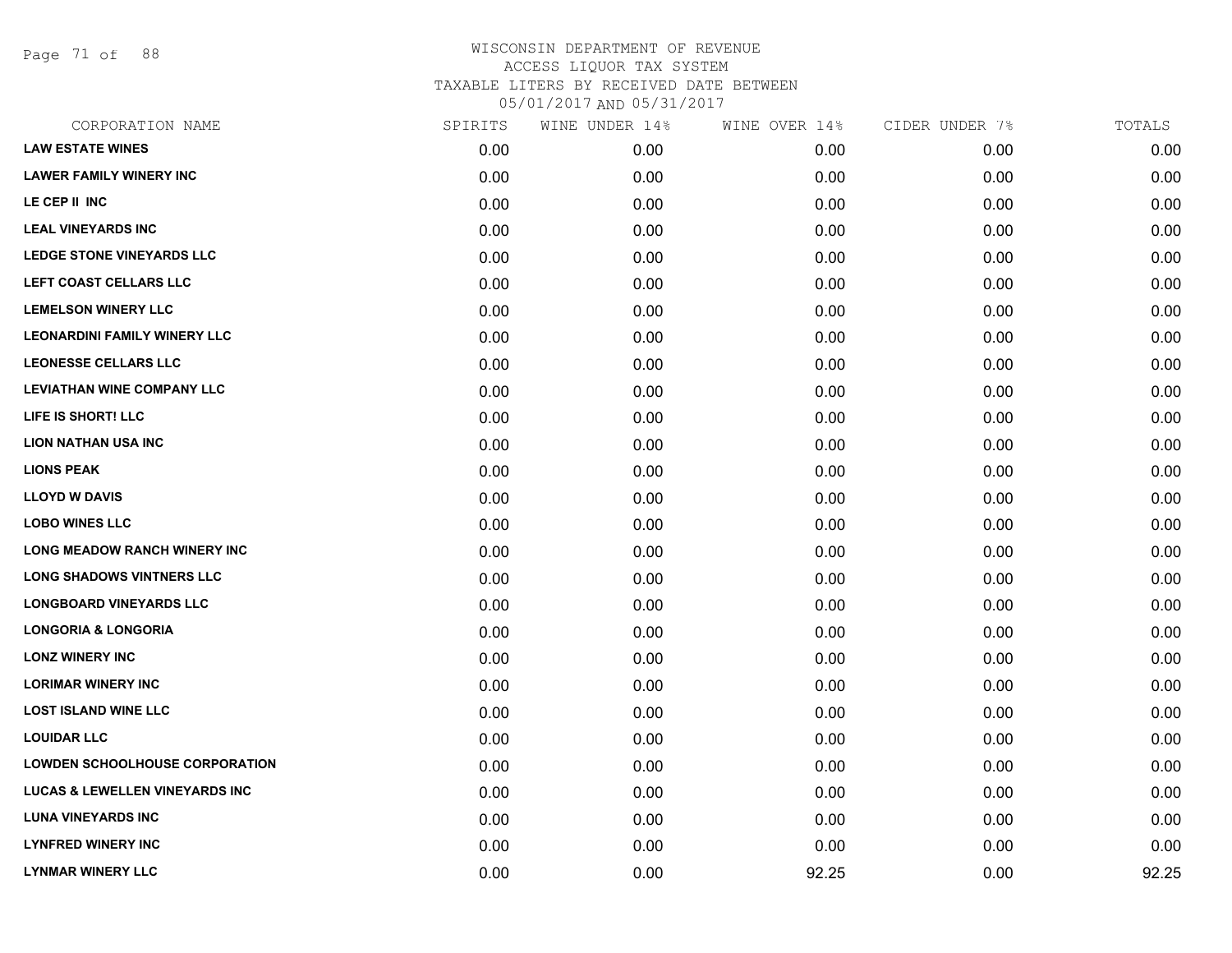Page 72 of 88

| CORPORATION NAME                               | SPIRITS | WINE UNDER 14% | WINE OVER 14% | CIDER UNDER 7% | TOTALS |
|------------------------------------------------|---------|----------------|---------------|----------------|--------|
| M.A.C. WINES, LLC                              | 0.00    | 0.00           | 0.00          | 0.00           | 0.00   |
| <b>MADRIGAL FAMILY WINERY LLC</b>              | 0.00    | 0.00           | 0.00          | 0.00           | 0.00   |
| <b>MADRONA VINEYARDS LP</b>                    | 0.00    | 0.00           | 0.00          | 0.00           | 0.00   |
| <b>MAKK WINE LLC</b>                           | 0.00    | 0.00           | 0.00          | 0.00           | 0.00   |
| <b>MANO'S INC</b>                              | 0.00    | 0.00           | 0.00          | 0.00           | 0.00   |
| <b>MARGERUM WINE COMPANY INC</b>               | 0.00    | 0.00           | 0.00          | 0.00           | 0.00   |
| <b>MARIA A KLEIN</b>                           | 0.00    | 0.00           | 0.00          | 0.00           | 0.00   |
| <b>MARIETTA CELLARS INC</b>                    | 0.00    | 0.00           | 0.00          | 0.00           | 0.00   |
| <b>MARION J WEGLARZ AND MARLYS A BOCK PTRS</b> | 0.00    | 0.00           | 0.00          | 0.00           | 0.00   |
| <b>MARK HEROLD</b>                             | 0.00    | 0.00           | 0.00          | 0.00           | 0.00   |
| <b>MARKHAM VINEYARDS</b>                       | 0.00    | 0.00           | 0.00          | 0.00           | 0.00   |
| <b>MARTIN E SELL</b>                           | 0.00    | 0.00           | 0.00          | 0.00           | 0.00   |
| <b>MARTIN RAY WINERY INC</b>                   | 0.00    | 0.00           | 0.00          | 0.00           | 0.00   |
| <b>MARTINELLI WINERY INC</b>                   | 0.00    | 0.00           | 0.00          | 0.00           | 0.00   |
| <b>MATHY WINERY LLC</b>                        | 0.00    | 0.00           | 0.00          | 0.00           | 0.00   |
| <b>MATTHEW RICK</b>                            | 0.00    | 0.00           | 0.00          | 0.00           | 0.00   |
| <b>MATTHIAS A PIPPIG &amp; JAMIE M KINSER</b>  | 0.00    | 0.00           | 0.00          | 0.00           | 0.00   |
| <b>MAUI WINE LTD</b>                           | 0.00    | 0.00           | 0.00          | 0.00           | 0.00   |
| <b>MAURITSON FAMILY WINERY</b>                 | 0.00    | 0.00           | 0.00          | 0.00           | 0.00   |
| <b>MAYACAMAS VINEYARDS</b>                     | 0.00    | 0.00           | 0.00          | 0.00           | 0.00   |
| <b>MAYNARD J KEENAN</b>                        | 0.00    | 0.00           | 0.00          | 0.00           | 0.00   |
| <b>MCILQUHAM LLC</b>                           | 0.00    | 0.00           | 0.00          | 0.00           | 0.00   |
| <b>MCKAHN FAMILY CELLARS, LLC</b>              | 0.00    | 0.00           | 0.00          | 0.00           | 0.00   |
| <b>MCMENAMINS INC</b>                          | 0.00    | 0.00           | 0.00          | 0.00           | 0.00   |
| <b>MCNAB RIDGE WINERY LLC</b>                  | 0.00    | 0.00           | 0.00          | 0.00           | 0.00   |
| <b>MELROSE CELLARS LLC</b>                     | 0.00    | 0.00           | 0.00          | 0.00           | 0.00   |
| <b>MELVILLE VINEYARDS SOUTH LLC</b>            | 0.00    | 0.00           | 0.00          | 0.00           | 0.00   |
| <b>MENDOCINO WINE GROUP LLC</b>                | 0.00    | 0.00           | 0.00          | 0.00           | 0.00   |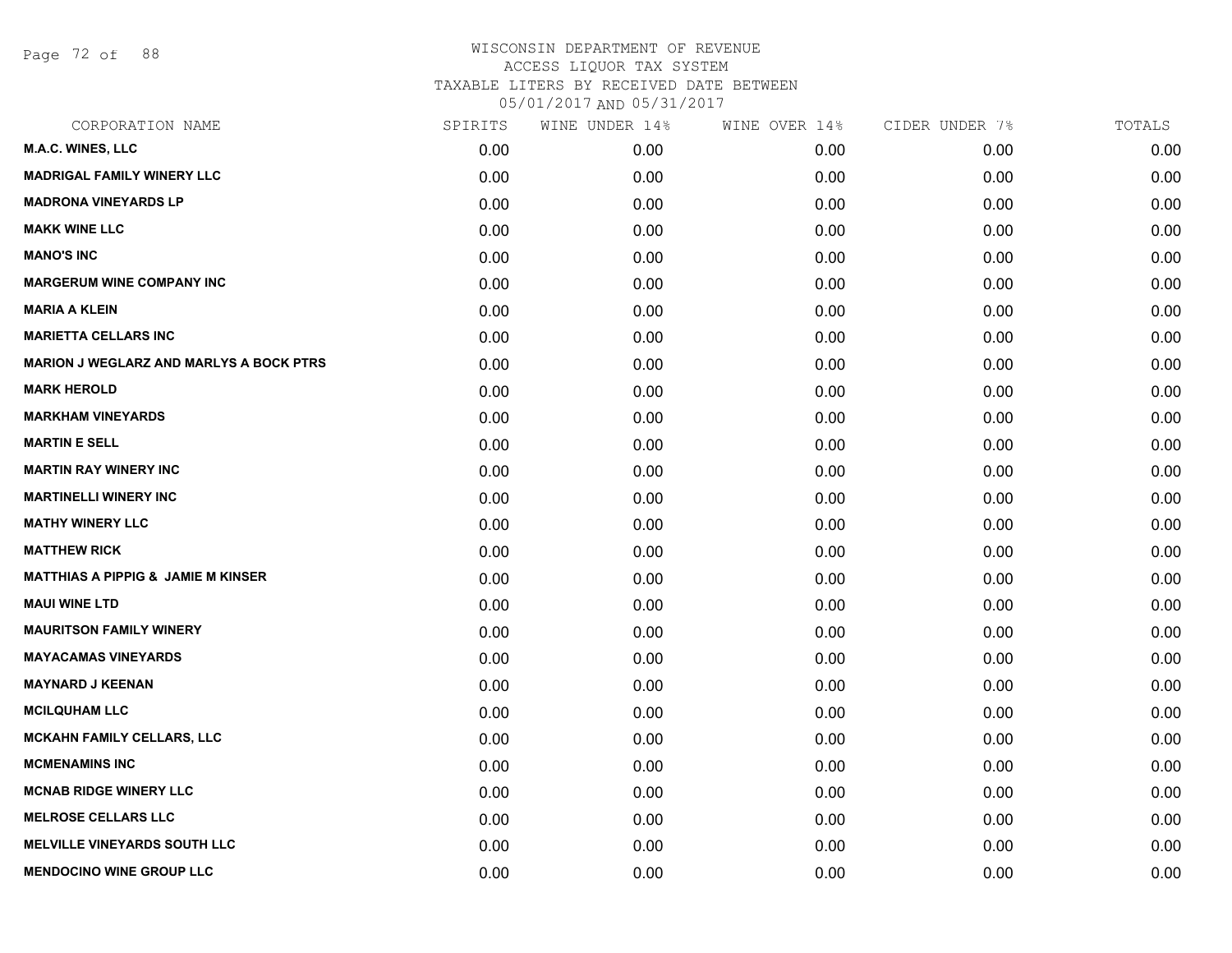Page 73 of 88

| SPIRITS | WINE UNDER 14% | WINE OVER 14% | CIDER UNDER 7% | TOTALS |
|---------|----------------|---------------|----------------|--------|
| 0.00    | 0.00           | 0.00          | 0.00           | 0.00   |
| 0.00    | 0.00           | 0.00          | 0.00           | 0.00   |
| 0.00    | 0.00           | 0.00          | 0.00           | 0.00   |
| 0.00    | 0.00           | 0.00          | 0.00           | 0.00   |
| 0.00    | 0.00           | 0.00          | 0.00           | 0.00   |
| 0.00    | 0.00           | 0.00          | 0.00           | 0.00   |
| 0.00    | 0.00           | 0.00          | 0.00           | 0.00   |
| 0.00    | 0.00           | 0.00          | 0.00           | 0.00   |
| 0.00    | 0.00           | 0.00          | 0.00           | 0.00   |
| 0.00    | 0.00           | 0.00          | 0.00           | 0.00   |
| 0.00    | 0.00           | 0.00          | 0.00           | 0.00   |
| 0.00    | 0.00           | 0.00          | 0.00           | 0.00   |
| 0.00    | 0.00           | 0.00          | 0.00           | 0.00   |
| 0.00    | 0.00           | 0.00          | 0.00           | 0.00   |
| 0.00    | 0.00           | 0.00          | 0.00           | 0.00   |
| 0.00    | 0.00           | 0.00          | 554.24         | 554.24 |
| 0.00    | 0.00           | 0.00          | 0.00           | 0.00   |
| 0.00    | 0.00           | 0.00          | 0.00           | 0.00   |
| 0.00    | 0.00           | 0.00          | 0.00           | 0.00   |
| 0.00    | 0.00           | 0.00          | 0.00           | 0.00   |
| 0.00    | 0.00           | 0.00          | 0.00           | 0.00   |
| 0.00    | 0.00           | 0.00          | 0.00           | 0.00   |
| 0.00    | 0.00           | 0.00          | 0.00           | 0.00   |
| 0.00    | 0.00           | 0.00          | 0.00           | 0.00   |
| 0.00    | 0.00           | 0.00          | 0.00           | 0.00   |
| 0.00    | 0.00           | 0.00          | 0.00           | 0.00   |
| 0.00    | 0.00           | 0.00          | 0.00           | 0.00   |
| 0.00    | 0.00           | 0.00          | 0.00           | 0.00   |
|         |                |               |                |        |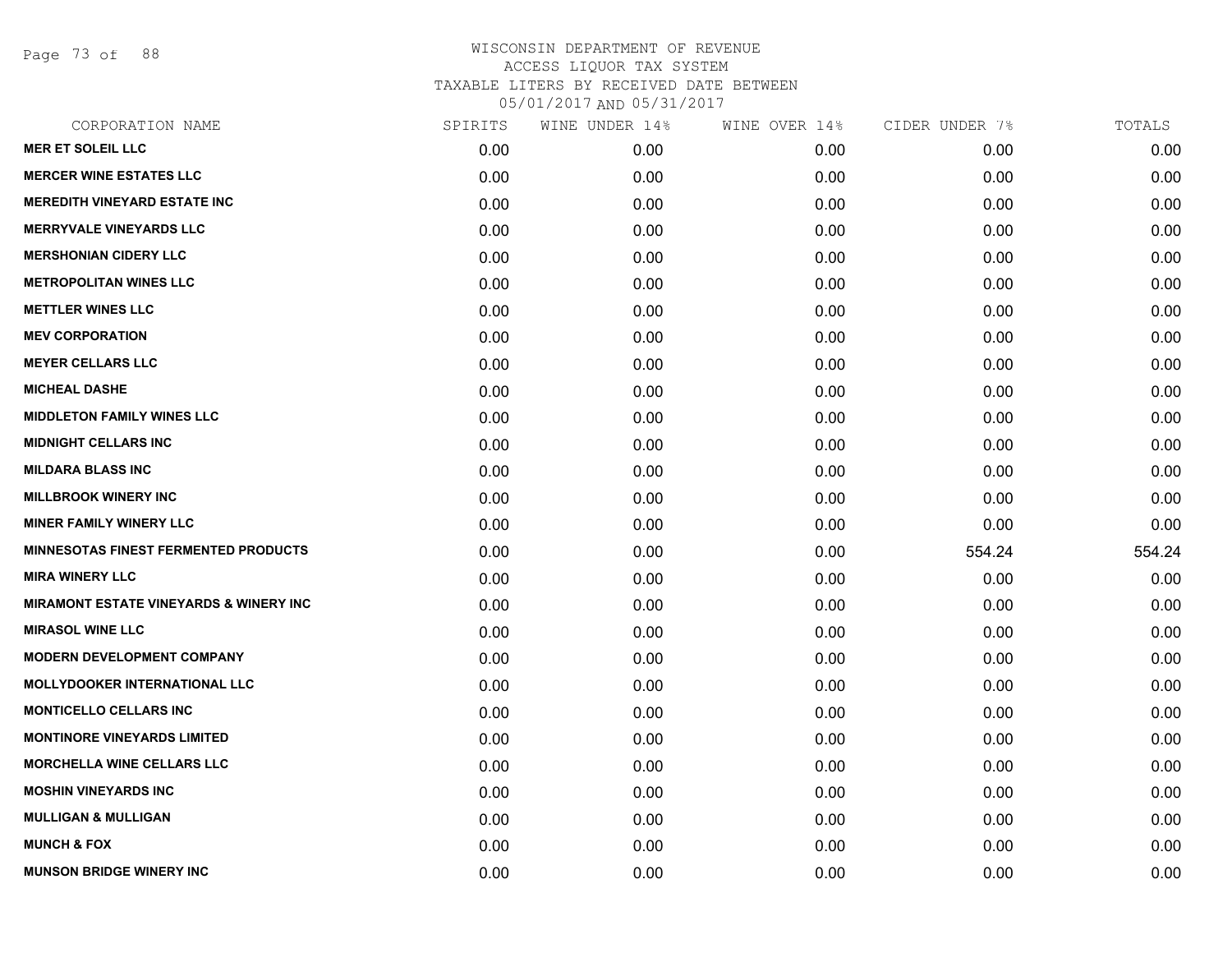Page 74 of 88

| CORPORATION NAME                  | SPIRITS | WINE UNDER 14% | WINE OVER 14% | CIDER UNDER 7% | TOTALS |
|-----------------------------------|---------|----------------|---------------|----------------|--------|
| <b>MUSETTA WINERY, LLC</b>        | 0.00    | 0.00           | 0.00          | 0.00           | 0.00   |
| <b>NCWGINC</b>                    | 0.00    | 0.00           | 0.00          | 0.00           | 0.00   |
| <b>NAKED WINES LLC</b>            | 0.00    | 0.00           | 0.00          | 0.00           | 0.00   |
| <b>NAKEDWINES.COM INC</b>         | 0.00    | 0.00           | 0.00          | 0.00           | 0.00   |
| <b>NAVARRE CELLARS LTD</b>        | 0.00    | 0.00           | 0.00          | 0.00           | 0.00   |
| NAVARRO VINEYARDS, LLC            | 0.00    | 0.00           | 0.00          | 0.00           | 0.00   |
| <b>NEVADA WINE CELLARS INC</b>    | 0.00    | 0.00           | 0.00          | 0.00           | 0.00   |
| <b>NEW VAVIN INC</b>              | 0.00    | 0.00           | 0.00          | 0.00           | 0.00   |
| <b>NEWTON VINEYARD LLC</b>        | 0.00    | 0.00           | 0.00          | 0.00           | 0.00   |
| <b>NICALI, LLC</b>                | 0.00    | 0.00           | 0.00          | 0.00           | 0.00   |
| <b>NICHOLSON RANCH LLC</b>        | 0.00    | 0.00           | 0.00          | 0.00           | 0.00   |
| NIEBAUM-COPPOLA ESTATE WINERY LP  | 0.00    | 0.00           | 0.00          | 0.00           | 0.00   |
| NORTHLEAF WINERY, LLC             | 0.00    | 0.00           | 0.00          | 0.00           | 0.00   |
| <b>NOVA WINES, INC.</b>           | 0.00    | 0.00           | 0.00          | 0.00           | 0.00   |
| <b>NV AWG LTD</b>                 | 0.00    | 0.00           | 0.00          | 0.00           | 0.00   |
| <b>NW WINE COMPANY LLC</b>        | 0.00    | 0.00           | 0.00          | 0.00           | 0.00   |
| OAK RIDGE WINERY LLC              | 0.00    | 0.00           | 0.00          | 0.00           | 0.00   |
| <b>OAKVILLE HILLS CELLARS INC</b> | 0.00    | 0.00           | 0.00          | 0.00           | 0.00   |
| <b>OAKVILLE RANCH WINERY INC</b>  | 0.00    | 0.00           | 0.00          | 0.00           | 0.00   |
| <b>OAT HILL CORPORATION</b>       | 0.00    | 0.00           | 0.00          | 0.00           | 0.00   |
| <b>OBRIEN FAMILY VINEYARD LLC</b> | 0.00    | 0.00           | 0.00          | 0.00           | 0.00   |
| <b>OGB PARTNERS LLC</b>           | 0.00    | 0.00           | 0.00          | 0.00           | 0.00   |
| OLD VINE WINE PARTNERS LLC        | 0.00    | 0.00           | 0.00          | 0.00           | 0.00   |
| <b>OLIVER WINE COMPANY INC</b>    | 0.00    | 0.00           | 0.00          | 0.00           | 0.00   |
| <b>OPOLO WINES LP</b>             | 0.00    | 0.00           | 0.00          | 0.00           | 0.00   |
| OPUS ONE WINERY LLC               | 0.00    | 0.00           | 0.00          | 0.00           | 0.00   |
| <b>ORCA PROPERTIES LLC</b>        | 0.00    | 0.00           | 0.00          | 0.00           | 0.00   |
| <b>ORFILA VINEYARDS INC</b>       | 0.00    | 0.00           | 0.00          | 0.00           | 0.00   |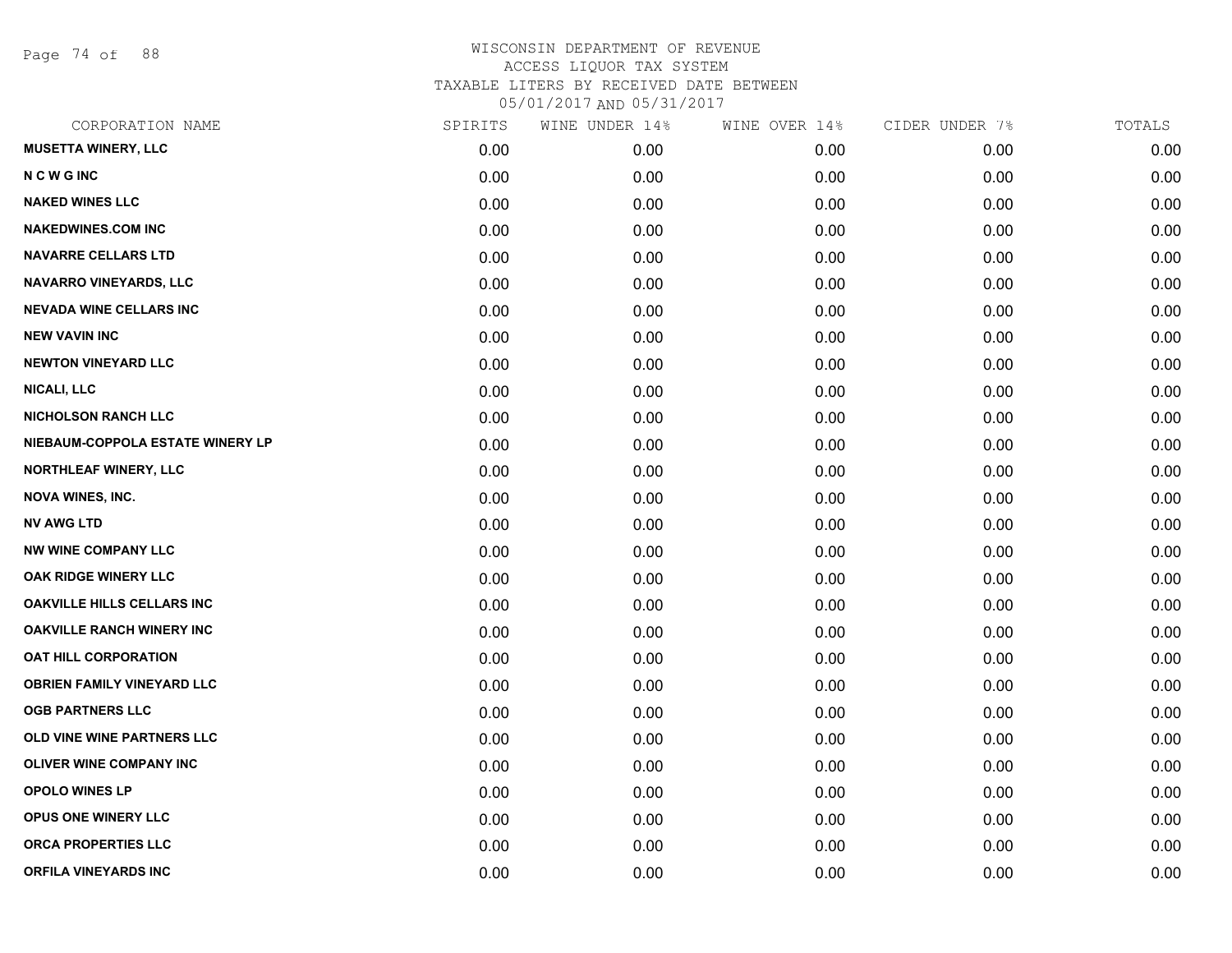Page 75 of 88

| CORPORATION NAME                     | SPIRITS | WINE UNDER 14% | WINE OVER 14% | CIDER UNDER 7% | TOTALS |
|--------------------------------------|---------|----------------|---------------|----------------|--------|
| ORIN SWIFT CELLARS LLC               | 0.00    | 0.00           | 153.00        | 0.00           | 153.00 |
| <b>O'SHAUGHNESSY DEL OSO LLC</b>     | 0.00    | 0.00           | 0.00          | 0.00           | 0.00   |
| <b>OWEN ROE LLC</b>                  | 0.00    | 0.00           | 0.00          | 0.00           | 0.00   |
| <b>PAHLMEYER LLC</b>                 | 0.00    | 0.00           | 0.00          | 0.00           | 0.00   |
| PALI WINE COMPANY LP                 | 0.00    | 0.00           | 0.00          | 0.00           | 0.00   |
| PALOMA VINEYARD LLC                  | 0.00    | 0.00           | 0.00          | 0.00           | 0.00   |
| PARAGON VINEYARD CO INC              | 0.00    | 0.00           | 0.00          | 0.00           | 0.00   |
| PARALLEL 44 VINEYARD & WINERY, INC.  | 0.00    | 0.00           | 0.00          | 0.00           | 0.00   |
| <b>PARKER STATION INC</b>            | 0.00    | 0.00           | 0.00          | 0.00           | 0.00   |
| PARSONAGE CELLARS INC                | 0.00    | 0.00           | 0.00          | 0.00           | 0.00   |
| PATEL WINERY LLC                     | 0.00    | 0.00           | 0.00          | 0.00           | 0.00   |
| <b>PATRICIA A HOOVER</b>             | 0.00    | 0.00           | 0.00          | 0.00           | 0.00   |
| <b>PATRICK A RONEY</b>               | 0.00    | 0.00           | 0.00          | 0.00           | 0.00   |
| <b>PATRICK ARNDT</b>                 | 0.00    | 0.00           | 0.00          | 0.00           | 0.00   |
| <b>PAUL D ASPER</b>                  | 0.00    | 0.00           | 0.00          | 0.00           | 0.00   |
| <b>PAUL G BLOMMEL</b>                | 0.00    | 0.00           | 0.00          | 0.00           | 0.00   |
| <b>PAUL HOBBS WINERY LP</b>          | 0.00    | 0.00           | 0.00          | 0.00           | 0.00   |
| <b>PAUL J FRANZEN</b>                | 0.00    | 0.00           | 0.00          | 0.00           | 0.00   |
| <b>PAVI WINES LLC</b>                | 0.00    | 0.00           | 0.00          | 0.00           | 0.00   |
| PCJ, INC.                            | 0.00    | 0.00           | 0.00          | 0.00           | 0.00   |
| PEACHY CANYON WINERY                 | 0.00    | 0.00           | 0.00          | 0.00           | 0.00   |
| PEAR VALLEY VINEYARD, INC.           | 0.00    | 0.00           | 0.00          | 0.00           | 0.00   |
| PEAY VINEYARDS LLC                   | 0.00    | 0.00           | 0.00          | 0.00           | 0.00   |
| PEJU FAMILY OPERATING PARTNERSHIP LP | 0.00    | 0.00           | 0.00          | 0.00           | 0.00   |
| PELLEGRINI RANCHES INC               | 0.00    | 0.00           | 0.00          | 0.00           | 0.00   |
| PENROSE LANE LIMITED                 | 0.00    | 0.00           | 0.00          | 0.00           | 0.00   |
| PEPPER BRIDGE WINERY LLC             | 0.00    | 0.00           | 0.00          | 0.00           | 0.00   |
| PERNOD RICARD KENWOOD HOLDING LLC    | 0.00    | 0.00           | 0.00          | 0.00           | 0.00   |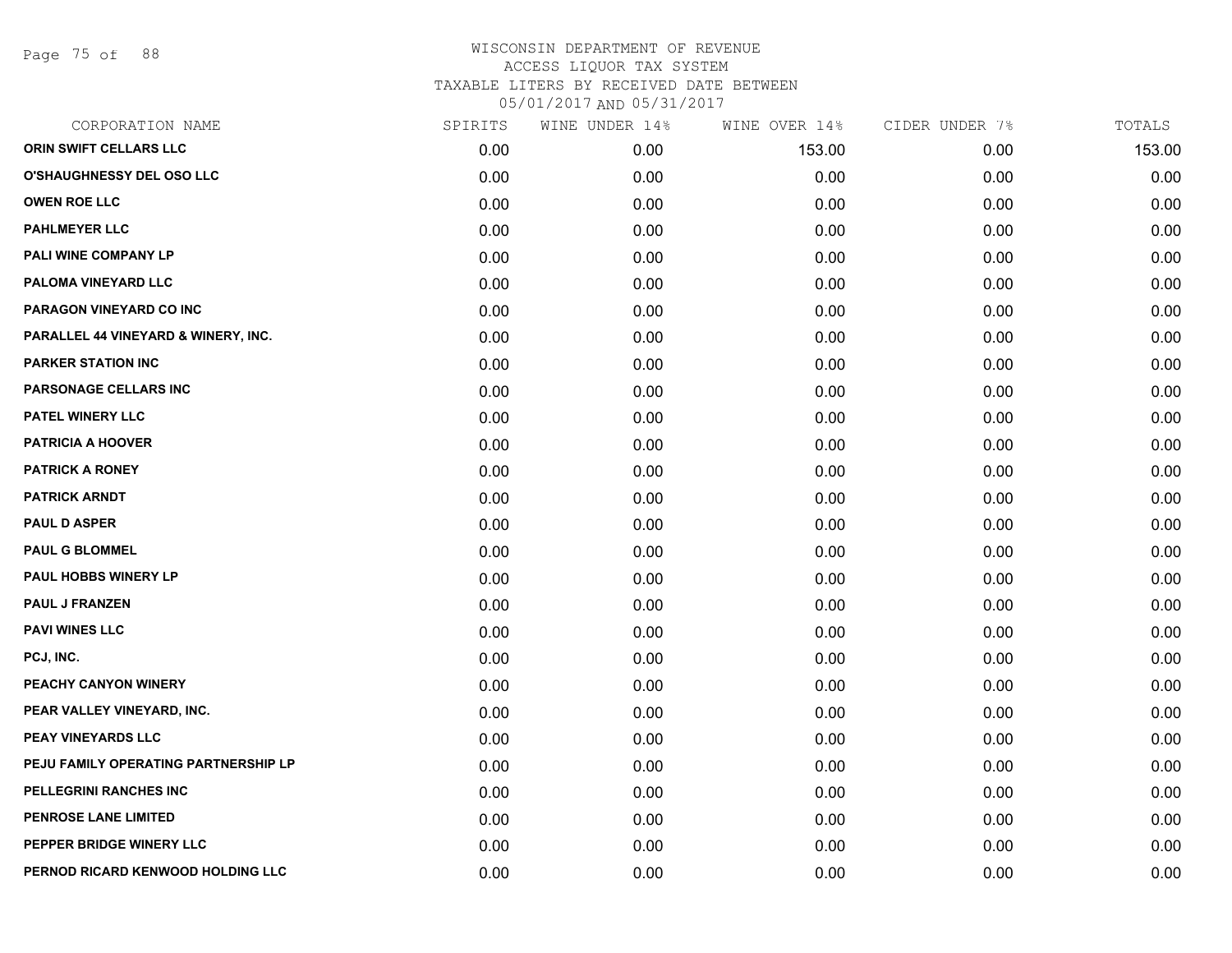Page 76 of 88

| CORPORATION NAME                   | SPIRITS | WINE UNDER 14% | WINE OVER 14% | CIDER UNDER 7% | TOTALS |
|------------------------------------|---------|----------------|---------------|----------------|--------|
| PERNOD RICARD USA LLC              | 0.00    | 0.00           | 0.00          | 0.00           | 0.00   |
| <b>PERVINO INC</b>                 | 0.00    | 0.00           | 0.00          | 0.00           | 0.00   |
| PETER FRANUS WINE COMPANY INC      | 0.00    | 0.00           | 0.00          | 0.00           | 0.00   |
| PETER HOEHN                        | 0.00    | 0.00           | 0.00          | 0.00           | 0.00   |
| PETER MICHAEL WINERY               | 0.00    | 0.00           | 0.00          | 0.00           | 0.00   |
| PETRONI VINEYARDS LLC              | 0.00    | 0.00           | 0.00          | 0.00           | 0.00   |
| PHILIP TOGNI VINEYARD LP           | 0.00    | 0.00           | 0.00          | 0.00           | 0.00   |
| <b>PHILLIPS FARMS LLC</b>          | 0.00    | 0.00           | 0.00          | 0.00           | 0.00   |
| <b>PIEPERTK LLC</b>                | 0.00    | 0.00           | 0.00          | 0.00           | 0.00   |
| <b>PINA CELLARS LP</b>             | 0.00    | 0.00           | 0.00          | 0.00           | 0.00   |
| PINE RIDGE WINERY LLC              | 0.00    | 0.00           | 0.00          | 0.00           | 0.00   |
| <b>PJK WINERY LLC</b>              | 0.00    | 0.00           | 0.00          | 0.00           | 0.00   |
| POPE VALLEY WINERY LLC             | 0.00    | 0.00           | 0.00          | 0.00           | 0.00   |
| PORTER FAMILY VINEYARDS LLC        | 0.00    | 0.00           | 0.00          | 0.00           | 0.00   |
| <b>POTT WINE</b>                   | 0.00    | 0.00           | 0.00          | 0.00           | 0.00   |
| PRAGER WINERY & PORT WORKS, INC.   | 0.00    | 0.00           | 0.00          | 0.00           | 0.00   |
| <b>PRAIRIE BERRY LLC</b>           | 0.00    | 0.00           | 0.00          | 0.00           | 0.00   |
| <b>PRAIRIE HAWK WINERY INC</b>     | 0.00    | 0.00           | 0.00          | 0.00           | 0.00   |
| PRECEPT BRANDS LLC                 | 0.00    | 0.00           | 0.00          | 0.00           | 0.00   |
| PREMIUM VINTNERS LLC               | 0.00    | 0.00           | 0.00          | 0.00           | 0.00   |
| PRESQU'ILE WINERY                  | 0.00    | 0.00           | 0.00          | 0.00           | 0.00   |
| PRIDE MOUNTAIN VINEYARDS LLC       | 0.00    | 0.00           | 0.00          | 0.00           | 0.00   |
| <b>PRINCE MICHEL LLC</b>           | 0.00    | 0.00           | 0.00          | 0.00           | 0.00   |
| <b>PROMONTORY LLC</b>              | 0.00    | 0.00           | 0.00          | 0.00           | 0.00   |
| <b>PWG LLC</b>                     | 0.00    | 0.00           | 0.00          | 0.00           | 0.00   |
| <b>QUADY SOUTH WINERY LLC</b>      | 0.00    | 0.00           | 0.00          | 0.00           | 0.00   |
| <b>QUILCEDA CREEK VINTNERS INC</b> | 0.00    | 0.00           | 0.00          | 0.00           | 0.00   |
| <b>QUPE WINE CELLARS LLC</b>       | 0.00    | 0.00           | 0.00          | 0.00           | 0.00   |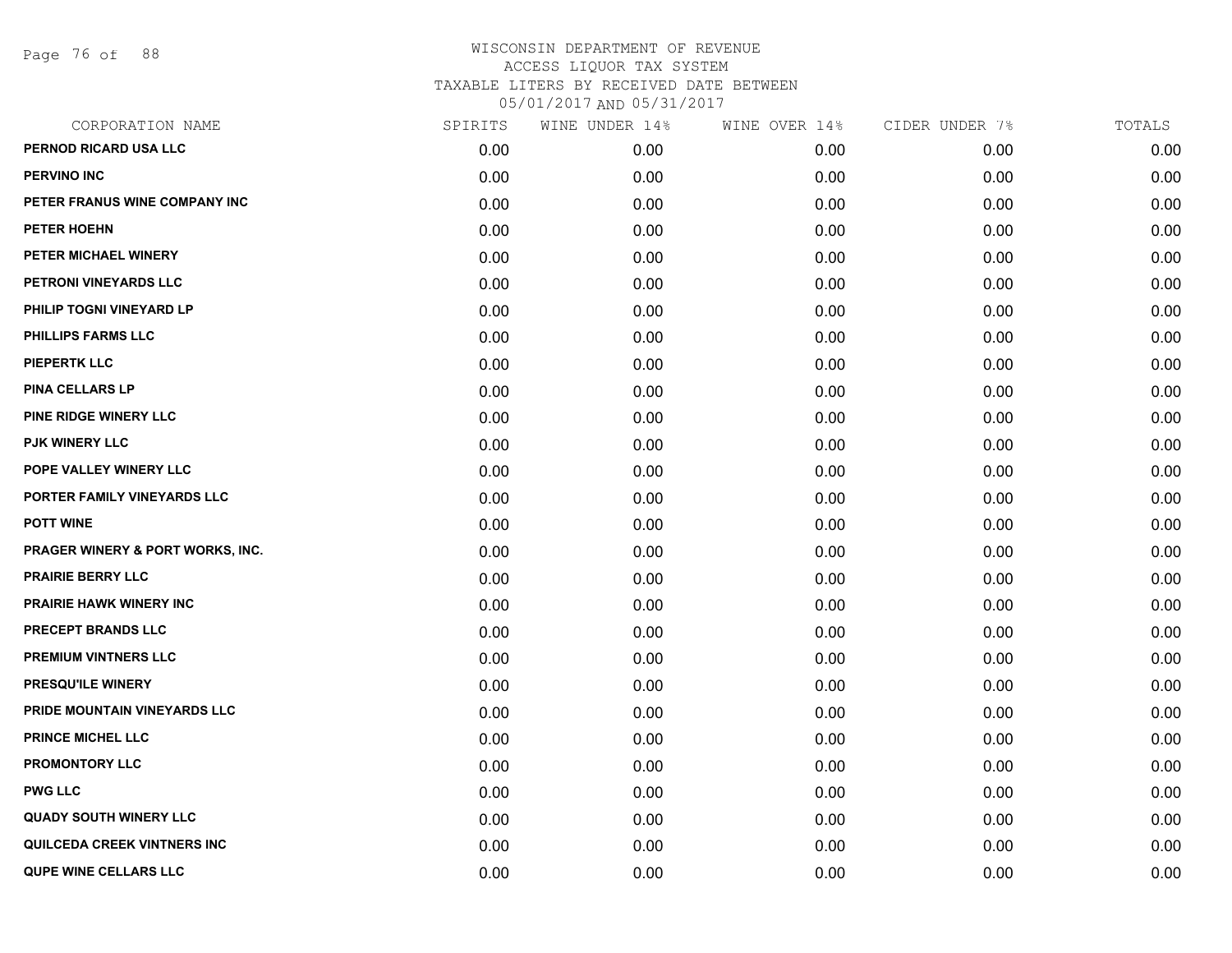Page 77 of 88

| CORPORATION NAME                            | SPIRITS | WINE UNDER 14% | WINE OVER 14% | CIDER UNDER 7% | TOTALS |
|---------------------------------------------|---------|----------------|---------------|----------------|--------|
| <b>R LAWSON ENTERPRISES LLC</b>             | 0.00    | 0.00           | 0.00          | 0.00           | 0.00   |
| <b>RADIO-COTEAU WINE CELLARS LLC</b>        | 0.00    | 0.00           | 0.00          | 0.00           | 0.00   |
| <b>RAMAZZOTTI WINES LLC</b>                 | 0.00    | 0.00           | 0.00          | 0.00           | 0.00   |
| <b>RAMEY WINE CELLARS INC</b>               | 0.00    | 0.00           | 0.00          | 0.00           | 0.00   |
| <b>RAPTOR RIDGE WINERY LLC</b>              | 0.00    | 0.00           | 0.00          | 0.00           | 0.00   |
| RASA VINEYARDS, LLC                         | 0.00    | 0.00           | 0.00          | 0.00           | 0.00   |
| <b>RAYMOND SIGNORELLO</b>                   | 0.00    | 0.00           | 0.00          | 0.00           | 0.00   |
| <b>RAYMOND VINEYARD &amp; CELLAR INC</b>    | 0.00    | 0.00           | 0.00          | 0.00           | 0.00   |
| <b>RB WINE ASSOCIATES LLC</b>               | 0.00    | 0.00           | 0.00          | 0.00           | 0.00   |
| <b>RBZ VINEYARDS LLC</b>                    | 0.00    | 0.00           | 0.00          | 0.00           | 0.00   |
| <b>RED CAR WINE COMPANY LLC</b>             | 0.00    | 0.00           | 0.00          | 0.00           | 0.00   |
| <b>RED MARE WINES LLC</b>                   | 0.00    | 0.00           | 0.00          | 0.00           | 0.00   |
| <b>RED OAK VINEYARD INC</b>                 | 0.00    | 0.00           | 0.00          | 0.00           | 0.00   |
| <b>REGUSCI WINERY INC</b>                   | 0.00    | 0.00           | 0.00          | 0.00           | 0.00   |
| <b>REN ACQUISITION INC</b>                  | 0.00    | 0.00           | 0.00          | 0.00           | 0.00   |
| <b>REVANA FAMILY PARTNERS LP</b>            | 0.00    | 0.00           | 0.00          | 0.00           | 0.00   |
| <b>REVANA FAMILY PARTNERS LP</b>            | 0.00    | 0.00           | 0.00          | 0.00           | 0.00   |
| <b>REVELRY VINTNERS LLC</b>                 | 0.00    | 0.00           | 0.00          | 0.00           | 0.00   |
| <b>REYNOLDS CREATIVE PRODUCTS INC</b>       | 0.00    | 0.00           | 0.00          | 0.00           | 0.00   |
| <b>RHYS VINEYARDS LLC</b>                   | 0.00    | 0.00           | 0.00          | 0.00           | 0.00   |
| <b>RIC JORANLIEN</b>                        | 0.00    | 0.00           | 0.00          | 0.00           | 0.00   |
| <b>RICHARD E LIBBY</b>                      | 0.00    | 0.00           | 0.00          | 0.00           | 0.00   |
| <b>RICHARD FORTUNE</b>                      | 0.00    | 0.00           | 0.00          | 0.00           | 0.00   |
| <b>RIDGE VINEYARDS INC</b>                  | 0.00    | 0.00           | 0.00          | 0.00           | 0.00   |
| <b>RIGHT SIDE LLC</b>                       | 0.00    | 0.00           | 0.00          | 0.00           | 0.00   |
| <b>RIVER BEND VINEYARD &amp; WINERY LLC</b> | 0.00    | 0.00           | 0.00          | 0.00           | 0.00   |
| <b>RIVER VALLEY VINEYARD INC</b>            | 0.00    | 0.00           | 0.00          | 0.00           | 0.00   |
| <b>RIVER VIEW WINERY LLC</b>                | 0.00    | 0.00           | 0.00          | 0.00           | 0.00   |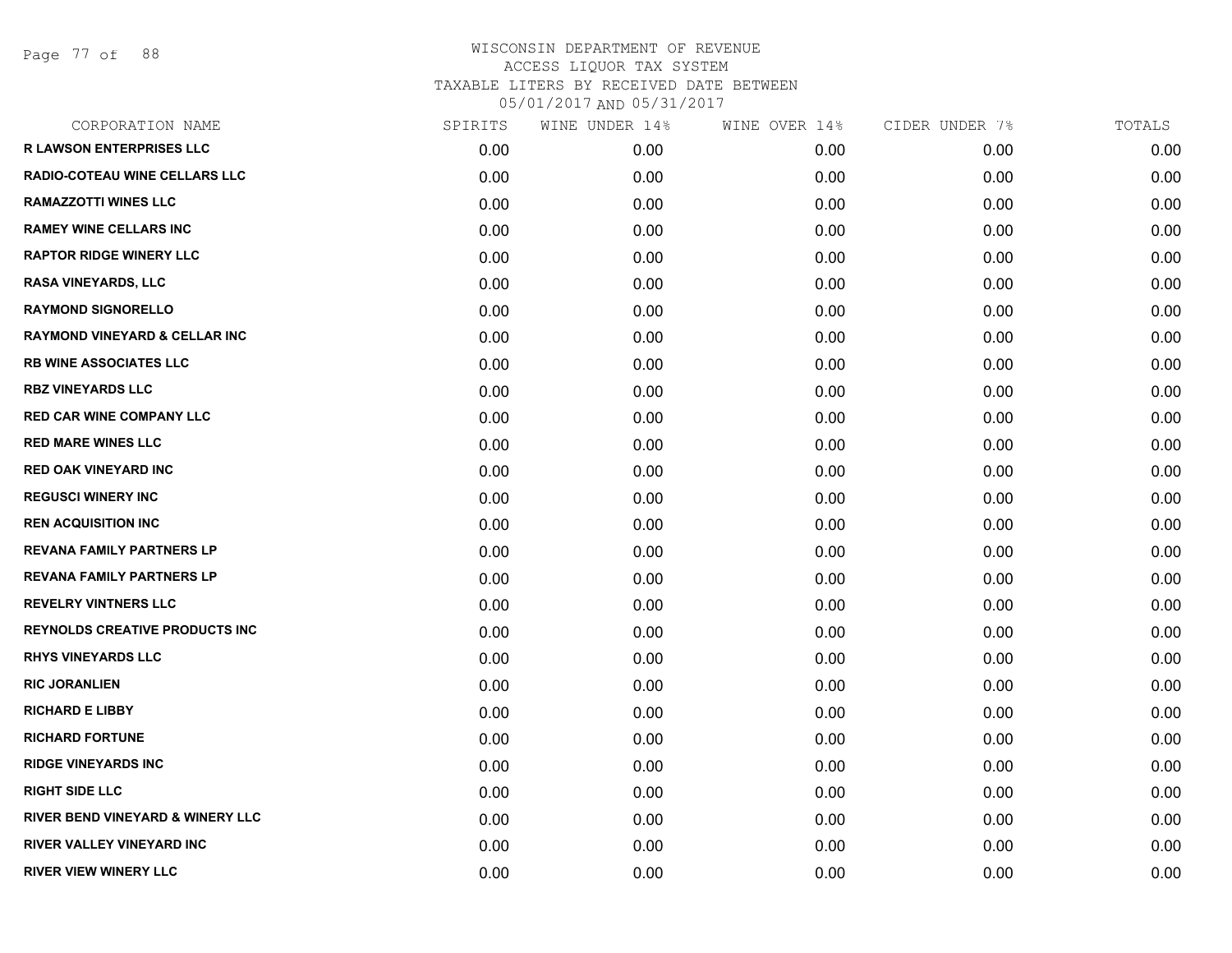Page 78 of 88

| SPIRITS | WINE UNDER 14% | WINE OVER 14% | CIDER UNDER 7% | TOTALS |
|---------|----------------|---------------|----------------|--------|
| 0.00    | 0.00           | 0.00          | 0.00           | 0.00   |
| 0.00    | 0.00           | 0.00          | 0.00           | 0.00   |
| 0.00    | 0.00           | 0.00          | 0.00           | 0.00   |
| 0.00    | 0.00           | 0.00          | 0.00           | 0.00   |
| 0.00    | 0.00           | 0.00          | 0.00           | 0.00   |
| 0.00    | 0.00           | 0.00          | 0.00           | 0.00   |
| 0.00    | 0.00           | 0.00          | 0.00           | 0.00   |
| 0.00    | 0.00           | 0.00          | 0.00           | 0.00   |
| 0.00    | 0.00           | 0.00          | 0.00           | 0.00   |
| 0.00    | 0.00           | 0.00          | 0.00           | 0.00   |
| 0.00    | 0.00           | 0.00          | 0.00           | 0.00   |
| 0.00    | 0.00           | 0.00          | 0.00           | 0.00   |
| 0.00    | 0.00           | 0.00          | 0.00           | 0.00   |
| 0.00    | 0.00           | 0.00          | 0.00           | 0.00   |
| 0.00    | 0.00           | 0.00          | 0.00           | 0.00   |
| 0.00    | 0.00           | 0.00          | 0.00           | 0.00   |
| 0.00    | 0.00           | 0.00          | 0.00           | 0.00   |
| 0.00    | 0.00           | 0.00          | 0.00           | 0.00   |
| 0.00    | 0.00           | 0.00          | 0.00           | 0.00   |
| 0.00    | 0.00           | 0.00          | 0.00           | 0.00   |
| 0.00    | 0.00           | 0.00          | 0.00           | 0.00   |
| 0.00    | 0.00           | 0.00          | 0.00           | 0.00   |
| 0.00    | 0.00           | 0.00          | 0.00           | 0.00   |
| 0.00    | 0.00           | 0.00          | 0.00           | 0.00   |
| 0.00    | 0.00           | 0.00          | 0.00           | 0.00   |
| 0.00    | 0.00           | 0.00          | 0.00           | 0.00   |
| 0.00    | 0.00           | 0.00          | 0.00           | 0.00   |
| 0.00    | 0.00           | 0.00          | 0.00           | 0.00   |
|         |                |               |                |        |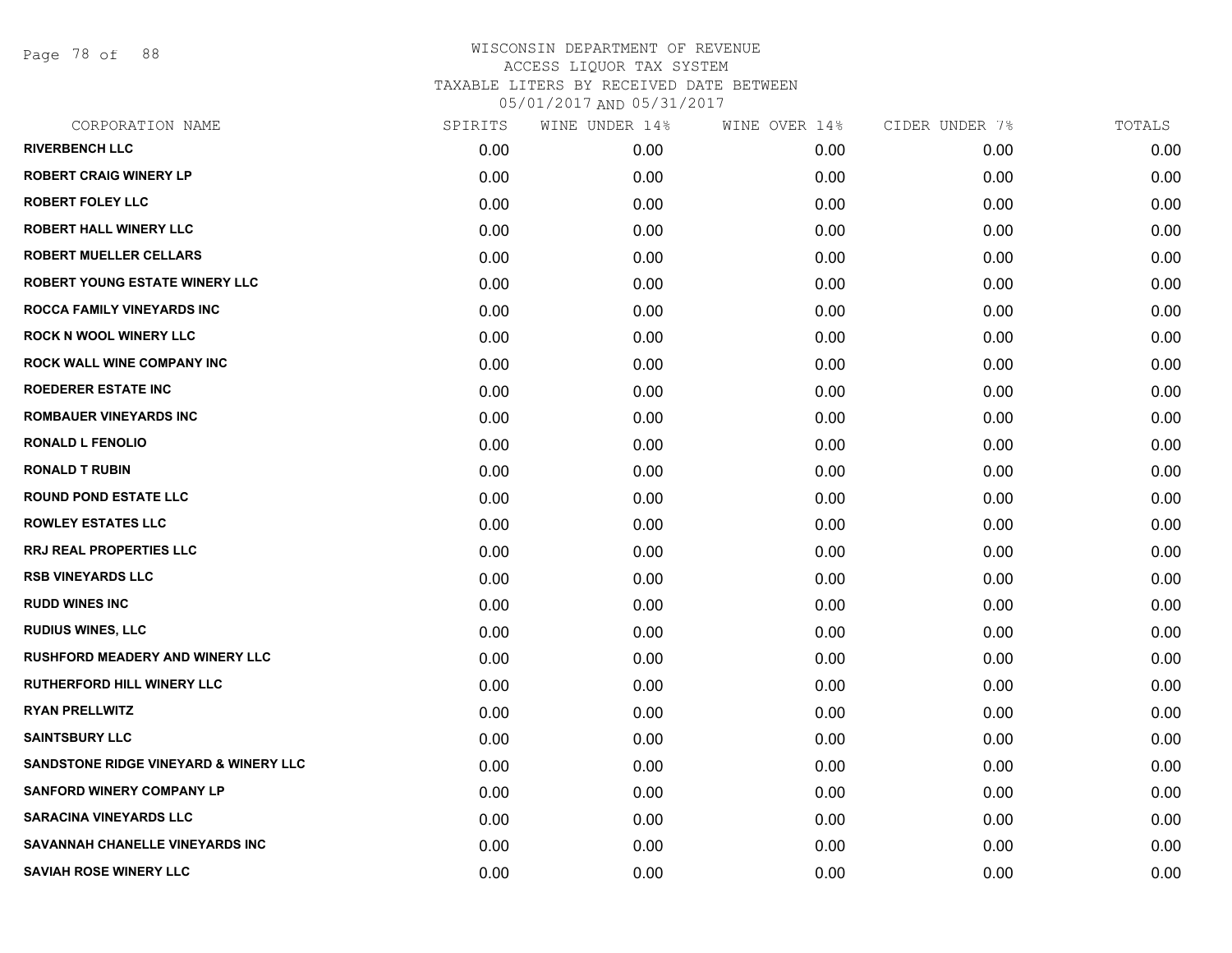Page 79 of 88

| CORPORATION NAME                              | SPIRITS | WINE UNDER 14% | WINE OVER 14% | CIDER UNDER 7% | TOTALS |
|-----------------------------------------------|---------|----------------|---------------|----------------|--------|
| <b>SAXUM VINEYARDS INC</b>                    | 0.00    | 0.00           | 0.00          | 0.00           | 0.00   |
| <b>SBRAGIA FAMILY VINEYARDS LLC</b>           | 0.00    | 0.00           | 0.00          | 0.00           | 0.00   |
| <b>SCHEID VINEYARDS CALIFORNIA INC</b>        | 0.00    | 0.00           | 0.00          | 0.00           | 0.00   |
| <b>SCHRADER CELLARS LLC</b>                   | 0.00    | 0.00           | 0.00          | 0.00           | 0.00   |
| <b>SCHRAMSBERG VINEYARDS CO INC.</b>          | 0.00    | 0.00           | 0.00          | 0.00           | 0.00   |
| <b>SCHUG WINERY LLC</b>                       | 0.00    | 78.00          | 44.25         | 0.00           | 122.25 |
| <b>SCHWEIGER VINEYARDS INC</b>                | 0.00    | 0.00           | 0.00          | 0.00           | 0.00   |
| <b>SCREAMING EAGLE LLC</b>                    | 0.00    | 0.00           | 0.00          | 0.00           | 0.00   |
| <b>SEAVER VINEYARDS LLC</b>                   | 0.00    | 0.00           | 0.00          | 0.00           | 0.00   |
| <b>SEAVEY VINEYARD LP</b>                     | 0.00    | 0.00           | 0.00          | 0.00           | 0.00   |
| <b>SEBASTOPOL VINEYARDS &amp; WINERY CORP</b> | 0.00    | 0.00           | 0.00          | 0.00           | 0.00   |
| <b>SELBY ENTERPRISES INC</b>                  | 0.00    | 0.00           | 0.00          | 0.00           | 0.00   |
| <b>SEQUOIA GROVE VINEYARDS LP</b>             | 0.00    | 0.00           | 0.00          | 0.00           | 0.00   |
| <b>SEVEN STONES WINERY LLC</b>                | 0.00    | 0.00           | 0.00          | 0.00           | 0.00   |
| <b>SHADY LADIES LLC</b>                       | 0.00    | 0.00           | 0.00          | 0.00           | 0.00   |
| <b>SHAFER VINEYARDS INC</b>                   | 0.00    | 0.00           | 0.00          | 0.00           | 0.00   |
| <b>SHANNON RIDGE INC</b>                      | 0.00    | 0.00           | 0.00          | 0.00           | 0.00   |
| <b>SHARON L PINGEL</b>                        | 0.00    | 0.00           | 0.00          | 0.00           | 0.00   |
| SHELTON-MACKENZIE WINE COMPANY                | 0.00    | 0.00           | 0.00          | 0.00           | 0.00   |
| SHERWIN FAMILY VINEYARDS LLC                  | 0.00    | 0.00           | 0.00          | 0.00           | 0.00   |
| <b>SIERRA SUNRISE VINEYARDS</b>               | 0.00    | 0.00           | 0.00          | 0.00           | 0.00   |
| SILVER OAK WINE CELLARS LP                    | 0.00    | 0.00           | 0.00          | 0.00           | 0.00   |
| SILVER TRIDENT WINERY LLC                     | 0.00    | 0.00           | 0.00          | 0.00           | 0.00   |
| <b>SINE QUA NON INC</b>                       | 0.00    | 0.00           | 0.00          | 0.00           | 0.00   |
| SINNIPEE VALLEY VINEYARD LLC                  | 0.00    | 0.00           | 0.00          | 0.00           | 0.00   |
| <b>SINSKEY VINEYARDS INC</b>                  | 0.00    | 0.00           | 0.00          | 0.00           | 0.00   |
| <b>SISYPHUS LLC</b>                           | 0.00    | 0.00           | 0.00          | 0.00           | 0.00   |
| <b>SIX SIGMA WINERY LLC</b>                   | 0.00    | 0.00           | 0.00          | 0.00           | 0.00   |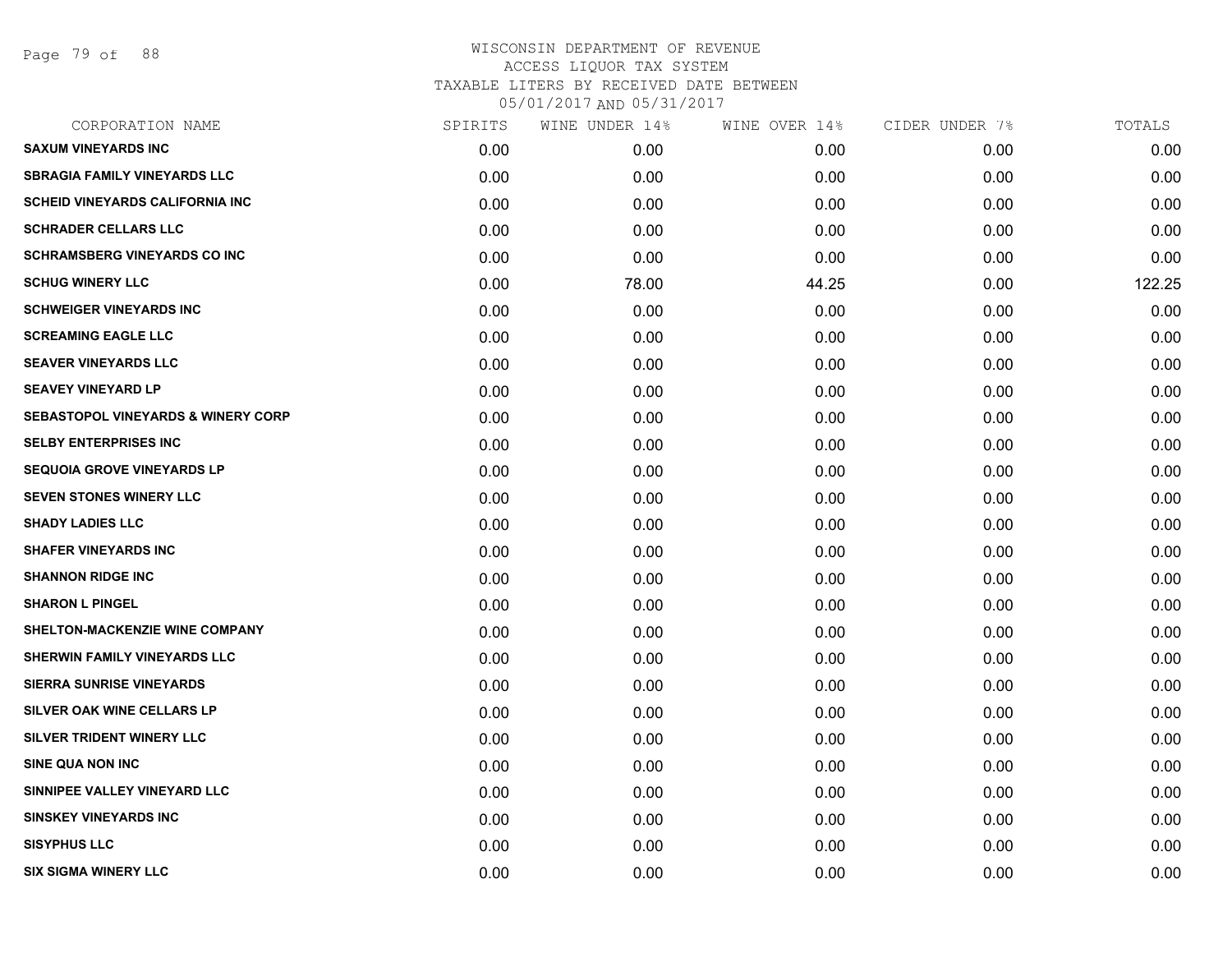| CORPORATION NAME                           | SPIRITS | WINE UNDER 14% | WINE OVER 14% | CIDER UNDER 7% | TOTALS |
|--------------------------------------------|---------|----------------|---------------|----------------|--------|
| SKYWALKER VINEYARDS, LLC                   | 0.00    | 0.00           | 0.00          | 0.00           | 0.00   |
| <b>SMALL VINES WINES INC</b>               | 0.00    | 0.00           | 0.00          | 0.00           | 0.00   |
| <b>SMITH &amp; SMITH</b>                   | 0.00    | 0.00           | 0.00          | 0.00           | 0.00   |
| SMITH ANDERSON ENTERPRISES INC             | 0.00    | 0.00           | 0.00          | 0.00           | 0.00   |
| <b>SOKOL BLOSSER LTD</b>                   | 0.00    | 0.00           | 0.00          | 0.00           | 0.00   |
| SOMERSTON WINE COMPANY, LLC                | 0.00    | 0.00           | 0.00          | 0.00           | 0.00   |
| SONOMA-CUTRER VINEYARDS INC                | 0.00    | 0.00           | 0.00          | 0.00           | 0.00   |
| SOUTH COAST WINERY INC                     | 0.00    | 0.00           | 0.00          | 0.00           | 0.00   |
| <b>SP GROSSNICKLE LLC</b>                  | 0.00    | 0.00           | 0.00          | 0.00           | 0.00   |
| <b>SPANOS BERBERIAN WINERY LLC</b>         | 0.00    | 0.00           | 0.00          | 0.00           | 0.00   |
| <b>SPARKLING OREGON LLC</b>                | 0.00    | 0.00           | 0.00          | 0.00           | 0.00   |
| <b>SPIRITS OF NORWAY VINEYARD LLC</b>      | 0.00    | 0.00           | 0.00          | 0.00           | 0.00   |
| <b>SPOTTSWOODE WINERY INC</b>              | 0.00    | 0.00           | 0.00          | 0.00           | 0.00   |
| <b>SPRECHER BREWING COMPANY, INC.</b>      | 0.00    | 0.00           | 0.00          | 0.00           | 0.00   |
| SPRING MOUNTAIN VINEYARD INC               | 0.00    | 0.00           | 0.00          | 0.00           | 0.00   |
| <b>SPURGEON VINEYARDS &amp; WINERY LLC</b> | 0.00    | 0.00           | 0.00          | 0.00           | 0.00   |
| <b>SQUIX LLC</b>                           | 0.00    | 0.00           | 0.00          | 0.00           | 0.00   |
| <b>ST HELENA ESTATE LLC</b>                | 0.00    | 0.00           | 0.00          | 0.00           | 0.00   |
| <b>ST JAMES WINERY INC</b>                 | 0.00    | 0.00           | 0.00          | 0.00           | 0.00   |
| <b>ST JULIAN WINE COMPANY INC</b>          | 0.00    | 0.00           | 0.00          | 0.00           | 0.00   |
| <b>ST SUPERY INC</b>                       | 0.00    | 0.00           | 0.00          | 0.00           | 0.00   |
| ST. FRANCIS WINERY & VINEYARD L.P.         | 0.00    | 0.00           | 0.00          | 0.00           | 0.00   |
| <b>STAGLIN FAMILY VINEYARD LLC</b>         | 0.00    | 0.00           | 0.00          | 0.00           | 0.00   |
| <b>STAG'S LEAP WINE CELLARS LLC</b>        | 0.00    | 0.00           | 0.00          | 0.00           | 0.00   |
| <b>STANDING JOURNEY LLC</b>                | 0.00    | 0.00           | 0.00          | 0.00           | 0.00   |
| STE MICHELLE WINE ESTATES LTD              | 0.00    | 0.00           | 0.00          | 0.00           | 0.00   |
| <b>STEPHAN VINEYARD INC</b>                | 0.00    | 0.00           | 0.00          | 0.00           | 0.00   |
| <b>STEPHEN M KENNEDY</b>                   | 0.00    | 0.00           | 0.00          | 0.00           | 0.00   |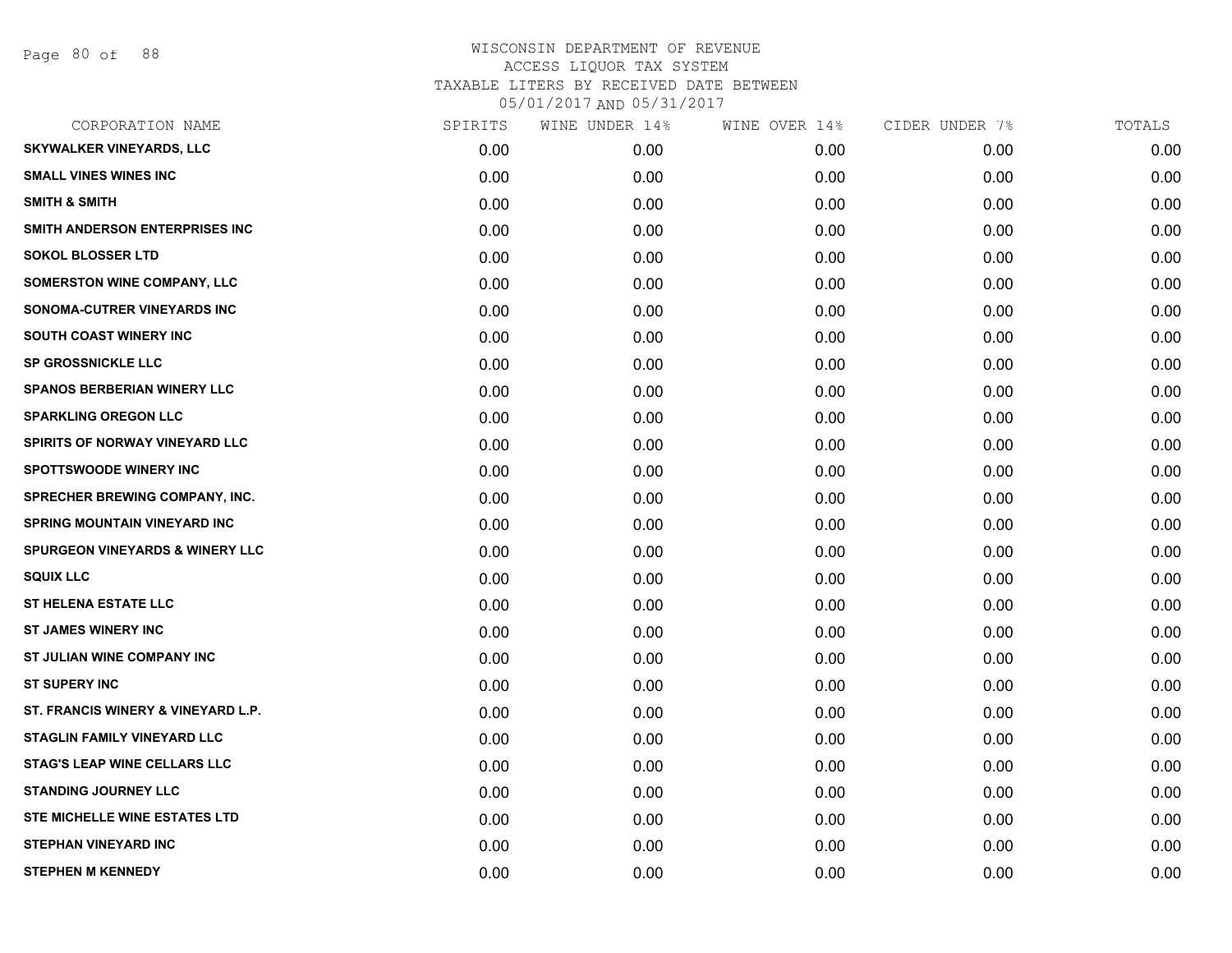Page 81 of 88

| CORPORATION NAME                           | SPIRITS | WINE UNDER 14% | WINE OVER 14% | CIDER UNDER 7% | TOTALS |
|--------------------------------------------|---------|----------------|---------------|----------------|--------|
| <b>STEPHEN M REUSTLE</b>                   | 0.00    | 0.00           | 0.00          | 0.00           | 0.00   |
| STEPHEN W. PARRY AND SUSAN F. PARRY        | 0.00    | 0.00           | 0.00          | 0.00           | 0.00   |
| <b>STEVEN DEBAKER</b>                      | 0.00    | 0.00           | 0.00          | 0.00           | 0.00   |
| <b>STEVEN KENT LLC</b>                     | 0.00    | 0.00           | 0.00          | 0.00           | 0.00   |
| STEVEN M & JUDITH A JACOBSON LLC           | 0.00    | 0.00           | 0.00          | 0.00           | 0.00   |
| <b>STEVEN N LEDSON</b>                     | 0.00    | 0.00           | 0.00          | 0.00           | 0.00   |
| <b>STOLLER VINEYARDS INC</b>               | 0.00    | 0.00           | 0.00          | 0.00           | 0.00   |
| <b>STOLPMAN VINEYARDS LLC</b>              | 0.00    | 0.00           | 0.00          | 0.00           | 0.00   |
| <b>STONE EDGE WINERY LLC</b>               | 0.00    | 0.00           | 0.00          | 0.00           | 0.00   |
| <b>STONE HILL WINE CO INC</b>              | 0.00    | 0.00           | 0.00          | 0.00           | 0.00   |
| <b>STONECUSHION INC</b>                    | 0.00    | 0.00           | 0.00          | 0.00           | 0.00   |
| <b>STONEHAUS WINERY, INC.</b>              | 0.00    | 0.00           | 0.00          | 0.00           | 0.00   |
| <b>STONY HILL VINEYARD INC</b>             | 0.00    | 0.00           | 0.00          | 0.00           | 0.00   |
| STORYBOOK MOUNTAIN WINERY INC              | 0.00    | 0.00           | 0.00          | 0.00           | 0.00   |
| SULLIVAN VINEYARDS CORPORATION             | 0.00    | 0.00           | 0.00          | 0.00           | 0.00   |
| <b>SULPHUR SPRINGS WINERY LLC</b>          | 0.00    | 0.00           | 0.00          | 0.00           | 0.00   |
| <b>SUMMERS WINERY LLC</b>                  | 0.00    | 0.00           | 0.00          | 0.00           | 0.00   |
| <b>SUMMERWOOD WINERY &amp; INN INC</b>     | 0.00    | 0.00           | 0.00          | 0.00           | 0.00   |
| <b>SUNSET POINT WINERY LLC</b>             | 0.00    | 0.00           | 0.00          | 0.00           | 0.00   |
| <b>SUNSTONE VINEYARDS &amp; WINERY INC</b> | 0.00    | 0.00           | 0.00          | 0.00           | 0.00   |
| <b>SUSAN M BOSWELL</b>                     | 0.00    | 0.00           | 0.00          | 0.00           | 0.00   |
| <b>SUTTER HOME WINERY INC</b>              | 0.00    | 0.00           | 0.00          | 0.00           | 0.00   |
| <b>SWEAZEY WINERY INVESTMENT LLC</b>       | 0.00    | 0.00           | 0.00          | 0.00           | 0.00   |
| <b>SWEET CHEEKS VINEYARDS INC</b>          | 0.00    | 0.00           | 0.00          | 0.00           | 0.00   |
| <b>TABLAS CREEK VINEYARD LP</b>            | 0.00    | 0.00           | 0.00          | 0.00           | 0.00   |
| <b>TAFT STREET INC</b>                     | 0.00    | 0.00           | 0.00          | 0.00           | 0.00   |
| <b>TAKARA SAKE USA INC</b>                 | 0.00    | 0.00           | 0.00          | 0.00           | 0.00   |
| <b>TALLEY VINEYARDS INC</b>                | 0.00    | 0.00           | 0.00          | 0.00           | 0.00   |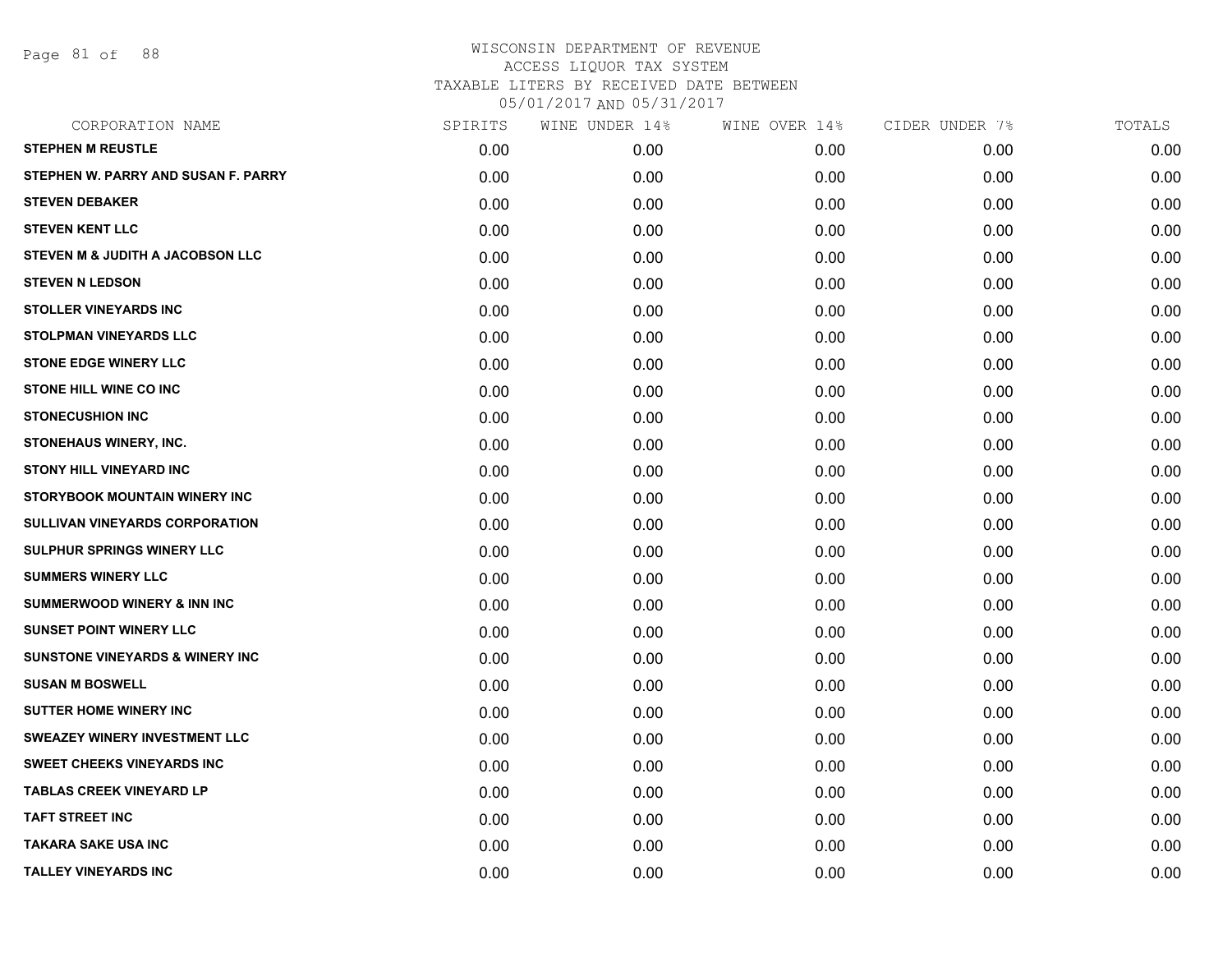Page 82 of 88

| CORPORATION NAME                          | SPIRITS | WINE UNDER 14% | WINE OVER 14% | CIDER UNDER 7% | TOTALS |
|-------------------------------------------|---------|----------------|---------------|----------------|--------|
| <b>TAMBER BEY VINEYARDS LLC</b>           | 0.00    | 0.00           | 0.00          | 0.00           | 0.00   |
| <b>TANDEM WINES LLC</b>                   | 0.00    | 0.00           | 0.00          | 0.00           | 0.00   |
| <b>TARA BELLA WINERY LLC</b>              | 0.00    | 0.00           | 0.00          | 0.00           | 0.00   |
| <b>TEALE CREEK ASSOCIATES</b>             | 0.00    | 0.00           | 0.00          | 0.00           | 0.00   |
| <b>TENBA RIDGE WINERY LLC</b>             | 0.00    | 0.00           | 0.00          | 0.00           | 0.00   |
| <b>TERRA SPRINGS LLC</b>                  | 0.00    | 0.00           | 0.00          | 0.00           | 0.00   |
| <b>TERRA VINUM LLC</b>                    | 0.00    | 0.00           | 0.00          | 0.00           | 0.00   |
| <b>TERRAVANT WINE COMPANY LLC</b>         | 0.00    | 0.00           | 0.00          | 0.00           | 0.00   |
| <b>TESTAROSSA VINEYARDS LLC</b>           | 0.00    | 0.00           | 0.00          | 0.00           | 0.00   |
| THE BIALE ESTATE                          | 0.00    | 0.00           | 0.00          | 0.00           | 0.00   |
| THE BRANDER VINEYARD                      | 0.00    | 0.00           | 0.00          | 0.00           | 0.00   |
| THE CELLAR LLC                            | 0.00    | 0.00           | 0.00          | 0.00           | 0.00   |
| THE HESS COLLECTION WINERY                | 0.00    | 0.00           | 0.00          | 0.00           | 0.00   |
| THE HOGUE CELLARS LTD                     | 0.00    | 0.00           | 0.00          | 0.00           | 0.00   |
| THE INFINITE MONKEY THEOREM INC           | 0.00    | 0.00           | 0.00          | 0.00           | 0.00   |
| THE LITTORAI WINES                        | 0.00    | 0.00           | 0.00          | 0.00           | 0.00   |
| THE MEEKER VINEYARD                       | 0.00    | 0.00           | 0.00          | 0.00           | 0.00   |
| THE MORLET SELECTION INC                  | 0.00    | 0.00           | 0.00          | 0.00           | 0.00   |
| THE MORNE WINE COMPANY                    | 0.00    | 0.00           | 0.00          | 0.00           | 0.00   |
| THE RUM TREE, INC.                        | 0.00    | 0.00           | 0.00          | 0.00           | 0.00   |
| THE SHORES OF FAIRHAVEN INC               | 0.00    | 0.00           | 0.00          | 0.00           | 0.00   |
| THE SILVERADO VINEYARDS                   | 0.00    | 0.00           | 0.00          | 0.00           | 0.00   |
| THE WILLIAMSBURG WINERY LTD               | 0.00    | 0.00           | 0.00          | 0.00           | 0.00   |
| THE WINE GROUP INC                        | 0.00    | 0.00           | 0.00          | 0.00           | 0.00   |
| THE WINE VINEYARD LLC                     | 0.00    | 0.00           | 0.00          | 0.00           | 0.00   |
| THE WOODLAND TRAIL BEVERAGE COMPANY, INC. | 0.00    | 0.00           | 0.00          | 0.00           | 0.00   |
| THIS REALM LLC                            | 0.00    | 0.00           | 0.00          | 0.00           | 0.00   |
| <b>THOMAS C HOFFMAN</b>                   | 0.00    | 0.00           | 0.00          | 0.00           | 0.00   |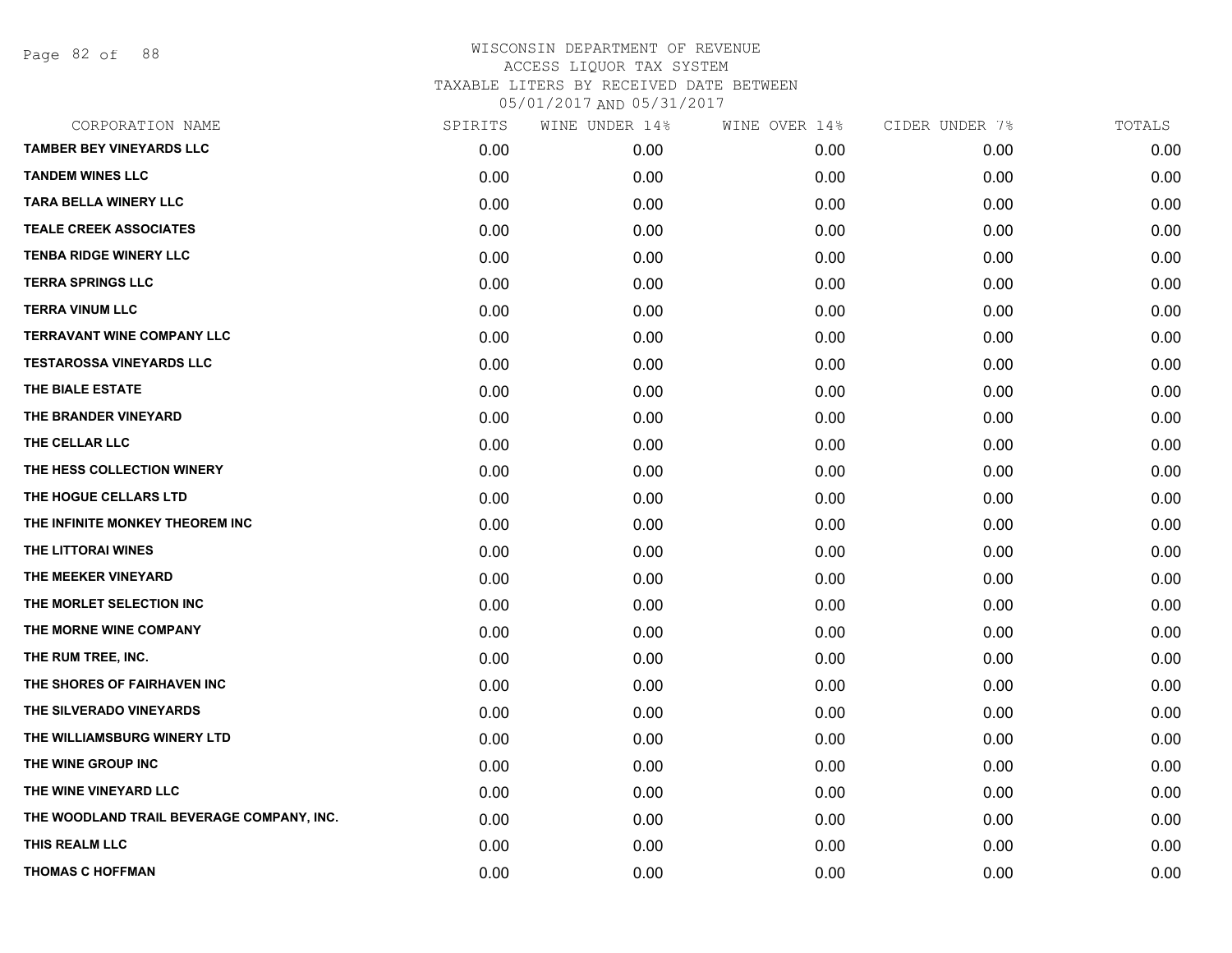Page 83 of 88

| CORPORATION NAME                       | SPIRITS | WINE UNDER 14% | WINE OVER 14% | CIDER UNDER 7% | TOTALS |
|----------------------------------------|---------|----------------|---------------|----------------|--------|
| THOMAS FOGARTY WINERY LLC              | 0.00    | 0.00           | 0.00          | 0.00           | 0.00   |
| <b>THURMAN J RODGERS</b>               | 0.00    | 0.00           | 0.00          | 0.00           | 0.00   |
| TI BEVERAGE GROUP LTD                  | 0.00    | 0.00           | 0.00          | 0.00           | 0.00   |
| TIM BLUE WINES LLC                     | 0.00    | 0.00           | 0.00          | 0.00           | 0.00   |
| TMR WINE COMPANY LLC                   | 0.00    | 0.00           | 0.00          | 0.00           | 0.00   |
| <b>TOAD HOLLOW VINEYARDS INC</b>       | 0.00    | 0.00           | 0.00          | 0.00           | 0.00   |
| <b>TOBIN JAMES CELLARS</b>             | 0.00    | 0.00           | 0.00          | 0.00           | 0.00   |
| <b>TODD ANDERSON</b>                   | 0.00    | 0.00           | 0.00          | 0.00           | 0.00   |
| <b>TOLLIVER RANCH BRANDS LLC</b>       | 0.00    | 0.00           | 0.00          | 0.00           | 0.00   |
| <b>TOMMYS TOO HIGH WINES LLC</b>       | 0.00    | 0.00           | 0.00          | 0.00           | 0.00   |
| <b>TORII MOR WINERY LLC</b>            | 0.00    | 0.00           | 0.00          | 0.00           | 0.00   |
| <b>TREANA WINERY LLC</b>               | 0.00    | 0.00           | 0.00          | 0.00           | 0.00   |
| <b>TREASURY CHATEAU &amp; ESTATES</b>  | 0.00    | 0.00           | 0.00          | 0.00           | 0.00   |
| TREASURY WINE ESTATES AMERICAS COMPANY | 0.00    | 0.00           | 0.00          | 0.00           | 0.00   |
| <b>TREFETHEN VINEYARDS WINERY INC</b>  | 0.00    | 0.00           | 0.00          | 0.00           | 0.00   |
| <b>TRENTADUE WINERY LLC</b>            | 0.00    | 0.00           | 0.00          | 0.00           | 0.00   |
| <b>TRINITAS CELLARS LLC</b>            | 0.00    | 0.00           | 0.00          | 0.00           | 0.00   |
| <b>TRIONE VINEYARDS LLC</b>            | 0.00    | 0.00           | 0.00          | 0.00           | 0.00   |
| <b>TROY LANDWEHR</b>                   | 0.00    | 0.00           | 0.00          | 0.00           | 0.00   |
| <b>TSG LLC</b>                         | 0.00    | 0.00           | 0.00          | 0.00           | 0.00   |
| <b>TURKOVICH FAMILY WINES LLC</b>      | 0.00    | 0.00           | 0.00          | 0.00           | 0.00   |
| TURLEY WINE CELLARS INC                | 0.00    | 0.00           | 0.00          | 0.00           | 0.00   |
| <b>TURNBULL WINE CELLARS</b>           | 0.00    | 0.00           | 0.00          | 0.00           | 0.00   |
| <b>TWIN PEAKS WINERY INC</b>           | 0.00    | 0.00           | 0.00          | 0.00           | 0.00   |
| <b>TWIN RIDGE ESTATES LLC</b>          | 0.00    | 0.00           | 0.00          | 0.00           | 0.00   |
| <b>TWISTED OAK WINERY LLC</b>          | 0.00    | 0.00           | 0.00          | 0.00           | 0.00   |
| <b>TWO LADS LLC</b>                    | 0.00    | 0.00           | 0.00          | 0.00           | 0.00   |
| <b>TWOMEY CELLARS LLC</b>              | 0.00    | 0.00           | 0.00          | 0.00           | 0.00   |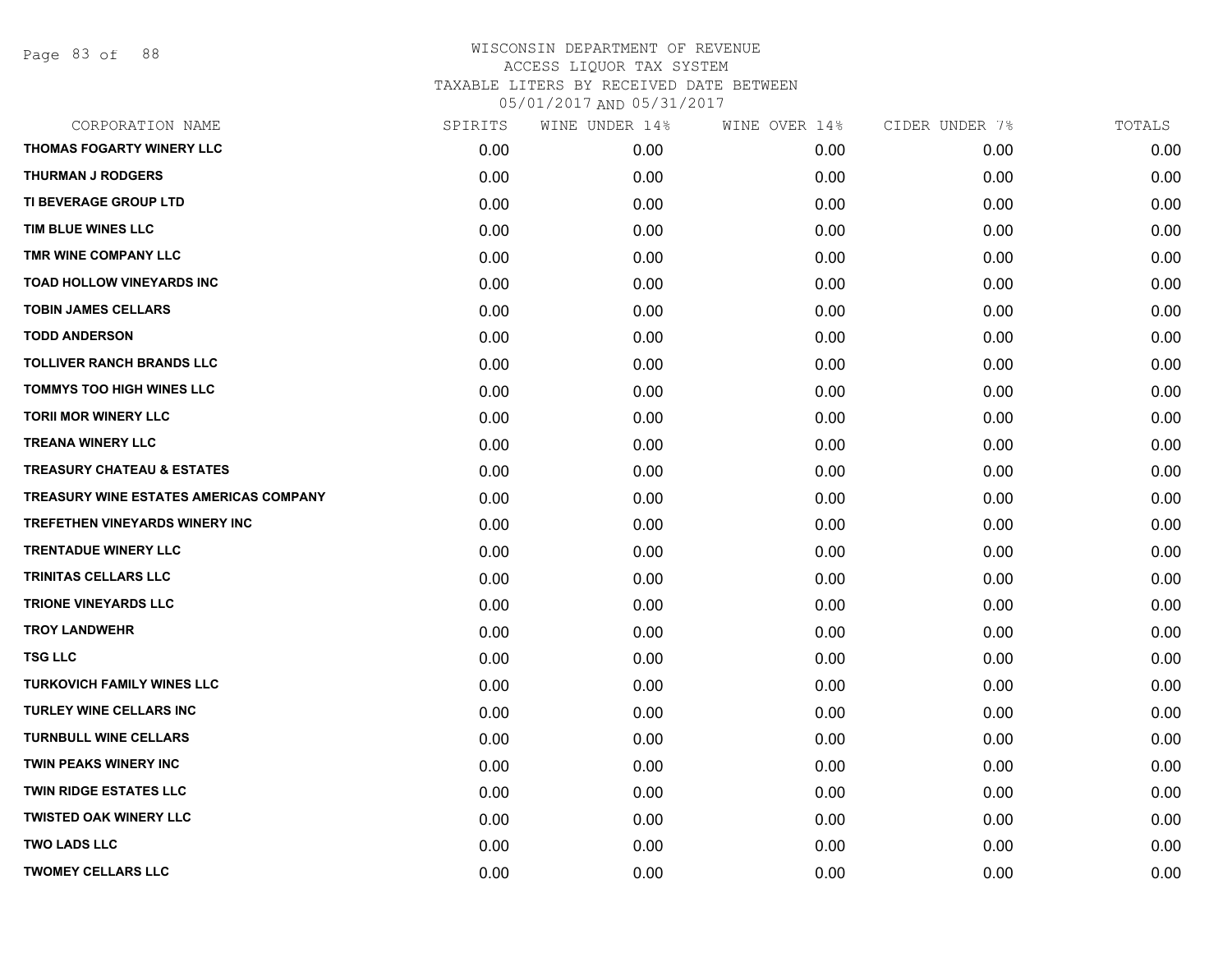Page 84 of 88

| CORPORATION NAME                      | SPIRITS | WINE UNDER 14% | WINE OVER 14% | CIDER UNDER 7% | TOTALS |
|---------------------------------------|---------|----------------|---------------|----------------|--------|
| TY R CATON                            | 0.00    | 0.00           | 0.00          | 0.00           | 0.00   |
| UNTI WINE CO LLC                      | 0.00    | 0.00           | 0.00          | 0.00           | 0.00   |
| <b>URBAN CELLARS LLC</b>              | 0.00    | 0.00           | 0.00          | 0.00           | 0.00   |
| <b>V&amp;CLLC</b>                     | 0.00    | 0.00           | 0.00          | 0.00           | 0.00   |
| <b>V SATTUI WINERY INC</b>            | 0.00    | 0.00           | 0.00          | 0.00           | 0.00   |
| VAN RUITEN FAMILY WINERY LLC          | 0.00    | 0.00           | 0.00          | 0.00           | 0.00   |
| VAN WYCHEN WINES INC.                 | 0.00    | 0.00           | 0.00          | 0.00           | 0.00   |
| <b>VENTANA VINTNERS LLC</b>           | 0.00    | 0.00           | 0.00          | 0.00           | 0.00   |
| <b>VERMEIL WINE GROUP LLC</b>         | 0.00    | 0.00           | 0.00          | 0.00           | 0.00   |
| <b>VERMONT HARD CIDER COMPANY LLC</b> | 0.00    | 0.00           | 0.00          | 0.00           | 0.00   |
| <b>VERNON VINEYARDS LTD</b>           | 0.00    | 0.00           | 0.00          | 0.00           | 0.00   |
| <b>VETRO WINERY LLC</b>               | 0.00    | 0.00           | 0.00          | 0.00           | 0.00   |
| <b>VICINI ENTERPRISES LLC</b>         | 0.00    | 0.00           | 0.00          | 0.00           | 0.00   |
| <b>VIGNETTE WINERY LLC</b>            | 0.00    | 0.00           | 0.00          | 0.00           | 0.00   |
| <b>VILLA AMOROSA INC</b>              | 0.00    | 0.00           | 0.00          | 0.00           | 0.00   |
| <b>VILLA ENCINAL PARTNERS LP</b>      | 0.00    | 0.00           | 0.00          | 0.00           | 0.00   |
| <b>VILLA TOSCANO INC</b>              | 0.00    | 7.50           | 10.50         | 0.00           | 18.00  |
| VIN DE ZO LLC                         | 0.00    | 51.75          | 0.00          | 0.00           | 51.75  |
| <b>VINA ROBLES INC</b>                | 0.00    | 0.00           | 0.00          | 0.00           | 0.00   |
| <b>VINCENT ARROYO WINERY INC</b>      | 0.00    | 0.00           | 0.00          | 0.00           | 0.00   |
| <b>VINE &amp; SUN LLC</b>             | 0.00    | 0.00           | 0.00          | 0.00           | 0.00   |
| <b>VINE CLIFF WINERY INC</b>          | 0.00    | 0.00           | 0.00          | 0.00           | 0.00   |
| <b>VINEBURG LLC</b>                   | 0.00    | 0.00           | 0.00          | 0.00           | 0.00   |
| <b>VINEOAKS LLC</b>                   | 0.00    | 0.00           | 0.00          | 0.00           | 0.00   |
| <b>VINES TO CELLAR, INC.</b>          | 0.00    | 0.00           | 0.00          | 0.00           | 0.00   |
| <b>VINEYARD 29 LLC</b>                | 0.00    | 0.00           | 0.00          | 0.00           | 0.00   |
| <b>VINTAGE WINE ESTATES, INC.</b>     | 0.00    | 0.00           | 0.00          | 0.00           | 0.00   |
| <b>VINTAGE WINE ESTATES, INC.</b>     | 0.00    | 0.00           | 0.00          | 0.00           | 0.00   |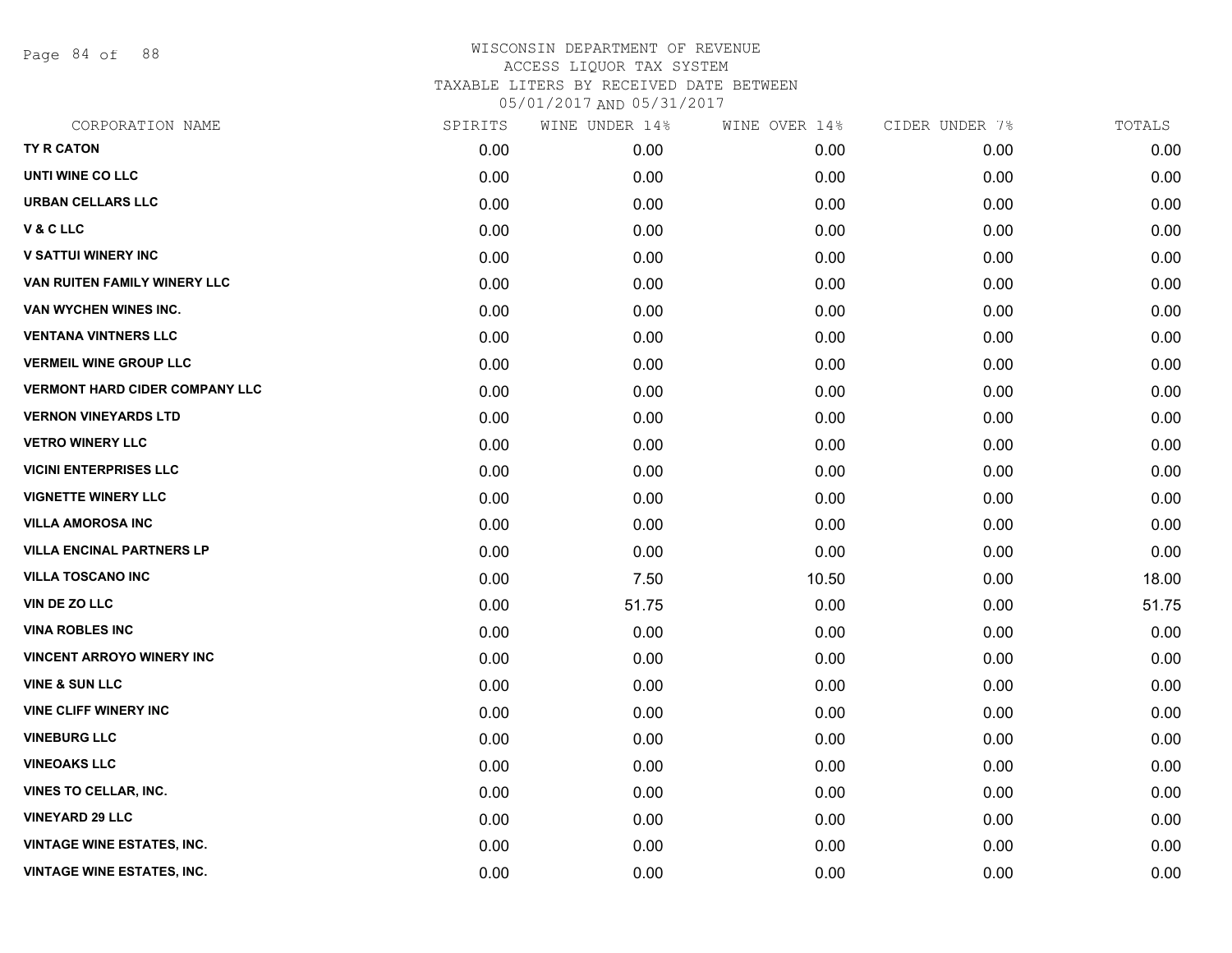Page 85 of 88

| CORPORATION NAME                                   | SPIRITS | WINE UNDER 14% | WINE OVER 14% | CIDER UNDER 7% | TOTALS |
|----------------------------------------------------|---------|----------------|---------------|----------------|--------|
| <b>VINTAGE WINE ESTATES, INC.</b>                  | 0.00    | 0.00           | 0.00          | 0.00           | 0.00   |
| <b>VINTAGE WINE ESTATES, INC.</b>                  | 0.00    | 0.00           | 0.00          | 0.00           | 0.00   |
| <b>VINTAGE WINE ESTATES, INC.</b>                  | 0.00    | 0.00           | 0.00          | 0.00           | 0.00   |
| <b>VINUM CELLARS INC</b>                           | 0.00    | 0.00           | 0.00          | 0.00           | 0.00   |
| <b>VON STIEHL WINERY LTD.</b>                      | 0.00    | 0.00           | 0.00          | 0.00           | 0.00   |
| W G BEST WEINKELLEREI INC                          | 0.00    | 0.00           | 0.00          | 0.00           | 0.00   |
| <b>W J DEUTSCH &amp; SONS LTD</b>                  | 0.00    | 0.00           | 0.00          | 0.00           | 0.00   |
| <b>WAITS-MAST FAMILY CELLARS LLC</b>               | 0.00    | 0.00           | 0.00          | 0.00           | 0.00   |
| <b>WASHINGTON VINTNERS LLC</b>                     | 0.00    | 0.00           | 0.00          | 0.00           | 0.00   |
| <b>WEIBEL INCORPORATED</b>                         | 0.00    | 0.00           | 0.00          | 0.00           | 0.00   |
| <b>WELLINGTON VINEYARDS, INC.</b>                  | 0.00    | 0.00           | 0.00          | 0.00           | 0.00   |
| <b>WENTE BROS</b>                                  | 0.00    | 0.00           | 0.00          | 0.00           | 0.00   |
| <b>WEST COAST WINE PARTNERS LLC</b>                | 0.00    | 0.00           | 0.00          | 0.00           | 0.00   |
| <b>WEST PRAIRIE WINERY LLC</b>                     | 0.00    | 0.00           | 0.00          | 0.00           | 0.00   |
| <b>WESTFALL WINERY LLC</b>                         | 0.00    | 0.00           | 0.00          | 0.00           | 0.00   |
| <b>WESTPORT WINERY LLC</b>                         | 0.00    | 0.00           | 0.00          | 0.00           | 0.00   |
| <b>WHEELER WINERY INC</b>                          | 0.00    | 0.00           | 0.00          | 0.00           | 0.00   |
| <b>WHETSTONE WINE CELLARS LLC</b>                  | 0.00    | 0.00           | 0.00          | 0.00           | 0.00   |
| <b>WHISPERING BLUFFS VINEYARD &amp; WINERY LTD</b> | 0.00    | 0.00           | 0.00          | 0.00           | 0.00   |
| <b>WHISPERING WINDS WINERY LLC</b>                 | 0.00    | 0.00           | 0.00          | 0.00           | 0.00   |
| <b>WHITE BEAR SPIRITS LLC</b>                      | 0.00    | 0.00           | 0.00          | 0.00           | 0.00   |
| WHITE OAK VINEYARDS & WINERY LLC                   | 0.00    | 0.00           | 0.00          | 0.00           | 0.00   |
| WHITE WINTER WINERY INC                            | 0.00    | 0.00           | 0.00          | 0.00           | 0.00   |
| <b>WIENS CELLARS LLC</b>                           | 0.00    | 0.00           | 0.00          | 0.00           | 0.00   |
| <b>WILD MOUNTAIN WINERY INC</b>                    | 0.00    | 595.56         | 0.00          | 0.00           | 595.56 |
| <b>WILDEROTTER WINERY LLC</b>                      | 0.00    | 2.25           | 2.25          | 0.00           | 4.50   |
| <b>WILLAMETTE VALLEY VINEYARDS INC</b>             | 0.00    | 0.00           | 0.00          | 0.00           | 0.00   |
| <b>WILLIAM F BLUHM</b>                             | 0.00    | 0.00           | 0.00          | 0.00           | 0.00   |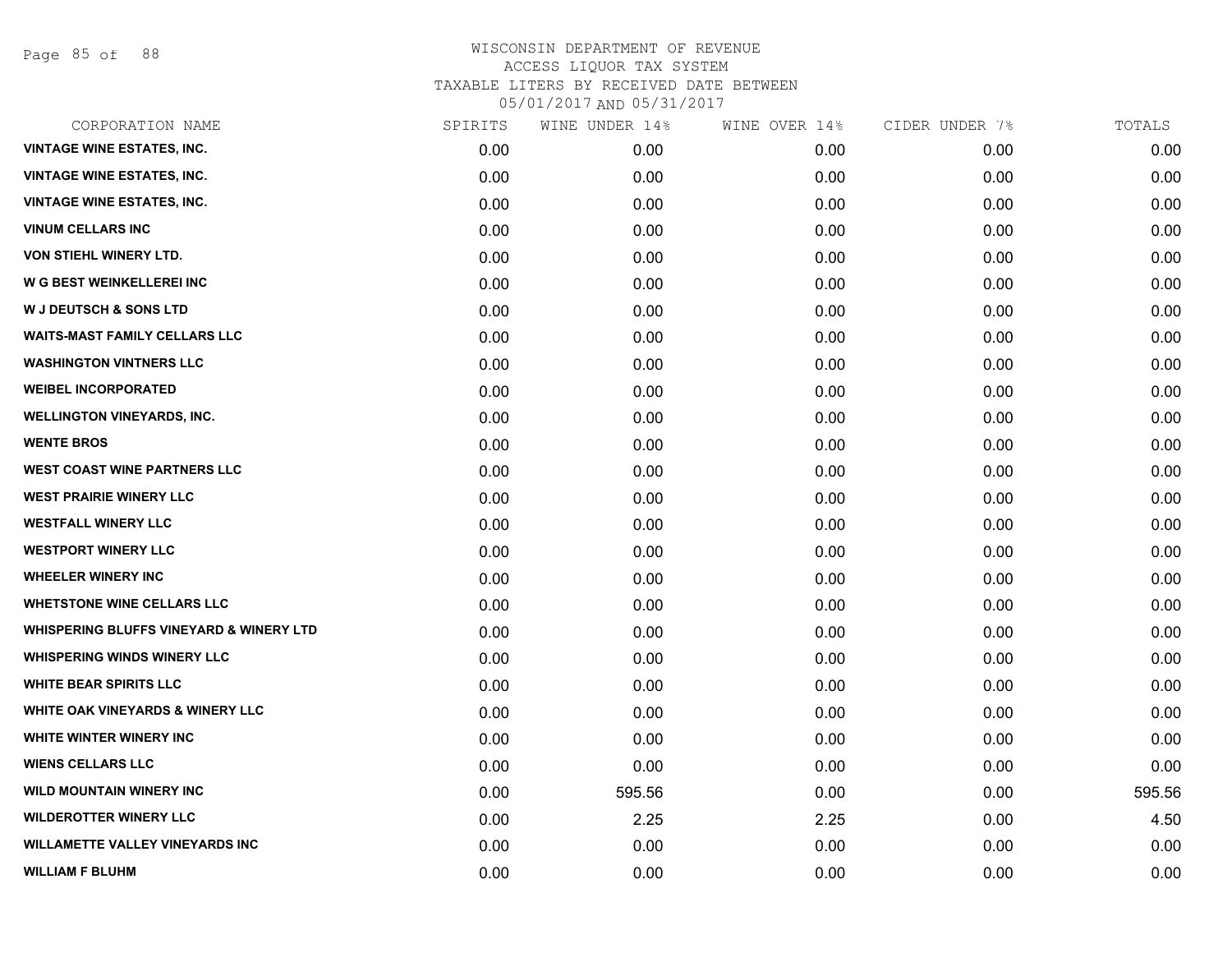Page 86 of 88

#### WISCONSIN DEPARTMENT OF REVENUE ACCESS LIQUOR TAX SYSTEM TAXABLE LITERS BY RECEIVED DATE BETWEEN

05/01/2017 AND 05/31/2017

| CORPORATION NAME                               | SPIRITS | WINE UNDER 14% | WINE OVER 14% | CIDER UNDER 7% | TOTALS |
|------------------------------------------------|---------|----------------|---------------|----------------|--------|
| <b>WILLIAM MOSBY</b>                           | 0.00    | 11.25          | 0.00          | 0.00           | 11.25  |
| <b>WILLIAMS &amp; SELYEM LLC</b>               | 0.00    | 0.00           | 0.00          | 0.00           | 0.00   |
| <b>WILRONA LLC</b>                             | 0.00    | 0.00           | 0.00          | 0.00           | 0.00   |
| <b>WILSON CREEK WINERY &amp; VINEYARDS INC</b> | 0.00    | 0.00           | 0.00          | 0.00           | 0.00   |
| <b>WIND GAP WINES LLC</b>                      | 0.00    | 0.00           | 0.00          | 0.00           | 0.00   |
| <b>WINDERLEA WINE COMPANY LLC</b>              | 0.00    | 0.00           | 0.00          | 0.00           | 0.00   |
| <b>WINDWARD VINEYARD LLC</b>                   | 0.00    | 0.00           | 0.00          | 0.00           | 0.00   |
| <b>WINE BY JOE LLC</b>                         | 0.00    | 0.00           | 0.00          | 0.00           | 0.00   |
| WINE OF THE MONTH CLUB, INC.                   | 0.00    | 0.00           | 0.00          | 0.00           | 0.00   |
| <b>WINE ROAD VINTNERS LLC</b>                  | 0.00    | 0.00           | 0.00          | 0.00           | 0.00   |
| <b>WINE.COM OF TEXAS LLC</b>                   | 0.00    | 0.00           | 0.00          | 0.00           | 0.00   |
| <b>WINEGREETING.COM INC</b>                    | 0.00    | 0.00           | 0.00          | 0.00           | 0.00   |
| <b>WINERY AT BLACK STAR FARMS LLC</b>          | 0.00    | 0.00           | 0.00          | 0.00           | 0.00   |
| <b>WINERY EXCHANGE, INC.</b>                   | 0.00    | 0.00           | 0.00          | 0.00           | 0.00   |
| <b>WINERY FULFILLMENT SERVICES LLC</b>         | 0.00    | 0.00           | 0.00          | 0.00           | 0.00   |
| <b>WINESITTER BREWHOUSE LLC</b>                | 0.00    | 0.00           | 0.00          | 0.00           | 0.00   |
| <b>WINNESHIEK WILDBERRY WINERY LLC</b>         | 0.00    | 0.00           | 0.00          | 0.00           | 0.00   |
| <b>WINSIDE USA INC</b>                         | 0.00    | 0.00           | 0.00          | 0.00           | 0.00   |
| <b>WOLFF VINEYARD LLC</b>                      | 0.00    | 0.00           | 0.00          | 0.00           | 0.00   |
| <b>WOLLERSHEIM WINERY, INC.</b>                | 0.00    | 0.00           | 0.00          | 0.00           | 0.00   |
| <b>WOLLERSHEIM WINERY, INC.</b>                | 0.00    | 0.00           | 0.00          | 0.00           | 0.00   |
| <b>WOODSON WINES LLC</b>                       | 0.00    | 0.00           | 0.00          | 0.00           | 0.00   |
| <b>WOODWARD CANYON WINERY INC</b>              | 0.00    | 0.00           | 0.00          | 0.00           | 0.00   |
| <b>WORLD'S END LLC</b>                         | 0.00    | 0.00           | 0.00          | 0.00           | 0.00   |
| <b>WRH PARTNERS LLC</b>                        | 0.00    | 0.00           | 0.00          | 0.00           | 0.00   |
| YORKVILLE CELLARS INC                          | 0.00    | 0.00           | 0.00          | 0.00           | 0.00   |
| <b>ZD WINES LLC</b>                            | 0.00    | 0.00           | 0.00          | 0.00           | 0.00   |
| <b>ZERO LINK MARKETS INC</b>                   | 0.00    | 0.00           | 0.00          | 0.00           | 0.00   |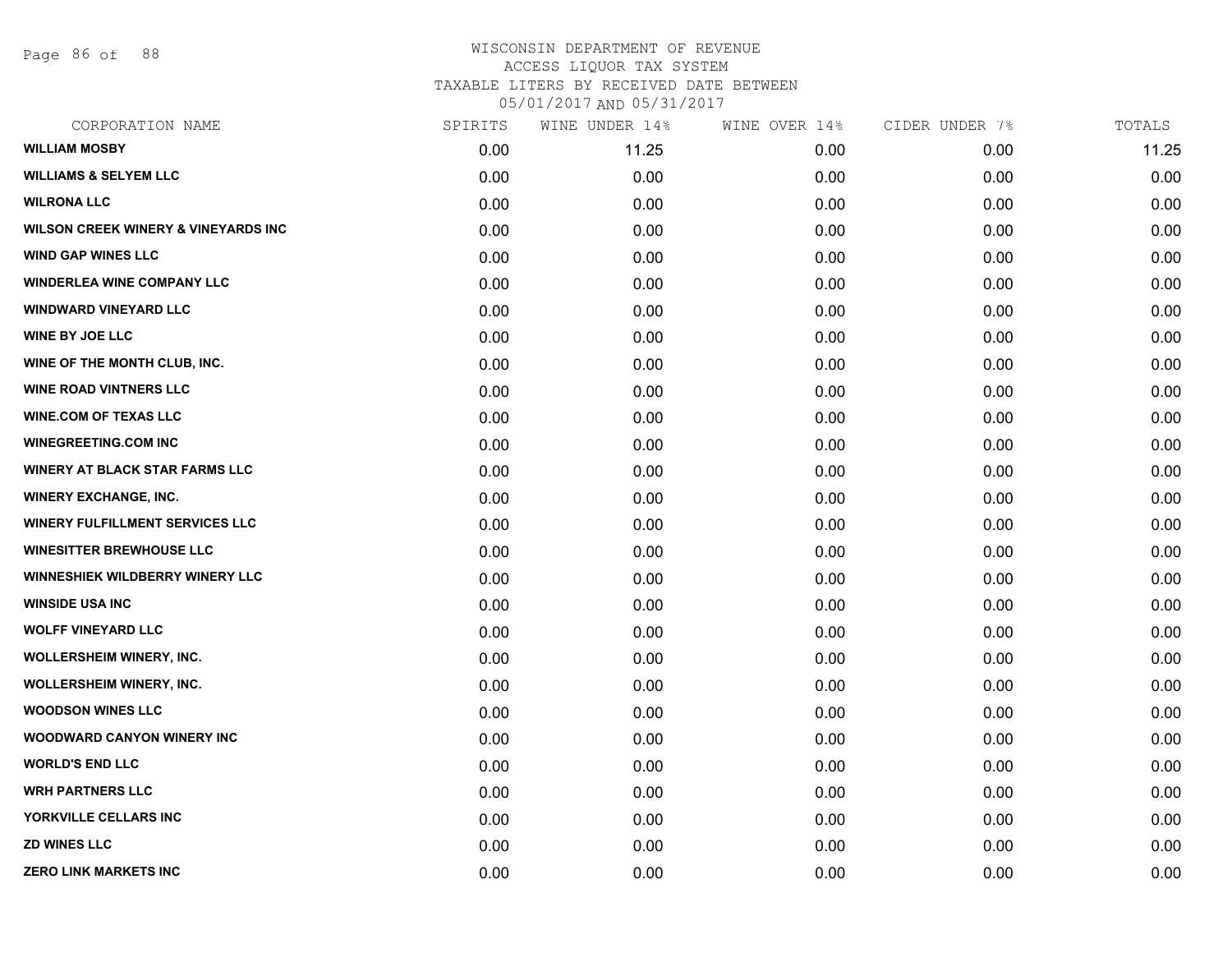Page 87 of 88

| CORPORATION NAME                  | SPIRITS | WINE UNDER 14% | WINE OVER 14% | CIDER UNDER 7% | TOTALS   |
|-----------------------------------|---------|----------------|---------------|----------------|----------|
| <b>TOTAL LITERS FOR 5/31/2017</b> | 0.00    | .624.44        | 1,045.02      | 554.24         | 3,223.70 |